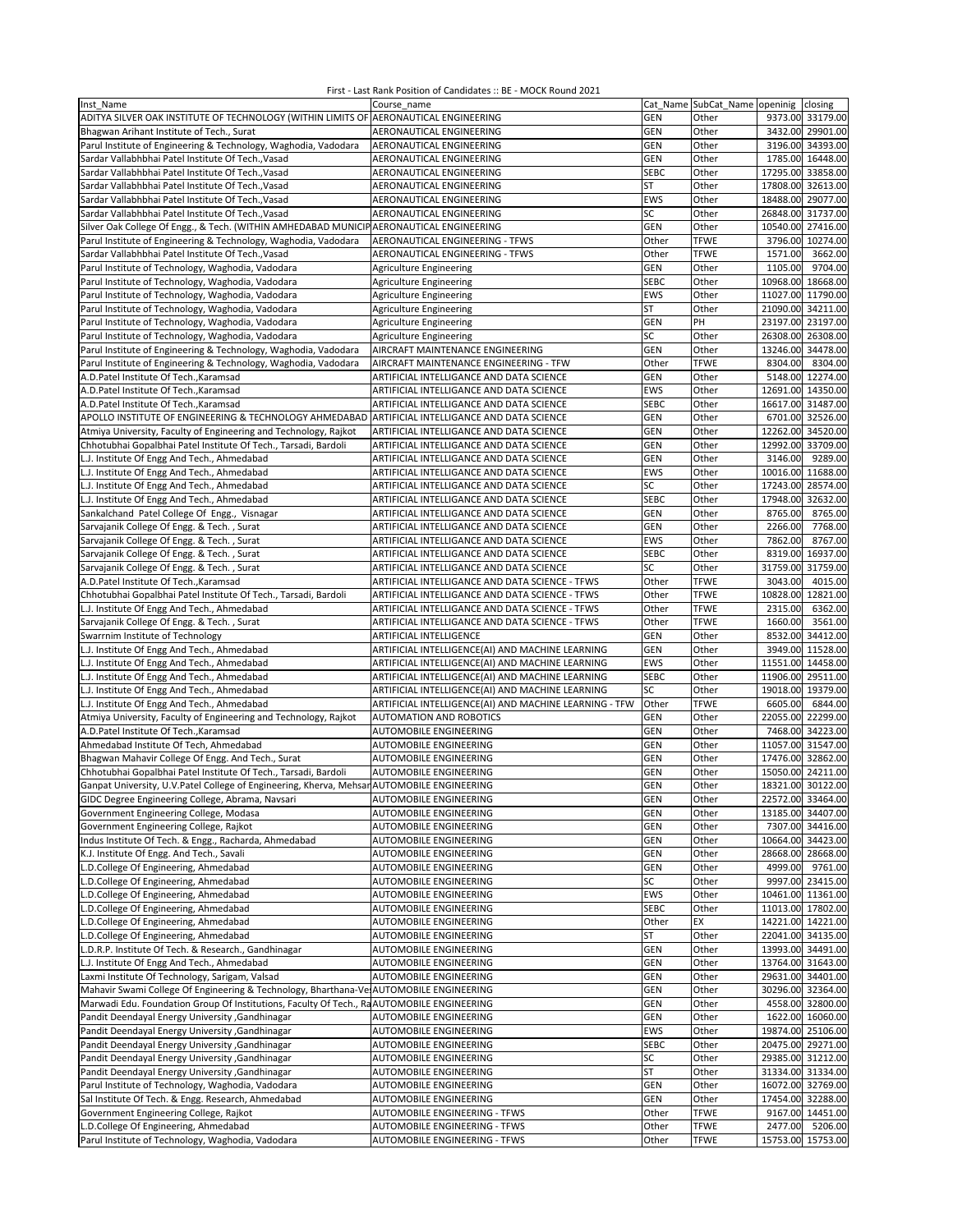| Inst Name                                                                                  | Course name                           |              | Cat_Name SubCat_Name openinig closing |                   |                  |
|--------------------------------------------------------------------------------------------|---------------------------------------|--------------|---------------------------------------|-------------------|------------------|
| Ganpat University, U.V.Patel College of Engineering, Kherva, Mehsar BIOMEDICAL ENGINEERING |                                       | <b>GEN</b>   | Other                                 |                   | 6705.00 11331.00 |
| Ganpat University, U.V.Patel College of Engineering, Kherva, Mehsar BIOMEDICAL ENGINEERING |                                       | EWS          | Other                                 | 11953.00 12669.00 |                  |
| Ganpat University, U.V.Patel College of Engineering, Kherva, Mehsar BIOMEDICAL ENGINEERING |                                       | <b>SEBC</b>  | Other                                 | 16809.00 26964.00 |                  |
| Ganpat University, U.V.Patel College of Engineering, Kherva, Mehsar BIOMEDICAL ENGINEERING |                                       | SC           | Other                                 | 19148.00 19148.00 |                  |
| Ganpat University, U.V.Patel College of Engineering, Kherva, Mehsar BIOMEDICAL ENGINEERING |                                       | <b>GEN</b>   | PH                                    | 20979.00 20979.00 |                  |
| Ganpat University, U.V.Patel College of Engineering, Kherva, Mehsar BIOMEDICAL ENGINEERING |                                       | <b>ST</b>    | Other                                 | 23365.00          | 31603.00         |
| Government Engineering College, Sector 28 Gandhinagar                                      | <b>BIOMEDICAL ENGINEERING</b>         | GEN          | Other                                 | 525.00            | 8183.00          |
| Government Engineering College, Sector 28 Gandhinagar                                      | <b>BIOMEDICAL ENGINEERING</b>         | EWS          | Other                                 | 8263.00           | 11653.00         |
| Government Engineering College, Sector 28 Gandhinagar                                      | <b>BIOMEDICAL ENGINEERING</b>         | <b>SEBC</b>  | Other                                 |                   | 9145.00 17972.00 |
| Government Engineering College, Sector 28 Gandhinagar                                      | <b>BIOMEDICAL ENGINEERING</b>         | SC           | Other                                 | 10557.00          | 19036.00         |
| Government Engineering College, Sector 28 Gandhinagar                                      | <b>BIOMEDICAL ENGINEERING</b>         | <b>ST</b>    | Other                                 | 26100.00          | 34476.00         |
| L.D.College Of Engineering, Ahmedabad                                                      | <b>BIOMEDICAL ENGINEERING</b>         | GEN          | Other                                 | 300.00            | 2837.00          |
| L.D.College Of Engineering, Ahmedabad                                                      | <b>BIOMEDICAL ENGINEERING</b>         | EWS          | Other                                 | 2841.00           | 4531.00          |
| L.D.College Of Engineering, Ahmedabad                                                      | <b>BIOMEDICAL ENGINEERING</b>         | <b>SEBC</b>  | Other                                 | 3501.00           | 8961.00          |
| L.D.College Of Engineering, Ahmedabad                                                      | <b>BIOMEDICAL ENGINEERING</b>         | SC           | Other                                 | 4160.00           | 9981.00          |
| L.D.College Of Engineering, Ahmedabad                                                      | <b>BIOMEDICAL ENGINEERING</b>         | <b>ST</b>    | Other                                 |                   | 6025.00 28566.00 |
|                                                                                            |                                       |              | EX                                    | 12684.00          | 12684.00         |
| L.D.College Of Engineering, Ahmedabad                                                      | <b>BIOMEDICAL ENGINEERING</b>         | Other<br>GEN |                                       |                   |                  |
| Parul Institute of Technology, Waghodia, Vadodara                                          | <b>BIOMEDICAL ENGINEERING</b>         |              | Other                                 | 1185.00           | 9139.00          |
| Parul Institute of Technology, Waghodia, Vadodara                                          | <b>BIOMEDICAL ENGINEERING</b>         | EWS          | Other                                 | 13171.00          | 14894.00         |
| Parul Institute of Technology, Waghodia, Vadodara                                          | <b>BIOMEDICAL ENGINEERING</b>         | SC           | Other                                 | 21747.00 21747.00 |                  |
| Parul Institute of Technology, Waghodia, Vadodara                                          | <b>BIOMEDICAL ENGINEERING</b>         | <b>ST</b>    | Other                                 | 29419.00          | 29419.00         |
| Parul Institute of Technology, Waghodia, Vadodara                                          | <b>BIOMEDICAL ENGINEERING</b>         | <b>SEBC</b>  | Other                                 | 30254.00 33320.00 |                  |
| L.D.College Of Engineering, Ahmedabad                                                      | <b>BIOMEDICAL ENGINEERING - TFWS</b>  | Other        | <b>TFWE</b>                           | 362.00            | 1716.00          |
| Department of Engineering and Computing, Institute of Advance Re BIO-TECHNOLOGY            |                                       | GEN          | Other                                 | 143.00            | 2361.00          |
| Department of Engineering and Computing, Institute of Advance Re BIO-TECHNOLOGY            |                                       | SC           | Other                                 | 3219.00           | 3219.00          |
| Department of Engineering and Computing, Institute of Advance Re BIO-TECHNOLOGY            |                                       | EWS          | Other                                 | 3752.00           | 5339.00          |
| Department of Engineering and Computing, Institute of Advance Re BIO-TECHNOLOGY            |                                       | ST           | Other                                 | 5161.00           | 13818.00         |
| Department of Engineering and Computing, Institute of Advance Re BIO-TECHNOLOGY            |                                       | <b>SEBC</b>  | Other                                 |                   | 5199.00 11535.00 |
| Parul Institute of Technology, Waghodia, Vadodara                                          | <b>BIO-TECHNOLOGY</b>                 | <b>GEN</b>   | Other                                 | 2896.00           | 4941.00          |
| Parul Institute of Technology, Waghodia, Vadodara                                          | <b>BIO-TECHNOLOGY</b>                 | SC           | Other                                 | 6959.00           | 6959.00          |
| Parul Institute of Technology, Waghodia, Vadodara                                          | <b>BIO-TECHNOLOGY</b>                 | <b>EWS</b>   | Other                                 | 7540.00           | 7540.00          |
| Parul Institute of Technology, Waghodia, Vadodara                                          | <b>BIO-TECHNOLOGY</b>                 | <b>SEBC</b>  | Other                                 | 10404.00          | 15510.00         |
| Parul Institute of Technology, Waghodia, Vadodara                                          | <b>BIO-TECHNOLOGY</b>                 | <b>ST</b>    | Other                                 | 19622.00          | 33101.00         |
| Parul Institute of Technology, Waghodia, Vadodara                                          | <b>BIO-TECHNOLOGY - TFWS</b>          | Other        | <b>TFWE</b>                           | 7515.00           | 7738.00          |
| School of Engineering, Indrashil University, Kadi                                          | Chemical and Bio-chemical Engineering | GEN          | Other                                 |                   | 2264.00 11889.00 |
| School of Engineering, Indrashil University, Kadi                                          | Chemical and Bio-chemical Engineering | <b>SEBC</b>  | Other                                 | 12413.00 32872.00 |                  |
| School of Engineering, Indrashil University, Kadi                                          | Chemical and Bio-chemical Engineering | EWS          | Other                                 | 14067.00 19946.00 |                  |
| School of Engineering, Indrashil University, Kadi                                          | Chemical and Bio-chemical Engineering | <b>ST</b>    | Other                                 | 18395.00 20012.00 |                  |
| ADITYA SILVER OAK INSTITUTE OF TECHNOLOGY (WITHIN LIMITS OF CHEMICAL ENGINEERING           |                                       | GEN          | Other                                 | 13304.00          | 34351.00         |
| Bhagwan Arihant Institute of Tech., Surat                                                  | CHEMICAL ENGINEERING                  | GEN          | Other                                 |                   | 5618.00 34144.00 |
| Chhotubhai Gopalbhai Patel Institute Of Tech., Tarsadi, Bardoli                            | <b>CHEMICAL ENGINEERING</b>           | GEN          | Other                                 | 20863.00 33656.00 |                  |
| Department of Engineering and Computing, Institute of Advance Re CHEMICAL ENGINEERING      |                                       | GEN          | Other                                 |                   | 9648.00 18124.00 |
| Department of Engineering and Computing, Institute of Advance Re CHEMICAL ENGINEERING      |                                       | EWS          | Other                                 | 23919.00          | 27108.00         |
| Department of Engineering and Computing, Institute of Advance Re CHEMICAL ENGINEERING      |                                       | <b>ST</b>    | Other                                 | 25336.00          | 25336.00         |
| Department of Engineering and Computing, Institute of Advance Re CHEMICAL ENGINEERING      |                                       | <b>SEBC</b>  | Other                                 | 25911.00          | 34339.00         |
| Faculty Of Technology & Engineering(MSU), Vadodara                                         | <b>CHEMICAL ENGINEERING</b>           | GEN          | Other                                 | 475.00            | 1607.00          |
| Faculty Of Technology & Engineering(MSU), Vadodara                                         | <b>CHEMICAL ENGINEERING</b>           | <b>EWS</b>   | Other                                 | 1645.00           | 1899.00          |
| Faculty Of Technology & Engineering(MSU), Vadodara                                         | CHEMICAL ENGINEERING                  | <b>SEBC</b>  | Other                                 | 1682.00           | 2848.00          |
| Faculty Of Technology & Engineering(MSU), Vadodara                                         | CHEMICAL ENGINEERING                  | ST           | Other                                 | 1839.00           | 19365.00         |
| Faculty Of Technology & Engineering(MSU), Vadodara                                         | <b>CHEMICAL ENGINEERING</b>           | SC           | Other                                 | 5987.00           | 6121.00          |
| Faculty Of Technology And Engineering(GIA), Dharmsinh Desai UniveCHEMICAL ENGINEERING      |                                       | GEN          | Other                                 | 1244.00           | 2905.00          |
| Faculty Of Technology And Engineering(GIA), Dharmsinh Desai Unive CHEMICAL ENGINEERING     |                                       | EWS          | Other                                 | 3023.00           | 3531.00          |
| Faculty Of Technology And Engineering(GIA), Dharmsinh Desai Unive CHEMICAL ENGINEERING     |                                       | SEBC         | Other                                 | 3104.00           | 5274.00          |
| Faculty Of Technology And Engineering(GIA), Dharmsinh Desai Unive CHEMICAL ENGINEERING     |                                       | SC           | Other                                 | 4998.00           | 9478.00          |
| Faculty Of Technology And Engineering(GIA), Dharmsinh Desai Unive CHEMICAL ENGINEERING     |                                       | ST           | Other                                 | 10067.00 33976.00 |                  |
| Faculty Of Technology(Sfi), Dharmsinh Desai University, Nadiad                             | CHEMICAL ENGINEERING                  | GEN          | Other                                 | 3020.00           | 5629.00          |
| Faculty Of Technology(Sfi), Dharmsinh Desai University, Nadiad                             | CHEMICAL ENGINEERING                  | EWS          | Other                                 | 5701.00           | 6385.00          |
| Faculty Of Technology(Sfi), Dharmsinh Desai University, Nadiad                             | <b>CHEMICAL ENGINEERING</b>           | <b>SEBC</b>  | Other                                 | 10015.00          | 13609.00         |
| Faculty Of Technology(Sfi), Dharmsinh Desai University, Nadiad                             | CHEMICAL ENGINEERING                  | SC           | Other                                 | 13955.00 24545.00 |                  |
| Faculty Of Technology(Sfi), Dharmsinh Desai University, Nadiad                             | CHEMICAL ENGINEERING                  | Other        | EX                                    | 22764.00 22764.00 |                  |
| G.H.Patel College Of Engg. & Tech., V.V. Nagar                                             | CHEMICAL ENGINEERING                  | <b>GEN</b>   | Other                                 |                   | 3405.00 21848.00 |
| G.H.Patel College Of Engg. & Tech., V.V. Nagar                                             | <b>CHEMICAL ENGINEERING</b>           | EWS          | Other                                 | 22159.00 25604.00 |                  |
| G.H.Patel College Of Engg. & Tech., V. V. Nagar                                            | CHEMICAL ENGINEERING                  | <b>SEBC</b>  | Other                                 | 23420.00 33933.00 |                  |
| G.H.Patel College Of Engg. & Tech., V.V. Nagar                                             | CHEMICAL ENGINEERING                  | ST           | Other                                 | 26750.00 26750.00 |                  |
| G.H.Patel College Of Engg. & Tech., V.V. Nagar                                             | <b>CHEMICAL ENGINEERING</b>           | SC           | Other                                 | 28613.00 28613.00 |                  |
| Government Engineering College, Bharuch                                                    | CHEMICAL ENGINEERING                  | GEN          | Other                                 |                   | 3483.00 9460.00  |
| Government Engineering College, Bharuch                                                    | CHEMICAL ENGINEERING                  | <b>SEBC</b>  | Other                                 |                   | 9485.00 13343.00 |
| Government Engineering College, Bharuch                                                    | CHEMICAL ENGINEERING                  | EWS          | Other                                 |                   | 9884.00 10459.00 |
| Government Engineering College, Bharuch                                                    | CHEMICAL ENGINEERING                  | ST           | Other                                 | 14697.00 30057.00 |                  |
| Government Engineering College, Bharuch                                                    | CHEMICAL ENGINEERING                  | SC           | Other                                 | 21515.00 23846.00 |                  |
| Government Engineering College, Bhuj                                                       | CHEMICAL ENGINEERING                  | GEN          | Other                                 | 11136.00 20206.00 |                  |
| Government Engineering College, Bhuj                                                       | CHEMICAL ENGINEERING                  | <b>SEBC</b>  | Other                                 | 20240.00 25321.00 |                  |
| Government Engineering College, Bhuj                                                       | CHEMICAL ENGINEERING                  | EWS          | Other                                 | 20246.00 21776.00 |                  |
| Government Engineering College, Bhuj                                                       | CHEMICAL ENGINEERING                  | SC           | Other                                 | 30307.00 30863.00 |                  |
| Government Engineering College, Valsad                                                     | CHEMICAL ENGINEERING                  | <b>GEN</b>   | Other                                 |                   | 583.00 15957.00  |
| Government Engineering College, Valsad                                                     | CHEMICAL ENGINEERING                  | <b>SEBC</b>  | Other                                 | 15969.00 22161.00 |                  |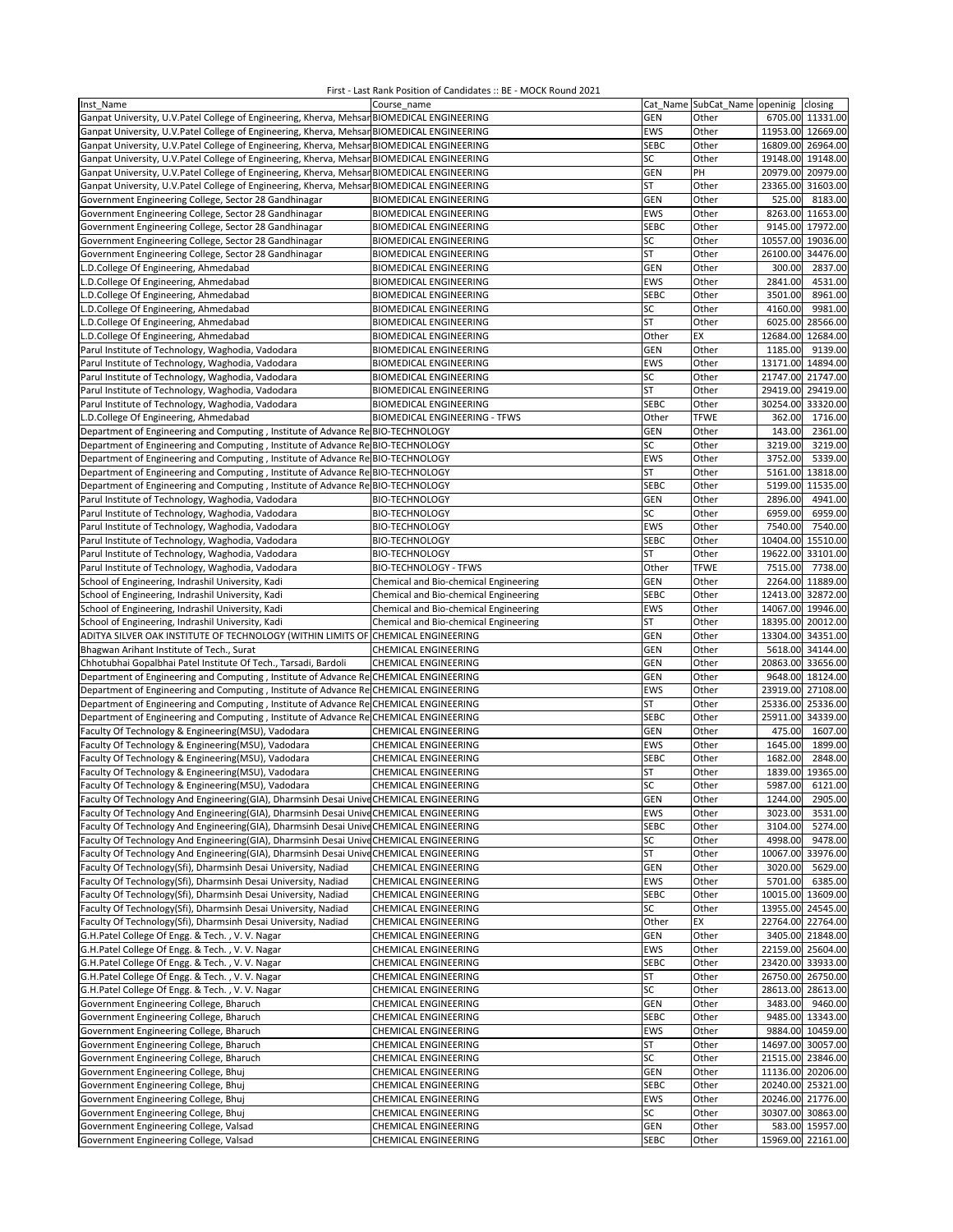| Inst Name                                                                                     | Course name                        |             | Cat Name SubCat Name openinig | closing              |
|-----------------------------------------------------------------------------------------------|------------------------------------|-------------|-------------------------------|----------------------|
| Government Engineering College, Valsad                                                        | CHEMICAL ENGINEERING               | <b>EWS</b>  | Other                         | 16080.00 18354.00    |
|                                                                                               |                                    |             | Other                         |                      |
| Government Engineering College, Valsad                                                        | CHEMICAL ENGINEERING               | ST          |                               | 16916.00 33332.00    |
| Government Engineering College, Valsad                                                        | CHEMICAL ENGINEERING               | SC          | Other                         | 20550.00<br>27358.00 |
| Institute Of Technology, Nirma University Of Science & Technology, CHEMICAL ENGINEERING       |                                    | GEN         | Other                         | 88.00<br>3344.00     |
| Institute Of Technology, Nirma University Of Science & Technology, CHEMICAL ENGINEERING       |                                    | <b>EWS</b>  | Other                         | 3914.00<br>3442.00   |
| Institute Of Technology, Nirma University Of Science & Technology, CHEMICAL ENGINEERING       |                                    | <b>SEBC</b> | Other                         | 9611.00<br>3645.00   |
| Institute Of Technology, Nirma University Of Science & Technology, CHEMICAL ENGINEERING       |                                    | SC          | Other                         | 6798.00<br>8662.00   |
|                                                                                               |                                    |             |                               |                      |
| ITM (SLS) Baroda University (Formerly Known as ITM Universe), Vad CHEMICAL ENGINEERING        |                                    | <b>GEN</b>  | Other                         | 33132.00<br>6041.00  |
| L.D.College Of Engineering, Ahmedabad                                                         | CHEMICAL ENGINEERING               | GEN         | Other                         | 3291.00<br>1104.00   |
| L.D.College Of Engineering, Ahmedabad                                                         | CHEMICAL ENGINEERING               | <b>SEBC</b> | Other                         | 3358.00<br>6111.00   |
| L.D.College Of Engineering, Ahmedabad                                                         | CHEMICAL ENGINEERING               | EWS         | Other                         | 3834.00<br>3510.00   |
|                                                                                               |                                    | Other       | EX                            | 7038.00<br>7038.00   |
| L.D.College Of Engineering, Ahmedabad                                                         | CHEMICAL ENGINEERING               |             |                               |                      |
| L.D.College Of Engineering, Ahmedabad                                                         | CHEMICAL ENGINEERING               | <b>ST</b>   | Other                         | 10534.00 26212.00    |
| L.D.College Of Engineering, Ahmedabad                                                         | CHEMICAL ENGINEERING               | SC          | Other                         | 10955.00<br>17467.00 |
| L.D.College Of Engineering, Ahmedabad                                                         | CHEMICAL ENGINEERING               | GEN         | PH                            | 12700.00 12700.00    |
| L.D.College Of Engineering, Ahmedabad                                                         | <b>CHEMICAL ENGINEERING</b>        | <b>SEBC</b> | PH                            | 17692.00 17692.00    |
|                                                                                               |                                    |             |                               |                      |
| L.E.College, Morbi                                                                            | CHEMICAL ENGINEERING               | GEN         | Other                         | 7012.00 18414.00     |
| L.E.College, Morbi                                                                            | CHEMICAL ENGINEERING               | EWS         | Other                         | 18603.00 19879.00    |
| L.E.College, Morbi                                                                            | CHEMICAL ENGINEERING               | <b>SEBC</b> | Other                         | 18919.00 24143.00    |
| L.E.College, Morbi                                                                            | CHEMICAL ENGINEERING               | Other       | EX                            | 29293.00 29293.00    |
|                                                                                               | CHEMICAL ENGINEERING               | <b>GEN</b>  | Other                         | 6592.00 22735.00     |
| L.J. Institute Of Engg And Tech., Ahmedabad                                                   |                                    |             |                               |                      |
| L.J. Institute Of Engg And Tech., Ahmedabad                                                   | CHEMICAL ENGINEERING               | EWS         | Other                         | 24588.00 28436.00    |
| L.J. Institute Of Engg And Tech., Ahmedabad                                                   | CHEMICAL ENGINEERING               | <b>SEBC</b> | Other                         | 24771.00 33171.00    |
| Marwadi Edu. Foundation Group Of Institutions, Faculty Of Tech., RaCHEMICAL ENGINEERING       |                                    | GEN         | Other                         | 16397.00 28778.00    |
| Om Engineering College Junagadh                                                               | CHEMICAL ENGINEERING               | GEN         | Other                         | 21728.00 26233.00    |
|                                                                                               | <b>CHEMICAL ENGINEERING</b>        | GEN         | Other                         | 19990.00 33746.00    |
| P.P. Savani School of Engineering, P.P. Savani University, Kosamba                            |                                    |             |                               |                      |
| Pacific School Of Engineering, Surat                                                          | CHEMICAL ENGINEERING               | GEN         | Other                         | 24475.00 33382.00    |
| Pandit Deendayal Energy University , Gandhinagar                                              | <b>CHEMICAL ENGINEERING</b>        | GEN         | Other                         | 1445.00<br>8242.00   |
| Pandit Deendayal Energy University , Gandhinagar                                              | CHEMICAL ENGINEERING               | <b>EWS</b>  | Other                         | 8282.00 10167.00     |
| Pandit Deendayal Energy University , Gandhinagar                                              | CHEMICAL ENGINEERING               | SC          | Other                         | 9129.00 19698.00     |
|                                                                                               |                                    | <b>SEBC</b> |                               | 10962.00 31536.00    |
| Pandit Deendayal Energy University , Gandhinagar                                              | CHEMICAL ENGINEERING               |             | Other                         |                      |
| Pandit Deendayal Energy University , Gandhinagar                                              | CHEMICAL ENGINEERING               | ST          | Other                         | 16254.00 29003.00    |
| Parul Institute of Technology, Waghodia, Vadodara                                             | CHEMICAL ENGINEERING               | <b>GEN</b>  | Other                         | 10249.00 33344.00    |
| Prime Institute of Engineering and Technology, Jalalpore, Navsari                             | CHEMICAL ENGINEERING               | GEN         | Other                         | 28169.00 33452.00    |
| R.N.G. Patel Institute of Technology-RNGPIT (FETR), Bardoli                                   | CHEMICAL ENGINEERING               | GEN         | Other                         | 15418.00 33929.00    |
|                                                                                               |                                    |             |                               |                      |
| S.S.AGRAWAL INSTITUTE OF ENGINEERING & TECHNOLOGY NAVSAR CHEMICAL ENGINEERING                 |                                    | GEN         | Other                         | 24147.00 34321.00    |
| Sal College Of Engineering, Ahmedabad                                                         | CHEMICAL ENGINEERING               | GEN         | Other                         | 15798.00 34205.00    |
| Sarvajanik College Of Engg. & Tech., Surat                                                    | <b>CHEMICAL ENGINEERING</b>        | GEN         | Other                         | 9061.00 29092.00     |
| Sarvajanik College Of Engg. & Tech., Surat                                                    | CHEMICAL ENGINEERING               | ST          | Other                         | 29319.00 29319.00    |
| Sarvajanik College Of Engg. & Tech., Surat                                                    | CHEMICAL ENGINEERING               | <b>SEBC</b> | Other                         | 31253.00 33591.00    |
| School of Engineering and Applied Science, Ahmedabad University, ACHEMICAL ENGINEERING        |                                    | GEN         | Other                         | 6097.00 14538.00     |
|                                                                                               |                                    |             |                               |                      |
| School of Engineering and Applied Science, Ahmedabad University, ACHEMICAL ENGINEERING        |                                    | <b>EWS</b>  | Other                         | 16074.00 16383.00    |
| School of Engineering and Applied Science, Ahmedabad University, ACHEMICAL ENGINEERING        |                                    | <b>SEBC</b> | Other                         | 19592.00 30537.00    |
| School of Engineering and Applied Science, Ahmedabad University, ACHEMICAL ENGINEERING        |                                    | SC          | Other                         | 25641.00 32340.00    |
| SCHOOL OF TECHNOLOGY, GSFC UNIVERSITY, VADODARA                                               | <b>CHEMICAL ENGINEERING</b>        | <b>GEN</b>  | Other                         | 9697.00 26252.00     |
|                                                                                               |                                    |             |                               |                      |
| SCHOOL OF TECHNOLOGY, GSFC UNIVERSITY, VADODARA                                               | CHEMICAL ENGINEERING               | EWS         | Other                         | 26702.00 31285.00    |
| SCHOOL OF TECHNOLOGY, GSFC UNIVERSITY, VADODARA                                               | <b>CHEMICAL ENGINEERING</b>        | <b>SEBC</b> | Other                         | 29123.00 32656.00    |
| SCHOOL OF TECHNOLOGY, GSFC UNIVERSITY, VADODARA                                               | CHEMICAL ENGINEERING               | SC          | Other                         | 30896.00 30896.00    |
| Shri Sadvidhya Mandal Institute Of Tech., Bharuch                                             | <b>CHEMICAL ENGINEERING</b>        | GEN         | Other                         | 9473.00 29961.00     |
| Shri Sadvidhya Mandal Institute Of Tech., Bharuch                                             | CHEMICAL ENGINEERING               | <b>SEBC</b> | Other                         | 30241.00 34375.00    |
|                                                                                               |                                    |             |                               |                      |
| Shri Sadvidhya Mandal Institute Of Tech., Bharuch                                             | CHEMICAL ENGINEERING               | SC          | Other                         | 31288.00 34137.00    |
| Shri Sadvidhya Mandal Institute Of Tech., Bharuch                                             | <b>CHEMICAL ENGINEERING</b>        | EWS         | Other                         | 33406.00 34246.00    |
| Shri Sitaram N Patel Inst. Of Tech. & Res. (Vidhyabharti Trust), Umral CHEMICAL ENGINEERING   |                                    | <b>GEN</b>  | Other                         | 21914.00 34219.00    |
| Shroff S.R.Rotary Inst. Of Chemical Technology, Vatatia, Bharuch                              | CHEMICAL ENGINEERING               | <b>GEN</b>  | Other                         | 6557.00 16347.00     |
| Shroff S.R.Rotary Inst. Of Chemical Technology, Vatatia, Bharuch                              | CHEMICAL ENGINEERING               | EWS         | Other                         | 17672.00 24509.00    |
| Shroff S.R.Rotary Inst. Of Chemical Technology, Vatatia, Bharuch                              | <b>CHEMICAL ENGINEERING</b>        |             |                               | 18065.00 24571.00    |
|                                                                                               |                                    | <b>SEBC</b> | Other                         |                      |
| Shroff S.R.Rotary Inst. Of Chemical Technology, Vatatia, Bharuch                              | CHEMICAL ENGINEERING               | ST          | Other                         | 21193.00 31348.00    |
| Shroff S.R.Rotary Inst. Of Chemical Technology, Vatatia, Bharuch                              | CHEMICAL ENGINEERING               | SC          | Other                         | 21422.00 25836.00    |
| Swarrnim Institute of Technology                                                              | CHEMICAL ENGINEERING               | <b>GEN</b>  | Other                         | 28083.00 30839.00    |
| V.V.P. Engineering College, Rajkot                                                            | CHEMICAL ENGINEERING               | <b>GEN</b>  | Other                         | 5316.00<br>34250.00  |
|                                                                                               |                                    |             |                               |                      |
| Vishwakarma Government Engineering College, Chandkheda, Gandhi CHEMICAL ENGINEERING           |                                    | GEN         | Other                         | 3303.00<br>6607.00   |
| Vishwakarma Government Engineering College, Chandkheda, Gandhi CHEMICAL ENGINEERING           |                                    | <b>SEBC</b> | Other                         | 6620.00<br>8484.00   |
| Vishwakarma Government Engineering College, Chandkheda, Gandhi CHEMICAL ENGINEERING           |                                    | EWS         | Other                         | 7992.00<br>6889.00   |
| Vishwakarma Government Engineering College, Chandkheda, Gandhi CHEMICAL ENGINEERING           |                                    | SC          | Other                         | 9781.00<br>24146.00  |
| Vishwakarma Government Engineering College, Chandkheda, Gandhi CHEMICAL ENGINEERING           |                                    | Other       | EX                            | 17168.00<br>17168.00 |
|                                                                                               |                                    |             |                               |                      |
| Vishwakarma Government Engineering College, Chandkheda, Gandhi CHEMICAL ENGINEERING           |                                    | <b>ST</b>   | Other                         | 30866.00<br>30866.00 |
| Faculty Of Technology & Engineering(MSU), Vadodara                                            | CHEMICAL ENGINEERING - TFWS        | Other       | <b>TFWE</b>                   | 609.00<br>970.00     |
| Faculty Of Technology And Engineering(GIA), Dharmsinh Desai Unive CHEMICAL ENGINEERING - TFWS |                                    | Other       | <b>TFWE</b>                   | 1171.00<br>616.00    |
| Faculty Of Technology(Sfi), Dharmsinh Desai University, Nadiad                                | CHEMICAL ENGINEERING - TFWS        | Other       | <b>TFWE</b>                   | 1778.00<br>3178.00   |
| G.H.Patel College Of Engg. & Tech., V. V. Nagar                                               | CHEMICAL ENGINEERING - TFWS        | Other       | <b>TFWE</b>                   | 7169.00<br>4818.00   |
|                                                                                               |                                    |             |                               |                      |
| Government Engineering College, Bharuch                                                       | CHEMICAL ENGINEERING - TFWS        | Other       | <b>TFWE</b>                   | 4791.00<br>6501.00   |
| Government Engineering College, Bhuj                                                          | CHEMICAL ENGINEERING - TFWS        | Other       | <b>TFWE</b>                   | 8915.00<br>11381.00  |
| Government Engineering College, Valsad                                                        | CHEMICAL ENGINEERING - TFWS        | Other       | <b>TFWE</b>                   | 4082.00 10118.00     |
| Institute Of Technology, Nirma University Of Science & Technology,                            | CHEMICAL ENGINEERING - TFWS        | Other       | <b>TFWE</b>                   | 28.00<br>310.00      |
|                                                                                               |                                    |             |                               |                      |
| L.D.College Of Engineering, Ahmedabad                                                         | <b>CHEMICAL ENGINEERING - TFWS</b> | Other       | <b>TFWE</b>                   | 972.00<br>1423.00    |
| L.E.College, Morbi                                                                            | CHEMICAL ENGINEERING - TFWS        | Other       | <b>TFWE</b>                   | 10474.00<br>7437.00  |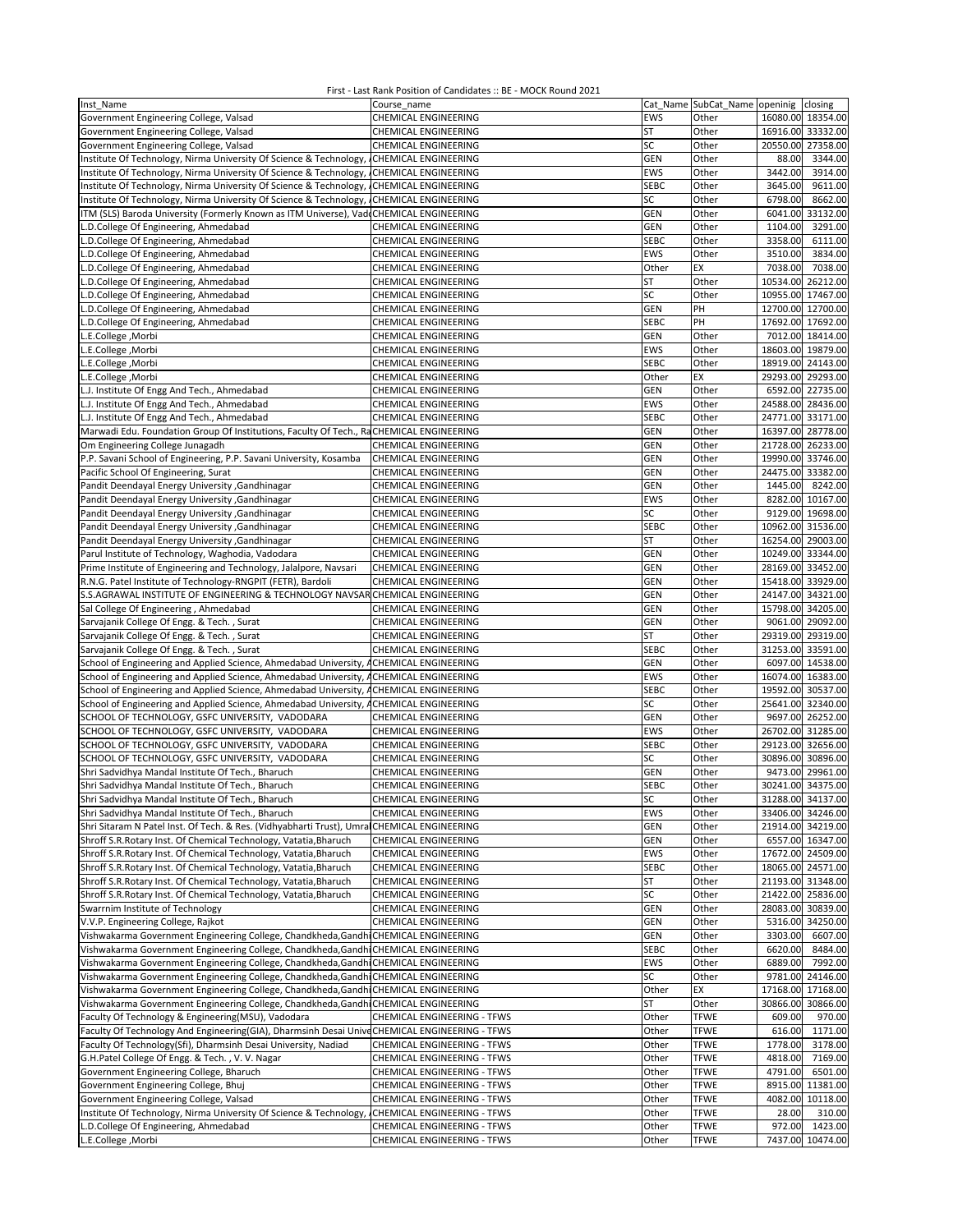| Inst Name                                                                                         | Course name                                               |             | Cat Name SubCat Name openinig | closing              |
|---------------------------------------------------------------------------------------------------|-----------------------------------------------------------|-------------|-------------------------------|----------------------|
| L.J. Institute Of Engg And Tech., Ahmedabad                                                       | CHEMICAL ENGINEERING - TFWS                               | Other       | <b>TFWE</b>                   | 6792.00<br>8216.00   |
|                                                                                                   |                                                           |             |                               |                      |
| Pandit Deendayal Energy University , Gandhinagar                                                  | CHEMICAL ENGINEERING - TFWS                               | Other       | <b>TFWE</b>                   | 456.00<br>3393.00    |
| Sarvajanik College Of Engg. & Tech., Surat                                                        | CHEMICAL ENGINEERING - TFWS                               | Other       | <b>TFWE</b>                   | 4318.00<br>6629.00   |
| SCHOOL OF TECHNOLOGY, GSFC UNIVERSITY, VADODARA                                                   | CHEMICAL ENGINEERING - TFWS                               | Other       | <b>TFWE</b>                   | 8479.00<br>3231.00   |
| Shri Sitaram N Patel Inst. Of Tech. & Res. (Vidhyabharti Trust), Umra CHEMICAL ENGINEERING - TFWS |                                                           | Other       | <b>TFWE</b>                   | 15126.00<br>5940.00  |
| Shroff S.R.Rotary Inst. Of Chemical Technology, Vatatia, Bharuch                                  | <b>CHEMICAL ENGINEERING - TFWS</b>                        | Other       | <b>TFWE</b>                   | 5593.00<br>1951.00   |
| Vishwakarma Government Engineering College, Chandkheda, Gandhi CHEMICAL ENGINEERING - TFWS        |                                                           | Other       | <b>TFWE</b>                   | 3768.00<br>3963.00   |
|                                                                                                   |                                                           |             |                               |                      |
| SHREE DHANVANTARY COLLEGE OF ENGINEERING & TECHNOLOGY,                                            | CHEMICAL ENGINEERING (GREEN TECHNOLOGY AND SUSTAINA GEN   |             | Other                         | 22294.00 31664.00    |
| Sigma Institute Of Engg., Bakrol                                                                  | CHEMICAL ENGINEERING (GREEN TECHNOLOGY AND SUSTAINA GEN   |             | Other                         | 9874.00 31272.00     |
| SHREE DHANVANTARY COLLEGE OF ENGINEERING & TECHNOLOGY,                                            | CHEMICAL ENGINEERING (GREEN TECHNOLOGY AND SUSTAINA Other |             | <b>TFWE</b>                   | 18559.00<br>30820.00 |
| Shroff S.R.Rotary Inst. Of Chemical Technology, Vatatia, Bharuch                                  | <b>Chemical Technology</b>                                | GEN         | Other                         | 12389.00 34316.00    |
| ADANI INSTITUTE OF INFRASTRUCTURE ENGINEERING, AHMEDABAD Civil & Infrastructure Engineering       |                                                           | GEN         | Other                         | 9027.00 27623.00     |
|                                                                                                   |                                                           |             |                               |                      |
| ADANI INSTITUTE OF INFRASTRUCTURE ENGINEERING, AHMEDABAD Civil & Infrastructure Engineering       |                                                           | <b>ST</b>   | Other                         | 27654.00 27654.00    |
| ADANI INSTITUTE OF INFRASTRUCTURE ENGINEERING, AHMEDABAD                                          | Civil & Infrastructure Engineering                        | SC          | Other                         | 28656.00 33689.00    |
| ADANI INSTITUTE OF INFRASTRUCTURE ENGINEERING, AHMEDABAD                                          | Civil & Infrastructure Engineering                        | EWS         | Other                         | 28849.00 32821.00    |
| A.D.Patel Institute Of Tech., Karamsad                                                            | CIVIL ENGINEERING                                         | GEN         | Other                         | 7523.00 34293.00     |
|                                                                                                   |                                                           |             |                               |                      |
| ADITYA SILVER OAK INSTITUTE OF TECHNOLOGY (WITHIN LIMITS OF CIVIL ENGINEERING                     |                                                           | GEN         | Other                         | 12309.00 33978.00    |
| Ahmedabad Institute Of Tech, Ahmedabad                                                            | <b>CIVIL ENGINEERING</b>                                  | <b>GEN</b>  | Other                         | 7076.00 28332.00     |
| Ahmedabad Institute Of Tech, Ahmedabad                                                            | <b>CIVIL ENGINEERING</b>                                  | EWS         | Other                         | 31690.00 32053.00    |
| Amiraj College Of Engg & Tech., Sanand, Ahmedabad                                                 | <b>CIVIL ENGINEERING</b>                                  | GEN         | Other                         | 29146.00 29146.00    |
| Arrdekta Inst. Of Technology, Khedbrahma, Sabarkantha                                             | <b>CIVIL ENGINEERING</b>                                  | <b>GEN</b>  | Other                         | 17072.00 31842.00    |
|                                                                                                   |                                                           |             |                               |                      |
| Atmiya University, Faculty of Engineering and Technology, Rajkot                                  | CIVIL ENGINEERING                                         | GEN         | Other                         | 13424.00 13424.00    |
| Bhagwan Mahavir College Of Engg. And Tech., Surat                                                 | CIVIL ENGINEERING                                         | GEN         | Other                         | 16470.00 32894.00    |
| Birla Vishvakarma Maha Vidhyalaya(Gia), V.V.Nagar                                                 | CIVIL ENGINEERING                                         | GEN         | Other                         | 1154.00 12932.00     |
| Birla Vishvakarma Maha Vidhyalaya(Gia), V.V.Nagar                                                 | <b>CIVIL ENGINEERING</b>                                  | <b>SEBC</b> | Other                         | 12963.00 17839.00    |
| Birla Vishvakarma Maha Vidhyalaya(Gia), V.V.Nagar                                                 | <b>CIVIL ENGINEERING</b>                                  | EWS         | Other                         | 12993.00 14257.00    |
|                                                                                                   |                                                           |             |                               |                      |
| Birla Vishvakarma Maha Vidhyalaya(Gia), V.V.Nagar                                                 | CIVIL ENGINEERING                                         | ST          | Other                         | 14927.00 24928.00    |
| Birla Vishvakarma Maha Vidhyalaya(Gia), V.V.Nagar                                                 | <b>CIVIL ENGINEERING</b>                                  | SC          | Other                         | 16091.00 22054.00    |
| C. K. Pithawala College Of Engg. & Tech., Surat                                                   | CIVIL ENGINEERING                                         | GEN         | Other                         | 12165.00 34190.00    |
| C.U.Shah College Of Engg.& Tech., Wadhvan                                                         | CIVIL ENGINEERING                                         | GEN         | Other                         | 28302.00 32965.00    |
|                                                                                                   |                                                           |             |                               |                      |
| Chandubhai S Patel Institute Of Technology, Changa                                                | <b>CIVIL ENGINEERING</b>                                  | <b>GEN</b>  | Other                         | 8993.00 33969.00     |
| Chhotubhai Gopalbhai Patel Institute Of Tech., Tarsadi, Bardoli                                   | <b>CIVIL ENGINEERING</b>                                  | <b>GEN</b>  | Other                         | 22417.00 30590.00    |
| D. A. Degree Engineering and Technology, Mahemdabad, Kheda                                        | CIVIL ENGINEERING                                         | GEN         | Other                         | 33001.00 34285.00    |
| Darshan Institute Of Engg. & Tech., Rajkot-Morbi Highway, Hadala                                  | CIVIL ENGINEERING                                         | GEN         | Other                         | 347.00 31651.00      |
| Dr. Jivraj Mehta Institute Of Technology, Anand                                                   | CIVIL ENGINEERING                                         | GEN         | Other                         | 19142.00 30822.00    |
|                                                                                                   |                                                           |             |                               | 2597.00 13478.00     |
| DR. S & S.S.Ghandhi Government Engineering College Surat                                          | CIVIL ENGINEERING                                         | GEN         | Other                         |                      |
| DR. S & S.S.Ghandhi Government Engineering College Surat                                          | <b>CIVIL ENGINEERING</b>                                  | EWS         | Other                         | 14050.00 16984.00    |
| DR. S & S.S.Ghandhi Government Engineering College Surat                                          | <b>CIVIL ENGINEERING</b>                                  | <b>SEBC</b> | Other                         | 14271.00 20709.00    |
| DR. S & S.S.Ghandhi Government Engineering College Surat                                          | <b>CIVIL ENGINEERING</b>                                  | ST          | Other                         | 16250.00 22098.00    |
| DR. S & S.S.Ghandhi Government Engineering College Surat                                          | <b>CIVIL ENGINEERING</b>                                  | SC          | Other                         | 17355.00 27045.00    |
|                                                                                                   |                                                           | Other       | EX                            | 33693.00 33693.00    |
| DR. S & S.S.Ghandhi Government Engineering College Surat                                          | <b>CIVIL ENGINEERING</b>                                  |             |                               |                      |
| Dr. Subhahsh Technical Campus, Junagadh                                                           | CIVIL ENGINEERING                                         | GEN         | Other                         | 19328.00 32904.00    |
| Engginering College, Tuwa, Godhara                                                                | <b>CIVIL ENGINEERING</b>                                  | GEN         | Other                         | 26894.00 26894.00    |
| Faculty Of Technology & Engineering(MSU), Vadodara                                                | CIVIL ENGINEERING                                         | <b>GEN</b>  | Other                         | 692.00<br>7549.00    |
| Faculty Of Technology & Engineering(MSU), Vadodara                                                | CIVIL ENGINEERING                                         | <b>SEBC</b> | Other                         | 7635.00 12607.00     |
| Faculty Of Technology & Engineering(MSU), Vadodara                                                | <b>CIVIL ENGINEERING</b>                                  | EWS         | Other                         | 8023.00<br>9371.00   |
|                                                                                                   |                                                           |             |                               |                      |
| Faculty Of Technology & Engineering(MSU), Vadodara                                                | CIVIL ENGINEERING                                         | SC          | Other                         | 10162.00 17538.00    |
| Faculty Of Technology & Engineering(MSU), Vadodara                                                | CIVIL ENGINEERING                                         | <b>ST</b>   | Other                         | 13010.00 22883.00    |
| Faculty Of Technology & Engineering(MSU), Vadodara                                                | <b>CIVIL ENGINEERING</b>                                  | Other       | EX                            | 20167.00 20167.00    |
| Faculty Of Technology And Engineering(GIA), Dharmsinh Desai UniveCIVIL ENGINEERING                |                                                           | GEN         | Other                         | 6270.00 10665.00     |
|                                                                                                   |                                                           |             |                               |                      |
| Faculty Of Technology And Engineering(GIA), Dharmsinh Desai Unive CIVIL ENGINEERING               |                                                           | EWS         | Other                         | 10977.00 13042.00    |
| Faculty Of Technology And Engineering(GIA), Dharmsinh Desai Unive CIVIL ENGINEERING               |                                                           | <b>SEBC</b> | Other                         | 11270.00 15402.00    |
| Faculty Of Technology And Engineering(GIA), Dharmsinh Desai Unive CIVIL ENGINEERING               |                                                           | <b>ST</b>   | Other                         | 18907.00 26492.00    |
| Faculty Of Technology And Engineering(GIA), Dharmsinh Desai UniveCIVIL ENGINEERING                |                                                           | Other       | EX                            | 21161.00 21161.00    |
| Faculty Of Technology And Engineering(GIA), Dharmsinh Desai UniveCIVIL ENGINEERING                |                                                           | SC          | Other                         | 23099.00 24891.00    |
| G.H.Patel College Of Engg. & Tech., V. V. Nagar                                                   | CIVIL ENGINEERING                                         | <b>GEN</b>  | Other                         | 13147.00 31977.00    |
|                                                                                                   |                                                           |             |                               |                      |
| Gandhinagar Institute Of Technology, Moti Bhoyan, Kalol, Gandhina CIVIL ENGINEERING               |                                                           | <b>GEN</b>  | Other                         | 11144.00 33703.00    |
| Ganpat University, U.V.Patel College of Engineering, Kherva, Mehsan CIVIL ENGINEERING             |                                                           | <b>GEN</b>  | Other                         | 13446.00 34485.00    |
| GIDC Degree Engineering College, Abrama, Navsari                                                  | CIVIL ENGINEERING                                         | GEN         | Other                         | 12579.00 34512.00    |
| Government Engineering College, Bharuch                                                           | CIVIL ENGINEERING                                         | <b>GEN</b>  | Other                         | 9853.00 21042.00     |
| Government Engineering College, Bharuch                                                           |                                                           | <b>SEBC</b> | Other                         | 21086.00 30167.00    |
|                                                                                                   | CIVIL ENGINEERING                                         |             |                               |                      |
| Government Engineering College, Bharuch                                                           | CIVIL ENGINEERING                                         | ST          | Other                         | 21969.00 27794.00    |
| Government Engineering College, Bharuch                                                           | <b>CIVIL ENGINEERING</b>                                  | EWS         | Other                         | 22035.00 29661.00    |
| Government Engineering College, Bharuch                                                           | CIVIL ENGINEERING                                         | SC          | Other                         | 30796.00 34272.00    |
| Government Engineering College, Bhavnagar                                                         | <b>CIVIL ENGINEERING</b>                                  | <b>GEN</b>  | Other                         | 1664.00 18420.00     |
|                                                                                                   |                                                           |             |                               |                      |
| Government Engineering College, Bhavnagar                                                         | <b>CIVIL ENGINEERING</b>                                  | EWS         | Other                         | 18783.00 23529.00    |
| Government Engineering College, Bhavnagar                                                         | <b>CIVIL ENGINEERING</b>                                  | <b>SEBC</b> | Other                         | 18994.00 27293.00    |
| Government Engineering College, Bhavnagar                                                         | <b>CIVIL ENGINEERING</b>                                  | ST          | Other                         | 23670.00 29782.00    |
| Government Engineering College, Bhuj                                                              | CIVIL ENGINEERING                                         | <b>GEN</b>  | Other                         | 9229.00 34500.00     |
| Government Engineering College, Dahod                                                             | <b>CIVIL ENGINEERING</b>                                  | <b>GEN</b>  | Other                         | 9942.00 34576.00     |
|                                                                                                   |                                                           |             |                               |                      |
| Government Engineering College, Godhra                                                            | CIVIL ENGINEERING                                         | <b>GEN</b>  | Other                         | 15004.00 34346.00    |
| Government Engineering College, Modasa                                                            | CIVIL ENGINEERING                                         | GEN         | Other                         | 13089.00 34519.00    |
| Government Engineering College, Palanpur                                                          | CIVIL ENGINEERING                                         | <b>GEN</b>  | Other                         | 11844.00 27447.00    |
| Government Engineering College, Palanpur                                                          | <b>CIVIL ENGINEERING</b>                                  | <b>SEBC</b> | Other                         | 27557.00 34174.00    |
| Government Engineering College, Palanpur                                                          | CIVIL ENGINEERING                                         | EWS         | Other                         | 28536.00 33456.00    |
|                                                                                                   |                                                           |             |                               |                      |
| Government Engineering College, Palanpur                                                          | CIVIL ENGINEERING                                         | SC          | Other                         | 28945.00 33637.00    |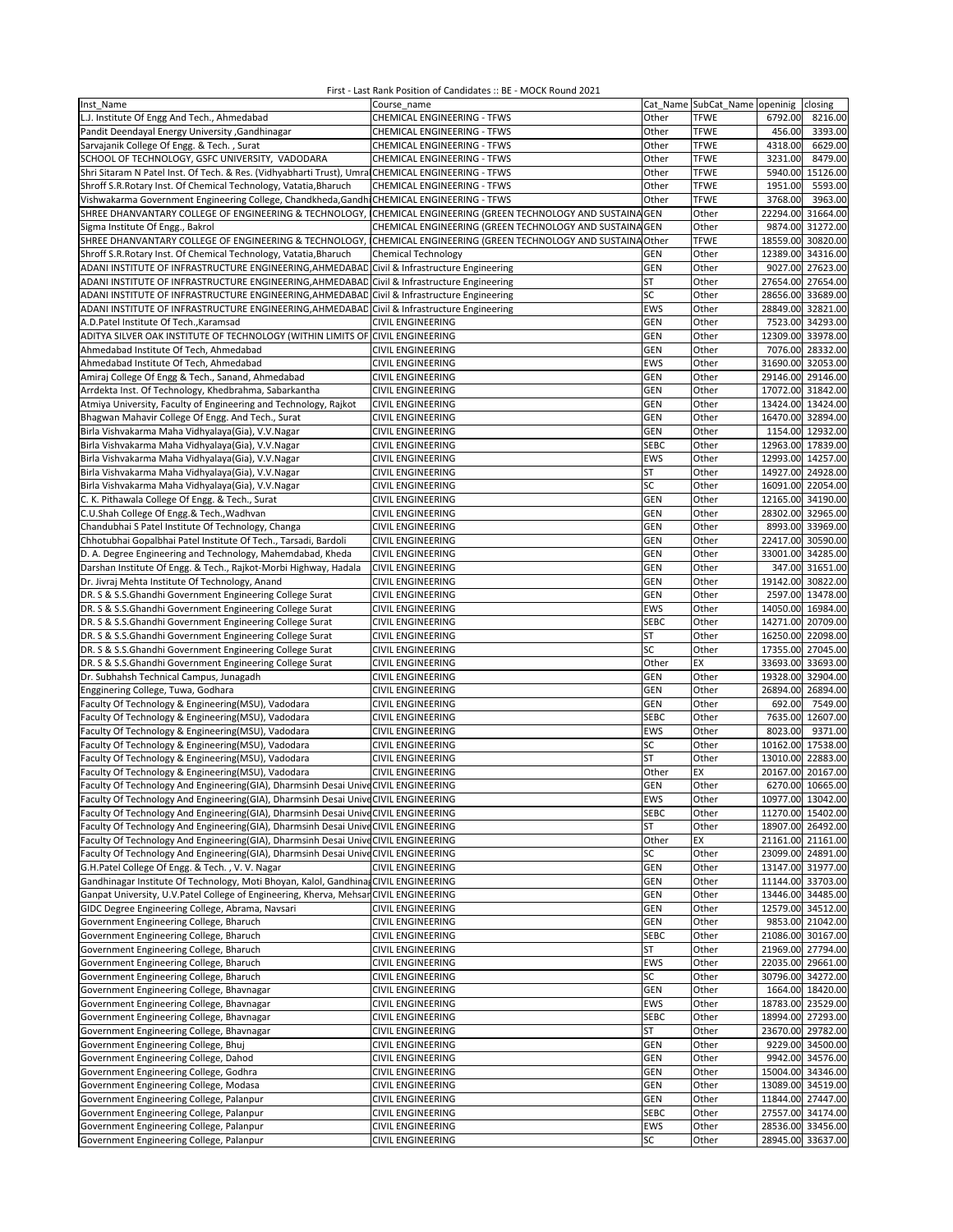| Inst Name                                                                               | Course_name              |             |       | Cat_Name SubCat_Name openinig closing |
|-----------------------------------------------------------------------------------------|--------------------------|-------------|-------|---------------------------------------|
| Government Engineering College, Palanpur                                                | CIVIL ENGINEERING        | ST          | Other | 29434.00 34213.00                     |
| Government Engineering College, Patan                                                   | <b>CIVIL ENGINEERING</b> | GEN         | Other | 10991.00 24842.00                     |
| Government Engineering College, Patan                                                   | CIVIL ENGINEERING        | <b>EWS</b>  | Other | 24936.00 30705.00                     |
| Government Engineering College, Patan                                                   | CIVIL ENGINEERING        | <b>SEBC</b> | Other | 26275.00 34282.00                     |
|                                                                                         |                          |             |       |                                       |
| Government Engineering College, Patan                                                   | <b>CIVIL ENGINEERING</b> | SC          | Other | 27056.00 32160.00                     |
| Government Engineering College, Patan                                                   | <b>CIVIL ENGINEERING</b> | <b>ST</b>   | Other | 29896.00 31646.00                     |
| Government Engineering College, Rajkot                                                  | <b>CIVIL ENGINEERING</b> | GEN         | Other | 7711.00 17248.00                      |
| Government Engineering College, Rajkot                                                  | <b>CIVIL ENGINEERING</b> | SC          | Other | 17647.00 28043.00                     |
| Government Engineering College, Rajkot                                                  | <b>CIVIL ENGINEERING</b> | <b>SEBC</b> | Other | 17775.00 23070.00                     |
| Government Engineering College, Rajkot                                                  | <b>CIVIL ENGINEERING</b> | EWS         | Other | 18464.00 21750.00                     |
| Government Engineering College, Rajkot                                                  | CIVIL ENGINEERING        | ST          | Other | 24948.00 34355.00                     |
| Government Engineering College, Valsad                                                  | CIVIL ENGINEERING        | GEN         | Other | 10413.00 21859.00                     |
| Government Engineering College, Valsad                                                  | CIVIL ENGINEERING        | ST          | Other | 22115.00 25906.00                     |
| Government Engineering College, Valsad                                                  | <b>CIVIL ENGINEERING</b> | <b>SEBC</b> | Other | 22221.00 29536.00                     |
| Government Engineering College, Valsad                                                  | <b>CIVIL ENGINEERING</b> | <b>EWS</b>  | Other | 23226.00 32639.00                     |
| Government Engineering College, Valsad                                                  | <b>CIVIL ENGINEERING</b> | SC          | Other | 26499.00 31549.00                     |
| Grow More Faculty of Engineering, Berna, Himmatnagar                                    | <b>CIVIL ENGINEERING</b> | GEN         | Other | 18789.00 33408.00                     |
|                                                                                         |                          |             |       |                                       |
| Gujarat Power Engg. And Res. Inst. (Gperi) (Ppp), Mevad, Mehsana                        | <b>CIVIL ENGINEERING</b> | <b>GEN</b>  | Other | 18909.00 32374.00                     |
| GYANMANJARI INSTITUTE OF TECHNOLOGY Bhavnagar                                           | <b>CIVIL ENGINEERING</b> | GEN         | Other | 17116.00 17116.00                     |
| Indus Institute Of Tech. & Engg., Racharda, Ahmedabad                                   | <b>CIVIL ENGINEERING</b> | <b>GEN</b>  | Other | 12933.00 34130.00                     |
| Institute of Infrastructure, Technology, Research and Management (II CIVIL ENGINEERING  |                          | GEN         | Other | 7075.00 33336.00                      |
| Institute Of Technology, Nirma University Of Science & Technology, CIVIL ENGINEERING    |                          | GEN         | Other | 713.00<br>7440.00                     |
| Institute Of Technology, Nirma University Of Science & Technology,                      | <b>CIVIL ENGINEERING</b> | <b>SEBC</b> | Other | 7475.00 17593.00                      |
| Institute Of Technology, Nirma University Of Science & Technology, CIVIL ENGINEERING    |                          | <b>EWS</b>  | Other | 7619.00<br>9828.00                    |
| Institute Of Technology, Nirma University Of Science & Technology,                      | <b>CIVIL ENGINEERING</b> | SC          | Other | 19486.00<br>8317.00                   |
| Institute Of Technology, Nirma University Of Science & Technology,                      | <b>CIVIL ENGINEERING</b> | ST          | Other | 9407.00 31770.00                      |
| Institute Of Technology, Nirma University Of Science & Technology,                      | <b>CIVIL ENGINEERING</b> | Other       | EX    | 18615.00 18615.00                     |
| K.J. Institute Of Engg. And Tech., Savali                                               | <b>CIVIL ENGINEERING</b> | GEN         | Other | 17643.00 32660.00                     |
| Kalol Institute Of Tech. & Research Center, Kalol                                       | <b>CIVIL ENGINEERING</b> | GEN         | Other | 26219.00<br>26219.00                  |
|                                                                                         |                          |             |       | 30502.00                              |
| Krishna School of Emerging Technology & Applied Research (Former CIVIL ENGINEERING      |                          | GEN         | Other | 24174.00                              |
| L.D.College Of Engineering, Ahmedabad                                                   | <b>CIVIL ENGINEERING</b> | <b>GEN</b>  | Other | 943.00<br>5887.00                     |
| L.D.College Of Engineering, Ahmedabad                                                   | <b>CIVIL ENGINEERING</b> | <b>SEBC</b> | Other | 6029.00<br>9464.00                    |
| L.D.College Of Engineering, Ahmedabad                                                   | <b>CIVIL ENGINEERING</b> | EWS         | Other | 6112.00<br>7335.00                    |
| L.D.College Of Engineering, Ahmedabad                                                   | <b>CIVIL ENGINEERING</b> | SC          | Other | 6343.00 14565.00                      |
| L.D.College Of Engineering, Ahmedabad                                                   | <b>CIVIL ENGINEERING</b> | ST          | Other | 6741.00 14713.00                      |
| L.D.College Of Engineering, Ahmedabad                                                   | CIVIL ENGINEERING        | Other       | EX    | 11309.00 11309.00                     |
| L.D.College Of Engineering, Ahmedabad                                                   | CIVIL ENGINEERING        | GEN         | PH    | 31488.00 34517.00                     |
| L.D.R.P. Institute Of Tech. & Research., Gandhinagar                                    | CIVIL ENGINEERING        | GEN         | Other | 12026.00<br>33576.00                  |
| L.E.College, Morbi                                                                      | <b>CIVIL ENGINEERING</b> | GEN         | Other | 10153.00 34566.00                     |
| L.J. Institute Of Engg And Tech., Ahmedabad                                             | <b>CIVIL ENGINEERING</b> | GEN         | Other | 8146.00<br>34522.00                   |
| Laljibhai Chaturbhai Institute Of Tech., Bhandu, Mahesana                               |                          | GEN         | Other | 34403.00 34403.00                     |
|                                                                                         | <b>CIVIL ENGINEERING</b> |             |       |                                       |
| Laxmi Institute Of Technology, Sarigam, Valsad                                          | <b>CIVIL ENGINEERING</b> | GEN         | Other | 26776.00 34422.00                     |
| Mahatma Gandhi Inst.Of Technical Edu. And Research Center, Navasi CIVIL ENGINEERING     |                          | GEN         | Other | 31691.00 31691.00                     |
| Marwadi Edu. Foundation Group Of Institutions, Faculty Of Engg., RaCIVIL ENGINEERING    |                          | GEN         | Other | 24067.00 28407.00                     |
| Marwadi Edu. Foundation Group Of Institutions, Faculty Of Tech., RaCIVIL ENGINEERING    |                          | GEN         | Other | 13777.00 29647.00                     |
| Narnarayan Shastri Institute of Technology, Jetalpur, Ahmedabad                         | CIVIL ENGINEERING        | GEN         | Other | 19371.00 24929.00                     |
| P.P. Savani School of Engineering, P.P. Savani University, Kosamba                      | <b>CIVIL ENGINEERING</b> | <b>GEN</b>  | Other | 26159.00 29533.00                     |
| Pacific School Of Engineering, Surat                                                    | CIVIL ENGINEERING        | GEN         | Other | 34087.00 34087.00                     |
| Pandit Deendayal Energy University , Gandhinagar                                        | CIVIL ENGINEERING        | GEN         | Other | 3292.00 16760.00                      |
| Pandit Deendayal Energy University , Gandhinagar                                        | CIVIL ENGINEERING        | <b>SEBC</b> | Other | 16813.00 34439.00                     |
| Pandit Deendayal Energy University , Gandhinagar                                        | <b>CIVIL ENGINEERING</b> | EWS         | Other | 16978.00 19970.00                     |
| Pandit Deendayal Energy University , Gandhinagar                                        | <b>CIVIL ENGINEERING</b> | SC          | Other | 18480.00 23592.00                     |
| Pandit Deendayal Energy University , Gandhinagar                                        | <b>CIVIL ENGINEERING</b> | ST          | Other | 30490.00 33377.00                     |
| Parul Institute of Engineering & Technology, Waghodia, Vadodara                         |                          | GEN         | Other | 8208.00 34125.00                      |
|                                                                                         | <b>CIVIL ENGINEERING</b> |             |       |                                       |
| R.K. University - School of Engineering, Rajkot                                         | <b>CIVIL ENGINEERING</b> | <b>GEN</b>  | Other | 27699.00 30857.00                     |
| R.N.G. Patel Institute of Technology-RNGPIT (FETR), Bardoli                             | <b>CIVIL ENGINEERING</b> | GEN         | Other | 11798.00 34504.00                     |
| S.P.B. Patel Engg. College, (Saffrony), Linch, Mehsana                                  | <b>CIVIL ENGINEERING</b> | <b>GEN</b>  | Other | 24008.00 33357.00                     |
| S.S.AGRAWAL INSTITUTE OF ENGINEERING & TECHNOLOGY NAVSAR CIVIL ENGINEERING              |                          | <b>GEN</b>  | Other | 12511.00 34337.00                     |
| Sal Institute Of Tech. & Engg. Research, Ahmedabad                                      | <b>CIVIL ENGINEERING</b> | GEN         | Other | 11097.00 33505.00                     |
| Sankalchand Patel College Of Engg., Visnagar                                            | <b>CIVIL ENGINEERING</b> | GEN         | Other | 15151.00 34126.00                     |
| SARDAR PATEL COLLEGE OF ENGINEERING, BAKROL ANAND                                       | <b>CIVIL ENGINEERING</b> | <b>GEN</b>  | Other | 16394.00 32156.00                     |
| Sardar Vallabhbhai Patel Institute Of Tech., Vasad                                      | <b>CIVIL ENGINEERING</b> | <b>GEN</b>  | Other | 9720.00 33342.00                      |
| Sarvajanik College Of Engg. & Tech., Surat                                              | <b>CIVIL ENGINEERING</b> | GEN         | Other | 10418.00 32458.00                     |
| SCHOOL OF SCIENCE & ENGINEERING., Navrachana University, Vado CIVIL ENGINEERING         |                          | GEN         | Other | 17163.00 27940.00                     |
| Shankersinh Vaghela Bapu Institute Of Tech., Unava, Gandhinagar                         | <b>CIVIL ENGINEERING</b> | GEN         | Other | 26646.00 26646.00                     |
| Shantilal Shah Engineering College, Bhavnagar                                           | <b>CIVIL ENGINEERING</b> | <b>GEN</b>  | Other | 12650.00 34421.00                     |
|                                                                                         |                          |             |       |                                       |
| SHREE SWAMINARAYAN INSTITUTE OF TECHNOLOGY, BHAT, GANDHCIVIL ENGINEERING                |                          | GEN         | Other | 21927.00 31878.00                     |
| Shri Labhubhai Trivedi Institute Of Engineering And Technology, Rajk CIVIL ENGINEERING  |                          | <b>GEN</b>  | Other | 8143.00 28799.00                      |
| Shri Sadvidhya Mandal Institute Of Tech., Bharuch                                       | <b>CIVIL ENGINEERING</b> | GEN         | Other | 25668.00 34212.00                     |
| Shri Satsangi Saketdham `Ram Ashram` Group Of Institutions, Vadas CIVIL ENGINEERING     |                          | <b>GEN</b>  | Other | 29808.00 33911.00                     |
| Shri Sitaram N Patel Inst. Of Tech. & Res. (Vidhyabharti Trust), Umra CIVIL ENGINEERING |                          | GEN         | Other | 15530.00 34551.00                     |
| Shri Swami Atmanand Saraswati Institute Of Tech., Surat                                 | <b>CIVIL ENGINEERING</b> | GEN         | Other | 14994.00 30275.00                     |
| Sigma Institute Of Engg., Bakrol                                                        | CIVIL ENGINEERING        | GEN         | Other | 7931.00 30259.00                      |
| Silver Oak College Of Engg., & Tech. (WITHIN AMHEDABAD MUNICIP CIVIL ENGINEERING        |                          | <b>GEN</b>  | Other | 29186.00 30852.00                     |
| Smt. S.R. Patel Engg. College, Dabhi, Unjha                                             | CIVIL ENGINEERING        | GEN         | Other | 29357.00 29357.00                     |
| Swaminarayan College Of Engg. & Tech., Kalol                                            | CIVIL ENGINEERING        | GEN         | Other | 20630.00 20630.00                     |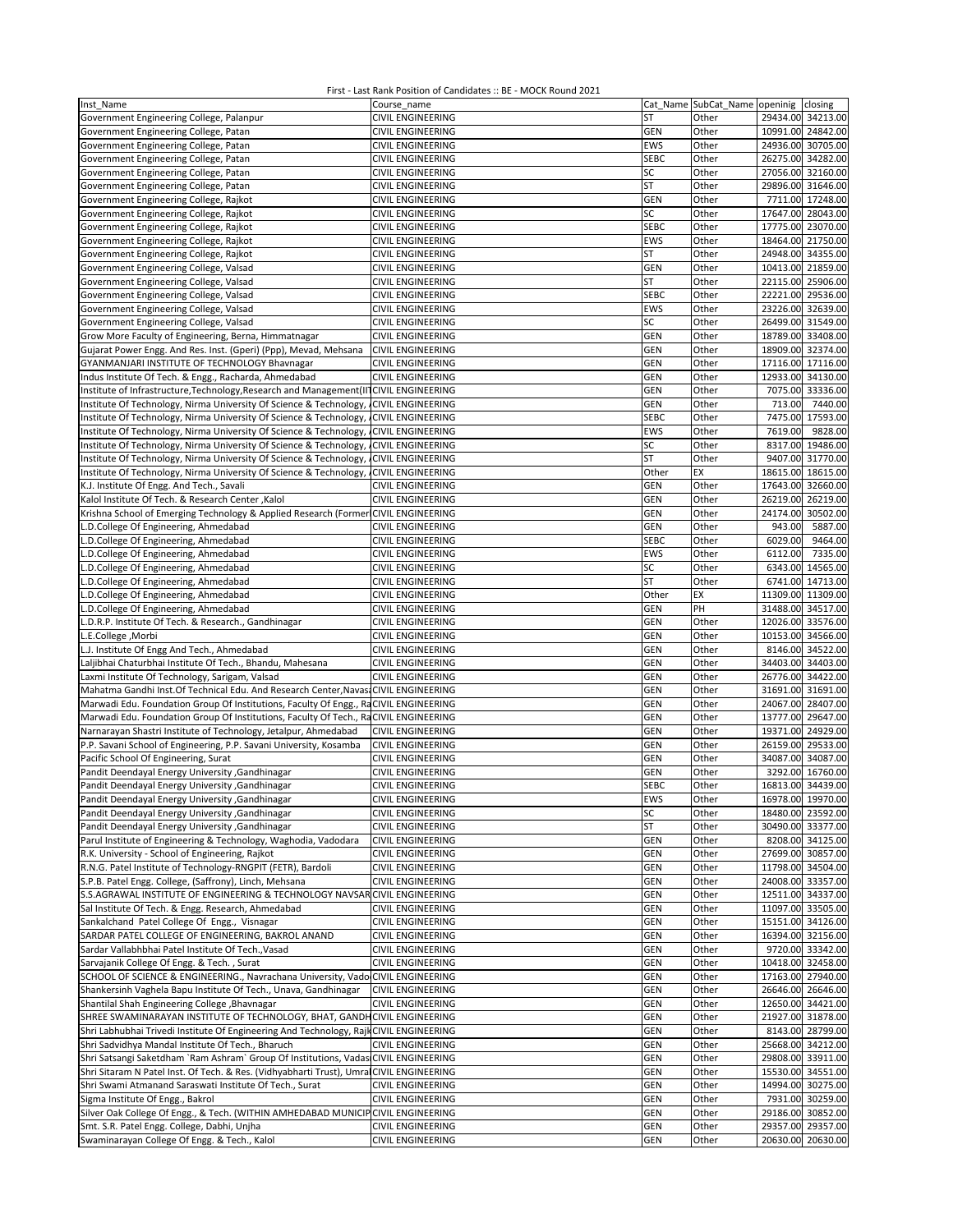| Inst Name                                                                                                                                                  | Course name                                                |                    | Cat Name SubCat_Name openinig closing |                                        |          |
|------------------------------------------------------------------------------------------------------------------------------------------------------------|------------------------------------------------------------|--------------------|---------------------------------------|----------------------------------------|----------|
| Tatva Institute Of Technological Studies, Modasa                                                                                                           | <b>CIVIL ENGINEERING</b>                                   | <b>GEN</b>         | Other                                 | 27261.00 27261.00                      |          |
| V.V.P. Engineering College, Rajkot                                                                                                                         | <b>CIVIL ENGINEERING</b>                                   | GEN                | Other                                 | 2979.00 34365.00                       |          |
| Vidhyadeep Institute of Engineering & Technology, Anita(Kim), Sura CIVIL ENGINEERING                                                                       |                                                            | GEN                | Other                                 | 27243.00 27243.00                      |          |
| Vishwakarma Government Engineering College, Chandkheda, Gandhi CIVIL ENGINEERING                                                                           |                                                            | GEN                | Other                                 | 5690.00                                | 9934.00  |
| Vishwakarma Government Engineering College, Chandkheda, Gandhi CIVIL ENGINEERING                                                                           |                                                            | EWS                | Other                                 | 9948.00 11819.00                       |          |
| Vishwakarma Government Engineering College, Chandkheda, Gandhi CIVIL ENGINEERING                                                                           |                                                            | <b>SEBC</b>        | Other                                 | 10090.00 14532.00                      |          |
| Vishwakarma Government Engineering College, Chandkheda, Gandhi CIVIL ENGINEERING                                                                           |                                                            | ST                 | Other                                 | 11499.00                               | 21440.00 |
| Vishwakarma Government Engineering College, Chandkheda, Gandhi CIVIL ENGINEERING                                                                           |                                                            | SC                 | Other                                 | 11911.00                               | 19147.00 |
| Vishwakarma Government Engineering College, Chandkheda, Gandhi CIVIL ENGINEERING                                                                           |                                                            | Other              | EX                                    | 24422.00 24422.00                      |          |
| Birla Vishvakarma Maha Vidhyalaya(Gia), V.V.Nagar                                                                                                          | CIVIL ENGINEERING - TFWS                                   | Other              | <b>TFWE</b>                           | 5091.00                                | 9104.00  |
| DR. S & S.S.Ghandhi Government Engineering College Surat                                                                                                   | CIVIL ENGINEERING - TFWS                                   | Other              | <b>TFWE</b>                           | 3016.00                                | 8185.00  |
| Faculty Of Technology & Engineering(MSU), Vadodara                                                                                                         | <b>CIVIL ENGINEERING - TFWS</b>                            | Other              | <b>TFWE</b>                           | 658.00                                 | 5585.00  |
| Faculty Of Technology And Engineering(GIA), Dharmsinh Desai Unive CIVIL ENGINEERING - TFWS                                                                 |                                                            | Other              | <b>TFWE</b>                           | 4057.00                                | 6176.00  |
| Government Engineering College, Bharuch                                                                                                                    | CIVIL ENGINEERING - TFWS                                   | Other              | <b>TFWE</b>                           | 9278.00                                | 12433.00 |
| Government Engineering College, Bhavnagar                                                                                                                  | CIVIL ENGINEERING - TFWS                                   | Other              | <b>TFWE</b>                           | 7286.00                                | 8646.00  |
| Government Engineering College, Palanpur                                                                                                                   | CIVIL ENGINEERING - TFWS                                   | Other              | <b>TFWE</b>                           | 3581.00                                | 14629.00 |
| Government Engineering College, Patan                                                                                                                      | CIVIL ENGINEERING - TFWS                                   | Other              | <b>TFWE</b>                           | 9852.00 13741.00                       |          |
| Government Engineering College, Rajkot                                                                                                                     | CIVIL ENGINEERING - TFWS                                   | Other              | <b>TFWE</b>                           | 7924.00                                | 9552.00  |
| Government Engineering College, Valsad                                                                                                                     | CIVIL ENGINEERING - TFWS                                   | Other              | <b>TFWE</b>                           | 4621.00                                | 10216.00 |
| Institute Of Technology, Nirma University Of Science & Technology, ICIVIL ENGINEERING - TFWS                                                               |                                                            | Other              | <b>TFWE</b>                           | 809.00                                 | 3067.00  |
| L.D.College Of Engineering, Ahmedabad                                                                                                                      | CIVIL ENGINEERING - TFWS                                   | Other              | <b>TFWE</b>                           | 639.00                                 | 2981.00  |
| R.N.G. Patel Institute of Technology-RNGPIT (FETR), Bardoli                                                                                                | CIVIL ENGINEERING - TFWS                                   | Other              | <b>TFWE</b>                           | 8392.00                                | 19804.00 |
| Sarvajanik College Of Engg. & Tech., Surat                                                                                                                 | CIVIL ENGINEERING - TFWS                                   | Other              | <b>TFWE</b>                           | 2637.00                                | 5050.00  |
| SHREE PANDIT NATHULALJI VYAS TECHNICAL CAMPUS, SURENDRAN CIVIL ENGINEERING - TFWS                                                                          |                                                            | Other              | <b>TFWE</b>                           | 12318.00                               | 12318.00 |
| Shri Sitaram N Patel Inst. Of Tech. & Res. (Vidhyabharti Trust), Umra CIVIL ENGINEERING - TFWS                                                             |                                                            | Other              | <b>TFWE</b>                           | 19925.00                               | 32001.00 |
| Vishwakarma Government Engineering College, Chandkheda, Gandhi                                                                                             | <b>CIVIL ENGINEERING - TFWS</b>                            | Other              | <b>TFWE</b>                           | 4876.00                                | 8443.00  |
| ITM Vocational University, Waghodia, Dist: Vadodara                                                                                                        | Civil Engineering (Construction Engg and Management)       | GEN                | Other                                 | 27532.00 27532.00                      |          |
| Swarrnim Institute of Technology                                                                                                                           | <b>CLOUD TECH &amp;INFORMATION SECURITY</b>                | GEN                | Other                                 | 8111.00                                | 34153.00 |
| A.D.Patel Institute Of Tech., Karamsad                                                                                                                     | <b>COMPUTER ENGINEERING</b>                                | GEN                | Other                                 | 829.00                                 | 3652.00  |
| A.D.Patel Institute Of Tech., Karamsad                                                                                                                     | <b>COMPUTER ENGINEERING</b>                                | EWS                | Other                                 | 3657.00                                | 4026.00  |
| A.D.Patel Institute Of Tech., Karamsad                                                                                                                     | <b>COMPUTER ENGINEERING</b>                                | <b>SEBC</b>        | Other                                 | 4463.00                                | 7446.00  |
| A.D.Patel Institute Of Tech., Karamsad                                                                                                                     | COMPUTER ENGINEERING                                       | SC                 | Other                                 | 14896.00                               | 17285.00 |
| A.D.Patel Institute Of Tech., Karamsad                                                                                                                     | COMPUTER ENGINEERING                                       | ST                 | Other                                 | 20942.00                               | 20942.00 |
| A.D.Patel Institute Of Tech., Karamsad                                                                                                                     | <b>COMPUTER ENGINEERING</b>                                | Other              | EX                                    | 22134.00                               | 22134.00 |
| ADITYA SILVER OAK INSTITUTE OF TECHNOLOGY (WITHIN LIMITS OF COMPUTER ENGINEERING                                                                           |                                                            | GEN                | Other                                 | 2484.00 20828.00                       |          |
| ADITYA SILVER OAK INSTITUTE OF TECHNOLOGY (WITHIN LIMITS OF COMPUTER ENGINEERING                                                                           |                                                            | <b>EWS</b>         | Other                                 | 20839.00 24653.00                      |          |
| ADITYA SILVER OAK INSTITUTE OF TECHNOLOGY (WITHIN LIMITS OF COMPUTER ENGINEERING                                                                           |                                                            | <b>SEBC</b>        | Other                                 | 20855.00 33718.00                      |          |
| ADITYA SILVER OAK INSTITUTE OF TECHNOLOGY (WITHIN LIMITS OF COMPUTER ENGINEERING                                                                           |                                                            | SC                 | Other                                 | 23930.00                               | 34273.00 |
| ADITYA SILVER OAK INSTITUTE OF TECHNOLOGY (WITHIN LIMITS OF COMPUTER ENGINEERING                                                                           |                                                            | Other              | EX                                    | 24308.00 24308.00                      |          |
| ADITYA SILVER OAK INSTITUTE OF TECHNOLOGY (WITHIN LIMITS OF COMPUTER ENGINEERING                                                                           |                                                            | ST                 | Other                                 | 31125.00 31125.00                      |          |
| Ahmedabad Institute Of Tech, Ahmedabad                                                                                                                     | <b>COMPUTER ENGINEERING</b>                                | GEN                | Other                                 | 517.00                                 | 4898.00  |
| Ahmedabad Institute Of Tech, Ahmedabad                                                                                                                     | <b>COMPUTER ENGINEERING</b>                                | EWS                | Other                                 | 4927.00                                | 6207.00  |
| Ahmedabad Institute Of Tech, Ahmedabad                                                                                                                     | <b>COMPUTER ENGINEERING</b>                                | <b>SEBC</b>        | Other                                 | 5273.00 15336.00                       |          |
| Ahmedabad Institute Of Tech, Ahmedabad                                                                                                                     | <b>COMPUTER ENGINEERING</b>                                | SC                 | Other                                 | 8452.00 12365.00                       |          |
| Ahmedabad Institute Of Tech, Ahmedabad                                                                                                                     | COMPUTER ENGINEERING                                       | Other              | EX                                    | 8901.00                                | 8901.00  |
| Ahmedabad Institute Of Tech, Ahmedabad                                                                                                                     | COMPUTER ENGINEERING                                       | ST                 | Other                                 | 31397.00                               | 32564.00 |
| Ahmedabad Institute Of Tech, Ahmedabad                                                                                                                     | <b>COMPUTER ENGINEERING</b>                                | GEN                | PH                                    | 31797.00                               | 31797.00 |
| Alpha College Of Engg. & Tech., Khatraj, Kalol                                                                                                             | <b>COMPUTER ENGINEERING</b>                                | GEN                | Other                                 | 10533.00 34229.00                      |          |
| APOLLO INSTITUTE OF ENGINEERING & TECHNOLOGY AHMEDABAD                                                                                                     | <b>COMPUTER ENGINEERING</b>                                | GEN                | Other                                 | 1656.00 16847.00                       |          |
| APOLLO INSTITUTE OF ENGINEERING & TECHNOLOGY AHMEDABAD COMPUTER ENGINEERING                                                                                |                                                            | EWS                | Other                                 | 18416.00 21625.00                      |          |
|                                                                                                                                                            |                                                            |                    | Other                                 |                                        |          |
| APOLLO INSTITUTE OF ENGINEERING & TECHNOLOGY AHMEDABAD COMPUTER ENGINEERING                                                                                |                                                            | SEBC<br>SC         | Other                                 | 18490.00 33737.00<br>21965.00 30340.00 |          |
| APOLLO INSTITUTE OF ENGINEERING & TECHNOLOGY AHMEDABAD COMPUTER ENGINEERING<br>APOLLO INSTITUTE OF ENGINEERING & TECHNOLOGY AHMEDABAD COMPUTER ENGINEERING |                                                            | ST                 | Other                                 | 29629.00 32072.00                      |          |
| Arrdekta Inst. Of Technology, Khedbrahma, Sabarkantha                                                                                                      | COMPUTER ENGINEERING                                       | <b>GEN</b>         | Other                                 | 16828.00 30647.00                      |          |
| Atmiya University, Faculty of Engineering and Technology, Rajkot                                                                                           | COMPUTER ENGINEERING                                       | <b>GEN</b>         | Other                                 | 6738.00 16735.00                       |          |
| Atmiya University, Faculty of Engineering and Technology, Rajkot                                                                                           | <b>COMPUTER ENGINEERING</b>                                | EWS                | Other                                 | 16863.00 18921.00                      |          |
| Atmiya University, Faculty of Engineering and Technology, Rajkot                                                                                           | COMPUTER ENGINEERING                                       | <b>SEBC</b>        | Other                                 | 18445.00 33734.00                      |          |
| Atmiya University, Faculty of Engineering and Technology, Rajkot                                                                                           | COMPUTER ENGINEERING                                       | SC                 | Other                                 | 20776.00 33628.00                      |          |
| B.H.Gardi College Of Engg. & Technology, Rajkot                                                                                                            |                                                            | <b>GEN</b>         | Other                                 | 7521.00 32812.00                       |          |
|                                                                                                                                                            | <b>COMPUTER ENGINEERING</b><br><b>COMPUTER ENGINEERING</b> |                    |                                       | 33232.00 33784.00                      |          |
| B.H.Gardi College Of Engg. & Technology, Rajkot<br>Balaji Engineering College, Jnd-Dhoraji Highway, Makhiyala, Junagad                                     | <b>COMPUTER ENGINEERING</b>                                | <b>SEBC</b><br>GEN | Other<br>Other                        |                                        |          |
| Bhagwan Arihant Institute of Tech., Surat                                                                                                                  | <b>COMPUTER ENGINEERING</b>                                |                    |                                       | 4853.00 32611.00<br>5689.00 24697.00   |          |
|                                                                                                                                                            |                                                            | <b>GEN</b>         | Other                                 | 24754.00 28379.00                      |          |
| Bhagwan Arihant Institute of Tech., Surat                                                                                                                  | <b>COMPUTER ENGINEERING</b>                                | EWS                | Other                                 |                                        |          |
| Bhagwan Arihant Institute of Tech., Surat                                                                                                                  | COMPUTER ENGINEERING                                       | <b>SEBC</b>        | Other                                 | 25121.00 34305.00<br>26643.00 26643.00 |          |
| Bhagwan Arihant Institute of Tech., Surat                                                                                                                  | COMPUTER ENGINEERING                                       | ST                 | Other                                 |                                        |          |
| Bhagwan Arihant Institute of Tech., Surat                                                                                                                  | COMPUTER ENGINEERING                                       | SC                 | Other                                 | 30840.00 30840.00                      |          |
| Bhagwan Mahavir College Of Engg. And Tech., Surat                                                                                                          | <b>COMPUTER ENGINEERING</b>                                | <b>GEN</b>         | Other                                 | 9016.00 22082.00                       |          |
| Bhagwan Mahavir College Of Engg. And Tech., Surat                                                                                                          | COMPUTER ENGINEERING                                       | EWS                | Other                                 | 22183.00 25208.00                      |          |
| Bhagwan Mahavir College Of Engg. And Tech., Surat                                                                                                          | COMPUTER ENGINEERING                                       | <b>SEBC</b>        | Other                                 | 23376.00 34034.00                      |          |
| Bhagwan Mahavir College Of Engg. And Tech., Surat                                                                                                          | COMPUTER ENGINEERING                                       | SC                 | Other                                 | 25382.00 25382.00                      |          |
| Bhagwan Mahavir College Of Engg. And Tech., Surat                                                                                                          | COMPUTER ENGINEERING                                       | <b>ST</b>          | Other                                 | 33546.00 33579.00                      |          |
| Birla Vishvakarma Maha Vidhyalaya(Gia), V.V.Nagar                                                                                                          | <b>COMPUTER ENGINEERING</b>                                | <b>GEN</b>         | Other                                 | 177.00                                 | 664.00   |
| Birla Vishvakarma Maha Vidhyalaya(Gia), V.V.Nagar                                                                                                          | <b>COMPUTER ENGINEERING</b>                                | EWS                | Other                                 | 670.00                                 | 716.00   |
| Birla Vishvakarma Maha Vidhyalaya(Gia), V.V.Nagar                                                                                                          | <b>COMPUTER ENGINEERING</b>                                | <b>SEBC</b>        | Other                                 | 764.00                                 | 1559.00  |
| Birla Vishvakarma Maha Vidhyalaya(Gia), V.V.Nagar                                                                                                          | <b>COMPUTER ENGINEERING</b>                                | Other              | EX                                    | 1685.00                                | 1685.00  |
| Birla Vishvakarma Maha Vidhyalaya(Gia), V.V.Nagar                                                                                                          | COMPUTER ENGINEERING                                       | SC                 | Other                                 | 3388.00                                | 4526.00  |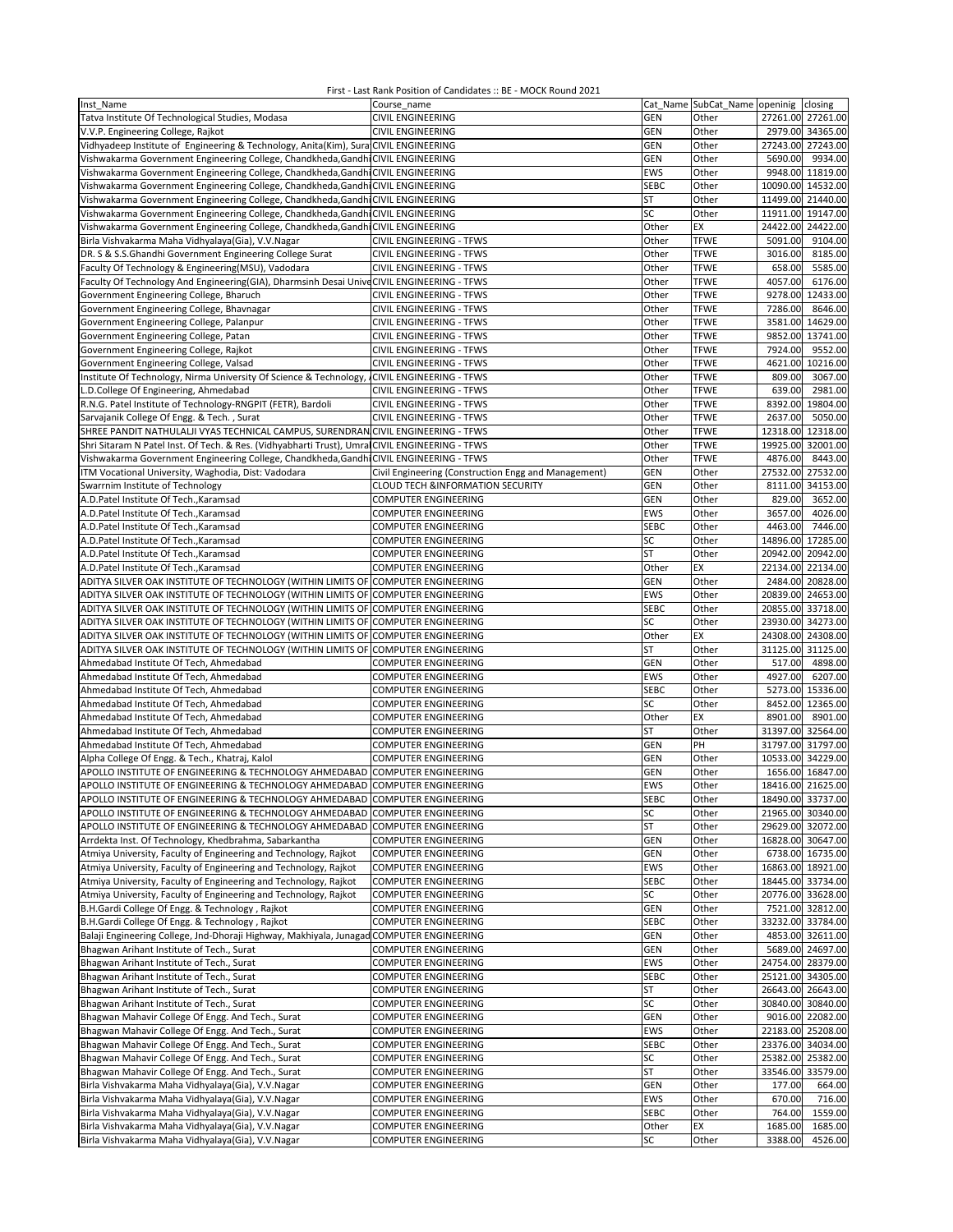| Inst Name                                                                                   | Course name                                                |             | Cat Name SubCat_Name openinig closing |                               |          |
|---------------------------------------------------------------------------------------------|------------------------------------------------------------|-------------|---------------------------------------|-------------------------------|----------|
| Birla Vishvakarma Maha Vidhyalaya(Gia), V.V.Nagar                                           | <b>COMPUTER ENGINEERING</b>                                | <b>ST</b>   | Other                                 | 13985.00 18850.00             |          |
| Birla Vishvakarma Maha Vidhyalaya(Gia), V.V.Nagar                                           | <b>COMPUTER ENGINEERING</b>                                | GEN         | PH                                    | 22398.00 22398.00             |          |
| Birla Vishvakarma Maha Vidhyalaya(Gia), V.V.Nagar                                           | <b>COMPUTER ENGINEERING</b>                                | <b>SEBC</b> | PH                                    | 33203.00 33203.00             |          |
| C. K. Pithawala College Of Engg. & Tech., Surat                                             | <b>COMPUTER ENGINEERING</b>                                | <b>GEN</b>  | Other                                 | 2927.00                       | 9848.00  |
| C. K. Pithawala College Of Engg. & Tech., Surat                                             | <b>COMPUTER ENGINEERING</b>                                | EWS         | Other                                 | 10085.00 10990.00             |          |
| C. K. Pithawala College Of Engg. & Tech., Surat                                             | <b>COMPUTER ENGINEERING</b>                                | <b>SEBC</b> | Other                                 | 10496.00 16872.00             |          |
| C. K. Pithawala College Of Engg. & Tech., Surat                                             | <b>COMPUTER ENGINEERING</b>                                | SC          | Other                                 | 14336.00                      | 22639.00 |
| C.U.Shah College Of Engg.& Tech., Wadhvan                                                   | COMPUTER ENGINEERING                                       | GEN         | Other                                 | 8476.00 24923.00              |          |
| C.U.Shah College Of Engg.& Tech., Wadhvan                                                   | <b>COMPUTER ENGINEERING</b>                                | <b>EWS</b>  | Other                                 | 27231.00 32279.00             |          |
| C.U.Shah College Of Engg.& Tech., Wadhvan                                                   | <b>COMPUTER ENGINEERING</b>                                | <b>SEBC</b> | Other                                 | 27250.00 33141.00             |          |
| C.U.Shah College Of Engg.& Tech., Wadhvan                                                   | <b>COMPUTER ENGINEERING</b>                                | SC          | Other                                 | 33931.00 33931.00             |          |
| Chandubhai S Patel Institute Of Technology, Changa                                          | <b>COMPUTER ENGINEERING</b>                                | GEN         | Other                                 | 1181.00                       | 2268.00  |
| Chandubhai S Patel Institute Of Technology, Changa                                          | <b>COMPUTER ENGINEERING</b>                                | <b>EWS</b>  | Other                                 | 2289.00                       | 2365.00  |
| Chandubhai S Patel Institute Of Technology, Changa                                          | COMPUTER ENGINEERING                                       | <b>SEBC</b> | Other                                 | 2445.00                       | 4653.00  |
| Chandubhai S Patel Institute Of Technology, Changa                                          | <b>COMPUTER ENGINEERING</b>                                | SC          | Other                                 | 6438.00 10022.00              |          |
| Chandubhai S Patel Institute Of Technology, Changa                                          | <b>COMPUTER ENGINEERING</b>                                | Other       | EX                                    | 8848.00                       | 8848.00  |
| Chandubhai S Patel Institute Of Technology, Changa                                          | <b>COMPUTER ENGINEERING</b>                                | ST          | Other                                 | 25429.00 25429.00             |          |
| Chhotubhai Gopalbhai Patel Institute Of Tech., Tarsadi, Bardoli                             | <b>COMPUTER ENGINEERING</b>                                | GEN         | Other                                 | 7687.00 27370.00              |          |
| Chhotubhai Gopalbhai Patel Institute Of Tech., Tarsadi, Bardoli                             | <b>COMPUTER ENGINEERING</b>                                | <b>SEBC</b> | Other                                 | 27545.00 34554.00             |          |
| Chhotubhai Gopalbhai Patel Institute Of Tech., Tarsadi, Bardoli                             | <b>COMPUTER ENGINEERING</b>                                | EWS         | Other                                 | 27572.00 33259.00             |          |
| Chhotubhai Gopalbhai Patel Institute Of Tech., Tarsadi, Bardoli                             | <b>COMPUTER ENGINEERING</b>                                | <b>ST</b>   | Other                                 | 34335.00 34335.00             |          |
| D. A. Degree Engineering and Technology, Mahemdabad, Kheda                                  | <b>COMPUTER ENGINEERING</b>                                | GEN         | Other                                 | 9821.00 34030.00              |          |
| Darshan Institute Of Engg. & Tech., Rajkot-Morbi Highway, Hadala                            | <b>COMPUTER ENGINEERING</b>                                | GEN         | Other                                 | 4945.00 13933.00              |          |
| Darshan Institute Of Engg. & Tech., Rajkot-Morbi Highway, Hadala                            | <b>COMPUTER ENGINEERING</b>                                | <b>EWS</b>  | Other                                 | 13938.00 16028.00             |          |
| Darshan Institute Of Engg. & Tech., Rajkot-Morbi Highway, Hadala                            | <b>COMPUTER ENGINEERING</b>                                | <b>SEBC</b> | Other                                 | 14527.00 32218.00             |          |
| Darshan Institute Of Engg. & Tech., Rajkot-Morbi Highway, Hadala                            | <b>COMPUTER ENGINEERING</b>                                | SC          | Other                                 | 16729.00 30998.00             |          |
| Department of Engineering and Computing, Institute of Advance Re                            | <b>COMPUTER ENGINEERING</b>                                | GEN         | Other                                 | 2614.00                       | 8459.00  |
| Department of Engineering and Computing, Institute of Advance Re COMPUTER ENGINEERING       |                                                            | <b>EWS</b>  | Other                                 | 9897.00 10746.00              |          |
| Department of Engineering and Computing, Institute of Advance ReCOMPUTER ENGINEERING        |                                                            | <b>SEBC</b> | Other                                 | 11272.00 20780.00             |          |
| Department of Engineering and Computing, Institute of Advance ReCOMPUTER ENGINEERING        |                                                            | SC          | Other                                 | 13496.00 25850.00             |          |
| Devang Patel Institute of Advance Technology And Research, Changa COMPUTER ENGINEERING      |                                                            | GEN         | Other                                 | 1427.00                       | 3582.00  |
| Devang Patel Institute of Advance Technology And Research, Changa COMPUTER ENGINEERING      |                                                            | EWS         | Other                                 | 3626.00                       | 3870.00  |
| Devang Patel Institute of Advance Technology And Research, Changa COMPUTER ENGINEERING      |                                                            | <b>SEBC</b> | Other                                 | 4686.00                       | 7910.00  |
| Devang Patel Institute of Advance Technology And Research, Changa COMPUTER ENGINEERING      |                                                            | Other       | EX                                    | 13013.00                      | 13013.00 |
| Devang Patel Institute of Advance Technology And Research, Changa COMPUTER ENGINEERING      |                                                            | SC          | Other                                 | 16531.00 18489.00             |          |
| Dr. Jivraj Mehta Institute Of Technology, Anand                                             | <b>COMPUTER ENGINEERING</b>                                | GEN         | Other                                 | 5663.00 23448.00              |          |
| Dr. Jivraj Mehta Institute Of Technology, Anand                                             | <b>COMPUTER ENGINEERING</b>                                | <b>SEBC</b> | Other                                 | 23666.00 34509.00             |          |
| Dr. Jivraj Mehta Institute Of Technology, Anand                                             | <b>COMPUTER ENGINEERING</b><br><b>COMPUTER ENGINEERING</b> | SC<br>EWS   | Other<br>Other                        | 24267.00<br>24720.00 34360.00 | 24267.00 |
| Dr. Jivraj Mehta Institute Of Technology, Anand                                             | <b>COMPUTER ENGINEERING</b>                                | GEN         | Other                                 | 17275.00 32003.00             |          |
| Dr. V.R. Godhania College of Engg. & Tech., Porbandar<br>Engginering College, Tuwa, Godhara | <b>COMPUTER ENGINEERING</b>                                | GEN         | Other                                 | 9075.00 34192.00              |          |
| Faculty Of Technology And Engineering(GIA), Dharmsinh Desai Unive COMPUTER ENGINEERING      |                                                            | GEN         | Other                                 | 104.00                        | 245.00   |
| Faculty Of Technology And Engineering(GIA), Dharmsinh Desai Unive COMPUTER ENGINEERING      |                                                            | <b>SEBC</b> | Other                                 | 248.00                        | 680.00   |
| Faculty Of Technology And Engineering(GIA), Dharmsinh Desai Unive COMPUTER ENGINEERING      |                                                            | EWS         | Other                                 | 254.00                        | 272.00   |
| Faculty Of Technology And Engineering(GIA), Dharmsinh Desai Unive COMPUTER ENGINEERING      |                                                            | SC          | Other                                 | 902.00                        | 2766.00  |
| Faculty Of Technology And Engineering(GIA), Dharmsinh Desai Unive COMPUTER ENGINEERING      |                                                            | Other       | EX                                    | 939.00                        | 939.00   |
| Faculty Of Technology And Engineering(GIA), Dharmsinh Desai Unive COMPUTER ENGINEERING      |                                                            | ST          | Other                                 | 1117.00                       | 9506.00  |
| Faculty Of Technology And Engineering(GIA), Dharmsinh Desai Unive COMPUTER ENGINEERING      |                                                            | GEN         | PH                                    | 22820.00                      | 23285.00 |
| Faculty Of Technology(Sfi), Dharmsinh Desai University, Nadiad                              | <b>COMPUTER ENGINEERING</b>                                | GEN         | Other                                 | 322.00                        | 455.00   |
| Faculty Of Technology(Sfi), Dharmsinh Desai University, Nadiad                              | <b>COMPUTER ENGINEERING</b>                                | EWS         | Other                                 | 458.00                        | 473.00   |
| Faculty Of Technology(Sfi), Dharmsinh Desai University, Nadiad                              | <b>COMPUTER ENGINEERING</b>                                | SEBC        | Other                                 | 882.00 1330.00                |          |
| Faculty Of Technology(Sfi), Dharmsinh Desai University, Nadiad                              | <b>COMPUTER ENGINEERING</b>                                | SC          | Other                                 | 3455.00                       | 4145.00  |
| Faculty Of Technology(Sfi), Dharmsinh Desai University, Nadiad                              | <b>COMPUTER ENGINEERING</b>                                | ST          | Other                                 | 12643.00                      | 29864.00 |
| G.H.Patel College Of Engg. & Tech., V.V. Nagar                                              | <b>COMPUTER ENGINEERING</b>                                | GEN         | Other                                 | 745.00                        | 1676.00  |
| G.H.Patel College Of Engg. & Tech., V. V. Nagar                                             | COMPUTER ENGINEERING                                       | <b>SEBC</b> | Other                                 | 1686.00                       | 3384.00  |
| G.H.Patel College Of Engg. & Tech., V. V. Nagar                                             | COMPUTER ENGINEERING                                       | EWS         | Other                                 | 1698.00                       | 1763.00  |
| G.H.Patel College Of Engg. & Tech., V. V. Nagar                                             | <b>COMPUTER ENGINEERING</b>                                | SC          | Other                                 | 5822.00                       | 8520.00  |
| G.H.Patel College Of Engg. & Tech., V. V. Nagar                                             | <b>COMPUTER ENGINEERING</b>                                | <b>ST</b>   | Other                                 | 19077.00                      | 32114.00 |
| Gandhinagar Institute Of Technology, Moti Bhoyan, Kalol, Gandhina, COMPUTER ENGINEERING     |                                                            | <b>GEN</b>  | Other                                 | 2379.00 11043.00              |          |
| Gandhinagar Institute Of Technology, Moti Bhoyan, Kalol, Gandhina, COMPUTER ENGINEERING     |                                                            | EWS         | Other                                 | 11132.00 11607.00             |          |
| Gandhinagar Institute Of Technology, Moti Bhoyan, Kalol, Gandhina, COMPUTER ENGINEERING     |                                                            | <b>SEBC</b> | Other                                 | 11216.00 23885.00             |          |
| Gandhinagar Institute Of Technology, Moti Bhoyan, Kalol, Gandhina, COMPUTER ENGINEERING     |                                                            | SC          | Other                                 | 16032.00 23699.00             |          |
| Gandhinagar Institute Of Technology, Moti Bhoyan, Kalol, Gandhina, COMPUTER ENGINEERING     |                                                            | Other       | EX                                    | 33986.00 33986.00             |          |
| Ganpat University, U.V.Patel College of Engineering, Kherva, Mehsan COMPUTER ENGINEERING    |                                                            | <b>GEN</b>  | Other                                 | 2383.00 15542.00              |          |
| Ganpat University, U.V.Patel College of Engineering, Kherva, Mehsar COMPUTER ENGINEERING    |                                                            | EWS         | Other                                 | 15763.00 18309.00             |          |
| Ganpat University, U.V.Patel College of Engineering, Kherva, Mehsar COMPUTER ENGINEERING    |                                                            | <b>SEBC</b> | Other                                 | 18825.00 33654.00             |          |
| Ganpat University, U.V.Patel College of Engineering, Kherva, Mehsar COMPUTER ENGINEERING    |                                                            | SC          | Other                                 | 21111.00 31734.00             |          |
| Ganpat University, U.V.Patel College of Engineering, Kherva, Mehsar COMPUTER ENGINEERING    |                                                            | ST          | Other                                 | 25845.00 25845.00             |          |
| Ganpat University, U.V.Patel College of Engineering, Kherva, Mehsar COMPUTER ENGINEERING    |                                                            | Other       | EX                                    | 28876.00 28876.00             |          |
| GIDC Degree Engineering College, Abrama, Navsari                                            | COMPUTER ENGINEERING                                       | <b>GEN</b>  | Other                                 | 7223.00 14316.00              |          |
| GIDC Degree Engineering College, Abrama, Navsari                                            | COMPUTER ENGINEERING                                       | EWS         | Other                                 | 14777.00 17517.00             |          |
| GIDC Degree Engineering College, Abrama, Navsari                                            | <b>COMPUTER ENGINEERING</b>                                | <b>SEBC</b> | Other                                 | 15315.00 17705.00             |          |
| GIDC Degree Engineering College, Abrama, Navsari                                            | <b>COMPUTER ENGINEERING</b>                                | SC          | Other                                 | 21375.00 32286.00             |          |
| Government Engineering College, Bhavnagar                                                   | <b>COMPUTER ENGINEERING</b>                                | <b>GEN</b>  | Other                                 | 1174.00                       | 3541.00  |
| Government Engineering College, Bhavnagar                                                   | <b>COMPUTER ENGINEERING</b>                                | <b>SEBC</b> | Other                                 | 3598.00                       | 4692.00  |
| Government Engineering College, Bhavnagar                                                   | <b>COMPUTER ENGINEERING</b>                                | EWS         | Other                                 | 3649.00                       | 3993.00  |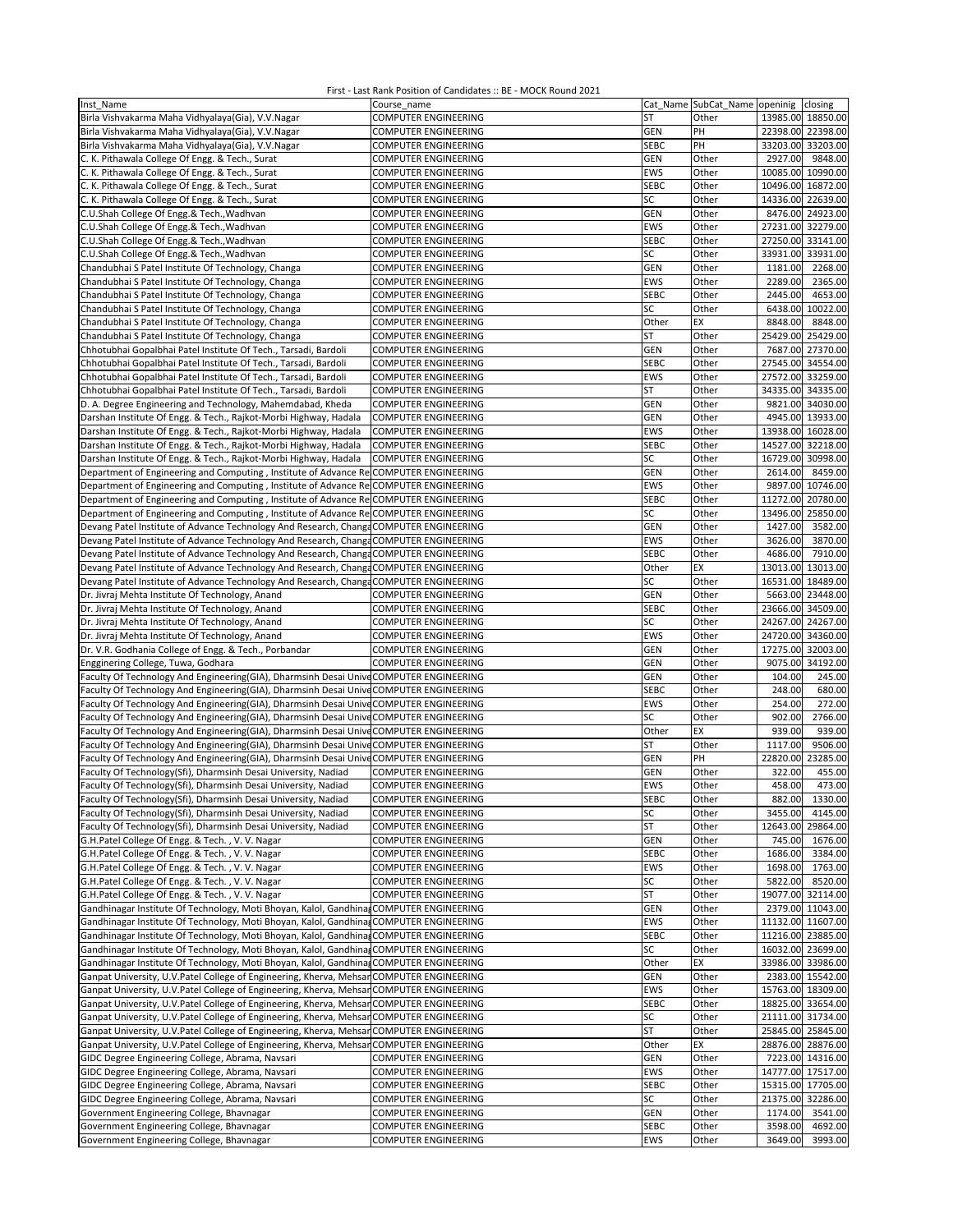| Inst Name                                                                            | Course_name                 |             | Cat Name SubCat_Name openinig | closing              |
|--------------------------------------------------------------------------------------|-----------------------------|-------------|-------------------------------|----------------------|
| Government Engineering College, Bhavnagar                                            | <b>COMPUTER ENGINEERING</b> | Other       | EX                            | 5271.00<br>5271.00   |
| Government Engineering College, Bhavnagar                                            | <b>COMPUTER ENGINEERING</b> | SC          | Other                         | 5557.00<br>8314.00   |
| Government Engineering College, Bhavnagar                                            | COMPUTER ENGINEERING        | <b>ST</b>   | Other                         | 23656.00<br>33574.00 |
| Government Engineering College, Dahod                                                | COMPUTER ENGINEERING        | GEN         | Other                         | 3946.00<br>9374.00   |
| Government Engineering College, Dahod                                                | COMPUTER ENGINEERING        | <b>SEBC</b> | Other                         | 9561.00 14028.00     |
| Government Engineering College, Dahod                                                | <b>COMPUTER ENGINEERING</b> | EWS         | Other                         | 10334.00 11036.00    |
| Government Engineering College, Dahod                                                | <b>COMPUTER ENGINEERING</b> | Other       | EX                            | 11121.00 11121.00    |
|                                                                                      |                             | SC          |                               | 17002.00 23020.00    |
| Government Engineering College, Dahod                                                | <b>COMPUTER ENGINEERING</b> |             | Other                         |                      |
| Government Engineering College, Dahod                                                | COMPUTER ENGINEERING        | ST          | Other                         | 23399.00 34354.00    |
| Government Engineering College, Modasa                                               | <b>COMPUTER ENGINEERING</b> | <b>GEN</b>  | Other                         | 3157.00<br>9194.00   |
| Government Engineering College, Modasa                                               | <b>COMPUTER ENGINEERING</b> | SC          | Other                         | 20624.00<br>9308.00  |
| Government Engineering College, Modasa                                               | COMPUTER ENGINEERING        | <b>SEBC</b> | Other                         | 9414.00 12857.00     |
| Government Engineering College, Modasa                                               | COMPUTER ENGINEERING        | EWS         | Other                         | 9422.00 10390.00     |
| Government Engineering College, Modasa                                               | COMPUTER ENGINEERING        | <b>ST</b>   | Other                         | 15728.00<br>34165.00 |
| Government Engineering College, Modasa                                               | <b>COMPUTER ENGINEERING</b> | Other       | EX                            | 27982.00 27982.00    |
| Government Engineering College, Rajkot                                               | COMPUTER ENGINEERING        | GEN         | Other                         | 854.00<br>4944.00    |
| Government Engineering College, Rajkot                                               | COMPUTER ENGINEERING        | EWS         | Other                         | 4963.00<br>5509.00   |
| Government Engineering College, Rajkot                                               | COMPUTER ENGINEERING        | <b>SEBC</b> | Other                         | 5005.00<br>7192.00   |
| Government Engineering College, Rajkot                                               | <b>COMPUTER ENGINEERING</b> | Other       | EX                            | 5303.00<br>6405.00   |
| Government Engineering College, Rajkot                                               | COMPUTER ENGINEERING        | SC          | Other                         | 8433.00 15406.00     |
| Government Engineering College, Rajkot                                               | COMPUTER ENGINEERING        | <b>GEN</b>  | PH                            | 8939.00<br>33411.00  |
| Government Engineering College, Rajkot                                               | COMPUTER ENGINEERING        | ST          | Other                         | 11384.00<br>34570.00 |
| Government Engineering College, Sector 28 Gandhinagar                                | COMPUTER ENGINEERING        | GEN         | Other                         | 1170.00<br>1885.00   |
|                                                                                      |                             | EWS         |                               |                      |
| Government Engineering College, Sector 28 Gandhinagar                                | COMPUTER ENGINEERING        |             | Other                         | 1895.00<br>2079.00   |
| Government Engineering College, Sector 28 Gandhinagar                                | COMPUTER ENGINEERING        | <b>SEBC</b> | Other                         | 3127.00<br>2265.00   |
| Government Engineering College, Sector 28 Gandhinagar                                | <b>COMPUTER ENGINEERING</b> | Other       | EX                            | 5904.00<br>5904.00   |
| Government Engineering College, Sector 28 Gandhinagar                                | <b>COMPUTER ENGINEERING</b> | SC          | Other                         | 6094.00<br>7647.00   |
| Government Engineering College, Sector 28 Gandhinagar                                | <b>COMPUTER ENGINEERING</b> | <b>ST</b>   | Other                         | 23272.00<br>29616.00 |
| Grow More Faculty of Engineering, Berna, Himmatnagar                                 | COMPUTER ENGINEERING        | GEN         | Other                         | 15712.00<br>30476.00 |
| Grow More Faculty of Engineering, Berna, Himmatnagar                                 | <b>COMPUTER ENGINEERING</b> | EWS         | Other                         | 31065.00 31065.00    |
| Grow More Faculty of Engineering, Berna, Himmatnagar                                 | COMPUTER ENGINEERING        | SC          | Other                         | 32380.00 32380.00    |
| Grow More Faculty of Engineering, Berna, Himmatnagar                                 | <b>COMPUTER ENGINEERING</b> | <b>ST</b>   | Other                         | 32419.00 32419.00    |
| Grow More Faculty of Engineering, Berna, Himmatnagar                                 | COMPUTER ENGINEERING        | <b>SEBC</b> | Other                         | 34527.00 34527.00    |
| Gujarat Power Engg. And Res. Inst. (Gperi) (Ppp), Mevad, Mehsana                     | <b>COMPUTER ENGINEERING</b> | <b>GEN</b>  | Other                         | 6555.00 34398.00     |
| GYANMANJARI INSTITUTE OF TECHNOLOGY Bhavnagar                                        | COMPUTER ENGINEERING        | <b>GEN</b>  | Other                         | 3995.00 32599.00     |
| GYANMANJARI INSTITUTE OF TECHNOLOGY Bhavnagar                                        | COMPUTER ENGINEERING        | SC          | Other                         | 33349.00 33349.00    |
| GYANMANJARI INSTITUTE OF TECHNOLOGY Bhavnagar                                        | COMPUTER ENGINEERING        | <b>SEBC</b> | Other                         | 34437.00<br>34437.00 |
| Hansaba College Of Engieering And Technology, Siddhpur                               | COMPUTER ENGINEERING        | GEN         | Other                         | 32753.00<br>10609.00 |
| Hasmukh Goswami College Of Engg, Vahelal                                             | <b>COMPUTER ENGINEERING</b> | GEN         | Other                         | 9652.00 32539.00     |
| Indus Institute Of Tech. & Engg., Racharda, Ahmedabad                                | COMPUTER ENGINEERING        | GEN         | Other                         | 3074.00<br>9090.00   |
|                                                                                      |                             |             |                               |                      |
| Indus Institute Of Tech. & Engg., Racharda, Ahmedabad                                | COMPUTER ENGINEERING        | EWS         | Other                         | 9099.00<br>9885.00   |
| Indus Institute Of Tech. & Engg., Racharda, Ahmedabad                                | COMPUTER ENGINEERING        | <b>SEBC</b> | Other                         | 24481.00<br>11231.00 |
| Indus Institute Of Tech. & Engg., Racharda, Ahmedabad                                | <b>COMPUTER ENGINEERING</b> | SC          | Other                         | 15481.00 21208.00    |
| Ipcowala Institute Of Engineering And Technology Dharmaj                             | COMPUTER ENGINEERING        | GEN         | Other                         | 5793.00 34098.00     |
| K.J. Institute Of Engg. And Tech., Savali                                            | COMPUTER ENGINEERING        | <b>GEN</b>  | Other                         | 9840.00 21221.00     |
| K.J. Institute Of Engg. And Tech., Savali                                            | <b>COMPUTER ENGINEERING</b> | <b>EWS</b>  | Other                         | 22468.00 25990.00    |
| K.J. Institute Of Engg. And Tech., Savali                                            | COMPUTER ENGINEERING        | <b>SEBC</b> | Other                         | 23608.00<br>28629.00 |
| K.J. Institute Of Engg. And Tech., Savali                                            | COMPUTER ENGINEERING        | SC          | Other                         | 27518.00<br>32595.00 |
| Kalol Institute Of Tech. & Research Center, Kalol                                    | COMPUTER ENGINEERING        | GEN         | Other                         | 9001.00 34550.00     |
| Knowledge Institute of Technology and Engineering, Bakrol, Anand                     | <b>COMPUTER ENGINEERING</b> | GEN         | Other                         | 10412.00 23370.00    |
| Knowledge Institute of Technology and Engineering, Bakrol, Anand                     | <b>COMPUTER ENGINEERING</b> | EWS         | Other                         | 24998.00 28452.00    |
| Knowledge Institute of Technology and Engineering, Bakrol, Anand                     | <b>COMPUTER ENGINEERING</b> | <b>SEBC</b> | Other                         | 33214.00 33214.00    |
| L.D.College Of Engineering, Ahmedabad                                                | COMPUTER ENGINEERING        | <b>GEN</b>  | Other                         | 27.00<br>556.00      |
| L.D.College Of Engineering, Ahmedabad                                                | COMPUTER ENGINEERING        | EWS         | Other                         | 558.00<br>637.00     |
| L.D.College Of Engineering, Ahmedabad                                                | COMPUTER ENGINEERING        | SEBC        | Other                         | 1246.00<br>586.00    |
| L.D.College Of Engineering, Ahmedabad                                                | COMPUTER ENGINEERING        | Other       | EX                            | 1205.00<br>1205.00   |
| L.D.College Of Engineering, Ahmedabad                                                | COMPUTER ENGINEERING        | SC          | Other                         | 3317.00<br>1364.00   |
| L.D.College Of Engineering, Ahmedabad                                                | COMPUTER ENGINEERING        | <b>ST</b>   | Other                         | 1710.00 13507.00     |
| L.D.College Of Engineering, Ahmedabad                                                | COMPUTER ENGINEERING        | <b>GEN</b>  | PH                            | 3054.00<br>7775.00   |
|                                                                                      |                             |             |                               |                      |
| L.D.College Of Engineering, Ahmedabad                                                | COMPUTER ENGINEERING        | <b>SEBC</b> | PH                            | 9810.00<br>20611.00  |
| L.D.College Of Engineering, Ahmedabad                                                | COMPUTER ENGINEERING        | ST          | PH                            | 33372.00<br>33372.00 |
| L.D.R.P. Institute Of Tech. & Research., Gandhinagar                                 | COMPUTER ENGINEERING        | <b>GEN</b>  | Other                         | 1451.00<br>8172.00   |
| L.D.R.P. Institute Of Tech. & Research., Gandhinagar                                 | COMPUTER ENGINEERING        | EWS         | Other                         | 8211.00<br>9189.00   |
| L.D.R.P. Institute Of Tech. & Research., Gandhinagar                                 | <b>COMPUTER ENGINEERING</b> | <b>SEBC</b> | Other                         | 8250.00 19797.00     |
| L.D.R.P. Institute Of Tech. & Research., Gandhinagar                                 | COMPUTER ENGINEERING        | SC          | Other                         | 8804.00 21526.00     |
| L.D.R.P. Institute Of Tech. & Research., Gandhinagar                                 | COMPUTER ENGINEERING        | Other       | EX                            | 15109.00 26193.00    |
| L.D.R.P. Institute Of Tech. & Research., Gandhinagar                                 | COMPUTER ENGINEERING        | ST          | Other                         | 34561.00 34561.00    |
| L.J. Institute Of Engg And Tech., Ahmedabad                                          | COMPUTER ENGINEERING        | <b>GEN</b>  | Other                         | 4280.00<br>1486.00   |
| L.J. Institute Of Engg And Tech., Ahmedabad                                          | COMPUTER ENGINEERING        | EWS         | Other                         | 4758.00<br>4287.00   |
| L.J. Institute Of Engg And Tech., Ahmedabad                                          | COMPUTER ENGINEERING        | <b>SEBC</b> | Other                         | 4407.00<br>9471.00   |
| L.J. Institute Of Engg And Tech., Ahmedabad                                          | COMPUTER ENGINEERING        | SC          | Other                         | 6965.00 12144.00     |
| L.J. Institute Of Engg And Tech., Ahmedabad                                          | COMPUTER ENGINEERING        | Other       | EX                            | 10007.00 10007.00    |
| L.J. Institute Of Engg And Tech., Ahmedabad                                          | COMPUTER ENGINEERING        | ST          | Other                         | 28298.00 33725.00    |
| Madhuben & Bhanubhai Patel Institute of Technology, New V.V.Nag COMPUTER ENGINEERING |                             | <b>GEN</b>  | Other                         | 3628.00 16511.00     |
| Madhuben & Bhanubhai Patel Institute of Technology, New V.V.Nag COMPUTER ENGINEERING |                             | <b>SEBC</b> | Other                         | 16521.00 32701.00    |
| Madhuben & Bhanubhai Patel Institute of Technology, New V.V.Nag COMPUTER ENGINEERING |                             | EWS         | Other                         | 16540.00 19368.00    |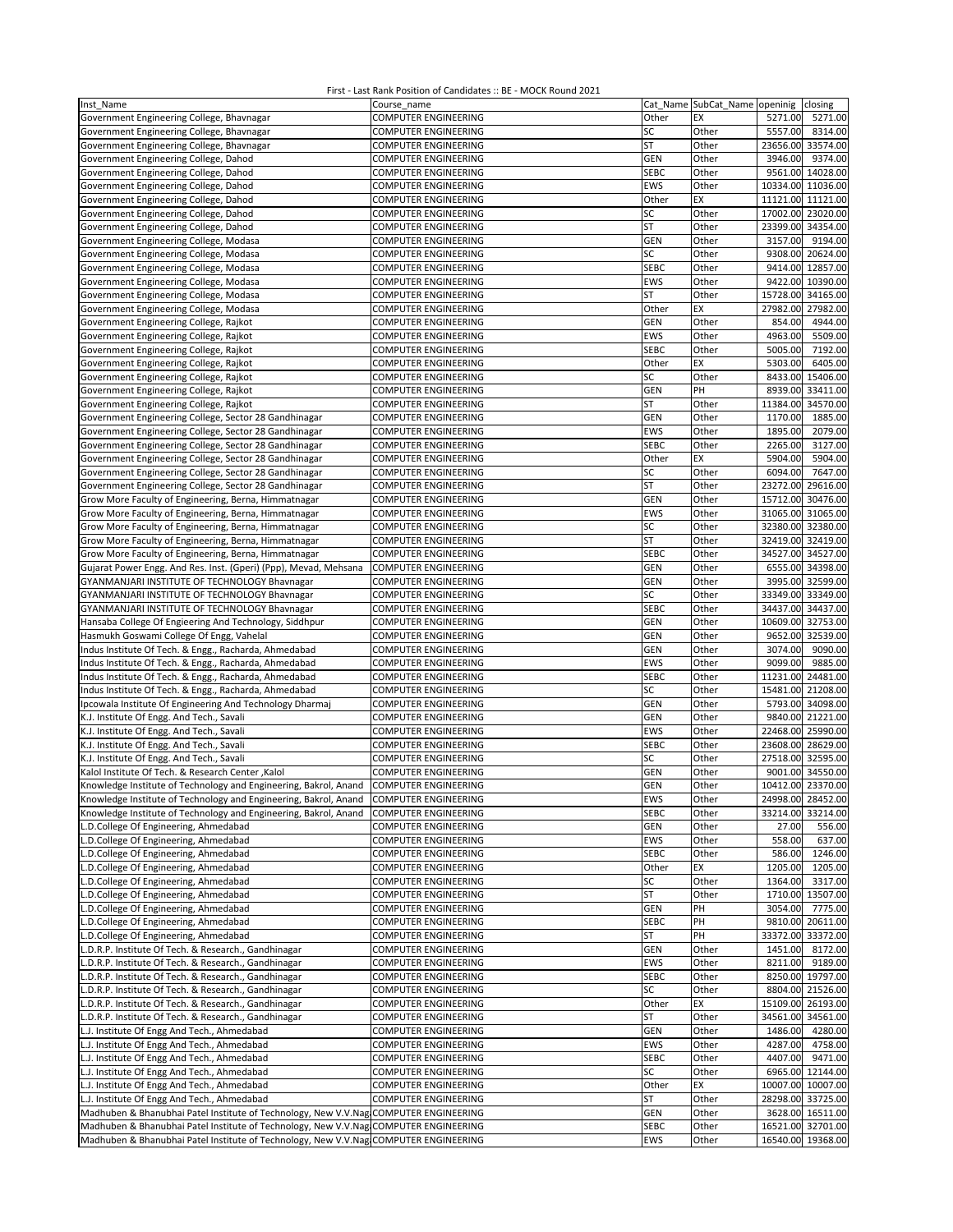| Inst Name                                                                               | Course name                 |             | Cat_Name SubCat_Name openinig closing |                   |                   |
|-----------------------------------------------------------------------------------------|-----------------------------|-------------|---------------------------------------|-------------------|-------------------|
| Madhuben & Bhanubhai Patel Institute of Technology, New V.V.Nag COMPUTER ENGINEERING    |                             | Other       | EX                                    | 21794.00 21794.00 |                   |
| Madhuben & Bhanubhai Patel Institute of Technology, New V.V.Nag COMPUTER ENGINEERING    |                             | SC          | Other                                 |                   | 22023.00 22023.00 |
|                                                                                         |                             |             |                                       |                   |                   |
| Madhuben & Bhanubhai Patel Institute of Technology, New V.V.Nag COMPUTER ENGINEERING    |                             | <b>ST</b>   | Other                                 |                   | 25784.00 25784.00 |
| Mahatma Gandhi Inst. Of Technical Edu. And Research Center, Navas: COMPUTER ENGINEERING |                             | GEN         | Other                                 |                   | 8740.00 34051.00  |
| Mahavir Swami College Of Engineering & Technology, Bharthana-Ve COMPUTER ENGINEERING    |                             | <b>GEN</b>  | Other                                 |                   | 13354.00 32740.00 |
| Marwadi Edu. Foundation Group Of Institutions, Faculty Of Engg., RaCOMPUTER ENGINEERING |                             | GEN         | Other                                 |                   | 3636.00 21123.00  |
| Marwadi Edu. Foundation Group Of Institutions, Faculty Of Engg., RaCOMPUTER ENGINEERING |                             | EWS         | Other                                 |                   | 21312.00 27953.00 |
| Marwadi Edu. Foundation Group Of Institutions, Faculty Of Engg., RaCOMPUTER ENGINEERING |                             |             |                                       |                   | 24364.00 33820.00 |
|                                                                                         |                             | <b>SEBC</b> | Other                                 |                   |                   |
| Marwadi Edu. Foundation Group Of Institutions, Faculty Of Engg., RaCOMPUTER ENGINEERING |                             | SC          | Other                                 |                   | 26207.00 29282.00 |
| Marwadi Edu. Foundation Group Of Institutions, Faculty Of Tech., RaCOMPUTER ENGINEERING |                             | GEN         | Other                                 |                   | 3604.00 34584.00  |
| Merchant Engg. College, Basna. Visnagar                                                 | COMPUTER ENGINEERING        | GEN         | Other                                 |                   | 15657.00 32442.50 |
| Neotech Institute of Technology, Virod, Vadodara                                        | <b>COMPUTER ENGINEERING</b> | <b>GEN</b>  | Other                                 |                   | 12149.00 34325.00 |
| Om Engineering College Junagadh                                                         |                             | <b>GEN</b>  |                                       |                   | 25023.00 32528.00 |
|                                                                                         | <b>COMPUTER ENGINEERING</b> |             | Other                                 |                   |                   |
| P.P. Savani School of Engineering, P.P. Savani University, Kosamba                      | COMPUTER ENGINEERING        | <b>GEN</b>  | Other                                 |                   | 4974.00 14826.00  |
| P.P. Savani School of Engineering, P.P. Savani University, Kosamba                      | <b>COMPUTER ENGINEERING</b> | EWS         | Other                                 |                   | 14957.00 15471.00 |
| P.P. Savani School of Engineering, P.P. Savani University, Kosamba                      | <b>COMPUTER ENGINEERING</b> | <b>SEBC</b> | Other                                 |                   | 17261.00 33181.00 |
| Pacific School Of Engineering, Surat                                                    | <b>COMPUTER ENGINEERING</b> | GEN         | Other                                 |                   | 6116.00 23283.00  |
|                                                                                         |                             |             |                                       |                   | 24070.00 25024.00 |
| Pacific School Of Engineering, Surat                                                    | COMPUTER ENGINEERING        | EWS         | Other                                 |                   |                   |
| Pacific School Of Engineering, Surat                                                    | COMPUTER ENGINEERING        | <b>SEBC</b> | Other                                 | 24449.00          | 33389.00          |
| Pandit Deendayal Energy University , Gandhinagar                                        | <b>COMPUTER ENGINEERING</b> | <b>GEN</b>  | Other                                 | 315.00            | 1405.00           |
| Pandit Deendayal Energy University , Gandhinagar                                        | <b>COMPUTER ENGINEERING</b> | <b>SEBC</b> | Other                                 | 1408.00           | 3871.00           |
| Pandit Deendayal Energy University , Gandhinagar                                        | COMPUTER ENGINEERING        | EWS         | Other                                 | 1415.00           | 1631.00           |
|                                                                                         |                             |             |                                       |                   |                   |
| Pandit Deendayal Energy University , Gandhinagar                                        | COMPUTER ENGINEERING        | SC          | Other                                 | 3293.00           | 6610.00           |
| Pandit Deendayal Energy University , Gandhinagar                                        | <b>COMPUTER ENGINEERING</b> | Other       | EX                                    | 4596.00           | 4771.00           |
| Pandit Deendayal Energy University , Gandhinagar                                        | <b>COMPUTER ENGINEERING</b> | ST          | Other                                 |                   | 18847.00 31848.00 |
| Pandit Deendayal Energy University , Gandhinagar                                        | <b>COMPUTER ENGINEERING</b> | <b>GEN</b>  | PH                                    |                   | 33953.00 33953.00 |
|                                                                                         | COMPUTER ENGINEERING        | <b>GEN</b>  | Other                                 |                   | 2398.00 10149.00  |
| Parul Institute of Engineering & Technology, Waghodia, Vadodara                         |                             |             |                                       |                   |                   |
| Parul Institute of Engineering & Technology, Waghodia, Vadodara                         | COMPUTER ENGINEERING        | EWS         | Other                                 |                   | 10349.00 11411.00 |
| Parul Institute of Engineering & Technology, Waghodia, Vadodara                         | <b>COMPUTER ENGINEERING</b> | <b>SEBC</b> | Other                                 |                   | 10957.00 19805.00 |
| Parul Institute of Engineering & Technology, Waghodia, Vadodara                         | <b>COMPUTER ENGINEERING</b> | Other       | EX                                    |                   | 12635.00 12635.00 |
| Parul Institute of Engineering & Technology, Waghodia, Vadodara                         | <b>COMPUTER ENGINEERING</b> | <b>ST</b>   | Other                                 |                   | 21014.00 34122.00 |
|                                                                                         | <b>COMPUTER ENGINEERING</b> | SC          | Other                                 |                   | 21215.00 24420.00 |
| Parul Institute of Engineering & Technology, Waghodia, Vadodara                         |                             |             |                                       |                   |                   |
| Parul Institute of Technology, Waghodia, Vadodara                                       | <b>COMPUTER ENGINEERING</b> | GEN         | Other                                 |                   | 4078.00 12576.00  |
| Parul Institute of Technology, Waghodia, Vadodara                                       | COMPUTER ENGINEERING        | EWS         | Other                                 |                   | 12855.00 13271.00 |
| Parul Institute of Technology, Waghodia, Vadodara                                       | <b>COMPUTER ENGINEERING</b> | <b>SEBC</b> | Other                                 |                   | 18996.00 23851.00 |
| Parul Institute of Technology, Waghodia, Vadodara                                       | <b>COMPUTER ENGINEERING</b> | SC          | Other                                 |                   | 26827.00 26911.00 |
|                                                                                         |                             | <b>ST</b>   |                                       |                   |                   |
| Parul Institute of Technology, Waghodia, Vadodara                                       | <b>COMPUTER ENGINEERING</b> |             | Other                                 |                   | 31967.00 31967.00 |
| Prime Institute of Engineering and Technology, Jalalpore, Navsari                       | <b>COMPUTER ENGINEERING</b> | GEN         | Other                                 |                   | 8898.00 33279.00  |
| R.K. University - School of Engineering, Rajkot                                         | COMPUTER ENGINEERING        | GEN         | Other                                 |                   | 6302.00 34221.00  |
| S.P.B. Patel Engg. College, (Saffrony), Linch, Mehsana                                  | COMPUTER ENGINEERING        | <b>GEN</b>  | Other                                 |                   | 9945.00 22429.00  |
| S.P.B. Patel Engg. College, (Saffrony), Linch, Mehsana                                  | <b>COMPUTER ENGINEERING</b> | EWS         | Other                                 |                   | 25674.00 31381.00 |
|                                                                                         |                             | <b>SEBC</b> | Other                                 |                   | 29569.00 33262.00 |
| S.P.B. Patel Engg. College, (Saffrony), Linch, Mehsana                                  | COMPUTER ENGINEERING        |             |                                       |                   |                   |
| S.S.AGRAWAL INSTITUTE OF ENGINEERING & TECHNOLOGY NAVSAR COMPUTER ENGINEERING           |                             | GEN         | Other                                 |                   | 6516.00 22043.00  |
| S.S.AGRAWAL INSTITUTE OF ENGINEERING & TECHNOLOGY NAVSAR COMPUTER ENGINEERING           |                             | <b>SEBC</b> | Other                                 |                   | 22179.00 30408.00 |
| S.S.AGRAWAL INSTITUTE OF ENGINEERING & TECHNOLOGY NAVSAR COMPUTER ENGINEERING           |                             | ST          | Other                                 |                   | 22681.00 33793.00 |
| S.S.AGRAWAL INSTITUTE OF ENGINEERING & TECHNOLOGY NAVSAR COMPUTER ENGINEERING           |                             | EWS         | Other                                 |                   | 23457.00 24442.00 |
| S.S.AGRAWAL INSTITUTE OF ENGINEERING & TECHNOLOGY NAVSAR COMPUTER ENGINEERING           |                             | GEN         | PH                                    |                   | 34184.00 34184.00 |
|                                                                                         |                             |             |                                       |                   |                   |
| Sal College Of Engineering, Ahmedabad                                                   | <b>COMPUTER ENGINEERING</b> | GEN         | Other                                 |                   | 4719.00 16907.00  |
| Sal College Of Engineering, Ahmedabad                                                   | COMPUTER ENGINEERING        | EWS         | Other                                 |                   | 17001.00 20216.00 |
| Sal College Of Engineering, Ahmedabad                                                   | COMPUTER ENGINEERING        | <b>SEBC</b> | Other                                 |                   | 17050.00 33652.00 |
| Sal College Of Engineering, Ahmedabad                                                   | COMPUTER ENGINEERING        | SC          | Other                                 |                   | 25754.00 32213.00 |
|                                                                                         |                             |             |                                       |                   |                   |
| SAL ENGINEERING &TECHNICAL INSTITUTE, SOLA, AHMEDABAD                                   | COMPUTER ENGINEERING        | GEN         | Other                                 |                   | 2917.00 19124.00  |
| SAL ENGINEERING & TECHNICAL INSTITUTE, SOLA, AHMEDABAD                                  | COMPUTER ENGINEERING        | EWS         | Other                                 |                   | 19266.00 21841.00 |
| SAL ENGINEERING &TECHNICAL INSTITUTE, SOLA, AHMEDABAD                                   | COMPUTER ENGINEERING        | SC          | Other                                 |                   | 21126.00 33847.00 |
| SAL ENGINEERING &TECHNICAL INSTITUTE, SOLA, AHMEDABAD                                   | COMPUTER ENGINEERING        | <b>SEBC</b> | Other                                 |                   | 22093.00 33964.00 |
| Sal Institute Of Tech. & Engg. Research, Ahmedabad                                      | COMPUTER ENGINEERING        | GEN         | Other                                 |                   | 6868.00 17082.00  |
|                                                                                         | COMPUTER ENGINEERING        | EWS         | Other                                 |                   | 17172.00 20912.00 |
| Sal Institute Of Tech. & Engg. Research, Ahmedabad                                      |                             |             |                                       |                   |                   |
| Sal Institute Of Tech. & Engg. Research, Ahmedabad                                      | <b>COMPUTER ENGINEERING</b> | <b>SEBC</b> | Other                                 |                   | 17596.00 33584.00 |
| Sal Institute Of Tech. & Engg. Research, Ahmedabad                                      | COMPUTER ENGINEERING        | SC          | Other                                 |                   | 27346.00 33882.00 |
| Sankalchand Patel College Of Engg., Visnagar                                            | COMPUTER ENGINEERING        | <b>GEN</b>  | Other                                 |                   | 3024.00 25260.00  |
| Sankalchand Patel College Of Engg., Visnagar                                            | COMPUTER ENGINEERING        | SC          | Other                                 |                   | 25398.00 31157.00 |
|                                                                                         |                             |             |                                       |                   | 25520.00 34069.00 |
| Sankalchand Patel College Of Engg., Visnagar                                            | COMPUTER ENGINEERING        | <b>SEBC</b> | Other                                 |                   |                   |
| Sankalchand Patel College Of Engg., Visnagar                                            | <b>COMPUTER ENGINEERING</b> | EWS         | Other                                 |                   | 25648.00 27500.00 |
| SARDAR PATEL COLLEGE OF ENGINEERING, BAKROL ANAND                                       | <b>COMPUTER ENGINEERING</b> | GEN         | Other                                 |                   | 5616.00 12348.00  |
| SARDAR PATEL COLLEGE OF ENGINEERING, BAKROL ANAND                                       | COMPUTER ENGINEERING        | EWS         | Other                                 |                   | 12487.00 14871.00 |
| SARDAR PATEL COLLEGE OF ENGINEERING, BAKROL ANAND                                       | COMPUTER ENGINEERING        | <b>SEBC</b> | Other                                 |                   | 12661.00 31084.00 |
|                                                                                         |                             |             |                                       |                   |                   |
| SARDAR PATEL COLLEGE OF ENGINEERING, BAKROL ANAND                                       | <b>COMPUTER ENGINEERING</b> | SC          | Other                                 |                   | 20306.00 31802.00 |
| Sardar Vallabhbhai Patel Institute Of Tech., Vasad                                      | COMPUTER ENGINEERING        | GEN         | Other                                 | 1176.50           | 4641.00           |
| Sardar Vallabhbhai Patel Institute Of Tech., Vasad                                      | COMPUTER ENGINEERING        | EWS         | Other                                 | 4828.00           | 5591.00           |
| Sardar Vallabhbhai Patel Institute Of Tech., Vasad                                      | COMPUTER ENGINEERING        | <b>SEBC</b> | Other                                 | 5362.00           | 9859.00           |
| Sardar Vallabhbhai Patel Institute Of Tech., Vasad                                      | <b>COMPUTER ENGINEERING</b> | Other       | EX                                    | 8831.00           | 8831.00           |
|                                                                                         |                             |             |                                       |                   |                   |
| Sardar Vallabhbhai Patel Institute Of Tech., Vasad                                      | COMPUTER ENGINEERING        | SC          | Other                                 |                   | 10933.00 15207.00 |
| Sardar Vallabhbhai Patel Institute Of Tech., Vasad                                      | COMPUTER ENGINEERING        | ST          | Other                                 |                   | 16669.00 32400.00 |
| Sarvajanik College Of Engg. & Tech., Surat                                              | COMPUTER ENGINEERING        | <b>GEN</b>  | Other                                 | 793.00            | 2877.00           |
| Sarvajanik College Of Engg. & Tech., Surat                                              | COMPUTER ENGINEERING        | EWS         | Other                                 | 2887.00           | 3154.00           |
| Sarvajanik College Of Engg. & Tech., Surat                                              | COMPUTER ENGINEERING        | SEBC        | Other                                 | 3441.00           | 6531.00           |
|                                                                                         |                             |             |                                       |                   |                   |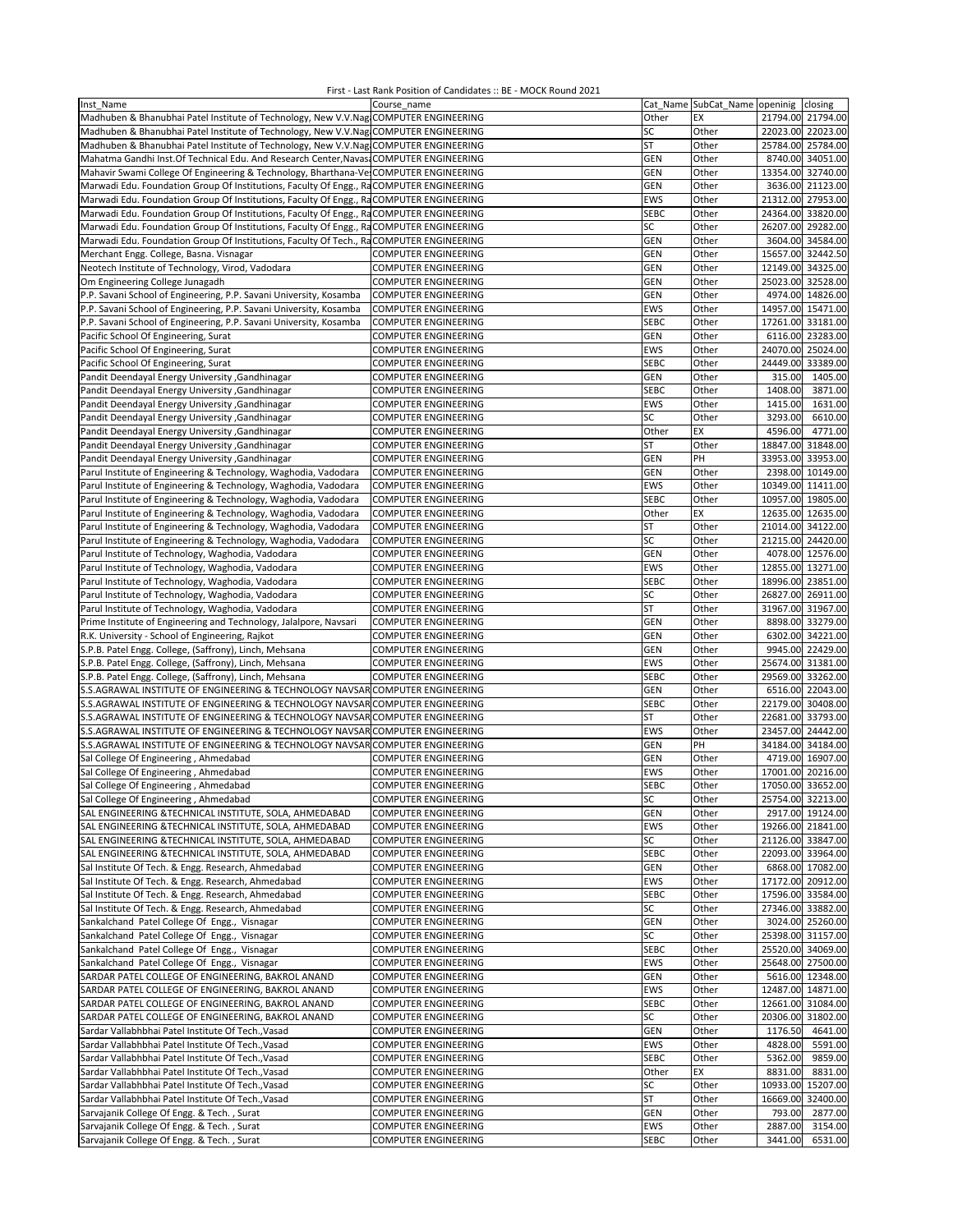| Inst Name                                                                                       | Course name                                  |                    | Cat Name SubCat_Name openinig closing |                   |                                      |
|-------------------------------------------------------------------------------------------------|----------------------------------------------|--------------------|---------------------------------------|-------------------|--------------------------------------|
| Sarvajanik College Of Engg. & Tech., Surat                                                      | COMPUTER ENGINEERING                         | SC                 | Other                                 |                   | 6672.00 16608.00                     |
| Sarvajanik College Of Engg. & Tech., Surat                                                      | <b>COMPUTER ENGINEERING</b>                  | Other              | EX                                    |                   | 10920.00 10920.00                    |
| Sarvajanik College Of Engg. & Tech., Surat                                                      | <b>COMPUTER ENGINEERING</b>                  | <b>ST</b>          | Other                                 |                   | 15706.00 34233.00                    |
| Shankersinh Vaghela Bapu Institute Of Tech., Unava, Gandhinagar                                 | <b>COMPUTER ENGINEERING</b>                  | GEN                | Other                                 | 11364.00 27029.00 |                                      |
| Shankersinh Vaghela Bapu Institute Of Tech., Unava, Gandhinagar                                 | <b>COMPUTER ENGINEERING</b>                  | EWS                | Other                                 |                   | 27317.00 30398.00                    |
| Shankersinh Vaghela Bapu Institute Of Tech., Unava, Gandhinagar                                 | <b>COMPUTER ENGINEERING</b>                  | <b>SEBC</b>        | Other                                 |                   | 28552.00 32468.00                    |
| SHREE PANDIT NATHULALJI VYAS TECHNICAL CAMPUS, SURENDRAN COMPUTER ENGINEERING                   |                                              | GEN                | Other                                 | 13323.00 34378.00 |                                      |
| SHREE SWAMINARAYAN INSTITUTE OF TECHNOLOGY, BHAT, GANDHCOMPUTER ENGINEERING                     |                                              | <b>GEN</b>         | Other                                 |                   | 8071.00 25080.00                     |
| SHREE SWAMINARAYAN INSTITUTE OF TECHNOLOGY, BHAT, GANDH COMPUTER ENGINEERING                    |                                              | <b>SEBC</b>        | Other                                 | 25349.00 32408.00 |                                      |
| SHREE SWAMINARAYAN INSTITUTE OF TECHNOLOGY, BHAT, GANDH COMPUTER ENGINEERING                    |                                              | EWS                | Other                                 |                   | 26837.00 29745.00                    |
| SHREE SWAMINARAYAN INSTITUTE OF TECHNOLOGY, BHAT, GANDH COMPUTER ENGINEERING                    |                                              | SC                 | Other                                 | 27093.00 27093.00 |                                      |
| SHREE SWAMINARAYAN INSTITUTE OF TECHNOLOGY, BHAT, GANDH COMPUTER ENGINEERING                    |                                              | Other              | EX                                    | 31879.00 31879.00 |                                      |
| Shri Swami Atmanand Saraswati Institute Of Tech., Surat                                         | COMPUTER ENGINEERING                         | GEN                | Other                                 | 3940.00           | 7830.00                              |
| Shri Swami Atmanand Saraswati Institute Of Tech., Surat                                         | COMPUTER ENGINEERING                         | <b>EWS</b>         | Other                                 | 8133.00           | 9000.00                              |
| Shri Swami Atmanand Saraswati Institute Of Tech., Surat                                         | COMPUTER ENGINEERING                         | <b>SEBC</b>        | Other                                 |                   | 9140.00 20145.00                     |
| Shri Swami Atmanand Saraswati Institute Of Tech., Surat                                         | COMPUTER ENGINEERING                         | Other              | EX                                    |                   | 19024.00 19024.00                    |
| Shri Swami Atmanand Saraswati Institute Of Tech., Surat                                         | <b>COMPUTER ENGINEERING</b>                  | SC                 | Other                                 |                   | 29046.00 29295.00                    |
| Shroff S.R.Rotary Inst. Of Chemical Technology, Vatatia, Bharuch                                | COMPUTER ENGINEERING                         | <b>GEN</b>         | Other                                 |                   | 9365.00 30086.00                     |
| Shroff S.R. Rotary Inst. Of Chemical Technology, Vatatia, Bharuch                               | COMPUTER ENGINEERING                         | SC                 | Other                                 |                   | 32017.00 32017.00                    |
| Shroff S.R.Rotary Inst. Of Chemical Technology, Vatatia, Bharuch                                | COMPUTER ENGINEERING                         | EWS                | Other                                 |                   | 33532.00 33532.00                    |
| Shroff S.R. Rotary Inst. Of Chemical Technology, Vatatia, Bharuch                               | COMPUTER ENGINEERING                         | <b>SEBC</b>        | Other                                 |                   | 33993.00 33993.00                    |
| Shroff S.R.Rotary Inst. Of Chemical Technology, Vatatia, Bharuch                                | COMPUTER ENGINEERING                         | ST                 | Other                                 |                   | 34045.00 34045.00                    |
| Sigma Institute Of Engg., Bakrol                                                                | COMPUTER ENGINEERING                         | GEN                | Other                                 |                   | 8316.00 34547.00                     |
| Silver Oak College Of Engg., & Tech. (WITHIN AMHEDABAD MUNICIP COMPUTER ENGINEERING             |                                              | GEN                | Other                                 |                   | 5994.00 23189.00                     |
| Silver Oak College Of Engg., & Tech. (WITHIN AMHEDABAD MUNICIP COMPUTER ENGINEERING             |                                              | EWS                | Other                                 |                   | 23217.00 27271.00                    |
| Silver Oak College Of Engg., & Tech. (WITHIN AMHEDABAD MUNICIP COMPUTER ENGINEERING             |                                              | <b>SEBC</b>        | Other                                 |                   | 23918.00 33580.00                    |
| Silver Oak College Of Engg., & Tech. (WITHIN AMHEDABAD MUNICIP COMPUTER ENGINEERING             |                                              | SC                 | Other                                 |                   | 25103.00 31929.00                    |
| Silver Oak College Of Engg., & Tech. (WITHIN AMHEDABAD MUNICIP COMPUTER ENGINEERING             |                                              | <b>ST</b>          | Other                                 | 29108.00 29108.00 |                                      |
| Silver Oak College Of Engg., & Tech. (WITHIN AMHEDABAD MUNICIP COMPUTER ENGINEERING             |                                              | Other              | EX                                    |                   | 32651.00 32651.00                    |
| Smt. S.R. Patel Engg. College, Dabhi, Unjha                                                     | <b>COMPUTER ENGINEERING</b>                  | GEN                | Other                                 |                   | 9827.00 32678.00                     |
| SMT. SHANTABEN HARIBHAI GAJERA ENGINEERING COLLEGE Amrel COMPUTER ENGINEERING                   | <b>COMPUTER ENGINEERING</b>                  | <b>GEN</b>         | Other                                 |                   | 9292.00 33072.00                     |
| Swaminarayan College Of Engg. & Tech., Kalol                                                    |                                              | <b>GEN</b>         | Other                                 |                   | 5281.00 33910.00<br>8825.00 33191.00 |
| Swarrnim Institute of Technology                                                                | COMPUTER ENGINEERING                         | GEN<br>GEN         | Other<br>Other                        | 1012.00           | 4908.00                              |
| V.V.P. Engineering College, Rajkot                                                              | COMPUTER ENGINEERING                         |                    |                                       |                   |                                      |
| V.V.P. Engineering College, Rajkot<br>V.V.P. Engineering College, Rajkot                        | COMPUTER ENGINEERING                         | EWS<br><b>SEBC</b> | Other<br>Other                        | 4916.00           | 5444.00<br>5655.00 11005.00          |
| V.V.P. Engineering College, Rajkot                                                              | COMPUTER ENGINEERING<br>COMPUTER ENGINEERING | SC                 | Other                                 |                   | 7142.00 19795.00                     |
| V.V.P. Engineering College, Rajkot                                                              | COMPUTER ENGINEERING                         | <b>ST</b>          | Other                                 |                   | 17032.00 17032.00                    |
| Vadodara Institute of Engineering, Kotambi, Waghodiya, Vadodara                                 | <b>COMPUTER ENGINEERING</b>                  | <b>GEN</b>         | Other                                 |                   | 4581.00 32971.00                     |
| Vadodara Institute of Engineering, Kotambi, Waghodiya, Vadodara                                 | <b>COMPUTER ENGINEERING</b>                  | SC                 | Other                                 |                   | 33366.00 34187.00                    |
| Vadodara Institute of Engineering, Kotambi, Waghodiya, Vadodara                                 | <b>COMPUTER ENGINEERING</b>                  | EWS                | Other                                 |                   | 34039.00 34039.00                    |
| Vadodara Institute of Engineering, Kotambi, Waghodiya, Vadodara                                 | <b>COMPUTER ENGINEERING</b>                  | <b>SEBC</b>        | Other                                 |                   | 34052.00 34052.00                    |
| VEERAYATAN INSTITUTE OF ENGINEERING TECHNOLOGY & RESEARC COMPUTER ENGINEERING                   |                                              | <b>GEN</b>         | Other                                 |                   | 27529.00 32954.00                    |
| Vidhyadeep Institute of Engineering & Technology, Anita(Kim), Sura COMPUTER ENGINEERING         |                                              | <b>GEN</b>         | Other                                 |                   | 8805.00 34022.00                     |
| Vidhyadeep Institute of Engineering & Technology, Anita(Kim), Sura COMPUTER ENGINEERING         |                                              | <b>ST</b>          | Other                                 |                   | 34132.00 34400.00                    |
| Vidush Somany Institute Of Tech. & Res., Kadi                                                   | COMPUTER ENGINEERING                         | <b>GEN</b>         | Other                                 | 10344.00 26119.00 |                                      |
| Vidush Somany Institute Of Tech. & Res., Kadi                                                   | COMPUTER ENGINEERING                         | <b>SEBC</b>        | Other                                 | 26332.00 32910.00 |                                      |
| Vidush Somany Institute Of Tech. & Res., Kadi                                                   | <b>COMPUTER ENGINEERING</b>                  | EWS                | Other                                 | 26589.00 34483.00 |                                      |
| Vidush Somany Institute Of Tech. & Res., Kadi                                                   | <b>COMPUTER ENGINEERING</b>                  | SC                 | Other                                 |                   | 28821.00 33249.00                    |
| Vishwakarma Government Engineering College, Chandkheda, Gandhi COMPUTER ENGINEERING             |                                              | GEN                | Other                                 | 486.00            | 1127.00                              |
| Vishwakarma Government Engineering College, Chandkheda, Gandhi COMPUTER ENGINEERING             |                                              | EWS                | Other                                 | 1130.00           | 1240.00                              |
| Vishwakarma Government Engineering College, Chandkheda, Gandhi COMPUTER ENGINEERING             |                                              | <b>SEBC</b>        | Other                                 | 1353.00           | 2335.00                              |
| Vishwakarma Government Engineering College, Chandkheda, Gandhi COMPUTER ENGINEERING             |                                              | SC                 | Other                                 | 3588.00           | 5322.00                              |
| Vishwakarma Government Engineering College, Chandkheda, Gandhi COMPUTER ENGINEERING             |                                              | Other              | EX                                    | 5009.00           | 5009.00                              |
| Vishwakarma Government Engineering College, Chandkheda, Gandhi COMPUTER ENGINEERING             |                                              | ST                 | Other                                 |                   | 11643.00 23253.00                    |
| Vishwakarma Government Engineering College, Chandkheda, Gandhi COMPUTER ENGINEERING             |                                              | <b>GEN</b>         | PH                                    |                   | 30844.00 30844.00                    |
| A.D.Patel Institute Of Tech., Karamsad                                                          | COMPUTER ENGINEERING - TFWS                  | Other              | <b>TFWE</b>                           | 1062.00           | 2021.00                              |
| ADITYA SILVER OAK INSTITUTE OF TECHNOLOGY (WITHIN LIMITS OF COMPUTER ENGINEERING - TFWS         |                                              | Other              | <b>TFWE</b>                           | 3283.00           | 8910.00                              |
| Ahmedabad Institute Of Tech, Ahmedabad                                                          | COMPUTER ENGINEERING - TFWS                  | Other              | <b>TFWE</b>                           | 648.00            | 2181.00                              |
| APOLLO INSTITUTE OF ENGINEERING & TECHNOLOGY AHMEDABAD COMPUTER ENGINEERING - TFWS              |                                              | Other              | <b>TFWE</b>                           | 3909.00           | 5801.00                              |
| Atmiya University, Faculty of Engineering and Technology, Rajkot                                | <b>COMPUTER ENGINEERING - TFWS</b>           | Other              | <b>TFWE</b>                           | 1480.00           | 6583.00                              |
| B.H.Gardi College Of Engg. & Technology, Rajkot                                                 | COMPUTER ENGINEERING - TFWS                  | Other              | <b>TFWE</b>                           | 7858.00           | 9122.00                              |
| Bhagwan Arihant Institute of Tech., Surat                                                       | COMPUTER ENGINEERING - TFWS                  | Other              | <b>TFWE</b>                           | 4255.00           | 6904.00                              |
| Bhagwan Mahavir College Of Engg. And Tech., Surat                                               | COMPUTER ENGINEERING - TFWS                  | Other              | <b>TFWE</b>                           | 2439.00           | 6521.00                              |
| Birla Vishvakarma Maha Vidhyalaya(Gia), V.V.Nagar                                               | COMPUTER ENGINEERING - TFWS                  | Other              | <b>TFWE</b>                           | 60.00             | 372.00                               |
| C. K. Pithawala College Of Engg. & Tech., Surat                                                 | COMPUTER ENGINEERING - TFWS                  | Other              | <b>TFWE</b>                           | 2759.00           | 5286.00                              |
| Chandubhai S Patel Institute Of Technology, Changa                                              | COMPUTER ENGINEERING - TFWS                  | Other              | <b>TFWE</b>                           | 719.00            | 1229.00                              |
| Chhotubhai Gopalbhai Patel Institute Of Tech., Tarsadi, Bardoli                                 | COMPUTER ENGINEERING - TFWS                  | Other              | <b>TFWE</b>                           | 3891.00           | 5272.00                              |
| Darshan Institute Of Engg. & Tech., Rajkot-Morbi Highway, Hadala                                | <b>COMPUTER ENGINEERING - TFWS</b>           | Other              | <b>TFWE</b>                           | 1762.00           | 3543.00                              |
| Department of Engineering and Computing, Institute of Advance Re COMPUTER ENGINEERING - TFWS    |                                              | Other              | <b>TFWE</b>                           | 3427.00           | 4563.00                              |
| Devang Patel Institute of Advance Technology And Research, Change COMPUTER ENGINEERING - TFWS   |                                              | Other              | <b>TFWE</b>                           | 839.00            | 1936.00                              |
| Faculty Of Technology And Engineering(GIA), Dharmsinh Desai Unive COMPUTER ENGINEERING - TFWS   |                                              | Other              | <b>TFWE</b>                           | 31.00             | 157.00                               |
| Faculty Of Technology(Sfi), Dharmsinh Desai University, Nadiad                                  | <b>COMPUTER ENGINEERING - TFWS</b>           | Other              | <b>TFWE</b>                           | 167.00            | 214.00                               |
| G.H.Patel College Of Engg. & Tech., V.V. Nagar                                                  | <b>COMPUTER ENGINEERING - TFWS</b>           | Other              | <b>TFWE</b>                           | 709.00            | 752.00                               |
| Gandhinagar Institute Of Technology, Moti Bhoyan, Kalol, Gandhina, COMPUTER ENGINEERING - TFWS  |                                              | Other              | <b>TFWE</b>                           | 1280.00           | 4437.00                              |
| Ganpat University, U.V.Patel College of Engineering, Kherva, Mehsar COMPUTER ENGINEERING - TFWS |                                              | Other              | <b>TFWE</b>                           | 2666.00           | 3738.00                              |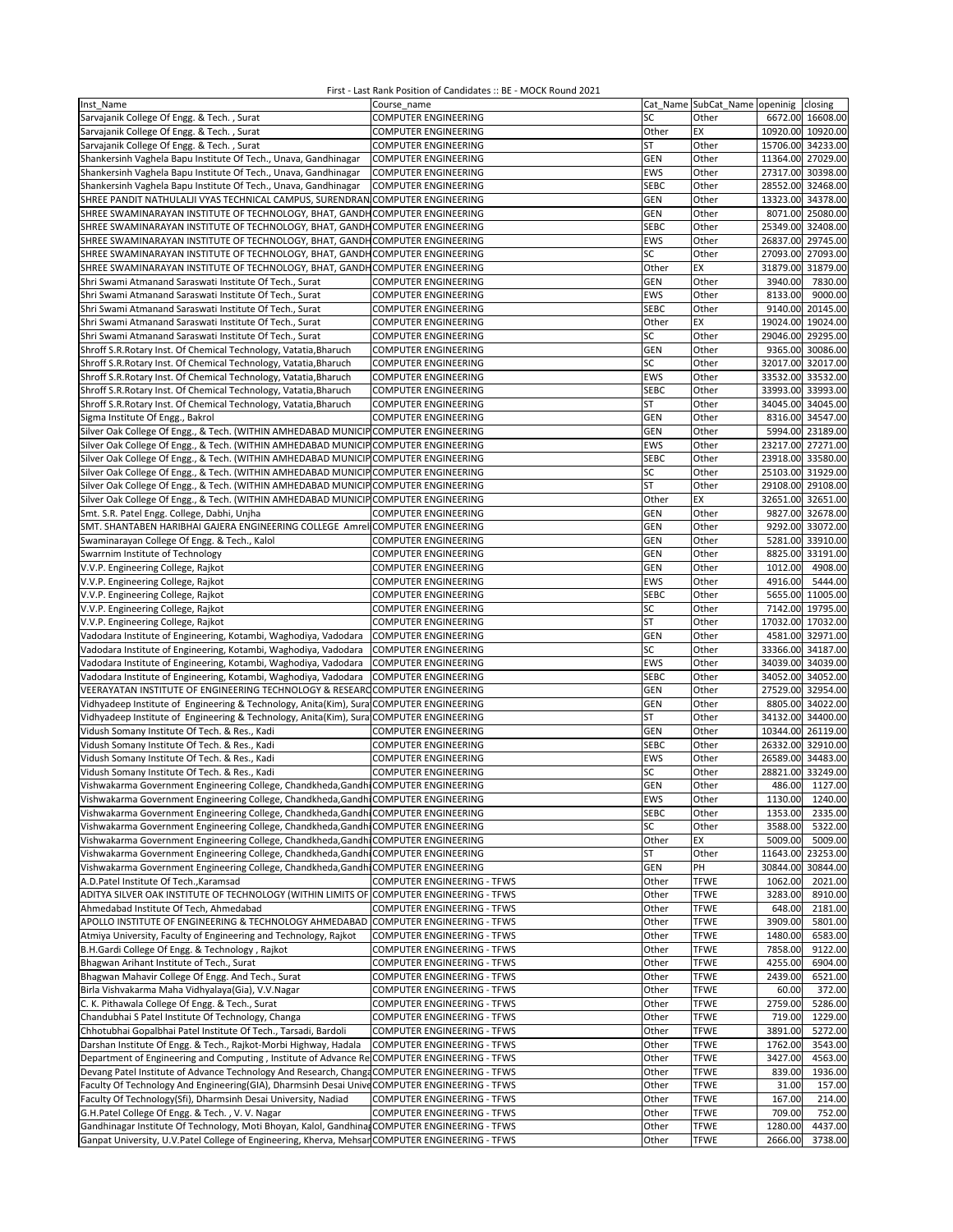| Inst Name                                                                                                                                               | Course name                                                              |                   | Cat Name SubCat_Name openinig | closing                                  |
|---------------------------------------------------------------------------------------------------------------------------------------------------------|--------------------------------------------------------------------------|-------------------|-------------------------------|------------------------------------------|
| GIDC Degree Engineering College, Abrama, Navsari                                                                                                        | COMPUTER ENGINEERING - TFWS                                              | Other             | <b>TFWE</b>                   | 4222.00<br>8324.00                       |
| Government Engineering College, Bhavnagar                                                                                                               | COMPUTER ENGINEERING - TFWS                                              | Other             | <b>TFWE</b>                   | 654.00<br>1932.00                        |
| Government Engineering College, Dahod                                                                                                                   | COMPUTER ENGINEERING - TFWS                                              | Other             | <b>TFWE</b>                   | 4938.00<br>3694.00                       |
| Government Engineering College, Modasa                                                                                                                  | COMPUTER ENGINEERING - TFWS                                              | Other             | <b>TFWE</b>                   | 1459.00<br>3663.00                       |
| Government Engineering College, Rajkot                                                                                                                  | COMPUTER ENGINEERING - TFWS                                              | Other             | <b>TFWE</b>                   | 3202.00<br>2028.00                       |
| Government Engineering College, Sector 28 Gandhinagar                                                                                                   | <b>COMPUTER ENGINEERING - TFWS</b>                                       | Other             | <b>TFWE</b>                   | 1223.00<br>1541.00                       |
| Gujarat Power Engg. And Res. Inst. (Gperi) (Ppp), Mevad, Mehsana                                                                                        | <b>COMPUTER ENGINEERING - TFWS</b>                                       | Other             | <b>TFWE</b>                   | 9550.00<br>5211.00                       |
| GYANMANJARI INSTITUTE OF TECHNOLOGY Bhavnagar                                                                                                           | COMPUTER ENGINEERING - TFWS                                              | Other             | <b>TFWE</b>                   | 8230.00<br>3385.00                       |
| Indus Institute Of Tech. & Engg., Racharda, Ahmedabad                                                                                                   | COMPUTER ENGINEERING - TFWS                                              | Other             | <b>TFWE</b>                   | 2881.00<br>4133.00                       |
| Kalol Institute Of Tech. & Research Center, Kalol                                                                                                       | COMPUTER ENGINEERING - TFWS                                              | Other             | <b>TFWE</b>                   | 9072.00<br>1586.00                       |
| L.D.College Of Engineering, Ahmedabad                                                                                                                   | <b>COMPUTER ENGINEERING - TFWS</b>                                       | Other             | <b>TFWE</b>                   | 137.00<br>308.00                         |
| L.D.R.P. Institute Of Tech. & Research., Gandhinagar                                                                                                    | <b>COMPUTER ENGINEERING - TFWS</b>                                       | Other             | <b>TFWE</b>                   | 773.00<br>3404.00                        |
| L.J. Institute Of Engg And Tech., Ahmedabad                                                                                                             | <b>COMPUTER ENGINEERING - TFWS</b>                                       | Other             | <b>TFWE</b>                   | 1834.00<br>2390.00                       |
| Madhuben & Bhanubhai Patel Institute of Technology, New V.V.Nag COMPUTER ENGINEERING - TFWS                                                             |                                                                          | Other             | <b>TFWE</b>                   | 3092.00<br>5944.00                       |
| Marwadi Edu. Foundation Group Of Institutions, Faculty Of Engg., RaCOMPUTER ENGINEERING - TFWS                                                          |                                                                          | Other             | <b>TFWE</b>                   | 388.00<br>4106.00                        |
| Marwadi Edu. Foundation Group Of Institutions, Faculty Of Tech., RaCOMPUTER ENGINEERING - TFWS                                                          |                                                                          | Other             | <b>TFWE</b>                   | 1536.00<br>6277.00                       |
| P.P. Savani School of Engineering, P.P. Savani University, Kosamba                                                                                      | <b>COMPUTER ENGINEERING - TFWS</b>                                       | Other             | <b>TFWE</b>                   | 4961.00<br>4232.00                       |
| Pacific School Of Engineering, Surat                                                                                                                    | COMPUTER ENGINEERING - TFWS                                              | Other             | <b>TFWE</b>                   | 4788.00<br>7847.00                       |
| Pandit Deendayal Energy University , Gandhinagar                                                                                                        | COMPUTER ENGINEERING - TFWS                                              | Other             | <b>TFWE</b>                   | 205.00<br>622.00                         |
| Parul Institute of Engineering & Technology, Waghodia, Vadodara                                                                                         | COMPUTER ENGINEERING - TFWS                                              | Other             | <b>TFWE</b>                   | 3567.00<br>847.00                        |
| Parul Institute of Technology, Waghodia, Vadodara                                                                                                       | COMPUTER ENGINEERING - TFWS                                              | Other             | <b>TFWE</b>                   | 2327.00<br>4556.00                       |
| R.K. University - School of Engineering, Rajkot                                                                                                         | COMPUTER ENGINEERING - TFWS                                              | Other             | <b>TFWE</b>                   | 3539.00<br>8391.00                       |
| S.P.B. Patel Engg. College, (Saffrony), Linch, Mehsana                                                                                                  | <b>COMPUTER ENGINEERING - TFWS</b>                                       | Other             | <b>TFWE</b>                   | 5250.00<br>6490.00                       |
| S.S.AGRAWAL INSTITUTE OF ENGINEERING & TECHNOLOGY NAVSAR COMPUTER ENGINEERING - TFWS                                                                    |                                                                          | Other             | <b>TFWE</b>                   | 6649.00<br>10375.00                      |
| SAL ENGINEERING & TECHNICAL INSTITUTE, SOLA, AHMEDABAD                                                                                                  | <b>COMPUTER ENGINEERING - TFWS</b>                                       | Other             | <b>TFWE</b>                   | 3590.00<br>5520.00                       |
| Sal Institute Of Tech. & Engg. Research, Ahmedabad                                                                                                      | COMPUTER ENGINEERING - TFWS                                              | Other             | <b>TFWE</b>                   | 3689.00<br>6613.00                       |
| Sankalchand Patel College Of Engg., Visnagar                                                                                                            | COMPUTER ENGINEERING - TFWS                                              | Other             | <b>TFWE</b>                   | 3361.00<br>10243.00                      |
| SARDAR PATEL COLLEGE OF ENGINEERING, BAKROL ANAND                                                                                                       | <b>COMPUTER ENGINEERING - TFWS</b>                                       | Other             | <b>TFWE</b><br><b>TFWE</b>    | 5528.00<br>6040.00<br>2512.00<br>1301.00 |
| Sardar Vallabhbhai Patel Institute Of Tech., Vasad                                                                                                      | COMPUTER ENGINEERING - TFWS                                              | Other             |                               |                                          |
| Sarvajanik College Of Engg. & Tech., Surat                                                                                                              | <b>COMPUTER ENGINEERING - TFWS</b>                                       | Other             | <b>TFWE</b>                   | 1573.00<br>693.00<br>9274.00             |
| Shankersinh Vaghela Bapu Institute Of Tech., Unava, Gandhinagar<br>SHREE PANDIT NATHULALJI VYAS TECHNICAL CAMPUS, SURENDRAN COMPUTER ENGINEERING - TFWS | <b>COMPUTER ENGINEERING - TFWS</b>                                       | Other<br>Other    | <b>TFWE</b><br><b>TFWE</b>    | 2357.00<br>3010.00<br>16318.00           |
|                                                                                                                                                         |                                                                          | Other             | <b>TFWE</b>                   | 5230.00<br>9753.00                       |
| SHREE SWAMINARAYAN INSTITUTE OF TECHNOLOGY, BHAT, GANDH<br>Shri Swami Atmanand Saraswati Institute Of Tech., Surat                                      | <b>COMPUTER ENGINEERING - TFWS</b><br><b>COMPUTER ENGINEERING - TFWS</b> | Other             | <b>TFWE</b>                   | 973.00<br>2347.00                        |
| Shroff S.R. Rotary Inst. Of Chemical Technology, Vatatia, Bharuch                                                                                       | COMPUTER ENGINEERING - TFWS                                              | Other             | <b>TFWE</b>                   | 8303.00<br>9947.00                       |
| Silver Oak College Of Engg., & Tech. (WITHIN AMHEDABAD MUNICIP COMPUTER ENGINEERING - TFWS                                                              |                                                                          | Other             | <b>TFWE</b>                   | 8845.00<br>1234.00                       |
| Smt. S.R. Patel Engg. College, Dabhi, Unjha                                                                                                             | COMPUTER ENGINEERING - TFWS                                              | Other             | <b>TFWE</b>                   | 9777.00<br>10357.00                      |
| V.V.P. Engineering College, Rajkot                                                                                                                      | COMPUTER ENGINEERING - TFWS                                              | Other             | <b>TFWE</b>                   | 153.00<br>577.00                         |
| Vidush Somany Institute Of Tech. & Res., Kadi                                                                                                           | <b>COMPUTER ENGINEERING - TFWS</b>                                       | Other             | <b>TFWE</b>                   | 5808.00<br>4237.00                       |
| Vishwakarma Government Engineering College, Chandkheda, Gandhi COMPUTER ENGINEERING - TFWS                                                              |                                                                          | Other             | <b>TFWE</b>                   | 633.00<br>916.00                         |
| Silver Oak College Of Engg., & Tech. (WITHIN AMHEDABAD MUNICIP COMPUTER ENGINEERING (ARTIFICIAL INTELLIGENCE AND MAC                                    |                                                                          | <b>GEN</b>        | Other                         | 11111.00<br>24458.00                     |
| Silver Oak College Of Engg., & Tech. (WITHIN AMHEDABAD MUNICIP COMPUTER ENGINEERING (ARTIFICIAL INTELLIGENCE AND MACSEBC                                |                                                                          |                   | Other                         | 27691.00 31683.00                        |
| Silver Oak College Of Engg., & Tech. (WITHIN AMHEDABAD MUNICIP COMPUTER ENGINEERING (ARTIFICIAL INTELLIGENCE AND MAC Other                              |                                                                          |                   | <b>TFWE</b>                   | 6505.00<br>9286.00                       |
| Ganpat University, U.V.Patel College of Engineering, Kherva, Mehsan Computer Engineering (Artificial Intelligence)                                      |                                                                          | <b>GEN</b>        | Other                         | 2907.00 31045.00                         |
| Marwadi Edu. Foundation Group Of Institutions, Faculty Of Tech., RaComputer Engineering (Artificial Intelligence)                                       |                                                                          | <b>GEN</b>        | Other                         | 5128.00<br>34307.00                      |
| Ganpat University, U.V.Patel College of Engineering, Kherva, Mehsan Computer Engineering (Artificial Intelligence) - TFWS                               |                                                                          | Other             | <b>TFWE</b>                   | 5919.00<br>5919.00                       |
| Silver Oak College Of Engg., & Tech. (WITHIN AMHEDABAD MUNICIP COMPUTER ENGINEERING (CLOUD COMPUTING)                                                   |                                                                          | GEN               | Other                         | 10463.00<br>34182.00                     |
| ITM Vocational University, Waghodia, Dist: Vadodara                                                                                                     | Computer Engineering (Cloud Tech. & Information Security)                | GEN               | Other                         | 13351.00 33281.00                        |
| ITM Vocational University, Waghodia, Dist: Vadodara                                                                                                     | COMPUTER ENGINEERING (Data Science)                                      | GEN               | Other                         | 5964.00<br>32520.00                      |
| P.P. Savani School of Engineering, P.P. Savani University, Kosamba                                                                                      | COMPUTER ENGINEERING (MACHINE LEARNING & ARTIFICIAL II GEN               |                   | Other                         | 9385.00 34249.00                         |
| P.P. Savani School of Engineering, P.P. Savani University, Kosamba                                                                                      | COMPUTER ENGINEERING (MACHINE LEARNING & ARTIFICIAL II Other             |                   | TFWE                          | 8191.00 9910.00                          |
| Asha M. Tarsadia Institute of Computer Science & Tech. Bardoli                                                                                          | COMPUTER ENGINEERING (SOFTWARE ENGINEERING)                              | GEN               | Other                         | 11412.00 33632.00                        |
| Parul Institute of Engineering & Technology, Waghodia, Vadodara                                                                                         | COMPUTER ENGINEERING (SOFTWARE ENGINEERING)                              | GEN               | Other                         | 4829.00 34358.00                         |
| Parul Institute of Technology, Waghodia, Vadodara                                                                                                       | COMPUTER ENGINEERING (SOFTWARE ENGINEERING)                              | <b>GEN</b>        | Other                         | 3983.00 34146.00                         |
| Asha M. Tarsadia Institute of Computer Science & Tech. Bardoli                                                                                          | COMPUTER ENGINEERING (SOFTWARE ENGINEERING) - TFW                        | Other             | <b>TFWE</b>                   | 7488.00 12089.00                         |
| Parul Institute of Engineering & Technology, Waghodia, Vadodara                                                                                         | COMPUTER ENGINEERING (SOFTWARE ENGINEERING) - TFW                        | Other             | <b>TFWE</b>                   | 4326.00<br>9064.00                       |
| Parul Institute of Technology, Waghodia, Vadodara                                                                                                       | COMPUTER ENGINEERING (SOFTWARE ENGINEERING) - TFW                        | Other             | <b>TFWE</b>                   | 6582.00<br>8978.00                       |
| ADITYA SILVER OAK INSTITUTE OF TECHNOLOGY (WITHIN LIMITS OF COMPUTER SCIENCE & BIOSCIENCES                                                              |                                                                          | GEN               | Other                         | 782.00 25027.00                          |
| ADITYA SILVER OAK INSTITUTE OF TECHNOLOGY (WITHIN LIMITS OF COMPUTER SCIENCE & BIOSCIENCES                                                              |                                                                          | <b>SEBC</b>       | Other                         | 26814.00 33821.00                        |
| ADITYA SILVER OAK INSTITUTE OF TECHNOLOGY (WITHIN LIMITS OF COMPUTER SCIENCE & BIOSCIENCES                                                              |                                                                          | EWS               | Other                         | 27153.00 30573.00                        |
| ADITYA SILVER OAK INSTITUTE OF TECHNOLOGY (WITHIN LIMITS OF COMPUTER SCIENCE & BIOSCIENCES                                                              |                                                                          | SC                | Other                         | 27512.00 27512.00                        |
| ADITYA SILVER OAK INSTITUTE OF TECHNOLOGY (WITHIN LIMITS OF COMPUTER SCIENCE & BIOSCIENCES                                                              |                                                                          | ST                | Other                         | 29306.00 29306.00                        |
| Silver Oak College Of Engg., & Tech. (WITHIN AMHEDABAD MUNICIP COMPUTER SCIENCE & BIOSCIENCES                                                           |                                                                          | <b>GEN</b>        | Other                         | 2255.00 30531.00                         |
| Silver Oak College Of Engg., & Tech. (WITHIN AMHEDABAD MUNICIP COMPUTER SCIENCE & BIOSCIENCES                                                           |                                                                          | EWS               | Other                         | 31595.00 33291.00                        |
| ADITYA SILVER OAK INSTITUTE OF TECHNOLOGY (WITHIN LIMITS OF COMPUTER SCIENCE & BIOSCIENCES - TFW                                                        |                                                                          | Other             | <b>TFWE</b>                   | 2129.00 10499.00                         |
| Silver Oak College Of Engg., & Tech. (WITHIN AMHEDABAD MUNICIP COMPUTER SCIENCE & BIOSCIENCES - TFW                                                     |                                                                          | Other             | <b>TFWE</b>                   | 4149.00 12865.00                         |
| Ganpat University, U.V.Patel College of Engineering, Kherva, Mehsar COMPUTER SCIENCE & BUSINESS SYSTEMS                                                 |                                                                          | GEN               | Other                         | 8643.00 33593.00                         |
| Ganpat University, U.V.Patel College of Engineering, Kherva, Mehsar COMPUTER SCIENCE & BUSINESS SYSTEMS - TFW                                           |                                                                          | Other             | <b>TFWE</b>                   | 5534.00 8014.00                          |
| A.D.Patel Institute Of Tech., Karamsad                                                                                                                  | COMPUTER SCIENCE & DESIGN                                                | <b>GEN</b>        | Other                         | 4732.00 11286.00                         |
| A.D.Patel Institute Of Tech., Karamsad                                                                                                                  | COMPUTER SCIENCE & DESIGN                                                | EWS               | Other                         | 12186.00 13340.00                        |
| A.D.Patel Institute Of Tech., Karamsad                                                                                                                  | COMPUTER SCIENCE & DESIGN                                                | <b>SEBC</b>       | Other                         | 17085.00 30694.00                        |
| A.D.Patel Institute Of Tech., Karamsad                                                                                                                  | COMPUTER SCIENCE & DESIGN                                                | SC                | Other                         | 19105.00 19105.00                        |
| G.H.Patel College Of Engg. & Tech., V. V. Nagar<br>G.H.Patel College Of Engg. & Tech., V. V. Nagar                                                      | COMPUTER SCIENCE & DESIGN                                                | <b>GEN</b><br>EWS | Other<br>Other                | 1789.00<br>4657.00<br>4778.00<br>5772.00 |
| G.H.Patel College Of Engg. & Tech., V. V. Nagar                                                                                                         | COMPUTER SCIENCE & DESIGN<br>COMPUTER SCIENCE & DESIGN                   | <b>SEBC</b>       | Other                         | 7796.00 12134.00                         |
| L.J. Institute Of Engg And Tech., Ahmedabad                                                                                                             | COMPUTER SCIENCE & DESIGN                                                | <b>GEN</b>        | Other                         | 6216.00 10680.00                         |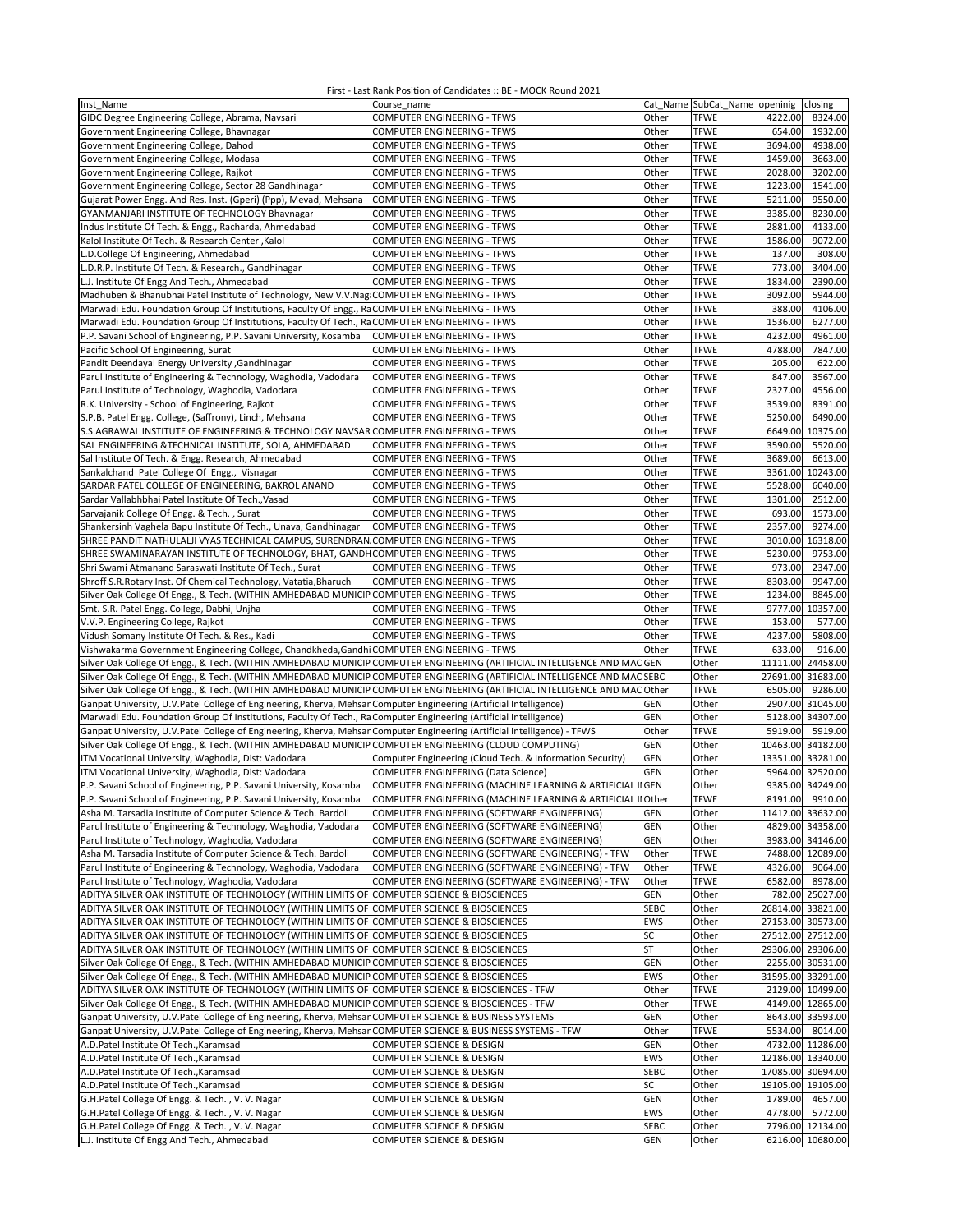| Inst Name                                                                                  | Course name                                        |             | Cat Name SubCat_Name openinig |                   | closing           |
|--------------------------------------------------------------------------------------------|----------------------------------------------------|-------------|-------------------------------|-------------------|-------------------|
| L.J. Institute Of Engg And Tech., Ahmedabad                                                | COMPUTER SCIENCE & DESIGN                          | EWS         | Other                         |                   | 10797.00 14810.00 |
| L.J. Institute Of Engg And Tech., Ahmedabad                                                | COMPUTER SCIENCE & DESIGN                          | <b>SEBC</b> | Other                         |                   | 14752.00 24274.00 |
| L.J. Institute Of Engg And Tech., Ahmedabad                                                | COMPUTER SCIENCE & DESIGN                          | SC          | Other                         |                   | 21939.00 24887.00 |
| A.D.Patel Institute Of Tech., Karamsad                                                     | COMPUTER SCIENCE & DESIGN - TFW                    | Other       | <b>TFWE</b>                   | 3170.00           | 3754.00           |
| G.H.Patel College Of Engg. & Tech., V.V. Nagar                                             | COMPUTER SCIENCE & DESIGN - TFW                    | Other       | <b>TFWE</b>                   | 2650.00           | 3227.00           |
| L.J. Institute Of Engg And Tech., Ahmedabad                                                | COMPUTER SCIENCE & DESIGN - TFW                    | Other       | <b>TFWE</b>                   | 3158.00           | 6202.00           |
| Amiraj College Of Engg & Tech., Sanand, Ahmedabad                                          | COMPUTER SCIENCE & ENGG                            | <b>GEN</b>  | Other                         |                   | 10013.00 21212.00 |
| Amiraj College Of Engg & Tech., Sanand, Ahmedabad                                          | COMPUTER SCIENCE & ENGG                            | <b>SEBC</b> | Other                         | 24083.00          | 30846.00          |
| Amiraj College Of Engg & Tech., Sanand, Ahmedabad                                          | COMPUTER SCIENCE & ENGG                            | EWS         | Other                         |                   | 25267.00 29686.00 |
|                                                                                            |                                                    | <b>ST</b>   | Other                         |                   | 28806.00 28806.00 |
| Amiraj College Of Engg & Tech., Sanand, Ahmedabad                                          | COMPUTER SCIENCE & ENGG                            | GEN         | Other                         |                   | 5754.00 34489.00  |
| Asha M. Tarsadia Institute of Computer Science & Tech. Bardoli                             | COMPUTER SCIENCE & ENGG<br>COMPUTER SCIENCE & ENGG | GEN         | Other                         |                   | 6917.00 33209.00  |
| B.H.Gardi College Of Engg. & Technology, Rajkot                                            |                                                    |             |                               |                   |                   |
| Chandubhai S Patel Institute Of Technology, Changa                                         | COMPUTER SCIENCE & ENGG                            | GEN         | Other                         | 576.00            | 2151.00           |
| Chandubhai S Patel Institute Of Technology, Changa                                         | COMPUTER SCIENCE & ENGG                            | EWS         | Other                         | 2230.00           | 2295.00           |
| Chandubhai S Patel Institute Of Technology, Changa                                         | <b>COMPUTER SCIENCE &amp; ENGG</b>                 | <b>SEBC</b> | Other                         | 3765.00           | 4728.00           |
| Chandubhai S Patel Institute Of Technology, Changa                                         | <b>COMPUTER SCIENCE &amp; ENGG</b>                 | SC          | Other                         | 4103.00           | 9614.00           |
| Chandubhai S Patel Institute Of Technology, Changa                                         | COMPUTER SCIENCE & ENGG                            | <b>ST</b>   | Other                         |                   | 23775.00 23775.00 |
| Devang Patel Institute of Advance Technology And Research, Changa COMPUTER SCIENCE & ENGG  |                                                    | <b>GEN</b>  | Other                         | 1483.00           | 3345.00           |
| Devang Patel Institute of Advance Technology And Research, Changa COMPUTER SCIENCE & ENGG  |                                                    | EWS         | Other                         | 3408.00           | 3667.00           |
| Devang Patel Institute of Advance Technology And Research, Changa COMPUTER SCIENCE & ENGG  |                                                    | <b>SEBC</b> | Other                         | 4221.00           | 8589.00           |
| Devang Patel Institute of Advance Technology And Research, Change COMPUTER SCIENCE & ENGG  |                                                    | SC          | Other                         | 7702.00           | 14736.00          |
| Devang Patel Institute of Advance Technology And Research, Change COMPUTER SCIENCE & ENGG  |                                                    | Other       | EX                            |                   | 14214.00 14214.00 |
| Dr. Subhahsh Technical Campus, Junagadh                                                    | COMPUTER SCIENCE & ENGG                            | <b>GEN</b>  | Other                         |                   | 8031.00 34291.00  |
| Faculty Of Technology & Engineering(MSU), Vadodara                                         | <b>COMPUTER SCIENCE &amp; ENGG</b>                 | GEN         | Other                         | 234.00            | 453.00            |
| Faculty Of Technology & Engineering(MSU), Vadodara                                         | COMPUTER SCIENCE & ENGG                            | EWS         | Other                         | 467.00            | 535.00            |
| Faculty Of Technology & Engineering(MSU), Vadodara                                         | <b>COMPUTER SCIENCE &amp; ENGG</b>                 | <b>SEBC</b> | Other                         | 483.00            | 1106.00           |
| Faculty Of Technology & Engineering(MSU), Vadodara                                         | <b>COMPUTER SCIENCE &amp; ENGG</b>                 | Other       | EX                            | 1615.00           | 1615.00           |
| Faculty Of Technology & Engineering(MSU), Vadodara                                         | COMPUTER SCIENCE & ENGG                            | SC          | Other                         | 2516.00           | 3326.00           |
| Faculty Of Technology & Engineering(MSU), Vadodara                                         | COMPUTER SCIENCE & ENGG                            | <b>ST</b>   | Other                         |                   | 3251.00 10530.00  |
| Faculty Of Technology & Engineering(MSU), Vadodara                                         | <b>COMPUTER SCIENCE &amp; ENGG</b>                 | <b>GEN</b>  | PH                            |                   | 26095.00 26095.00 |
| Government Engineering College, Patan                                                      | COMPUTER SCIENCE & ENGG                            | <b>GEN</b>  | Other                         | 2328.00           | 8717.00           |
| Government Engineering College, Patan                                                      | COMPUTER SCIENCE & ENGG                            | EWS         | Other                         | 8723.00           | 10121.00          |
| Government Engineering College, Patan                                                      | COMPUTER SCIENCE & ENGG                            | <b>SEBC</b> | Other                         |                   | 8960.00 14055.00  |
| Government Engineering College, Patan                                                      | COMPUTER SCIENCE & ENGG                            | Other       | EX                            |                   | 10661.00 10661.00 |
| Government Engineering College, Patan                                                      | <b>COMPUTER SCIENCE &amp; ENGG</b>                 | SC          | Other                         | 11204.00 28160.00 |                   |
| Government Engineering College, Patan                                                      | COMPUTER SCIENCE & ENGG                            | <b>ST</b>   | Other                         | 18518.00 34368.00 |                   |
| Hjd Institute Of Technical Education And Reserch, Kera                                     | COMPUTER SCIENCE & ENGG                            | GEN         | Other                         |                   | 11182.00 32511.00 |
| Indus Institute Of Tech. & Engg., Racharda, Ahmedabad                                      | COMPUTER SCIENCE & ENGG                            | GEN         | Other                         | 2801.00           | 9892.00           |
| Indus Institute Of Tech. & Engg., Racharda, Ahmedabad                                      | <b>COMPUTER SCIENCE &amp; ENGG</b>                 | EWS         | Other                         |                   | 9924.00 10419.00  |
| Indus Institute Of Tech. & Engg., Racharda, Ahmedabad                                      | COMPUTER SCIENCE & ENGG                            | <b>SEBC</b> | Other                         |                   | 10748.00 25539.00 |
| Indus Institute Of Tech. & Engg., Racharda, Ahmedabad                                      | COMPUTER SCIENCE & ENGG                            | SC          | Other                         |                   | 14627.00 23509.00 |
| Indus Institute Of Tech. & Engg., Racharda, Ahmedabad                                      | COMPUTER SCIENCE & ENGG                            | Other       | ЕX                            |                   | 29938.00 29938.00 |
| Institute Of Technology, Nirma University Of Science & Technology, COMPUTER SCIENCE & ENGG |                                                    | <b>GEN</b>  | Other                         | 36.00             | 307.00            |
| Institute Of Technology, Nirma University Of Science & Technology, COMPUTER SCIENCE & ENGG |                                                    | EWS         | Other                         | 311.00            | 368.00            |
| Institute Of Technology, Nirma University Of Science & Technology, COMPUTER SCIENCE & ENGG |                                                    | <b>SEBC</b> | Other                         | 377.00            | 975.00            |
| Institute Of Technology, Nirma University Of Science & Technology, COMPUTER SCIENCE & ENGG |                                                    | Other       | EX                            | 1368.00           | 1368.00           |
| Institute Of Technology, Nirma University Of Science & Technology, COMPUTER SCIENCE & ENGG |                                                    | SC          | Other                         | 1448.00           | 3073.00           |
| Institute Of Technology, Nirma University Of Science & Technology,                         | <b>COMPUTER SCIENCE &amp; ENGG</b>                 | <b>GEN</b>  | PH                            |                   | 5820.00 17998.00  |
| Institute Of Technology, Nirma University Of Science & Technology,                         | <b>COMPUTER SCIENCE &amp; ENGG</b>                 | ST          | Other                         |                   | 8980.00 21333.00  |
| ITM (SLS) Baroda University (Formerly Known as ITM Universe), VadeCOMPUTER SCIENCE & ENGG  |                                                    | GEN         | Other                         |                   | 6785.00 17670.00  |
| ITM (SLS) Baroda University (Formerly Known as ITM Universe), Vad COMPUTER SCIENCE & ENGG  |                                                    | EWS         | Other                         |                   | 17780.00 23970.00 |
| ITM (SLS) Baroda University (Formerly Known as ITM Universe), Vad COMPUTER SCIENCE & ENGG  |                                                    | SC          | Other                         |                   | 19279.00 32211.00 |
| ITM (SLS) Baroda University (Formerly Known as ITM Universe), Vad COMPUTER SCIENCE & ENGG  |                                                    | <b>SEBC</b> | Other                         |                   | 22255.00 32420.00 |
| Krishna School of Emerging Technology & Applied Research (Former COMPUTER SCIENCE & ENGG   |                                                    | <b>GEN</b>  | Other                         |                   | 2019.00 12472.00  |
| Krishna School of Emerging Technology & Applied Research (Former COMPUTER SCIENCE & ENGG   |                                                    | EWS         | Other                         |                   | 12738.00 14946.00 |
| Krishna School of Emerging Technology & Applied Research (Former COMPUTER SCIENCE & ENGG   |                                                    | <b>SEBC</b> | Other                         |                   | 12850.00 32184.00 |
| Krishna School of Emerging Technology & Applied Research (Former COMPUTER SCIENCE & ENGG   |                                                    | SC          | Other                         |                   | 16446.00 33960.00 |
| Krishna School of Emerging Technology & Applied Research (Former COMPUTER SCIENCE & ENGG   |                                                    | Other       | EX                            |                   | 18587.00 18587.00 |
| Krishna School of Emerging Technology & Applied Research (Former COMPUTER SCIENCE & ENGG   |                                                    | ST          | Other                         |                   | 25819.00 32088.00 |
| L.J. Institute Of Engg And Tech., Ahmedabad                                                | COMPUTER SCIENCE & ENGG                            | <b>GEN</b>  | Other                         | 1911.00           | 5518.00           |
| L.J. Institute Of Engg And Tech., Ahmedabad                                                | <b>COMPUTER SCIENCE &amp; ENGG</b>                 | <b>EWS</b>  | Other                         | 5536.00           | 5975.00           |
| L.J. Institute Of Engg And Tech., Ahmedabad                                                | <b>COMPUTER SCIENCE &amp; ENGG</b>                 | <b>SEBC</b> | Other                         |                   | 5556.00 12779.00  |
| L.J. Institute Of Engg And Tech., Ahmedabad                                                | COMPUTER SCIENCE & ENGG                            | SC          | Other                         |                   | 6214.00 15899.00  |
| L.J. Institute Of Engg And Tech., Ahmedabad                                                | COMPUTER SCIENCE & ENGG                            | Other       | EX                            |                   | 12605.00 12605.00 |
| L.J. Institute Of Engg And Tech., Ahmedabad                                                | COMPUTER SCIENCE & ENGG                            | ST          | Other                         |                   | 27498.00 32174.00 |
| Laljibhai Chaturbhai Institute Of Tech., Bhandu, Mahesana                                  | <b>COMPUTER SCIENCE &amp; ENGG</b>                 | GEN         | Other                         |                   | 3924.00 34073.00  |
| Laxmi Institute Of Technology, Sarigam, Valsad                                             | <b>COMPUTER SCIENCE &amp; ENGG</b>                 | <b>GEN</b>  | Other                         |                   | 9674.00 34502.00  |
| Narnarayan Shastri Institute of Technology, Jetalpur, Ahmedabad                            | COMPUTER SCIENCE & ENGG                            | <b>GEN</b>  | Other                         |                   | 8455.00 32994.00  |
| New L. J. Institute Of Engineering And Technology, Ahmedabad                               | <b>COMPUTER SCIENCE &amp; ENGG</b>                 | <b>GEN</b>  | Other                         |                   | 1876.00 6098.00   |
| New L. J. Institute Of Engineering And Technology, Ahmedabad                               | COMPUTER SCIENCE & ENGG                            | <b>EWS</b>  | Other                         | 6320.00           | 6544.00           |
| New L. J. Institute Of Engineering And Technology, Ahmedabad                               | COMPUTER SCIENCE & ENGG                            | <b>SEBC</b> | Other                         |                   | 7764.00 17646.00  |
| New L. J. Institute Of Engineering And Technology, Ahmedabad                               | COMPUTER SCIENCE & ENGG                            | SC          | Other                         |                   | 15329.00 19807.00 |
| Noble Engineering College, Junagadh                                                        | COMPUTER SCIENCE & ENGG                            | GEN         | Other                         |                   | 10443.00 31071.00 |
| P.P. Savani School of Engineering, P.P. Savani University, Kosamba                         | COMPUTER SCIENCE & ENGG                            | GEN         | Other                         |                   | 4820.00 18892.00  |
| P.P. Savani School of Engineering, P.P. Savani University, Kosamba                         | COMPUTER SCIENCE & ENGG                            | EWS         | Other                         |                   | 19050.00 23013.00 |
| P.P. Savani School of Engineering, P.P. Savani University, Kosamba                         | COMPUTER SCIENCE & ENGG                            | <b>SEBC</b> | Other                         |                   | 19640.00 32972.00 |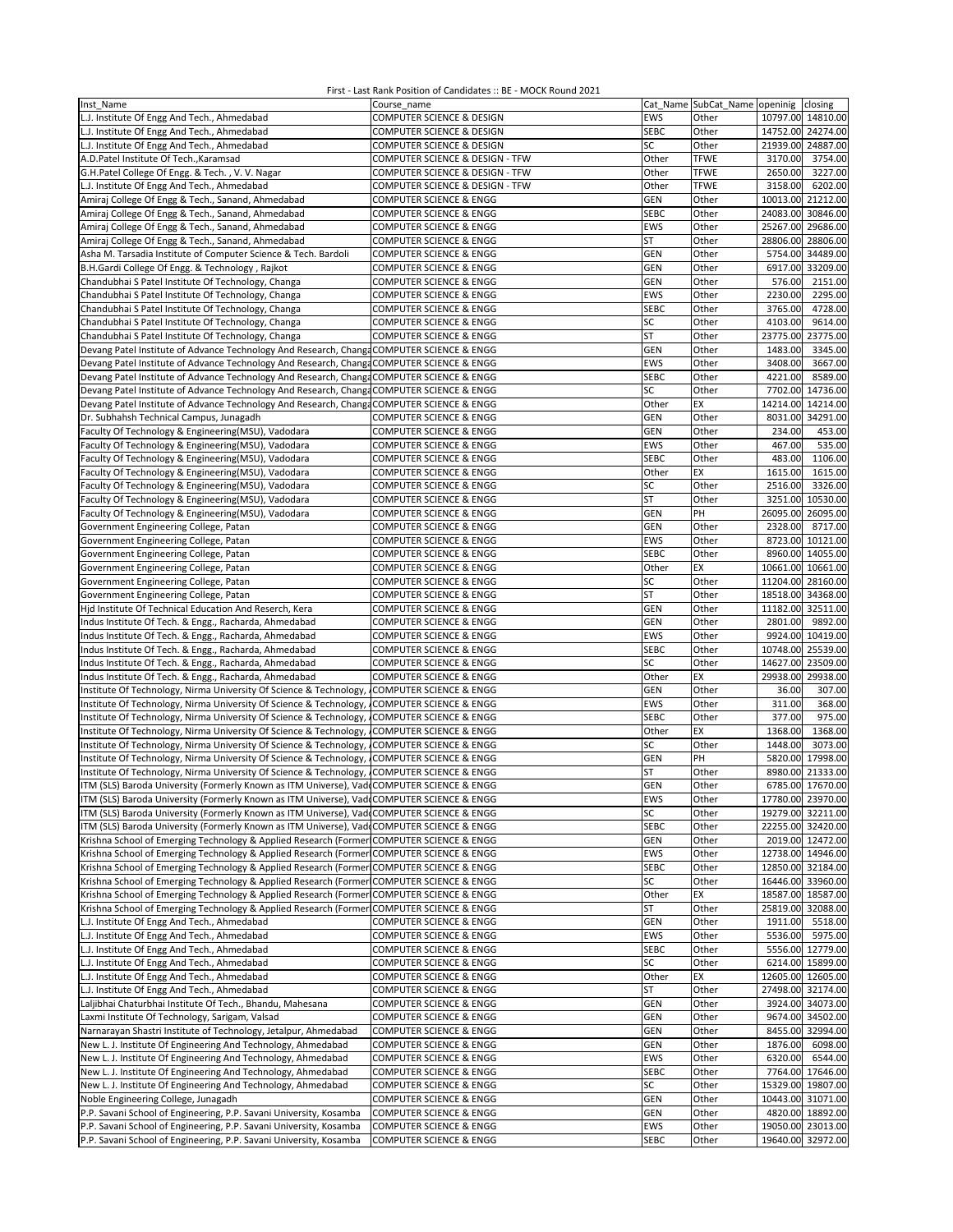| Inst Name                                                                                        | Course_name                        |             | Cat Name SubCat Name openinig closing |                   |                   |
|--------------------------------------------------------------------------------------------------|------------------------------------|-------------|---------------------------------------|-------------------|-------------------|
| P.P. Savani School of Engineering, P.P. Savani University, Kosamba                               | <b>COMPUTER SCIENCE &amp; ENGG</b> | SC          | Other                                 |                   | 24362.00 32675.00 |
| Parul Institute of Engineering & Technology, Waghodia, Vadodara                                  | <b>COMPUTER SCIENCE &amp; ENGG</b> | GEN         | Other                                 |                   | 2095.00 14727.00  |
| Parul Institute of Engineering & Technology, Waghodia, Vadodara                                  | COMPUTER SCIENCE & ENGG            | EWS         | Other                                 |                   | 14732.00 18439.00 |
|                                                                                                  |                                    |             |                                       |                   |                   |
| Parul Institute of Engineering & Technology, Waghodia, Vadodara                                  | <b>COMPUTER SCIENCE &amp; ENGG</b> | <b>SEBC</b> | Other                                 |                   | 15340.00 33732.00 |
| Parul Institute of Engineering & Technology, Waghodia, Vadodara                                  | COMPUTER SCIENCE & ENGG            | ST          | Other                                 |                   | 15447.00 32325.00 |
| Parul Institute of Engineering & Technology, Waghodia, Vadodara                                  | <b>COMPUTER SCIENCE &amp; ENGG</b> | SC          | Other                                 |                   | 19399.00 29377.00 |
| Parul Institute of Engineering & Technology, Waghodia, Vadodara                                  | COMPUTER SCIENCE & ENGG            | Other       | EX                                    |                   | 20676.00 20676.00 |
| Parul Institute of Technology, Waghodia, Vadodara                                                | COMPUTER SCIENCE & ENGG            | <b>GEN</b>  | Other                                 |                   | 1199.00 20223.00  |
| Parul Institute of Technology, Waghodia, Vadodara                                                | COMPUTER SCIENCE & ENGG            | EWS         | Other                                 |                   | 20858.00 27007.00 |
| Parul Institute of Technology, Waghodia, Vadodara                                                | COMPUTER SCIENCE & ENGG            | Other       | EX                                    |                   | 22163.00 22163.00 |
| Parul Institute of Technology, Waghodia, Vadodara                                                | COMPUTER SCIENCE & ENGG            | SEBC        | Other                                 |                   | 23086.00 25948.00 |
| Parul Institute of Technology, Waghodia, Vadodara                                                | COMPUTER SCIENCE & ENGG            | SC          | Other                                 |                   | 31001.00 32516.00 |
| Parul Institute of Technology, Waghodia, Vadodara                                                | COMPUTER SCIENCE & ENGG            | <b>ST</b>   | Other                                 |                   | 32513.00 34150.00 |
| R.N.G. Patel Institute of Technology-RNGPIT (FETR), Bardoli                                      | <b>COMPUTER SCIENCE &amp; ENGG</b> | <b>GEN</b>  | Other                                 |                   | 2992.00 11752.00  |
| R.N.G. Patel Institute of Technology-RNGPIT (FETR), Bardoli                                      | COMPUTER SCIENCE & ENGG            | <b>SEBC</b> | Other                                 | 11941.00 17636.00 |                   |
|                                                                                                  |                                    | EWS         |                                       |                   | 12120.00 12885.00 |
| R.N.G. Patel Institute of Technology-RNGPIT (FETR), Bardoli                                      | COMPUTER SCIENCE & ENGG            |             | Other                                 |                   |                   |
| R.N.G. Patel Institute of Technology-RNGPIT (FETR), Bardoli                                      | COMPUTER SCIENCE & ENGG            | <b>ST</b>   | Other                                 |                   | 12642.00 29134.00 |
| R.N.G. Patel Institute of Technology-RNGPIT (FETR), Bardoli                                      | COMPUTER SCIENCE & ENGG            | SC          | Other                                 |                   | 13971.00 18241.00 |
| Rai School of Engineering, Dholka, Ahmedabad                                                     | COMPUTER SCIENCE & ENGG            | GEN         | Other                                 |                   | 4714.00 34298.00  |
| SAL ENGINEERING & TECHNICAL INSTITUTE, SOLA, AHMEDABAD                                           | COMPUTER SCIENCE & ENGG            | <b>GEN</b>  | Other                                 |                   | 2693.00 16924.00  |
| SAL ENGINEERING & TECHNICAL INSTITUTE, SOLA, AHMEDABAD                                           | COMPUTER SCIENCE & ENGG            | EWS         | Other                                 |                   | 17003.00 20791.00 |
| SAL ENGINEERING &TECHNICAL INSTITUTE, SOLA, AHMEDABAD                                            | COMPUTER SCIENCE & ENGG            | <b>SEBC</b> | Other                                 |                   | 21597.00 33756.00 |
| SAL ENGINEERING &TECHNICAL INSTITUTE, SOLA, AHMEDABAD                                            | COMPUTER SCIENCE & ENGG            | SC          | Other                                 |                   | 28713.00 34261.00 |
| Sal Institute Of Tech. & Engg. Research, Ahmedabad                                               | COMPUTER SCIENCE & ENGG            | GEN         | Other                                 |                   | 7825.00 16844.00  |
| Sal Institute Of Tech. & Engg. Research, Ahmedabad                                               | COMPUTER SCIENCE & ENGG            | EWS         | Other                                 |                   | 17777.00 19175.00 |
|                                                                                                  |                                    | <b>SEBC</b> | Other                                 |                   | 20708.00 30955.00 |
| Sal Institute Of Tech. & Engg. Research, Ahmedabad                                               | COMPUTER SCIENCE & ENGG            |             |                                       |                   |                   |
| Sal Institute Of Tech. & Engg. Research, Ahmedabad                                               | <b>COMPUTER SCIENCE &amp; ENGG</b> | SC          | Other                                 |                   | 24063.00 30036.00 |
| Sal Institute Of Tech. & Engg. Research, Ahmedabad                                               | <b>COMPUTER SCIENCE &amp; ENGG</b> | Other       | EX                                    |                   | 30813.00 30813.00 |
| Sanjaybhai Rajguru College of Engg., Rajkot                                                      | COMPUTER SCIENCE & ENGG            | <b>GEN</b>  | Other                                 |                   | 25102.00 29558.00 |
| School of Engineering and Applied Science, Ahmedabad University, ACOMPUTER SCIENCE & ENGG        |                                    | <b>GEN</b>  | Other                                 | 381.00            | 1100.00           |
| School of Engineering and Applied Science, Ahmedabad University, ACOMPUTER SCIENCE & ENGG        |                                    | EWS         | Other                                 | 1115.00           | 1207.00           |
| School of Engineering and Applied Science, Ahmedabad University, ACOMPUTER SCIENCE & ENGG        |                                    | <b>SEBC</b> | Other                                 | 1206.00           | 2629.00           |
| School of Engineering and Applied Science, Ahmedabad University, ACOMPUTER SCIENCE & ENGG        |                                    | SC          | Other                                 | 4480.00           | 7031.00           |
| School of Engineering and Applied Science, Ahmedabad University, ACOMPUTER SCIENCE & ENGG        |                                    | Other       | EX                                    | 8362.00           | 8362.00           |
| School of Engineering and Applied Science, Ahmedabad University, ACOMPUTER SCIENCE & ENGG        |                                    | ST          | Other                                 |                   | 23208.00 31675.00 |
|                                                                                                  |                                    |             |                                       |                   |                   |
| School of Engineering, Indrashil University, Kadi                                                | COMPUTER SCIENCE & ENGG            | GEN         | Other                                 |                   | 7165.00 33604.00  |
| SCHOOL OF SCIENCE & ENGINEERING., Navrachana University, Vado COMPUTER SCIENCE & ENGG            |                                    | GEN         | Other                                 |                   | 1600.00 14179.00  |
| SCHOOL OF SCIENCE & ENGINEERING., Navrachana University, Vado COMPUTER SCIENCE & ENGG            |                                    | <b>SEBC</b> | Other                                 |                   | 14816.00 27947.00 |
| SCHOOL OF SCIENCE & ENGINEERING., Navrachana University, Vado COMPUTER SCIENCE & ENGG            |                                    | EWS         | Other                                 | 16979.00 21739.00 |                   |
| SCHOOL OF SCIENCE & ENGINEERING., Navrachana University, Vado COMPUTER SCIENCE & ENGG            |                                    | ST          | Other                                 |                   | 20473.00 20473.00 |
| SCHOOL OF SCIENCE & ENGINEERING., Navrachana University, Vado COMPUTER SCIENCE & ENGG            |                                    | Other       | EX                                    |                   | 23205.00 23205.00 |
| SCHOOL OF SCIENCE & ENGINEERING., Navrachana University, Vado COMPUTER SCIENCE & ENGG            |                                    | SC          | Other                                 |                   | 28376.00 28376.00 |
| SCHOOL OF TECHNOLOGY, GSFC UNIVERSITY, VADODARA                                                  | COMPUTER SCIENCE & ENGG            | <b>GEN</b>  | Other                                 |                   | 2683.00 11969.00  |
| SCHOOL OF TECHNOLOGY, GSFC UNIVERSITY, VADODARA                                                  | COMPUTER SCIENCE & ENGG            | <b>SEBC</b> | Other                                 |                   | 12209.00 28351.00 |
| SCHOOL OF TECHNOLOGY, GSFC UNIVERSITY, VADODARA                                                  | COMPUTER SCIENCE & ENGG            | EWS         | Other                                 |                   | 12276.00 13707.00 |
| SCHOOL OF TECHNOLOGY, GSFC UNIVERSITY, VADODARA                                                  | COMPUTER SCIENCE & ENGG            | SC          | Other                                 |                   | 28392.00 30666.00 |
|                                                                                                  |                                    |             |                                       |                   |                   |
| SCHOOL OF TECHNOLOGY, GSFC UNIVERSITY, VADODARA                                                  | <b>COMPUTER SCIENCE &amp; ENGG</b> | <b>ST</b>   | Other                                 |                   | 33131.00 33131.00 |
| Shri Labhubhai Trivedi Institute Of Engineering And Technology, Rajl COMPUTER SCIENCE & ENGG     |                                    | <b>GEN</b>  | Other                                 |                   | 9567.00 34232.00  |
| Shri Sadvidhya Mandal Institute Of Tech., Bharuch                                                | COMPUTER SCIENCE & ENGG            | <b>GEN</b>  | Other                                 |                   | 4565.00 27622.00  |
| Shri Sadvidhya Mandal Institute Of Tech., Bharuch                                                | <b>COMPUTER SCIENCE &amp; ENGG</b> | SC          | Other                                 |                   | 27750.00 33184.00 |
| Shri Sadvidhya Mandal Institute Of Tech., Bharuch                                                | COMPUTER SCIENCE & ENGG            | EWS         | Other                                 |                   | 28028.00 31139.00 |
| Shri Sadvidhya Mandal Institute Of Tech., Bharuch                                                | <b>COMPUTER SCIENCE &amp; ENGG</b> | <b>SEBC</b> | Other                                 |                   | 28601.00 31221.00 |
| Shri Sadvidhya Mandal Institute Of Tech., Bharuch                                                | COMPUTER SCIENCE & ENGG            | ST          | Other                                 |                   | 29418.00 31723.00 |
| Shri Satsangi Saketdham `Ram Ashram` Group Of Institutions, Vadas COMPUTER SCIENCE & ENGG        |                                    | <b>GEN</b>  | Other                                 |                   | 32232.00 34148.00 |
| Shri Sitaram N Patel Inst. Of Tech. & Res. (Vidhyabharti Trust), Umra COMPUTER SCIENCE & ENGG    |                                    | GEN         | Other                                 |                   | 9844.00 15698.00  |
| Shri Sitaram N Patel Inst. Of Tech. & Res. (Vidhyabharti Trust), Umral COMPUTER SCIENCE & ENGG   |                                    | <b>SEBC</b> | Other                                 |                   | 16384.00 23572.00 |
|                                                                                                  |                                    | EWS         |                                       |                   |                   |
| Shri Sitaram N Patel Inst. Of Tech. & Res. (Vidhyabharti Trust), Umra COMPUTER SCIENCE & ENGG    |                                    |             | Other                                 |                   | 16570.00 22286.00 |
| Shri Sitaram N Patel Inst. Of Tech. & Res. (Vidhyabharti Trust), Umral COMPUTER SCIENCE & ENGG   |                                    | ST          | Other                                 |                   | 19737.00 33005.00 |
| Shri Sitaram N Patel Inst. Of Tech. & Res. (Vidhyabharti Trust), Umra COMPUTER SCIENCE & ENGG    |                                    | SC          | Other                                 |                   | 21680.00 33791.00 |
| Unitedworld School of Computational Intelligence, Uvarsad, Gandhir COMPUTER SCIENCE & ENGG       |                                    | GEN         | Other                                 |                   | 4902.00 11533.00  |
| Unitedworld School of Computational Intelligence, Uvarsad, Gandhir COMPUTER SCIENCE & ENGG       |                                    | SC          | Other                                 |                   | 13293.00 16129.00 |
| Unitedworld School of Computational Intelligence, Uvarsad, Gandhir COMPUTER SCIENCE & ENGG       |                                    | EWS         | Other                                 |                   | 13581.00 18744.00 |
| Unitedworld School of Computational Intelligence, Uvarsad, GandhinCOMPUTER SCIENCE & ENGG        |                                    | <b>SEBC</b> | Other                                 |                   | 17626.00 27238.00 |
| Unitedworld School of Computational Intelligence, Uvarsad, Gandhir COMPUTER SCIENCE & ENGG       |                                    | ST          | Other                                 |                   | 22650.00 30860.00 |
| Unitedworld School of Computational Intelligence, Uvarsad, Gandhir COMPUTER SCIENCE & ENGG       |                                    | Other       | EX                                    |                   | 24482.00 24482.00 |
| Vidush Somany Institute Of Tech. & Res., Kadi                                                    | <b>COMPUTER SCIENCE &amp; ENGG</b> | GEN         | Other                                 |                   | 8538.00 33988.00  |
|                                                                                                  |                                    |             |                                       |                   |                   |
| Amiraj College Of Engg & Tech., Sanand, Ahmedabad                                                | COMPUTER SCIENCE & ENGG - TFWS     | Other       | <b>TFWE</b>                           | 6690.00           | 9183.00           |
| Asha M. Tarsadia Institute of Computer Science & Tech. Bardoli                                   | COMPUTER SCIENCE & ENGG - TFWS     | Other       | <b>TFWE</b>                           |                   | 7070.00 10343.00  |
| Chandubhai S Patel Institute Of Technology, Changa                                               | COMPUTER SCIENCE & ENGG - TFWS     | Other       | <b>TFWE</b>                           | 1250.00           | 1288.00           |
| Devang Patel Institute of Advance Technology And Research, Change COMPUTER SCIENCE & ENGG - TFWS |                                    | Other       | <b>TFWE</b>                           | 950.00            | 1966.00           |
| Faculty Of Technology & Engineering(MSU), Vadodara                                               | COMPUTER SCIENCE & ENGG - TFWS     | Other       | <b>TFWE</b>                           | 106.00            | 260.00            |
| Government Engineering College, Patan                                                            | COMPUTER SCIENCE & ENGG - TFWS     | Other       | <b>TFWE</b>                           | 2692.00           | 4639.00           |
| Indus Institute Of Tech. & Engg., Racharda, Ahmedabad                                            | COMPUTER SCIENCE & ENGG - TFWS     | Other       | <b>TFWE</b>                           | 2723.00           | 4597.00           |
| Institute Of Technology, Nirma University Of Science & Technology,                               | COMPUTER SCIENCE & ENGG - TFWS     | Other       | <b>TFWE</b>                           | 26.00             | 155.00            |
| Krishna School of Emerging Technology & Applied Research (Former COMPUTER SCIENCE & ENGG - TFWS  |                                    | Other       | <b>TFWE</b>                           | 3696.00           | 7822.00           |
|                                                                                                  |                                    |             |                                       |                   |                   |
| L.J. Institute Of Engg And Tech., Ahmedabad                                                      | COMPUTER SCIENCE & ENGG - TFWS     | Other       | <b>TFWE</b>                           | 2421.00           | 2845.00           |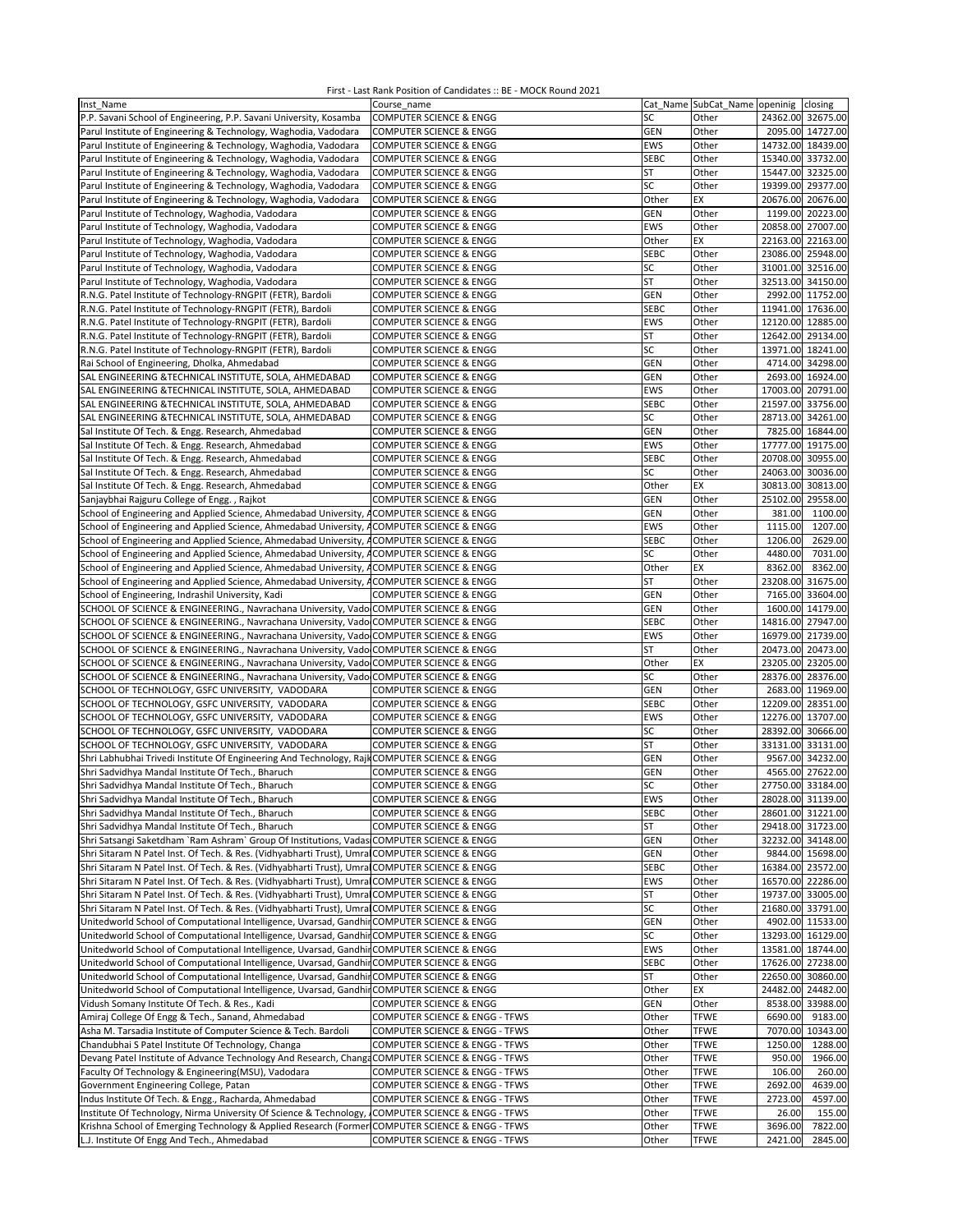| Inst Name                                                                                                                      | Course name                                                   |                | Cat_Name SubCat_Name openinig |         | closing           |
|--------------------------------------------------------------------------------------------------------------------------------|---------------------------------------------------------------|----------------|-------------------------------|---------|-------------------|
| New L. J. Institute Of Engineering And Technology, Ahmedabad                                                                   | COMPUTER SCIENCE & ENGG - TFWS                                | Other          | TFWE                          | 2865.00 | 3308.00           |
| P.P. Savani School of Engineering, P.P. Savani University, Kosamba                                                             | COMPUTER SCIENCE & ENGG - TFWS                                | Other          | <b>TFWE</b>                   | 3815.00 | 5032.00           |
| Parul Institute of Engineering & Technology, Waghodia, Vadodara                                                                | COMPUTER SCIENCE & ENGG - TFWS                                | Other          | <b>TFWE</b>                   | 1470.00 | 5702.00           |
| Parul Institute of Technology, Waghodia, Vadodara                                                                              | COMPUTER SCIENCE & ENGG - TFWS                                | Other          | <b>TFWE</b>                   | 2749.00 | 6186.00           |
| R.N.G. Patel Institute of Technology-RNGPIT (FETR), Bardoli                                                                    | COMPUTER SCIENCE & ENGG - TFWS                                | Other          | <b>TFWE</b>                   | 3770.00 | 6271.00           |
| Sal Institute Of Tech. & Engg. Research, Ahmedabad                                                                             | COMPUTER SCIENCE & ENGG - TFWS                                | Other          | <b>TFWE</b>                   | 3466.00 | 5295.00           |
| School of Engineering and Applied Science, Ahmedabad University, ACOMPUTER SCIENCE & ENGG - TFWS                               |                                                               | Other          | <b>TFWE</b>                   | 181.00  | 760.00            |
| SCHOOL OF SCIENCE & ENGINEERING., Navrachana University, Vado COMPUTER SCIENCE & ENGG - TFWS                                   |                                                               | Other          | <b>TFWE</b>                   | 7875.00 | 8983.00           |
| SCHOOL OF TECHNOLOGY, GSFC UNIVERSITY, VADODARA                                                                                | COMPUTER SCIENCE & ENGG - TFWS                                | Other          | <b>TFWE</b>                   | 3970.00 | 7227.00           |
|                                                                                                                                |                                                               |                |                               |         |                   |
| Shri Labhubhai Trivedi Institute Of Engineering And Technology, Rajl COMPUTER SCIENCE & ENGG - TFWS                            |                                                               | Other          | <b>TFWE</b>                   | 6149.00 | 8570.00           |
| Shri Sadvidhya Mandal Institute Of Tech., Bharuch                                                                              | COMPUTER SCIENCE & ENGG - TFWS                                | Other          | <b>TFWE</b>                   | 5818.00 | 8464.00           |
| Shri Sitaram N Patel Inst. Of Tech. & Res. (Vidhyabharti Trust), Umra COMPUTER SCIENCE & ENGG - TFWS                           |                                                               | Other          | <b>TFWE</b>                   | 6421.00 | 8732.00           |
| Unitedworld School of Computational Intelligence, Uvarsad, Gandhir COMPUTER SCIENCE & ENGG - TFWS                              |                                                               | Other          | <b>TFWE</b>                   | 2547.00 | 5660.00           |
| Vidush Somany Institute Of Tech. & Res., Kadi                                                                                  | COMPUTER SCIENCE & ENGG - TFWS                                | Other          | <b>TFWE</b>                   | 7435.00 | 8159.00           |
| ADANI INSTITUTE OF INFRASTRUCTURE ENGINEERING, AHMEDABAD COMPUTER SCIENCE & ENGINEERING (ARTIFICIAL INTELLIGENCIGEN            |                                                               |                | Other                         | 1494.00 | 3208.00           |
| ADANI INSTITUTE OF INFRASTRUCTURE ENGINEERING, AHMEDABAD COMPUTER SCIENCE & ENGINEERING (ARTIFICIAL INTELLIGENCIEWS            |                                                               |                | Other                         | 3262.00 | 3800.00           |
| ADANI INSTITUTE OF INFRASTRUCTURE ENGINEERING, AHMEDABAD COMPUTER SCIENCE & ENGINEERING (ARTIFICIAL INTELLIGENC SEBC           |                                                               |                | Other                         |         | 3981.00 10039.00  |
| ADANI INSTITUTE OF INFRASTRUCTURE ENGINEERING, AHMEDABAD COMPUTER SCIENCE & ENGINEERING (ARTIFICIAL INTELLIGENCISC             |                                                               |                | Other                         |         | 5232.00 13341.00  |
| New L. J. Institute Of Engineering And Technology, Ahmedabad                                                                   | COMPUTER SCIENCE & ENGINEERING (ARTIFICIAL INTELLIGENCI GEN   |                | Other                         |         | 3097.00 11174.00  |
| New L. J. Institute Of Engineering And Technology, Ahmedabad                                                                   | COMPUTER SCIENCE & ENGINEERING (ARTIFICIAL INTELLIGENCIEWS    |                | Other                         |         | 11299.00 14343.00 |
| New L. J. Institute Of Engineering And Technology, Ahmedabad                                                                   | COMPUTER SCIENCE & ENGINEERING (ARTIFICIAL INTELLIGENCISEBC   |                | Other                         |         | 11506.00 32548.00 |
|                                                                                                                                |                                                               |                |                               |         |                   |
| New L. J. Institute Of Engineering And Technology, Ahmedabad                                                                   | COMPUTER SCIENCE & ENGINEERING (ARTIFICIAL INTELLIGENCISC     |                | Other                         |         | 20242.00 32450.00 |
| Parul Institute of Engineering & Technology, Waghodia, Vadodara                                                                | COMPUTER SCIENCE & ENGINEERING (ARTIFICIAL INTELLIGENCI GEN   |                | Other                         |         | 7385.00 33493.00  |
| Parul Institute of Technology, Waghodia, Vadodara                                                                              | COMPUTER SCIENCE & ENGINEERING (ARTIFICIAL INTELLIGENCI GEN   |                | Other                         |         | 11531.00 33058.00 |
| SHREE DHANVANTARY COLLEGE OF ENGINEERING & TECHNOLOGY,                                                                         | COMPUTER SCIENCE & ENGINEERING (ARTIFICIAL INTELLIGENC GEN    |                | Other                         |         | 1925.00 26487.00  |
| SHREE DHANVANTARY COLLEGE OF ENGINEERING & TECHNOLOGY, ICOMPUTER SCIENCE & ENGINEERING (ARTIFICIAL INTELLIGENCISEBC            |                                                               |                | Other                         |         | 27164.00 34361.00 |
| SHREE DHANVANTARY COLLEGE OF ENGINEERING & TECHNOLOGY,                                                                         | COMPUTER SCIENCE & ENGINEERING (ARTIFICIAL INTELLIGENCIEWS    |                | Other                         |         | 27332.00 32359.00 |
| SHREE DHANVANTARY COLLEGE OF ENGINEERING & TECHNOLOGY, ICOMPUTER SCIENCE & ENGINEERING (ARTIFICIAL INTELLIGENCISC              |                                                               |                | Other                         |         | 29835.00 29835.00 |
| Unitedworld School of Computational Intelligence, Uvarsad, Gandhir COMPUTER SCIENCE & ENGINEERING (ARTIFICIAL INTELLIGENCIGEN  |                                                               |                | Other                         |         | 6722.00 27700.00  |
| Unitedworld School of Computational Intelligence, Uvarsad, Gandhir COMPUTER SCIENCE & ENGINEERING (ARTIFICIAL INTELLIGENCIEWS  |                                                               |                | Other                         |         | 30770.00 33720.00 |
| Unitedworld School of Computational Intelligence, Uvarsad, Gandhir COMPUTER SCIENCE & ENGINEERING (ARTIFICIAL INTELLIGENC SEBC |                                                               |                | Other                         |         | 32841.00 32841.00 |
| Unitedworld School of Computational Intelligence, Uvarsad, GandhinCOMPUTER SCIENCE & ENGINEERING (ARTIFICIAL INTELLIGENCISC    |                                                               |                | Other                         |         | 34172.00 34172.00 |
|                                                                                                                                |                                                               |                | <b>TFWE</b>                   |         |                   |
| ADANI INSTITUTE OF INFRASTRUCTURE ENGINEERING, AHMEDABAD COMPUTER SCIENCE & ENGINEERING (ARTIFICIAL INTELLIGENCIOther          |                                                               |                |                               | 1011.00 | 1285.00           |
| New L. J. Institute Of Engineering And Technology, Ahmedabad                                                                   | COMPUTER SCIENCE & ENGINEERING (ARTIFICIAL INTELLIGENCIOther  |                | <b>TFWE</b>                   | 3039.00 | 5713.00           |
| Parul Institute of Engineering & Technology, Waghodia, Vadodara                                                                | COMPUTER SCIENCE & ENGINEERING (ARTIFICIAL INTELLIGENCIOther  |                | <b>TFWE</b>                   |         | 7519.00 13161.00  |
| Parul Institute of Technology, Waghodia, Vadodara                                                                              | COMPUTER SCIENCE & ENGINEERING (ARTIFICIAL INTELLIGENCIOther  |                | <b>TFWE</b>                   |         | 12217.00 14546.00 |
| SHREE DHANVANTARY COLLEGE OF ENGINEERING & TECHNOLOGY,                                                                         | COMPUTER SCIENCE & ENGINEERING (ARTIFICIAL INTELLIGENCI Other |                | <b>TFWE</b>                   | 5377.00 | 9584.00           |
| Unitedworld School of Computational Intelligence, Uvarsad, GandhinCOMPUTER SCIENCE & ENGINEERING (ARTIFICIAL INTELLIGENCTOther |                                                               |                | <b>TFWE</b>                   |         | 8412.00 11517.00  |
| ITM (SLS) Baroda University (Formerly Known as ITM Universe), Vad COMPUTER SCIENCE & ENGINEERING (ARTIFICIAL INTELLIGENCIGEN   |                                                               |                | Other                         |         | 5237.00 33069.00  |
| Parul Institute of Engineering & Technology, Waghodia, Vadodara                                                                | COMPUTER SCIENCE & ENGINEERING (ARTIFICIAL INTELLIGENC GEN    |                | Other                         |         | 7389.00 32444.00  |
| Parul Institute of Technology, Waghodia, Vadodara                                                                              | COMPUTER SCIENCE & ENGINEERING (ARTIFICIAL INTELLIGENCIGEN    |                | Other                         |         | 22659.00 30526.00 |
| ITM (SLS) Baroda University (Formerly Known as ITM Universe), Vad COMPUTER SCIENCE & ENGINEERING (ARTIFICIAL INTELLIGENC Other |                                                               |                | <b>TFWE</b>                   |         | 2428.00 10465.00  |
| Parul Institute of Engineering & Technology, Waghodia, Vadodara                                                                | COMPUTER SCIENCE & ENGINEERING (ARTIFICIAL INTELLIGENCIOther  |                | <b>TFWE</b>                   |         | 4784.00 12812.00  |
|                                                                                                                                | COMPUTER SCIENCE & ENGINEERING (ARTIFICIAL INTELLIGENCI Other |                | <b>TFWE</b>                   |         | 12775.00 16407.00 |
| Parul Institute of Technology, Waghodia, Vadodara<br>Ganpat University, Institute of Computer Tech., Kherva, Mehsana           |                                                               |                |                               |         |                   |
|                                                                                                                                | Computer Science & Engineering (Big Data & Analysis)          | GEN            | Other                         |         | 7046.00 20005.00  |
| Ganpat University, Institute of Computer Tech., Kherva, Mehsana                                                                | Computer Science & Engineering (Big Data & Analysis)          | <b>SEBC</b>    | Other                         |         | 21856.00 31820.00 |
| Ganpat University, Institute of Computer Tech., Kherva, Mehsana                                                                | Computer Science & Engineering (Big Data & Analysis)          | EWS            | Other                         |         | 24574.00 27949.00 |
| Parul Institute of Engineering & Technology, Waghodia, Vadodara                                                                | Computer Science & Engineering (Big Data & Analysis)          | GEN            | Other                         |         | 13084.00 28257.00 |
| Parul Institute of Technology, Waghodia, Vadodara                                                                              | Computer Science & Engineering (Big Data & Analysis)          | GEN            | Other                         |         | 29443.00 29443.00 |
| Ganpat University, Institute of Computer Tech., Kherva, Mehsana                                                                | Computer Science & Engineering (Big Data & Analysis) - TFWS   | Other          | <b>TFWE</b>                   | 2812.00 | 6688.00           |
| Parul Institute of Engineering & Technology, Waghodia, Vadodara                                                                | COMPUTER SCIENCE & ENGINEERING (BLOCK CHAIN TECHNOLOGEN       |                | Other                         |         | 24738.00 30717.00 |
| Parul Institute of Engineering & Technology, Waghodia, Vadodara                                                                | COMPUTER SCIENCE & ENGINEERING (BLOCK CHAIN TECHNOLO Other    |                | TFWE                          |         | 8672.00 16868.00  |
| Parul Institute of Technology, Waghodia, Vadodara                                                                              | COMPUTER SCIENCE & ENGINEERING (BLOCK CHAIN TECHNOLO Other    |                | TFWE                          |         | 15850.00 17865.00 |
| Ganpat University, Institute of Computer Tech., Kherva, Mehsana                                                                | Computer Science & Engineering (Cloud Based Applications)     | GEN            | Other                         |         | 2336.00 25618.00  |
| Ganpat University, Institute of Computer Tech., Kherva, Mehsana                                                                | Computer Science & Engineering (Cloud Based Applications)     | SC             | Other                         |         | 25716.00 25716.00 |
| Ganpat University, Institute of Computer Tech., Kherva, Mehsana                                                                | Computer Science & Engineering (Cloud Based Applications)     | EWS            | Other                         |         | 27964.00 33642.00 |
| Ganpat University, Institute of Computer Tech., Kherva, Mehsana                                                                | Computer Science & Engineering (Cloud Based Applications)     | Other          | EX                            |         | 31898.00 31898.00 |
|                                                                                                                                |                                                               |                |                               |         |                   |
| Ganpat University, Institute of Computer Tech., Kherva, Mehsana                                                                | Computer Science & Engineering (Cloud Based Applications)     | <b>SEBC</b>    | Other                         |         | 32685.00 32685.00 |
| Asha M. Tarsadia Institute of Computer Science & Tech. Bardoli                                                                 | Computer science & Engineering (Cloud Computing)              | <b>GEN</b>     | Other                         |         | 10508.00 33194.00 |
| Parul Institute of Engineering & Technology, Waghodia, Vadodara                                                                | Computer science & Engineering (Cloud Computing)              | <b>GEN</b>     | Other                         |         | 14354.00 32554.00 |
| Parul Institute of Technology, Waghodia, Vadodara                                                                              | Computer science & Engineering (Cloud Computing)              | GEN            | Other                         |         | 16306.00 32785.00 |
| Asha M. Tarsadia Institute of Computer Science & Tech. Bardoli                                                                 | COMPUTER SCIENCE & ENGINEERING (CLOUD COMPUTING) - T          | <b>I</b> Other | <b>TFWE</b>                   |         | 12858.00 18251.00 |
| Parul Institute of Engineering & Technology, Waghodia, Vadodara                                                                | COMPUTER SCIENCE & ENGINEERING (CLOUD COMPUTING) - TIOther    |                | <b>TFWE</b>                   |         | 4799.00 10849.00  |
| Parul Institute of Technology, Waghodia, Vadodara                                                                              | COMPUTER SCIENCE & ENGINEERING (CLOUD COMPUTING) - T          | <b>I</b> Other | <b>TFWE</b>                   |         | 7805.00 10089.00  |
| ITM (SLS) Baroda University (Formerly Known as ITM Universe), Vad COMPUTER SCIENCE & ENGINEERING (DATA SCIENCE)                |                                                               | GEN            | Other                         |         | 13255.00 26450.00 |
| ITM (SLS) Baroda University (Formerly Known as ITM Universe), Vad COMPUTER SCIENCE & ENGINEERING (DATA SCIENCE)                |                                                               | EWS            | Other                         |         | 26849.00 27217.00 |
| Parul Institute of Engineering & Technology, Waghodia, Vadodara                                                                | COMPUTER SCIENCE & ENGINEERING (DATA SCIENCE)                 | GEN            | Other                         |         | 370.00 32687.00   |
| Parul Institute of Technology, Waghodia, Vadodara                                                                              | COMPUTER SCIENCE & ENGINEERING (DATA SCIENCE)                 | GEN            | Other                         |         | 17860.00 33009.00 |
|                                                                                                                                |                                                               |                |                               |         |                   |
| Parul Institute of Engineering & Technology, Waghodia, Vadodara                                                                | COMPUTER SCIENCE & ENGINEERING (DATA SCIENCE) - TFW           | Other          | <b>TFWE</b>                   | 3426.00 | 9484.00           |
| Parul Institute of Technology, Waghodia, Vadodara                                                                              | COMPUTER SCIENCE & ENGINEERING (DATA SCIENCE) - TFW           | Other          | <b>TFWE</b>                   |         | 11336.00 13710.00 |
| Parul Institute of Engineering & Technology, Waghodia, Vadodara                                                                | COMPUTER SCIENCE & ENGINEERING (INTERNET OF THINGS &          | <b>GEN</b>     | Other                         |         | 10003.00 33489.00 |
| Parul Institute of Technology, Waghodia, Vadodara                                                                              | COMPUTER SCIENCE & ENGINEERING (INTERNET OF THINGS & GEN      |                | Other                         |         | 17738.00 33296.00 |
| SHREE DHANVANTARY COLLEGE OF ENGINEERING & TECHNOLOGY,                                                                         | COMPUTER SCIENCE & ENGINEERING (INTERNET OF THINGS & GEN      |                | Other                         |         | 17382.00 34555.00 |
| Parul Institute of Engineering & Technology, Waghodia, Vadodara                                                                | COMPUTER SCIENCE & ENGINEERING (INTERNET OF THINGS & Other    |                | <b>TFWE</b>                   |         | 6243.00 15470.00  |
| Parul Institute of Technology, Waghodia, Vadodara                                                                              | COMPUTER SCIENCE & ENGINEERING (INTERNET OF THINGS & Other    |                | <b>TFWE</b>                   |         | 16084.00 17823.00 |
| SHREE DHANVANTARY COLLEGE OF ENGINEERING & TECHNOLOGY, ICOMPUTER SCIENCE & ENGINEERING (INTERNET OF THINGS & Other             |                                                               |                | TFWE                          |         | 10197.00 14258.00 |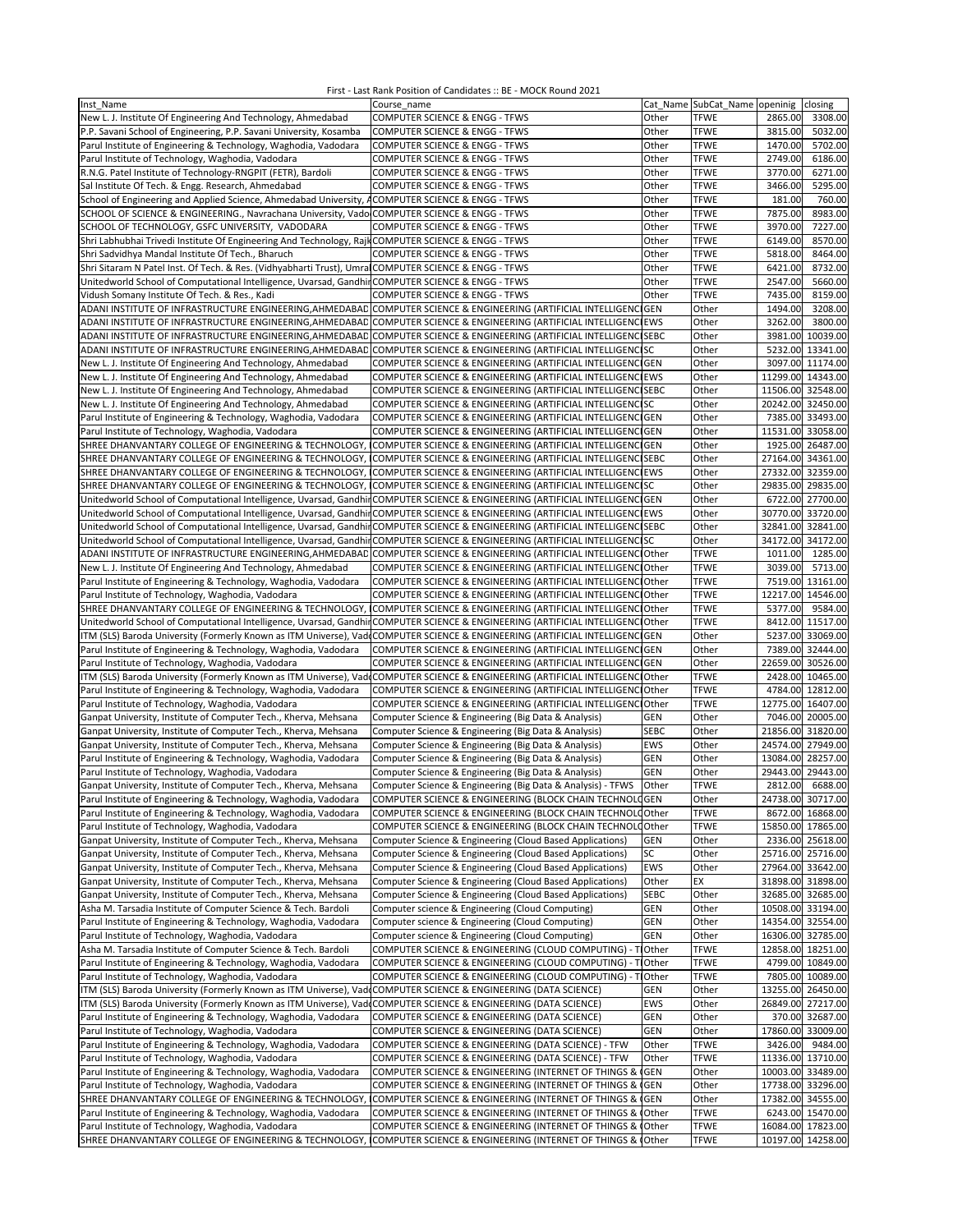| Inst Name                                                                                                                             | Course name                                                         |             |             | Cat Name SubCat_Name openinig closing |
|---------------------------------------------------------------------------------------------------------------------------------------|---------------------------------------------------------------------|-------------|-------------|---------------------------------------|
| G.H.Patel College Of Engg. & Tech., V.V. Nagar                                                                                        | COMPUTER SCIENCE & ENGINEERING (INTERNET OF THINGS)                 | <b>GEN</b>  | Other       | 1637.00<br>3398.00                    |
| G.H.Patel College Of Engg. & Tech., V. V. Nagar                                                                                       | COMPUTER SCIENCE & ENGINEERING (INTERNET OF THINGS)                 | <b>EWS</b>  | Other       | 3620.00<br>4362.00                    |
|                                                                                                                                       |                                                                     |             |             |                                       |
| G.H.Patel College Of Engg. & Tech., V. V. Nagar                                                                                       | COMPUTER SCIENCE & ENGINEERING (INTERNET OF THINGS)                 | <b>SEBC</b> | Other       | 5385.00<br>8970.00                    |
| G.H.Patel College Of Engg. & Tech., V.V. Nagar                                                                                        | COMPUTER SCIENCE & ENGINEERING (INTERNET OF THINGS)                 | Other       | EX          | 16425.00 16425.00                     |
| Parul Institute of Engineering & Technology, Waghodia, Vadodara                                                                       | COMPUTER SCIENCE & ENGINEERING (INTERNET OF THINGS)                 | <b>GEN</b>  | Other       | 12991.00 29581.00                     |
| Parul Institute of Technology, Waghodia, Vadodara                                                                                     | COMPUTER SCIENCE & ENGINEERING (INTERNET OF THINGS)                 | <b>GEN</b>  | Other       | 15337.00 32555.00                     |
| G.H.Patel College Of Engg. & Tech., V. V. Nagar                                                                                       | COMPUTER SCIENCE & ENGINEERING (INTERNET OF THINGS)                 | Other       | <b>TFWE</b> | 1215.00<br>2009.00                    |
| Parul Institute of Engineering & Technology, Waghodia, Vadodara                                                                       | COMPUTER SCIENCE & ENGINEERING (INTERNET OF THINGS)                 | Other       | <b>TFWE</b> | 18057.00 20516.00                     |
| Parul Institute of Technology, Waghodia, Vadodara                                                                                     | COMPUTER SCIENCE & ENGINEERING (NETWORKS)                           | <b>GEN</b>  | Other       | 13420.00 31463.00                     |
|                                                                                                                                       | COMPUTER SCIENCE & ENGINEERING (NETWORKS) - TFW                     | Other       | <b>TFWE</b> | 20312.00 25450.00                     |
| Parul Institute of Engineering & Technology, Waghodia, Vadodara                                                                       |                                                                     |             |             | 22036.00 25817.00                     |
| Parul Institute of Technology, Waghodia, Vadodara                                                                                     | COMPUTER SCIENCE & ENGINEERING (NETWORKS) - TFW                     | Other       | <b>TFWE</b> |                                       |
| Ganpat University, Institute of Computer Tech., Kherva, Mehsana                                                                       | Computer Science & Engineering with Specialisation in Cyber SeGEN   |             | Other       | 6297.00 22951.00                      |
| Ganpat University, Institute of Computer Tech., Kherva, Mehsana                                                                       | Computer Science & Engineering with Specialisation in Cyber SeEWS   |             | Other       | 24139.00 26826.00                     |
| Ganpat University, Institute of Computer Tech., Kherva, Mehsana                                                                       | Computer Science & Engineering with Specialisation in Cyber SeSEBC  |             | Other       | 25653.00 33797.00                     |
| Ganpat University, Institute of Computer Tech., Kherva, Mehsana                                                                       | Computer Science & Engineering with Specialisation in Cyber SeSC    |             | Other       | 26986.00 32441.00                     |
| ITM (SLS) Baroda University (Formerly Known as ITM Universe), Vad                                                                     | Computer Science & Engineering with Specialisation in Cyber SeGEN   |             | Other       | 12419.00 31019.00                     |
| ITM (SLS) Baroda University (Formerly Known as ITM Universe), Vad Computer Science & Engineering with Specialisation in Cyber SeEWS   |                                                                     |             | Other       | 32032.00 32032.00                     |
| Parul Institute of Engineering & Technology, Waghodia, Vadodara                                                                       | Computer Science & Engineering with Specialisation in Cyber SeGEN   |             | Other       | 13925.50 33339.00                     |
| Parul Institute of Technology, Waghodia, Vadodara                                                                                     | Computer Science & Engineering with Specialisation in Cyber SeGEN   |             | Other       | 8952.00 25354.00                      |
|                                                                                                                                       |                                                                     |             | Other       |                                       |
| Silver Oak College Of Engg., & Tech. (WITHIN AMHEDABAD MUNICIP Computer Science & Engineering with Specialisation in Cyber SeGEN      |                                                                     |             |             | 4862.00 31808.00                      |
| Silver Oak College Of Engg., & Tech. (WITHIN AMHEDABAD MUNICIP Computer Science & Engineering with Specialisation in Cyber SeEWS      |                                                                     |             | Other       | 34280.00 34280.00                     |
| Ganpat University, Institute of Computer Tech., Kherva, Mehsana                                                                       | Computer Science & Engineering with Specialisation in Cyber ScOther |             | <b>TFWE</b> | 5719.00<br>7207.00                    |
| ITM (SLS) Baroda University (Formerly Known as ITM Universe), Vad Computer Science & Engineering with Specialisation in Cyber SdOther |                                                                     |             | <b>TFWE</b> | 5231.00<br>4429.00                    |
| Parul Institute of Engineering & Technology, Waghodia, Vadodara                                                                       | Computer Science & Engineering with Specialisation in Cyber ScOther |             | <b>TFWE</b> | 2950.00 12121.00                      |
| Silver Oak College Of Engg., & Tech. (WITHIN AMHEDABAD MUNICIP                                                                        | Computer Science & Engineering with Specialisation in Cyber ScOther |             | <b>TFWE</b> | 7854.00<br>9798.00                    |
| Parul Institute of Engineering & Technology, Waghodia, Vadodara                                                                       | COMPUTER SCIENCE & TECHNOLOGY                                       | GEN         | Other       | 7582.00 33983.00                      |
| Parul Institute of Technology, Waghodia, Vadodara                                                                                     | COMPUTER SCIENCE & TECHNOLOGY                                       | <b>GEN</b>  | Other       | 6059.00 34327.00                      |
| Parul Institute of Engineering & Technology, Waghodia, Vadodara                                                                       | COMPUTER SCIENCE & TECHNOLOGY - TFWS                                | Other       | <b>TFWE</b> | 7628.00 10596.00                      |
| Parul Institute of Technology, Waghodia, Vadodara                                                                                     | COMPUTER SCIENCE & TECHNOLOGY - TFWS                                | Other       | <b>TFWE</b> | 4014.00<br>7852.00                    |
| Parul Institute of Engineering & Technology, Waghodia, Vadodara                                                                       | COMPUTER TECHNOLOGY                                                 | GEN         | Other       | 14803.00 33815.00                     |
|                                                                                                                                       | <b>COMPUTER TECHNOLOGY</b>                                          |             |             |                                       |
| Parul Institute of Technology, Waghodia, Vadodara                                                                                     |                                                                     | GEN         | Other       | 20330.00 28772.00                     |
| Parul Institute of Engineering & Technology, Waghodia, Vadodara                                                                       | COMPUTER TECHNOLOGY - TFW                                           | Other       | <b>TFWE</b> | 6258.00 12063.00                      |
| Parul Institute of Technology, Waghodia, Vadodara                                                                                     | COMPUTER TECHNOLOGY - TFW                                           | Other       | <b>TFWE</b> | 11780.00 12252.00                     |
| Chhotubhai Gopalbhai Patel Institute Of Tech., Tarsadi, Bardoli                                                                       | <b>CYBER SECURITY</b>                                               | GEN         | Other       | 8156.00 34371.00                      |
| Rai School of Engineering, Dholka, Ahmedabad                                                                                          | <b>CYBER SECURITY</b>                                               | GEN         | Other       | 15201.00 34004.00                     |
| Swarrnim Institute of Technology                                                                                                      | <b>CYBER SECURITY</b>                                               | GEN         | Other       | 15271.00 33455.00                     |
| Rai School of Engineering, Dholka, Ahmedabad                                                                                          | <b>CYBER SECURITY -TFWS</b>                                         | Other       | <b>TFWE</b> | 9260.00 13432.00                      |
| Swarrnim Institute of Technology                                                                                                      | <b>CYBER SECURITY -TFWS</b>                                         | Other       | <b>TFWE</b> | 11560.00 15209.00                     |
| Parul Institute of Technology, Waghodia, Vadodara                                                                                     | Dairy Technology                                                    | <b>GEN</b>  | Other       | 1034.00 11543.00                      |
| Parul Institute of Technology, Waghodia, Vadodara                                                                                     | Dairy Technology                                                    | <b>EWS</b>  | Other       | 11659.00 15234.00                     |
|                                                                                                                                       |                                                                     | <b>SEBC</b> | Other       | 13077.00 29892.00                     |
| Parul Institute of Technology, Waghodia, Vadodara                                                                                     | Dairy Technology                                                    |             |             |                                       |
| Parul Institute of Technology, Waghodia, Vadodara                                                                                     | Dairy Technology                                                    | SC          | Other       | 17333.00 17996.00                     |
| Parul Institute of Technology, Waghodia, Vadodara                                                                                     | Dairy Technology                                                    | <b>ST</b>   | Other       | 27741.00 28597.00                     |
| Parul Institute of Technology, Waghodia, Vadodara                                                                                     | Dairy Technology - TFWS                                             | Other       | <b>TFWE</b> | 4617.00<br>7752.00                    |
| Department of Engineering and Computing, Institute of Advance Re ELECTRICAL & ELECTRONICS                                             |                                                                     | GEN         | Other       | 7986.00 17401.00                      |
| SCHOOL OF SCIENCE & ENGINEERING., Navrachana University, Vado ELECTRICAL & ELECTRONICS                                                |                                                                     | <b>GEN</b>  | Other       | 17613.00 22829.00                     |
| A.D.Patel Institute Of Tech., Karamsad                                                                                                | ELECTRICAL ENGINEERING                                              | GEN         | Other       | 10529.00 33293.00                     |
| ADITYA SILVER OAK INSTITUTE OF TECHNOLOGY (WITHIN LIMITS OF ELECTRICAL ENGINEERING                                                    |                                                                     | <b>GEN</b>  | Other       | 24091.00 24091.00                     |
| Ahmedabad Institute Of Tech, Ahmedabad                                                                                                | ELECTRICAL ENGINEERING                                              | <b>GEN</b>  | Other       | 13595.00 32000.00                     |
| Alpha College Of Engg. & Tech., Khatraj, Kalol                                                                                        | ELECTRICAL ENGINEERING                                              | <b>GEN</b>  | Other       | 31375.00 31375.00                     |
| Atmiya University, Faculty of Engineering and Technology, Rajkot                                                                      | ELECTRICAL ENGINEERING                                              | GEN         | Other       | 29163.00 32352.00                     |
|                                                                                                                                       |                                                                     | <b>GEN</b>  |             | 22242.00 22242.00                     |
| Balaji Engineering College, Jnd-Dhoraji Highway, Makhiyala, Junagad ELECTRICAL ENGINEERING                                            |                                                                     |             | Other       |                                       |
| Birla Vishvakarma Maha Vidhyalaya(Gia), V.V.Nagar                                                                                     | ELECTRICAL ENGINEERING                                              | <b>GEN</b>  | Other       | 4979.00<br>8680.00                    |
| Birla Vishvakarma Maha Vidhyalaya(Gia), V.V.Nagar                                                                                     | ELECTRICAL ENGINEERING                                              | <b>EWS</b>  | Other       | 8924.00 10054.00                      |
| Birla Vishvakarma Maha Vidhyalaya(Gia), V.V.Nagar                                                                                     | ELECTRICAL ENGINEERING                                              | <b>ST</b>   | Other       | 9357.00 29233.00                      |
| Birla Vishvakarma Maha Vidhyalaya(Gia), V.V.Nagar                                                                                     | ELECTRICAL ENGINEERING                                              | <b>SEBC</b> | Other       | 9672.00 14721.00                      |
| Birla Vishvakarma Maha Vidhyalaya(Gia), V.V.Nagar                                                                                     | ELECTRICAL ENGINEERING                                              | Other       | EX          | 9908.00<br>9908.00                    |
| Birla Vishvakarma Maha Vidhyalaya(Gia), V.V.Nagar                                                                                     | ELECTRICAL ENGINEERING                                              | SC          | Other       | 16201.00 20660.00                     |
| C. K. Pithawala College Of Engg. & Tech., Surat                                                                                       | ELECTRICAL ENGINEERING                                              | <b>GEN</b>  | Other       | 9920.00 34353.00                      |
| Chandubhai S Patel Institute Of Technology, Changa                                                                                    | ELECTRICAL ENGINEERING                                              | GEN         | Other       | 9440.00 34418.00                      |
| Chhotubhai Gopalbhai Patel Institute Of Tech., Tarsadi, Bardoli                                                                       | ELECTRICAL ENGINEERING                                              | <b>GEN</b>  | Other       | 6665.00 34556.00                      |
| Darshan Institute Of Engg. & Tech., Rajkot-Morbi Highway, Hadala                                                                      | ELECTRICAL ENGINEERING                                              | <b>GEN</b>  | Other       | 7196.00 32707.00                      |
| Dr. Jivraj Mehta Institute Of Technology, Anand                                                                                       | ELECTRICAL ENGINEERING                                              | <b>GEN</b>  | Other       | 29286.00 32614.00                     |
| DR. S & S.S.Ghandhi Government Engineering College Surat                                                                              | ELECTRICAL ENGINEERING                                              | GEN         | Other       | 7613.00 13699.00                      |
| DR. S & S.S.Ghandhi Government Engineering College Surat                                                                              |                                                                     | EWS         | Other       | 13918.00 17740.00                     |
|                                                                                                                                       | ELECTRICAL ENGINEERING                                              |             |             |                                       |
| DR. S & S.S.Ghandhi Government Engineering College Surat                                                                              | ELECTRICAL ENGINEERING                                              | <b>SEBC</b> | Other       | 15074.00 22470.00                     |
| DR. S & S.S.Ghandhi Government Engineering College Surat                                                                              | ELECTRICAL ENGINEERING                                              | ST          | Other       | 18591.00 26771.00                     |
| DR. S & S.S.Ghandhi Government Engineering College Surat                                                                              | ELECTRICAL ENGINEERING                                              | SC          | Other       | 20262.00 32320.00                     |
| Engginering College, Tuwa, Godhara                                                                                                    | ELECTRICAL ENGINEERING                                              | GEN         | Other       | 34120.00 34120.00                     |
| Faculty Of Technology & Engineering(MSU), Vadodara                                                                                    | ELECTRICAL ENGINEERING                                              | <b>GEN</b>  | Other       | 449.00<br>4675.00                     |
| Faculty Of Technology & Engineering(MSU), Vadodara                                                                                    | ELECTRICAL ENGINEERING                                              | <b>SEBC</b> | Other       | 4871.00<br>9013.00                    |
| Faculty Of Technology & Engineering(MSU), Vadodara                                                                                    | ELECTRICAL ENGINEERING                                              | EWS         | Other       | 4914.00<br>5600.00                    |
| Faculty Of Technology & Engineering(MSU), Vadodara                                                                                    | ELECTRICAL ENGINEERING                                              | SC          | Other       | 8506.00 13447.00                      |
| Faculty Of Technology & Engineering(MSU), Vadodara                                                                                    | ELECTRICAL ENGINEERING                                              | Other       | EX          | 10286.00 10286.00                     |
| Faculty Of Technology & Engineering(MSU), Vadodara                                                                                    | ELECTRICAL ENGINEERING                                              | ST          | Other       | 13701.00 24246.00                     |
| G.H.Patel College Of Engg. & Tech., V.V. Nagar                                                                                        | ELECTRICAL ENGINEERING                                              | GEN         | Other       | 15626.00 34530.00                     |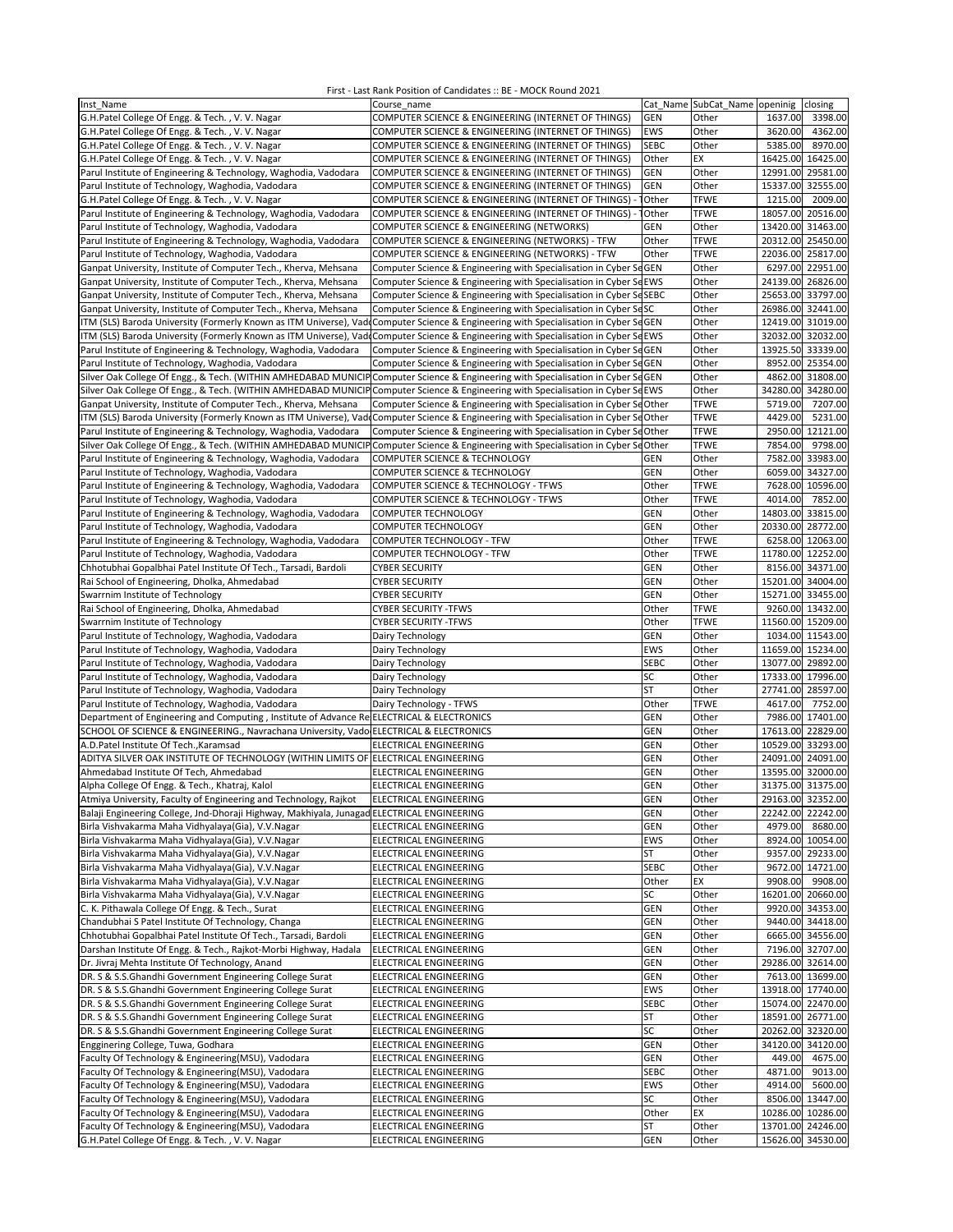| Inst Name                                                                                    | Course name                   |             | Cat Name SubCat_Name openinig closing |                   |                   |
|----------------------------------------------------------------------------------------------|-------------------------------|-------------|---------------------------------------|-------------------|-------------------|
| Gandhinagar Institute Of Technology, Moti Bhoyan, Kalol, Gandhina, ELECTRICAL ENGINEERING    |                               | GEN         | Other                                 |                   | 16218.00 31289.00 |
| Ganpat University, U.V.Patel College of Engineering, Kherva, Mehsar ELECTRICAL ENGINEERING   |                               | GEN         | Other                                 |                   | 14204.00 34579.00 |
| GIDC Degree Engineering College, Abrama, Navsari                                             | ELECTRICAL ENGINEERING        | GEN         | Other                                 | 14684.00 34573.00 |                   |
| Government Engineering College, Bharuch                                                      | ELECTRICAL ENGINEERING        | <b>GEN</b>  | Other                                 |                   | 3126.00 27102.00  |
| Government Engineering College, Bharuch                                                      | ELECTRICAL ENGINEERING        | <b>SEBC</b> | Other                                 | 27157.00 33345.00 |                   |
| Government Engineering College, Bharuch                                                      | ELECTRICAL ENGINEERING        | EWS         | Other                                 | 27475.00 32886.00 |                   |
| Government Engineering College, Bharuch                                                      | ELECTRICAL ENGINEERING        | ST          | Other                                 | 28195.00          | 33602.00          |
| Government Engineering College, Bharuch                                                      | <b>ELECTRICAL ENGINEERING</b> | SC          | Other                                 | 30064.00          | 30064.00          |
| Government Engineering College, Bhuj                                                         | ELECTRICAL ENGINEERING        | GEN         | Other                                 |                   | 10028.00 34317.00 |
| Government Engineering College, Dahod                                                        | <b>ELECTRICAL ENGINEERING</b> | GEN         | Other                                 | 22000.00 34553.00 |                   |
| Government Engineering College, Godhra                                                       | ELECTRICAL ENGINEERING        | GEN         | Other                                 | 10389.00 34508.00 |                   |
|                                                                                              |                               | GEN         | Other                                 |                   | 9386.00 34077.00  |
| Government Engineering College, Modasa                                                       | ELECTRICAL ENGINEERING        |             |                                       |                   |                   |
| Government Engineering College, Palanpur                                                     | ELECTRICAL ENGINEERING        | GEN         | Other                                 |                   | 10005.00 34043.00 |
| Government Engineering College, Patan                                                        | ELECTRICAL ENGINEERING        | GEN         | Other                                 |                   | 9604.00 33758.00  |
| Government Engineering College, Rajkot                                                       | ELECTRICAL ENGINEERING        | GEN         | Other                                 |                   | 6617.00 20440.00  |
| Government Engineering College, Rajkot                                                       | ELECTRICAL ENGINEERING        | <b>SEBC</b> | Other                                 |                   | 20918.00 25521.00 |
| Government Engineering College, Rajkot                                                       | ELECTRICAL ENGINEERING        | SC          | Other                                 |                   | 20949.00 27380.00 |
| Government Engineering College, Rajkot                                                       | ELECTRICAL ENGINEERING        | EWS         | Other                                 |                   | 21954.00 26820.00 |
| Government Engineering College, Rajkot                                                       | <b>ELECTRICAL ENGINEERING</b> | Other       | EX                                    |                   | 26086.00 26086.00 |
| Government Engineering College, Rajkot                                                       | <b>ELECTRICAL ENGINEERING</b> | ST          | Other                                 |                   | 30419.00 30419.00 |
| Government Engineering College, Valsad                                                       | ELECTRICAL ENGINEERING        | GEN         | Other                                 |                   | 4873.00 23815.00  |
| Government Engineering College, Valsad                                                       | ELECTRICAL ENGINEERING        | <b>SEBC</b> | Other                                 |                   | 24055.00 27998.00 |
| Government Engineering College, Valsad                                                       | ELECTRICAL ENGINEERING        | ST          | Other                                 | 24289.00 29252.00 |                   |
| Government Engineering College, Valsad                                                       | ELECTRICAL ENGINEERING        | <b>EWS</b>  | Other                                 | 28533.00 28533.00 |                   |
| Government Engineering College, Valsad                                                       | ELECTRICAL ENGINEERING        | SC          | Other                                 | 33081.00          | 34538.00          |
| Grow More Faculty of Engineering, Berna, Himmatnagar                                         | ELECTRICAL ENGINEERING        | GEN         | Other                                 |                   | 23122.00 32756.00 |
| Gujarat Power Engg. And Res. Inst. (Gperi) (Ppp), Mevad, Mehsana                             | <b>ELECTRICAL ENGINEERING</b> | GEN         | Other                                 |                   | 26553.00 30051.00 |
| Indus Institute Of Tech. & Engg., Racharda, Ahmedabad                                        | ELECTRICAL ENGINEERING        | GEN         | Other                                 | 20231.00 33014.00 |                   |
| Institute of Infrastructure, Technology, Research and Management (II] ELECTRICAL ENGINEERING |                               | GEN         | Other                                 |                   | 9475.00 33938.00  |
| Institute Of Technology, Nirma University Of Science & Technology, JELECTRICAL ENGINEERING   |                               | <b>GEN</b>  | Other                                 | 134.00            | 5104.00           |
| Institute Of Technology, Nirma University Of Science & Technology, JELECTRICAL ENGINEERING   |                               | <b>SEBC</b> | Other                                 |                   | 5255.00 16757.00  |
| Institute Of Technology, Nirma University Of Science & Technology, ¿ELECTRICAL ENGINEERING   |                               | EWS         | Other                                 | 5437.00           | 7634.00           |
| Institute Of Technology, Nirma University Of Science & Technology, JELECTRICAL ENGINEERING   |                               | SC          | Other                                 | 6380.00           | 16022.00          |
| Institute Of Technology, Nirma University Of Science & Technology, JELECTRICAL ENGINEERING   |                               | Other       | EX                                    | 10079.00          | 10079.00          |
| Institute Of Technology, Nirma University Of Science & Technology, JELECTRICAL ENGINEERING   |                               | ST          | Other                                 | 31934.00 31934.00 |                   |
| K.J. Institute Of Engg. And Tech., Savali                                                    | ELECTRICAL ENGINEERING        | GEN         | Other                                 | 18407.00 32146.00 |                   |
| Krishna School of Emerging Technology & Applied Research (Former ELECTRICAL ENGINEERING      |                               | GEN         | Other                                 | 16078.00 34533.00 |                   |
| L.D.College Of Engineering, Ahmedabad                                                        | ELECTRICAL ENGINEERING        | GEN         | Other                                 | 949.00            | 5550.00           |
| L.D.College Of Engineering, Ahmedabad                                                        | ELECTRICAL ENGINEERING        | EWS         | Other                                 | 5651.00           | 7730.00           |
| L.D.College Of Engineering, Ahmedabad                                                        | ELECTRICAL ENGINEERING        | <b>SEBC</b> | Other                                 |                   | 5809.00 11965.00  |
| L.D.College Of Engineering, Ahmedabad                                                        | ELECTRICAL ENGINEERING        | ST          | Other                                 |                   | 7060.00 16826.00  |
| L.D.College Of Engineering, Ahmedabad                                                        | ELECTRICAL ENGINEERING        | SC          | Other                                 |                   | 9047.00 15202.00  |
| L.D.College Of Engineering, Ahmedabad                                                        | ELECTRICAL ENGINEERING        | Other       | EX                                    |                   | 10483.00 10483.00 |
| L.D.R.P. Institute Of Tech. & Research., Gandhinagar                                         | ELECTRICAL ENGINEERING        | GEN         | Other                                 |                   | 676.00 34276.00   |
| L.E.College, Morbi                                                                           | <b>ELECTRICAL ENGINEERING</b> | <b>GEN</b>  | Other                                 | 10789.00          | 34474.00          |
| Laljibhai Chaturbhai Institute Of Tech., Bhandu, Mahesana                                    | <b>ELECTRICAL ENGINEERING</b> | GEN         | Other                                 |                   | 34262.00 34262.00 |
| Laxmi Institute Of Technology, Sarigam, Valsad                                               | <b>ELECTRICAL ENGINEERING</b> | GEN         | Other                                 | 26739.00          | 33954.00          |
| Mahatma Gandhi Inst.Of Technical Edu. And Research Center, Navas, ELECTRICAL ENGINEERING     |                               | GEN         | Other                                 | 24922.00 34460.00 |                   |
| Marwadi Edu. Foundation Group Of Institutions, Faculty Of Engg., RaELECTRICAL ENGINEERING    |                               | GEN         | Other                                 | 23914.00          | 23914.00          |
| Neotech Institute of Technology, Virod, Vadodara                                             | ELECTRICAL ENGINEERING        | GEN         | Other                                 |                   | 24905.00 24905.00 |
| Noble Engineering College, Junagadh                                                          | ELECTRICAL ENGINEERING        | GEN         | Other                                 |                   | 22797.00 30175.00 |
| Pacific School Of Engineering, Surat                                                         | ELECTRICAL ENGINEERING        | GEN         | Other                                 |                   | 26695.00 26695.00 |
| Pandit Deendayal Energy University , Gandhinagar                                             | ELECTRICAL ENGINEERING        | <b>GEN</b>  | Other                                 |                   | 2716.00 12645.00  |
| Pandit Deendayal Energy University , Gandhinagar                                             | ELECTRICAL ENGINEERING        | EWS         | Other                                 | 13241.00 18855.00 |                   |
| Pandit Deendayal Energy University , Gandhinagar                                             | ELECTRICAL ENGINEERING        | SC          | Other                                 |                   | 14224.00 25570.00 |
| Pandit Deendayal Energy University , Gandhinagar                                             | ELECTRICAL ENGINEERING        | Other       | EX                                    |                   | 14840.00 14840.00 |
| Pandit Deendayal Energy University , Gandhinagar                                             | ELECTRICAL ENGINEERING        | SEBC        | Other                                 |                   | 16296.00 31937.00 |
| Parul Institute of Engineering & Technology, Waghodia, Vadodara                              | ELECTRICAL ENGINEERING        | <b>GEN</b>  | Other                                 |                   | 12206.00 27639.00 |
| R.N.G. Patel Institute of Technology-RNGPIT (FETR), Bardoli                                  | ELECTRICAL ENGINEERING        | GEN         | Other                                 | 21247.00 34523.00 |                   |
| S.S.AGRAWAL INSTITUTE OF ENGINEERING & TECHNOLOGY NAVSAR ELECTRICAL ENGINEERING              |                               | GEN         | Other                                 | 22410.00 34575.00 |                   |
| Sal Institute Of Tech. & Engg. Research, Ahmedabad                                           | ELECTRICAL ENGINEERING        | GEN         | Other                                 |                   | 23155.00 33154.00 |
| SARDAR PATEL COLLEGE OF ENGINEERING, BAKROL ANAND                                            | ELECTRICAL ENGINEERING        | <b>GEN</b>  | Other                                 |                   | 25089.00 25281.00 |
| Sardar Vallabhbhai Patel Institute Of Tech., Vasad                                           | ELECTRICAL ENGINEERING        | <b>GEN</b>  | Other                                 |                   | 7999.00 34258.00  |
| Sarvajanik College Of Engg. & Tech., Surat                                                   | ELECTRICAL ENGINEERING        | GEN         | Other                                 |                   | 14415.00 34442.00 |
| Shantilal Shah Engineering College, Bhavnagar                                                | ELECTRICAL ENGINEERING        | GEN         | Other                                 |                   | 10503.00 34552.00 |
| Shri Labhubhai Trivedi Institute Of Engineering And Technology, Rajk ELECTRICAL ENGINEERING  |                               | <b>GEN</b>  | Other                                 |                   | 29524.00 32546.00 |
| Shri Satsangi Saketdham `Ram Ashram` Group Of Institutions, Vadas ELECTRICAL ENGINEERING     |                               | GEN         | Other                                 |                   | 28777.00 33728.00 |
| Shri Sitaram N Patel Inst. Of Tech. & Res. (Vidhyabharti Trust), Umra ELECTRICAL ENGINEERING |                               | GEN         | Other                                 |                   | 4982.00 34582.00  |
| Shroff S.R.Rotary Inst. Of Chemical Technology, Vatatia, Bharuch                             | ELECTRICAL ENGINEERING        | GEN         | Other                                 |                   | 5175.00 32765.00  |
| Sigma Institute Of Engg., Bakrol                                                             | ELECTRICAL ENGINEERING        | <b>GEN</b>  | Other                                 |                   | 28651.00 28651.00 |
| SMT. SHANTABEN HARIBHAI GAJERA ENGINEERING COLLEGE Amrel ELECTRICAL ENGINEERING              |                               | GEN         | Other                                 |                   | 34543.00 34543.00 |
| Tatva Institute Of Technological Studies, Modasa                                             | ELECTRICAL ENGINEERING        | GEN         | Other                                 |                   | 27736.00 34379.00 |
| V.V.P. Engineering College, Rajkot                                                           | ELECTRICAL ENGINEERING        | GEN         | Other                                 |                   | 5869.00 33151.00  |
| VEERAYATAN INSTITUTE OF ENGINEERING TECHNOLOGY & RESEARCELECTRICAL ENGINEERING               |                               | GEN         | Other                                 |                   | 32384.00 32384.00 |
| Vidhyadeep Institute of Engineering & Technology, Anita(Kim), Sura ELECTRICAL ENGINEERING    |                               | <b>GEN</b>  | Other                                 |                   | 33729.00 33729.00 |
| Vishwakarma Government Engineering College, Chandkheda, Gandhi ELECTRICAL ENGINEERING        |                               | GEN         | Other                                 |                   | 2885.00 11554.00  |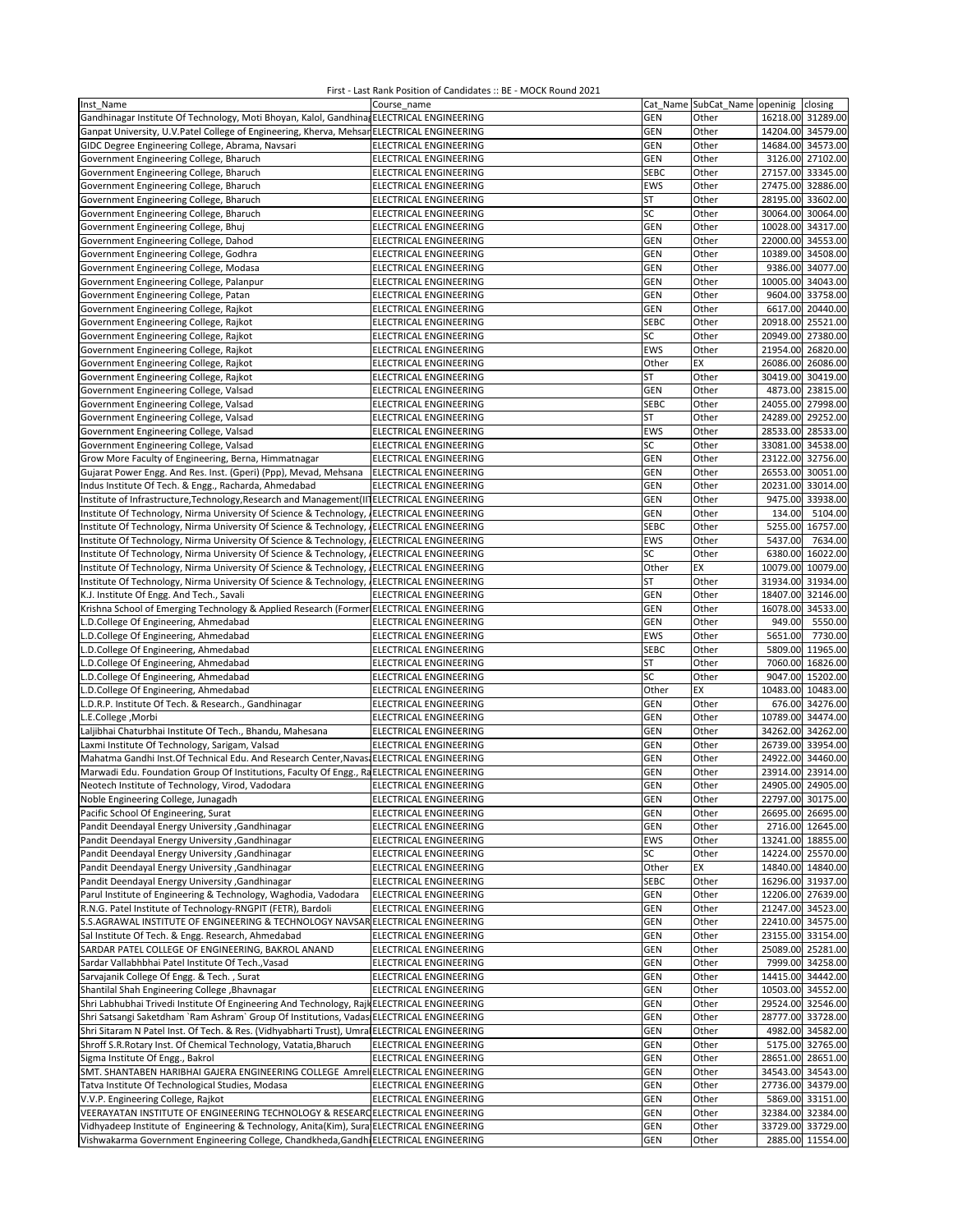| Inst Name                                                                                             | Course name                       |             | Cat_Name SubCat_Name openinig closing |                                        |                   |
|-------------------------------------------------------------------------------------------------------|-----------------------------------|-------------|---------------------------------------|----------------------------------------|-------------------|
| Vishwakarma Government Engineering College, Chandkheda, Gandhi ELECTRICAL ENGINEERING                 |                                   | EWS         | Other                                 | 11646.00 14983.00                      |                   |
| Vishwakarma Government Engineering College, Chandkheda, Gandhi ELECTRICAL ENGINEERING                 |                                   | <b>SEBC</b> | Other                                 | 12194.00 16852.00                      |                   |
| Vishwakarma Government Engineering College, Chandkheda, Gandhi ELECTRICAL ENGINEERING                 |                                   | Other       | EX                                    | 15311.00 15311.00                      |                   |
| Vishwakarma Government Engineering College, Chandkheda, Gandhi ELECTRICAL ENGINEERING                 |                                   | SC          | Other                                 | 15859.00 23883.00                      |                   |
| Vishwakarma Government Engineering College, Chandkheda, Gandhi ELECTRICAL ENGINEERING                 |                                   | ST          | Other                                 | 17548.00 29519.00                      |                   |
| Birla Vishvakarma Maha Vidhyalaya(Gia), V.V.Nagar                                                     | ELECTRICAL ENGINEERING - TFWS     | Other       | <b>TFWE</b>                           | 1192.00                                | 5331.00           |
| DR. S & S.S.Ghandhi Government Engineering College Surat                                              | ELECTRICAL ENGINEERING - TFWS     | Other       | <b>TFWE</b>                           | 1292.00                                | 7736.00           |
| Faculty Of Technology & Engineering(MSU), Vadodara                                                    | ELECTRICAL ENGINEERING - TFWS     | Other       | <b>TFWE</b>                           | 1576.00                                | 3331.00           |
| GIDC Degree Engineering College, Abrama, Navsari                                                      | ELECTRICAL ENGINEERING - TFWS     | Other       | <b>TFWE</b>                           | 14607.00 19082.00                      |                   |
| Government Engineering College, Bharuch                                                               | ELECTRICAL ENGINEERING - TFWS     | Other       | <b>TFWE</b>                           | 6423.00                                | 19678.00          |
|                                                                                                       |                                   |             |                                       | 8568.00                                | 9537.00           |
| Government Engineering College, Palanpur                                                              | ELECTRICAL ENGINEERING - TFWS     | Other       | <b>TFWE</b>                           |                                        |                   |
| Government Engineering College, Rajkot                                                                | ELECTRICAL ENGINEERING - TFWS     | Other       | <b>TFWE</b>                           |                                        | 9596.00 11524.00  |
| Government Engineering College, Valsad                                                                | ELECTRICAL ENGINEERING - TFWS     | Other       | <b>TFWE</b>                           |                                        | 5558.00 13799.00  |
| Indus Institute Of Tech. & Engg., Racharda, Ahmedabad                                                 | ELECTRICAL ENGINEERING - TFWS     | Other       | <b>TFWE</b>                           | 11939.00 13344.00                      |                   |
| Institute of Infrastructure, Technology, Research and Management (II] ELECTRICAL ENGINEERING - TFWS   |                                   | Other       | <b>TFWE</b>                           |                                        | 4013.00 13292.00  |
| Institute Of Technology, Nirma University Of Science & Technology,                                    | ELECTRICAL ENGINEERING - TFWS     | Other       | <b>TFWE</b>                           | 369.00                                 | 2446.00           |
| L.D.College Of Engineering, Ahmedabad                                                                 | ELECTRICAL ENGINEERING - TFWS     | Other       | <b>TFWE</b>                           | 833.00                                 | 3647.00           |
| Pandit Deendayal Energy University , Gandhinagar                                                      | ELECTRICAL ENGINEERING - TFWS     | Other       | <b>TFWE</b>                           | 603.00                                 | 7960.00           |
| Parul Institute of Engineering & Technology, Waghodia, Vadodara                                       | ELECTRICAL ENGINEERING - TFWS     | Other       | <b>TFWE</b>                           | 7552.00                                | 15729.00          |
| S.S.AGRAWAL INSTITUTE OF ENGINEERING & TECHNOLOGY NAVSAR ELECTRICAL ENGINEERING - TFWS                |                                   | Other       | <b>TFWE</b>                           | 21155.00 21687.00                      |                   |
| Shantilal Shah Engineering College , Bhavnagar                                                        | ELECTRICAL ENGINEERING - TFWS     | Other       | <b>TFWE</b>                           |                                        | 8395.00 11891.00  |
| SHREE PANDIT NATHULALJI VYAS TECHNICAL CAMPUS, SURENDRAN ELECTRICAL ENGINEERING - TFWS                |                                   | Other       | <b>TFWE</b>                           | 12390.00 12390.00                      |                   |
| Shri Sitaram N Patel Inst. Of Tech. & Res. (Vidhyabharti Trust), Umral                                | ELECTRICAL ENGINEERING - TFWS     | Other       | <b>TFWE</b>                           | 16149.00                               | 30479.00          |
| Vishwakarma Government Engineering College, Chandkheda, Gandhi ELECTRICAL ENGINEERING - TFWS          |                                   | Other       | <b>TFWE</b>                           | 5117.00                                | 7742.00           |
| A.D.Patel Institute Of Tech., Karamsad                                                                | ELECTRONICS & COMMUNICATION ENGG. | <b>GEN</b>  | Other                                 | 15112.00                               | 34002.00          |
| ADITYA SILVER OAK INSTITUTE OF TECHNOLOGY (WITHIN LIMITS OF ELECTRONICS & COMMUNICATION ENGG.         |                                   | GEN         | Other                                 | 26062.00                               | 34161.00          |
|                                                                                                       |                                   |             |                                       |                                        |                   |
| Ahmedabad Institute Of Tech, Ahmedabad<br>Ahmedabad Institute Of Tech, Ahmedabad                      | ELECTRONICS & COMMUNICATION ENGG. | GEN<br>EWS  | Other                                 | 10105.00 22597.00<br>25774.00 25774.00 |                   |
|                                                                                                       | ELECTRONICS & COMMUNICATION ENGG. |             | Other                                 |                                        |                   |
| Ahmedabad Institute Of Tech, Ahmedabad                                                                | ELECTRONICS & COMMUNICATION ENGG. | SC          | Other                                 | 27807.00 27807.00                      |                   |
| Alpha College Of Engg. & Tech., Khatraj, Kalol                                                        | ELECTRONICS & COMMUNICATION ENGG. | <b>GEN</b>  | Other                                 | 27743.00 27743.00                      |                   |
| Birla Vishvakarma Maha Vidhylaya(Sfi), V.V.Nagar                                                      | ELECTRONICS & COMMUNICATION ENGG. | GEN         | Other                                 |                                        | 3362.00 12480.00  |
| Birla Vishvakarma Maha Vidhylaya(Sfi), V.V.Nagar                                                      | ELECTRONICS & COMMUNICATION ENGG. | EWS         | Other                                 | 12523.00 14122.00                      |                   |
| Birla Vishvakarma Maha Vidhylaya(Sfi), V.V.Nagar                                                      | ELECTRONICS & COMMUNICATION ENGG. | <b>SEBC</b> | Other                                 | 13330.00 27258.00                      |                   |
| Birla Vishvakarma Maha Vidhylaya(Sfi), V.V.Nagar                                                      | ELECTRONICS & COMMUNICATION ENGG. | Other       | EX                                    | 20520.00 20520.00                      |                   |
| C. K. Pithawala College Of Engg. & Tech., Surat                                                       | ELECTRONICS & COMMUNICATION ENGG. | GEN         | Other                                 | 12076.00                               | 32708.00          |
| Chandubhai S Patel Institute Of Technology, Changa                                                    | ELECTRONICS & COMMUNICATION ENGG. | GEN         | Other                                 |                                        | 4090.00 20345.00  |
| Chandubhai S Patel Institute Of Technology, Changa                                                    | ELECTRONICS & COMMUNICATION ENGG. | <b>EWS</b>  | Other                                 | 21314.00 27983.00                      |                   |
| Chandubhai S Patel Institute Of Technology, Changa                                                    | ELECTRONICS & COMMUNICATION ENGG. | <b>SEBC</b> | Other                                 | 21328.00 31492.00                      |                   |
| Chandubhai S Patel Institute Of Technology, Changa                                                    | ELECTRONICS & COMMUNICATION ENGG. | SC          | Other                                 | 24369.00 24369.00                      |                   |
| Chhotubhai Gopalbhai Patel Institute Of Tech., Tarsadi, Bardoli                                       | ELECTRONICS & COMMUNICATION ENGG. | <b>GEN</b>  | Other                                 | 15433.00 33478.00                      |                   |
| DR. S & S.S.Ghandhi Government Engineering College Surat                                              | ELECTRONICS & COMMUNICATION ENGG. | GEN         | Other                                 |                                        | 4368.00 14943.00  |
| DR. S & S.S.Ghandhi Government Engineering College Surat                                              | ELECTRONICS & COMMUNICATION ENGG. | <b>SEBC</b> | Other                                 | 16510.00                               | 28297.00          |
|                                                                                                       |                                   | EWS         | Other                                 | 16525.00                               | 17662.00          |
| DR. S & S.S.Ghandhi Government Engineering College Surat                                              | ELECTRONICS & COMMUNICATION ENGG. |             |                                       |                                        |                   |
| DR. S & S.S.Ghandhi Government Engineering College Surat                                              | ELECTRONICS & COMMUNICATION ENGG. | <b>ST</b>   | Other                                 | 18120.00 34326.00                      |                   |
| DR. S & S.S.Ghandhi Government Engineering College Surat                                              | ELECTRONICS & COMMUNICATION ENGG. | Other       | EX                                    | 21911.00                               | 21911.00          |
| Faculty Of Technology And Engineering(GIA), Dharmsinh Desai Unive ELECTRONICS & COMMUNICATION ENGG.   |                                   | GEN         | Other                                 | 734.00                                 | 2961.00           |
| Faculty Of Technology And Engineering(GIA), Dharmsinh Desai Unive ELECTRONICS & COMMUNICATION ENGG.   |                                   | <b>SEBC</b> | Other                                 | 2988.00                                | 6736.00           |
| Faculty Of Technology And Engineering(GIA), Dharmsinh Desai Unive ELECTRONICS & COMMUNICATION ENGG.   |                                   | EWS         | Other                                 | 3191.00                                | 3477.00           |
| Faculty Of Technology And Engineering(GIA), Dharmsinh Desai Unive ELECTRONICS & COMMUNICATION ENGG.   |                                   | Other       | EX                                    | 5741.00                                | 5741.00           |
| Faculty Of Technology And Engineering(GIA), Dharmsinh Desai Unive ELECTRONICS & COMMUNICATION ENGG.   |                                   | SC          | Other                                 | 16182.00 22521.00                      |                   |
| Faculty Of Technology And Engineering(GIA), Dharmsinh Desai Unive ELECTRONICS & COMMUNICATION ENGG.   |                                   | ST          | Other                                 | 28187.00 32208.00                      |                   |
| Faculty Of Technology(Sfi), Dharmsinh Desai University, Nadiad                                        | ELECTRONICS & COMMUNICATION ENGG. | <b>GEN</b>  | Other                                 | 3389.00                                | 5278.00           |
| Faculty Of Technology(Sfi), Dharmsinh Desai University, Nadiad                                        | ELECTRONICS & COMMUNICATION ENGG. | EWS         | Other                                 | 5744.00                                | 6148.00           |
| Faculty Of Technology(Sfi), Dharmsinh Desai University, Nadiad                                        | ELECTRONICS & COMMUNICATION ENGG. | <b>SEBC</b> | Other                                 |                                        | 6409.00 19931.00  |
| Faculty Of Technology(Sfi), Dharmsinh Desai University, Nadiad                                        | ELECTRONICS & COMMUNICATION ENGG. | SC          | Other                                 | 13907.00 19885.00                      |                   |
| G.H.Patel College Of Engg. & Tech., V.V. Nagar                                                        | ELECTRONICS & COMMUNICATION ENGG. | <b>GEN</b>  | Other                                 |                                        | 5761.00 33754.00  |
| Gandhinagar Institute Of Technology, Moti Bhoyan, Kalol, Gandhina                                     | ELECTRONICS & COMMUNICATION ENGG. | GEN         | Other                                 |                                        | 15390.00 32674.00 |
| Government Engineering College, Bharuch                                                               | ELECTRONICS & COMMUNICATION ENGG. | GEN         | Other                                 |                                        | 6231.00 34007.00  |
| Government Engineering College, Bhavnagar                                                             | ELECTRONICS & COMMUNICATION ENGG. | GEN         | Other                                 |                                        | 5583.00 31226.00  |
| Government Engineering College, Bhavnagar                                                             | ELECTRONICS & COMMUNICATION ENGG. | EWS         | Other                                 | 31563.50 31634.00                      |                   |
| Government Engineering College, Bhavnagar                                                             | ELECTRONICS & COMMUNICATION ENGG. | <b>SEBC</b> | Other                                 | 33864.00 34531.00                      |                   |
| Government Engineering College, Dahod                                                                 | ELECTRONICS & COMMUNICATION ENGG. |             | Other                                 |                                        |                   |
|                                                                                                       |                                   | <b>GEN</b>  |                                       | 18794.00 34234.00                      |                   |
| Government Engineering College, Modasa                                                                | ELECTRONICS & COMMUNICATION ENGG. | <b>GEN</b>  | Other                                 | 15907.00 27607.00                      |                   |
| Government Engineering College, Modasa                                                                | ELECTRONICS & COMMUNICATION ENGG. | EWS         | Other                                 | 27939.00 31000.00                      |                   |
| Government Engineering College, Modasa                                                                | ELECTRONICS & COMMUNICATION ENGG. | <b>SEBC</b> | Other                                 | 28241.00 33365.00                      |                   |
| Government Engineering College, Patan                                                                 | ELECTRONICS & COMMUNICATION ENGG. | GEN         | Other                                 | 10122.00 34323.00                      |                   |
| Government Engineering College, Rajkot                                                                | ELECTRONICS & COMMUNICATION ENGG. | <b>GEN</b>  | Other                                 |                                        | 5448.00 34008.00  |
| Government Engineering College, Sector 28 Gandhinagar                                                 | ELECTRONICS & COMMUNICATION ENGG. | <b>GEN</b>  | Other                                 |                                        | 5615.00 13132.00  |
| Government Engineering College, Sector 28 Gandhinagar                                                 | ELECTRONICS & COMMUNICATION ENGG. | <b>SEBC</b> | Other                                 | 13290.00 27359.00                      |                   |
| Government Engineering College, Sector 28 Gandhinagar                                                 | ELECTRONICS & COMMUNICATION ENGG. | EWS         | Other                                 | 13547.00 16592.00                      |                   |
| Government Engineering College, Sector 28 Gandhinagar                                                 | ELECTRONICS & COMMUNICATION ENGG. | Other       | EX                                    | 21751.00 23389.00                      |                   |
| Government Engineering College, Sector 28 Gandhinagar                                                 | ELECTRONICS & COMMUNICATION ENGG. | SC          | Other                                 | 21857.00 32567.00                      |                   |
| Government Engineering College, Sector 28 Gandhinagar                                                 | ELECTRONICS & COMMUNICATION ENGG. | ST          | Other                                 | 31216.00 33740.00                      |                   |
| Indus Institute Of Tech. & Engg., Racharda, Ahmedabad                                                 | ELECTRONICS & COMMUNICATION ENGG. | <b>GEN</b>  | Other                                 | 13294.00 34525.00                      |                   |
| Institute Of Technology, Nirma University Of Science & Technology,                                    | ELECTRONICS & COMMUNICATION ENGG. | <b>GEN</b>  | Other                                 | 399.00                                 | 1724.00           |
| Institute Of Technology, Nirma University Of Science & Technology, JELECTRONICS & COMMUNICATION ENGG. |                                   | <b>SEBC</b> | Other                                 | 1738.00                                | 6360.00           |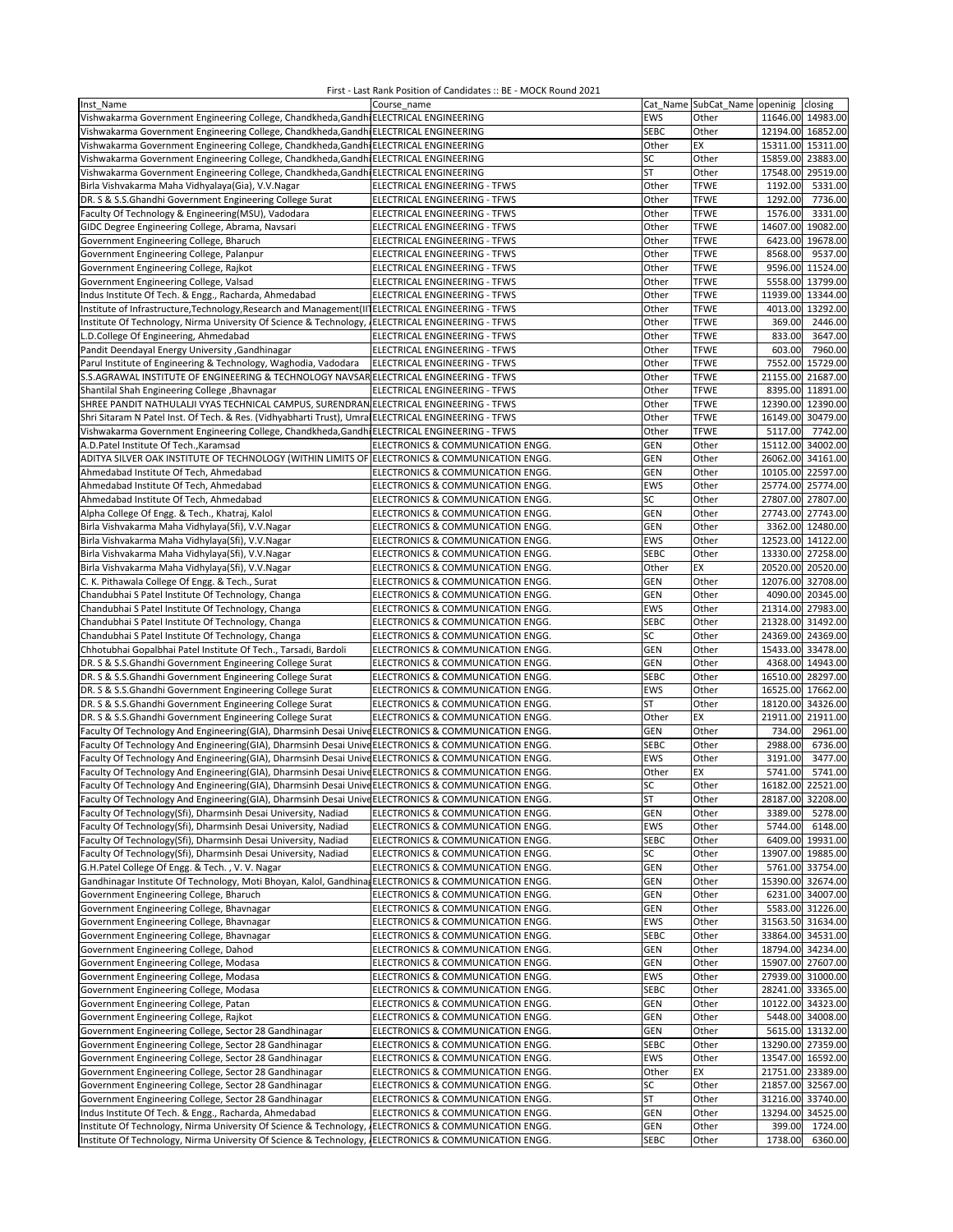| Inst Name                                                                                                     | Course name                                     |             | Cat Name SubCat_Name openinig | closing              |
|---------------------------------------------------------------------------------------------------------------|-------------------------------------------------|-------------|-------------------------------|----------------------|
| Institute Of Technology, Nirma University Of Science & Technology,                                            | ELECTRONICS & COMMUNICATION ENGG.               | <b>EWS</b>  | Other                         | 1810.00<br>2138.00   |
| Institute Of Technology, Nirma University Of Science & Technology,                                            | ELECTRONICS & COMMUNICATION ENGG.               | Other       | EX                            | 2565.00<br>2565.00   |
| Institute Of Technology, Nirma University Of Science & Technology,                                            | ELECTRONICS & COMMUNICATION ENGG.               | SC          | Other                         | 7163.00 12399.00     |
|                                                                                                               |                                                 |             |                               |                      |
| Institute Of Technology, Nirma University Of Science & Technology,                                            | ELECTRONICS & COMMUNICATION ENGG.               | <b>GEN</b>  | PH                            | 21183.00 21183.00    |
| Institute Of Technology, Nirma University Of Science & Technology,                                            | ELECTRONICS & COMMUNICATION ENGG.               | ST          | Other                         | 29027.00<br>29027.00 |
| L.D.College Of Engineering, Ahmedabad                                                                         | ELECTRONICS & COMMUNICATION ENGG.               | GEN         | Other                         | 1084.00<br>3697.00   |
| L.D.College Of Engineering, Ahmedabad                                                                         | ELECTRONICS & COMMUNICATION ENGG.               | EWS         | Other                         | 3724.00<br>4875.00   |
| L.D.College Of Engineering, Ahmedabad                                                                         | ELECTRONICS & COMMUNICATION ENGG.               | <b>SEBC</b> | Other                         | 3727.00<br>9877.00   |
| L.D.College Of Engineering, Ahmedabad                                                                         | ELECTRONICS & COMMUNICATION ENGG.               | SC          | Other                         | 3827.00<br>12683.00  |
| L.D.College Of Engineering, Ahmedabad                                                                         | ELECTRONICS & COMMUNICATION ENGG.               | Other       | EX                            | 5379.00<br>5379.00   |
| L.D.College Of Engineering, Ahmedabad                                                                         | ELECTRONICS & COMMUNICATION ENGG.               | GEN         | PH                            | 14476.00<br>14476.00 |
| L.D.College Of Engineering, Ahmedabad                                                                         | ELECTRONICS & COMMUNICATION ENGG.               | ST          | Other                         | 32798.00<br>18001.00 |
|                                                                                                               |                                                 |             |                               |                      |
| L.D.R.P. Institute Of Tech. & Research., Gandhinagar                                                          | ELECTRONICS & COMMUNICATION ENGG.               | GEN         | Other                         | 8747.00<br>33244.00  |
| L.J. Institute Of Engg And Tech., Ahmedabad                                                                   | ELECTRONICS & COMMUNICATION ENGG.               | GEN         | Other                         | 5945.00 23265.00     |
| L.J. Institute Of Engg And Tech., Ahmedabad                                                                   | ELECTRONICS & COMMUNICATION ENGG.               | EWS         | Other                         | 24082.00 24082.00    |
| L.J. Institute Of Engg And Tech., Ahmedabad                                                                   | ELECTRONICS & COMMUNICATION ENGG.               | SC          | Other                         | 25276.00 25276.00    |
| L.J. Institute Of Engg And Tech., Ahmedabad                                                                   | ELECTRONICS & COMMUNICATION ENGG.               | <b>SEBC</b> | Other                         | 27035.00 27035.00    |
| Pandit Deendayal Energy University , Gandhinagar                                                              | ELECTRONICS & COMMUNICATION ENGG.               | <b>GEN</b>  | Other                         | 1271.00<br>3383.00   |
| Pandit Deendayal Energy University , Gandhinagar                                                              | ELECTRONICS & COMMUNICATION ENGG.               | <b>EWS</b>  | Other                         | 3571.00<br>5441.00   |
| Pandit Deendayal Energy University , Gandhinagar                                                              | ELECTRONICS & COMMUNICATION ENGG.               | <b>SEBC</b> | Other                         | 4931.00 19376.00     |
|                                                                                                               |                                                 | SC          |                               |                      |
| Pandit Deendayal Energy University , Gandhinagar                                                              | ELECTRONICS & COMMUNICATION ENGG.               |             | Other                         | 13448.00 19664.00    |
| Parul Institute of Engineering & Technology, Waghodia, Vadodara                                               | ELECTRONICS & COMMUNICATION ENGG.               | GEN         | Other                         | 11438.00 23282.00    |
| S.P.B. Patel Engg. College, (Saffrony), Linch, Mehsana                                                        | ELECTRONICS & COMMUNICATION ENGG.               | GEN         | Other                         | 26904.00<br>32011.00 |
| Sal Institute Of Tech. & Engg. Research, Ahmedabad                                                            | ELECTRONICS & COMMUNICATION ENGG.               | GEN         | Other                         | 15565.00<br>34100.00 |
| Sardar Vallabhbhai Patel Institute Of Tech., Vasad                                                            | ELECTRONICS & COMMUNICATION ENGG.               | GEN         | Other                         | 29100.00<br>8054.00  |
| Sarvajanik College Of Engg. & Tech., Surat                                                                    | ELECTRONICS & COMMUNICATION ENGG.               | GEN         | Other                         | 4521.00 30973.00     |
| Sarvajanik College Of Engg. & Tech., Surat                                                                    | ELECTRONICS & COMMUNICATION ENGG.               | <b>SEBC</b> | Other                         | 34059.00 34059.00    |
| Shri Swami Atmanand Saraswati Institute Of Tech., Surat                                                       | ELECTRONICS & COMMUNICATION ENGG.               | GEN         | Other                         | 13332.00<br>30899.00 |
| Silver Oak College Of Engg., & Tech. (WITHIN AMHEDABAD MUNICIP ELECTRONICS & COMMUNICATION ENGG.              |                                                 | GEN         | Other                         | 19588.00<br>32207.00 |
| Tatva Institute Of Technological Studies, Modasa                                                              | ELECTRONICS & COMMUNICATION ENGG.               | GEN         | Other                         | 29414.00 29414.00    |
| V.V.P. Engineering College, Rajkot                                                                            | ELECTRONICS & COMMUNICATION ENGG.               | <b>GEN</b>  | Other                         | 10070.00<br>33541.00 |
| Vishwakarma Government Engineering College, Chandkheda, Gandhi ELECTRONICS & COMMUNICATION ENGG.              |                                                 | <b>GEN</b>  | Other                         | 2337.00<br>7537.00   |
|                                                                                                               |                                                 |             |                               |                      |
| Vishwakarma Government Engineering College, Chandkheda, Gandhi ELECTRONICS & COMMUNICATION ENGG.              |                                                 | <b>EWS</b>  | Other                         | 7538.00<br>8609.00   |
| Vishwakarma Government Engineering College, Chandkheda, Gandhi ELECTRONICS & COMMUNICATION ENGG.              |                                                 | <b>SEBC</b> | Other                         | 10052.00 17653.00    |
| Vishwakarma Government Engineering College, Chandkheda, Gandhi ELECTRONICS & COMMUNICATION ENGG.              |                                                 | SC          | Other                         | 10083.00 18852.00    |
| Vishwakarma Government Engineering College, Chandkheda, Gandh ELECTRONICS & COMMUNICATION ENGG.               |                                                 | Other       | EX                            | 14171.00<br>14171.00 |
| Vishwakarma Government Engineering College, Chandkheda, Gandhi ELECTRONICS & COMMUNICATION ENGG.              |                                                 | ST          | Other                         | 25435.00<br>25435.00 |
| ADITYA SILVER OAK INSTITUTE OF TECHNOLOGY (WITHIN LIMITS OF                                                   | ELECTRONICS & COMMUNICATION ENGG. - TFWS        | Other       | <b>TFWE</b>                   | 1851.00<br>15677.00  |
| Birla Vishvakarma Maha Vidhylaya(Sfi), V.V.Nagar                                                              | ELECTRONICS & COMMUNICATION ENGG. - TFWS        | Other       | <b>TFWE</b>                   | 5595.00<br>8905.00   |
| DR. S & S.S.Ghandhi Government Engineering College Surat                                                      | ELECTRONICS & COMMUNICATION ENGG. - TFWS        | Other       | <b>TFWE</b>                   | 2504.00<br>6412.00   |
| Faculty Of Technology And Engineering(GIA), Dharmsinh Desai Unive ELECTRONICS & COMMUNICATION ENGG. - TFWS    |                                                 | Other       | <b>TFWE</b>                   | 868.00<br>904.00     |
| Faculty Of Technology(Sfi), Dharmsinh Desai University, Nadiad                                                | ELECTRONICS & COMMUNICATION ENGG. - TFWS        | Other       | <b>TFWE</b>                   | 1349.00<br>2396.00   |
|                                                                                                               |                                                 |             | <b>TFWE</b>                   | 8421.00 11954.00     |
| Gandhinagar Institute Of Technology, Moti Bhoyan, Kalol, Gandhina ELECTRONICS & COMMUNICATION ENGG. - TFWS    |                                                 | Other       |                               |                      |
| Government Engineering College, Bhavnagar                                                                     | ELECTRONICS & COMMUNICATION ENGG. - TFWS        | Other       | <b>TFWE</b>                   | 6782.00<br>8807.00   |
| Government Engineering College, Modasa                                                                        | ELECTRONICS & COMMUNICATION ENGG. - TFWS        | Other       | <b>TFWE</b>                   | 15851.00 16174.00    |
| Government Engineering College, Rajkot                                                                        | ELECTRONICS & COMMUNICATION ENGG. - TFWS        | Other       | <b>TFWE</b>                   | 8803.00<br>14394.00  |
| Government Engineering College, Sector 28 Gandhinagar                                                         | ELECTRONICS & COMMUNICATION ENGG. - TFWS        | Other       | <b>TFWE</b>                   | 4254.00<br>8926.00   |
| Institute Of Technology, Nirma University Of Science & Technology,                                            | ELECTRONICS & COMMUNICATION ENGG. - TFWS        | Other       | <b>TFWE</b>                   | 77.00<br>864.00      |
| L.D.College Of Engineering, Ahmedabad                                                                         | ELECTRONICS & COMMUNICATION ENGG. - TFWS        | Other       | <b>TFWE</b>                   | 1135.00<br>2004.00   |
| L.J. Institute Of Engg And Tech., Ahmedabad                                                                   | ELECTRONICS & COMMUNICATION ENGG. - TFWS        | Other       | <b>TFWE</b>                   | 8453.00 15200.00     |
| Pandit Deendayal Energy University , Gandhinagar                                                              | ELECTRONICS & COMMUNICATION ENGG. - TFWS        | Other       | <b>TFWE</b>                   | 1857.00 2725.00      |
| Sardar Vallabhbhai Patel Institute Of Tech., Vasad                                                            | ELECTRONICS & COMMUNICATION ENGG. - TFWS        | Other       | <b>TFWE</b>                   | 10097.00 10897.00    |
| Sarvajanik College Of Engg. & Tech., Surat                                                                    | ELECTRONICS & COMMUNICATION ENGG. - TFWS        |             |                               | 2810.00              |
|                                                                                                               |                                                 | Other       | <b>TFWE</b>                   | 6860.00              |
| Shri Swami Atmanand Saraswati Institute Of Tech., Surat                                                       | ELECTRONICS & COMMUNICATION ENGG. - TFWS        | Other       | <b>TFWE</b>                   | 17534.00 21352.00    |
| V.V.P. Engineering College, Rajkot                                                                            | ELECTRONICS & COMMUNICATION ENGG. - TFWS        | Other       | <b>TFWE</b>                   | 9032.00<br>8207.00   |
| Vishwakarma Government Engineering College, Chandkheda, Gandhi ELECTRONICS & COMMUNICATION ENGG. - TFWS       |                                                 | Other       | <b>TFWE</b>                   | 3491.00<br>5210.00   |
| Institute Of Technology, Nirma University Of Science & Technology,                                            | ELECTRONICS & INSTRUMENTATION ENGINEERING       | <b>GEN</b>  | Other                         | 5124.00<br>329.00    |
| Institute Of Technology, Nirma University Of Science & Technology, JELECTRONICS & INSTRUMENTATION ENGINEERING |                                                 | EWS         | Other                         | 8829.00<br>5988.00   |
| Institute Of Technology, Nirma University Of Science & Technology, JELECTRONICS & INSTRUMENTATION ENGINEERING |                                                 | <b>SEBC</b> | Other                         | 6608.00 24767.00     |
| Institute Of Technology, Nirma University Of Science & Technology,                                            | ELECTRONICS & INSTRUMENTATION ENGINEERING       | SC          | Other                         | 14239.00 15521.00    |
| Institute Of Technology, Nirma University Of Science & Technology,                                            | ELECTRONICS & INSTRUMENTATION ENGINEERING - TFW | Other       | <b>TFWE</b>                   | 2660.00<br>97.00     |
| Birla Vishvakarma Maha Vidhyalaya(Gia), V.V.Nagar                                                             | ELECTRONICS ENGINEERING                         | GEN         | Other                         | 1554.00<br>11618.00  |
| Birla Vishvakarma Maha Vidhyalaya(Gia), V.V.Nagar                                                             | ELECTRONICS ENGINEERING                         | <b>EWS</b>  | Other                         | 12050.00 14779.00    |
| Birla Vishvakarma Maha Vidhyalaya(Gia), V.V.Nagar                                                             | ELECTRONICS ENGINEERING                         | <b>SEBC</b> | Other                         | 12105.00 25254.00    |
| Birla Vishvakarma Maha Vidhyalaya(Gia), V.V.Nagar                                                             | ELECTRONICS ENGINEERING                         | Other       | EX                            | 22715.00 22715.00    |
| Birla Vishvakarma Maha Vidhyalaya(Gia), V.V.Nagar                                                             |                                                 | SC          |                               |                      |
|                                                                                                               | ELECTRONICS ENGINEERING                         |             | Other                         | 25221.00 33265.00    |
| Faculty Of Technology & Engineering(MSU), Vadodara                                                            | ELECTRONICS ENGINEERING                         | <b>GEN</b>  | Other                         | 768.00<br>3458.00    |
| Faculty Of Technology & Engineering(MSU), Vadodara                                                            | ELECTRONICS ENGINEERING                         | EWS         | Other                         | 4358.00<br>5716.00   |
| Faculty Of Technology & Engineering(MSU), Vadodara                                                            | ELECTRONICS ENGINEERING                         | <b>SEBC</b> | Other                         | 5215.00<br>9615.00   |
| Faculty Of Technology & Engineering(MSU), Vadodara                                                            | ELECTRONICS ENGINEERING                         | Other       | EX                            | 8089.00<br>8089.00   |
| Faculty Of Technology & Engineering(MSU), Vadodara                                                            | ELECTRONICS ENGINEERING                         | SC          | Other                         | 17354.00 19104.00    |
| Faculty Of Technology & Engineering(MSU), Vadodara                                                            | ELECTRONICS ENGINEERING                         | ST          | Other                         | 26724.00<br>34005.00 |
| Birla Vishvakarma Maha Vidhyalaya(Gia), V.V.Nagar                                                             | ELECTRONICS ENGINEERING-TFWS                    | Other       | <b>TFWE</b>                   | 4601.00<br>8003.00   |
| Faculty Of Technology & Engineering(MSU), Vadodara                                                            | ELECTRONICS ENGINEERING-TFWS                    | Other       | <b>TFWE</b>                   | 978.00<br>2902.00    |
| Swarrnim Institute of Technology                                                                              | ENVIRONMENT ENGINEERING                         | <b>GEN</b>  | Other                         | 22315.00<br>25870.00 |
| DR. S & S.S.Ghandhi Government Engineering College Surat                                                      | ENVIRONMENTAL ENGINEERING                       | <b>GEN</b>  | Other                         | 11294.00 25154.00    |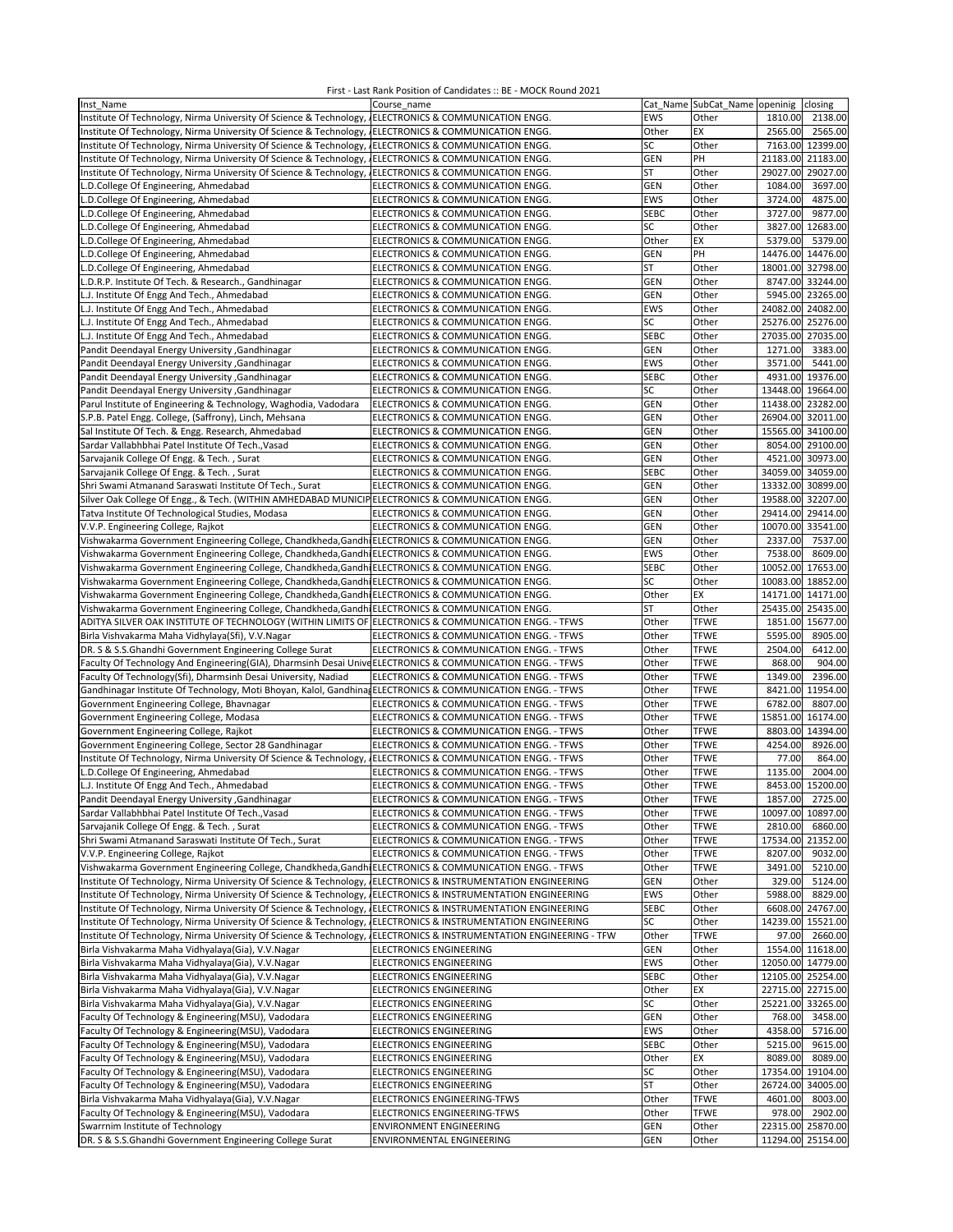| Inst Name                                                                                                        | Course_name                                                 |             | Cat Name SubCat_Name openinig |                   | closing           |
|------------------------------------------------------------------------------------------------------------------|-------------------------------------------------------------|-------------|-------------------------------|-------------------|-------------------|
| DR. S & S.S.Ghandhi Government Engineering College Surat                                                         | ENVIRONMENTAL ENGINEERING                                   | EWS         | Other                         | 26190.00 29726.00 |                   |
|                                                                                                                  |                                                             |             |                               |                   |                   |
| DR. S & S.S.Ghandhi Government Engineering College Surat                                                         | ENVIRONMENTAL ENGINEERING                                   | <b>SEBC</b> | Other                         | 26322.00 34322.00 |                   |
| DR. S & S.S.Ghandhi Government Engineering College Surat                                                         | ENVIRONMENTAL ENGINEERING                                   | <b>ST</b>   | Other                         |                   | 30125.00 30125.00 |
| Government Engineering College, Bhuj                                                                             | ENVIRONMENTAL ENGINEERING                                   | <b>GEN</b>  | Other                         |                   | 4439.00 34195.00  |
| Government Engineering College, Valsad                                                                           |                                                             | GEN         |                               |                   | 8193.00 34495.00  |
|                                                                                                                  | ENVIRONMENTAL ENGINEERING                                   |             | Other                         |                   |                   |
| L.D.College Of Engineering, Ahmedabad                                                                            | ENVIRONMENTAL ENGINEERING                                   | GEN         | Other                         |                   | 2787.00 10790.00  |
| L.D.College Of Engineering, Ahmedabad                                                                            | ENVIRONMENTAL ENGINEERING                                   | EWS         | Other                         | 10824.00 13834.00 |                   |
| L.D.College Of Engineering, Ahmedabad                                                                            | ENVIRONMENTAL ENGINEERING                                   | SC          | Other                         | 11042.00 28276.00 |                   |
| L.D.College Of Engineering, Ahmedabad                                                                            | ENVIRONMENTAL ENGINEERING                                   | <b>SEBC</b> | Other                         | 14046.00 22785.00 |                   |
|                                                                                                                  |                                                             |             |                               |                   |                   |
| L.D.College Of Engineering, Ahmedabad                                                                            | ENVIRONMENTAL ENGINEERING                                   | Other       | EX                            | 15012.00 15012.00 |                   |
| L.D.College Of Engineering, Ahmedabad                                                                            | ENVIRONMENTAL ENGINEERING                                   | <b>ST</b>   | Other                         | 24123.00 32363.00 |                   |
| Bhagwan Arihant Institute of Tech., Surat                                                                        | ENVIRONMENTAL ENGINEERING - TFWS                            | Other       | <b>TFWE</b>                   | 14445.00 24437.00 |                   |
| DR. S & S.S.Ghandhi Government Engineering College Surat                                                         | ENVIRONMENTAL ENGINEERING - TFWS                            | Other       | <b>TFWE</b>                   | 11051.00 11698.00 |                   |
| L.D.College Of Engineering, Ahmedabad                                                                            | ENVIRONMENTAL ENGINEERING - TFWS                            | Other       | <b>TFWE</b>                   | 2216.00           | 3863.00           |
|                                                                                                                  |                                                             |             | <b>TFWE</b>                   | 28310.00 28310.00 |                   |
| Parul Institute of Technology, Waghodia, Vadodara                                                                | <b>ENVIRONMENTAL ENGINEERING - TFWS</b>                     | Other       |                               |                   |                   |
| Shroff S.R.Rotary Inst. Of Chemical Technology, Vatatia, Bharuch                                                 | Environmental Science & Technology                          | <b>GEN</b>  | Other                         |                   | 7215.00 34580.00  |
| Parul Institute of Technology, Waghodia, Vadodara                                                                | FIRE & SAFETY ENGINEERING                                   | <b>GEN</b>  | Other                         | 14882.00 30185.00 |                   |
| Parul Institute of Technology, Waghodia, Vadodara                                                                | FIRE & SAFETY ENGINEERING - TFW                             | Other       | <b>TFWE</b>                   | 24010.00 28615.00 |                   |
| SCHOOL OF TECHNOLOGY, GSFC UNIVERSITY, VADODARA                                                                  | Fire and Safety, Health, Environment                        | <b>GEN</b>  | Other                         |                   | 3265.00 34385.00  |
|                                                                                                                  |                                                             |             |                               |                   |                   |
| A.D.Patel Institute Of Tech., Karamsad                                                                           | FOOD PROCESSING & TECHNOLOGY                                | <b>GEN</b>  | Other                         |                   | 138.00 10656.00   |
| A.D.Patel Institute Of Tech., Karamsad                                                                           | FOOD PROCESSING & TECHNOLOGY                                | <b>SEBC</b> | Other                         | 11584.00 26280.00 |                   |
| A.D.Patel Institute Of Tech., Karamsad                                                                           | FOOD PROCESSING & TECHNOLOGY                                | EWS         | Other                         | 12947.00 21970.00 |                   |
| A.D.Patel Institute Of TechKaramsad                                                                              | FOOD PROCESSING & TECHNOLOGY                                | <b>ST</b>   | Other                         | 14978.00 32668.00 |                   |
| A.D.Patel Institute Of Tech., Karamsad                                                                           | FOOD PROCESSING & TECHNOLOGY                                | SC          | Other                         | 18022.00 25364.00 |                   |
|                                                                                                                  |                                                             |             |                               |                   |                   |
| A.D.Patel Institute Of Tech., Karamsad                                                                           | FOOD PROCESSING & TECHNOLOGY - TFWS                         | Other       | <b>TFWE</b>                   | 2081.00           | 8135.00           |
| Parul Institute of Technology, Waghodia, Vadodara                                                                | Food Technology                                             | <b>GEN</b>  | Other                         |                   | 9538.00 21531.00  |
| Parul Institute of Technology, Waghodia, Vadodara                                                                | Food Technology                                             | EWS         | Other                         | 22898.00 23816.00 |                   |
| Parul Institute of Technology, Waghodia, Vadodara                                                                | Food Technology                                             | <b>SEBC</b> | Other                         | 28717.00          | 34302.00          |
| Parul Institute of Technology, Waghodia, Vadodara                                                                | Food Technology                                             | SC          | Other                         | 33000.00 33000.00 |                   |
|                                                                                                                  |                                                             |             |                               | 7473.00           | 7473.00           |
| Parul Institute of Technology, Waghodia, Vadodara                                                                | Food Technology -TFW                                        | Other       | <b>TFWE</b>                   |                   |                   |
| Dhirubhai Ambani Institute of Info. & Comm. Tech., Gandhinagar                                                   | Hons. in ICT with Minor in Computational Sciences (CS)      | <b>GEN</b>  | Other                         | 1.00              | 49.00             |
| Dhirubhai Ambani Institute of Info. & Comm. Tech., Gandhinagar                                                   | Hons. in ICT with Minor in Computational Sciences (CS)      | EWS         | Other                         | 54.00             | 74.00             |
| Dhirubhai Ambani Institute of Info. & Comm. Tech., Gandhinagar                                                   | Hons. in ICT with Minor in Computational Sciences (CS)      | <b>SEBC</b> | Other                         | 65.00             | 172.00            |
| Dhirubhai Ambani Institute of Info. & Comm. Tech., Gandhinagar                                                   | Hons. in ICT with Minor in Computational Sciences (CS)      | SC          | Other                         | 179.00            | 862.00            |
| Dhirubhai Ambani Institute of Info. & Comm. Tech., Gandhinagar                                                   | Hons. in ICT with Minor in Computational Sciences (CS)      | <b>GEN</b>  | PH                            | 246.00            | 1155.00           |
| Dhirubhai Ambani Institute of Info. & Comm. Tech., Gandhinagar                                                   |                                                             | Other       | EX                            | 821.00            | 821.00            |
|                                                                                                                  | Hons. in ICT with Minor in Computational Sciences (CS)      |             |                               |                   |                   |
| Dhirubhai Ambani Institute of Info. & Comm. Tech., Gandhinagar                                                   | Hons. in ICT with Minor in Computational Sciences (CS)      | <b>ST</b>   | Other                         | 884.00            | 4473.00           |
| Dhirubhai Ambani Institute of Info. & Comm. Tech., Gandhinagar                                                   | Hons. in ICT with Minor in Computational Sciences (CS)-TFWS | Other       | <b>TFWE</b>                   | 7.00              | 18.00             |
| L.E.College, Morbi                                                                                               | INDUSTRIAL ENGINEERING                                      | GEN         | Other                         | 9509.00           | 29720.00          |
| ADANI INSTITUTE OF INFRASTRUCTURE ENGINEERING, AHMEDABAD INFORMATION & COMMUNICATION TECHNOLOGY                  |                                                             | <b>GEN</b>  | Other                         | 1530.00           | 5139.00           |
| ADANI INSTITUTE OF INFRASTRUCTURE ENGINEERING, AHMEDABAD INFORMATION & COMMUNICATION TECHNOLOGY                  |                                                             | EWS         | Other                         | 5194.00           | 5645.00           |
| ADANI INSTITUTE OF INFRASTRUCTURE ENGINEERING, AHMEDABAD                                                         | INFORMATION & COMMUNICATION TECHNOLOGY                      | <b>SEBC</b> | Other                         |                   | 5419.00 14786.00  |
|                                                                                                                  |                                                             | SC          |                               |                   | 8545.00 12663.00  |
| ADANI INSTITUTE OF INFRASTRUCTURE ENGINEERING, AHMEDABAD INFORMATION & COMMUNICATION TECHNOLOGY                  |                                                             |             | Other                         |                   |                   |
| ADANI INSTITUTE OF INFRASTRUCTURE ENGINEERING, AHMEDABAD                                                         | INFORMATION & COMMUNICATION TECHNOLOGY                      | Other       | EX                            | 12231.00 12231.00 |                   |
| ADANI INSTITUTE OF INFRASTRUCTURE ENGINEERING, AHMEDABAD                                                         | INFORMATION & COMMUNICATION TECHNOLOGY                      | <b>ST</b>   | Other                         | 16734.00 22109.00 |                   |
| Chhotubhai Gopalbhai Patel Institute Of Tech., Tarsadi, Bardoli                                                  | <b>INFORMATION &amp; COMMUNICATION TECHNOLOGY</b>           | <b>GEN</b>  | Other                         | 13755.00 30212.00 |                   |
| Department of Engineering and Computing, Institute of Advance Re INFORMATION & COMMUNICATION TECHNOLOGY          |                                                             | GEN         | Other                         | 2756.00           | 10995.00          |
| Department of Engineering and Computing, Institute of Advance Re INFORMATION & COMMUNICATION TECHNOLOGY          |                                                             | <b>SEBC</b> | Other                         | 13039.00 32047.00 |                   |
|                                                                                                                  |                                                             |             |                               |                   |                   |
| Department of Engineering and Computing, Institute of Advance Re INFORMATION & COMMUNICATION TECHNOLOGY          |                                                             | EWS         | Other                         | 14374.00          | 15105.00          |
| Dhirubhai Ambani Institute of Info. & Comm. Tech., Gandhinagar                                                   | <b>INFORMATION &amp; COMMUNICATION TECHNOLOGY</b>           | GEN         | Other                         | 6.00              | 144.00            |
| Dhirubhai Ambani Institute of Info. & Comm. Tech., Gandhinagar                                                   | INFORMATION & COMMUNICATION TECHNOLOGY                      | EWS         | Other                         | 145.00            | 173.00            |
| Dhirubhai Ambani Institute of Info. & Comm. Tech., Gandhinagar                                                   | INFORMATION & COMMUNICATION TECHNOLOGY                      | <b>SEBC</b> | Other                         | 154.00            | 499.00            |
| Dhirubhai Ambani Institute of Info. & Comm. Tech., Gandhinagar                                                   | INFORMATION & COMMUNICATION TECHNOLOGY                      | Other       | EX                            | 337.00            | 337.00            |
| Dhirubhai Ambani Institute of Info. & Comm. Tech., Gandhinagar                                                   | INFORMATION & COMMUNICATION TECHNOLOGY                      | ST          | Other                         |                   | 403.00 11575.00   |
|                                                                                                                  |                                                             |             |                               |                   |                   |
| Dhirubhai Ambani Institute of Info. & Comm. Tech., Gandhinagar                                                   | INFORMATION & COMMUNICATION TECHNOLOGY                      | SC          | Other                         | 1279.00           | 1742.00           |
| Dhirubhai Ambani Institute of Info. & Comm. Tech., Gandhinagar                                                   | INFORMATION & COMMUNICATION TECHNOLOGY                      | GEN         | PH                            | 1713.00           | 3984.00           |
| Ganpat University, Institute of Computer Tech., Kherva, Mehsana                                                  | INFORMATION & COMMUNICATION TECHNOLOGY                      | <b>GEN</b>  | Other                         |                   | 7581.00 26192.00  |
| Ganpat University, Institute of Computer Tech., Kherva, Mehsana                                                  | INFORMATION & COMMUNICATION TECHNOLOGY                      | <b>SEBC</b> | Other                         |                   | 28901.00 32719.00 |
| Marwadi Edu. Foundation Group Of Institutions, Faculty Of Tech., RaINFORMATION & COMMUNICATION TECHNOLOGY        |                                                             | <b>GEN</b>  | Other                         |                   | 5991.00 34031.00  |
| Pandit Deendayal Energy University , Gandhinagar                                                                 | INFORMATION & COMMUNICATION TECHNOLOGY                      | <b>GEN</b>  | Other                         | 436.00            | 1795.00           |
| Pandit Deendayal Energy University , Gandhinagar                                                                 | INFORMATION & COMMUNICATION TECHNOLOGY                      | EWS         | Other                         | 1809.00           | 2085.00           |
|                                                                                                                  |                                                             |             |                               |                   |                   |
| Pandit Deendayal Energy University , Gandhinagar                                                                 | INFORMATION & COMMUNICATION TECHNOLOGY                      | <b>SEBC</b> | Other                         | 2351.00           | 4700.00           |
| Pandit Deendayal Energy University , Gandhinagar                                                                 | INFORMATION & COMMUNICATION TECHNOLOGY                      | SC          | Other                         | 4529.00           | 6898.00           |
| Pandit Deendayal Energy University , Gandhinagar                                                                 | INFORMATION & COMMUNICATION TECHNOLOGY                      | Other       | EX                            | 7740.00           | 7740.00           |
| Pandit Deendayal Energy University , Gandhinagar                                                                 | INFORMATION & COMMUNICATION TECHNOLOGY                      | <b>ST</b>   | Other                         |                   | 13584.00 33841.00 |
| Sal College Of Engineering, Ahmedabad                                                                            | INFORMATION & COMMUNICATION TECHNOLOGY                      | <b>GEN</b>  | Other                         |                   | 15425.00 34352.00 |
| SAL ENGINEERING & TECHNICAL INSTITUTE, SOLA, AHMEDABAD                                                           | INFORMATION & COMMUNICATION TECHNOLOGY                      | GEN         | Other                         |                   | 14571.00 33525.00 |
|                                                                                                                  |                                                             |             |                               |                   |                   |
| Sal Institute Of Tech. & Engg. Research, Ahmedabad                                                               | INFORMATION & COMMUNICATION TECHNOLOGY                      | GEN         | Other                         |                   | 6131.00 34511.00  |
| Sankalchand Patel College Of Engg., Visnagar                                                                     | INFORMATION & COMMUNICATION TECHNOLOGY                      | <b>GEN</b>  | Other                         |                   | 21967.00 27528.00 |
| ADANI INSTITUTE OF INFRASTRUCTURE ENGINEERING, AHMEDABAD INFORMATION & COMMUNICATION TECHNOLOGY - TFWS           |                                                             | Other       | <b>TFWE</b>                   | 792.00            | 2224.00           |
| Dhirubhai Ambani Institute of Info. & Comm. Tech., Gandhinagar                                                   | INFORMATION & COMMUNICATION TECHNOLOGY - TFWS               | Other       | <b>TFWE</b>                   | 5.00              | 59.00             |
| Marwadi Edu. Foundation Group Of Institutions, Faculty Of Tech., RaINFORMATION & COMMUNICATION TECHNOLOGY - TFWS |                                                             | Other       | <b>TFWE</b>                   | 763.00            | 3297.00           |
| Pandit Deendayal Energy University , Gandhinagar                                                                 | INFORMATION & COMMUNICATION TECHNOLOGY - TFWS               | Other       | <b>TFWE</b>                   | 387.00            | 711.00            |
| A.D.Patel Institute Of Tech., Karamsad                                                                           | INFORMATION TECHNOLOGY                                      | <b>GEN</b>  | Other                         | 3279.00           | 5378.00           |
|                                                                                                                  |                                                             |             |                               |                   |                   |
| A.D.Patel Institute Of Tech., Karamsad                                                                           | <b>INFORMATION TECHNOLOGY</b>                               | EWS         | Other                         | 5396.00           | 5829.00           |
| A.D.Patel Institute Of Tech., Karamsad                                                                           | INFORMATION TECHNOLOGY                                      | <b>SEBC</b> | Other                         |                   | 6143.00 11437.00  |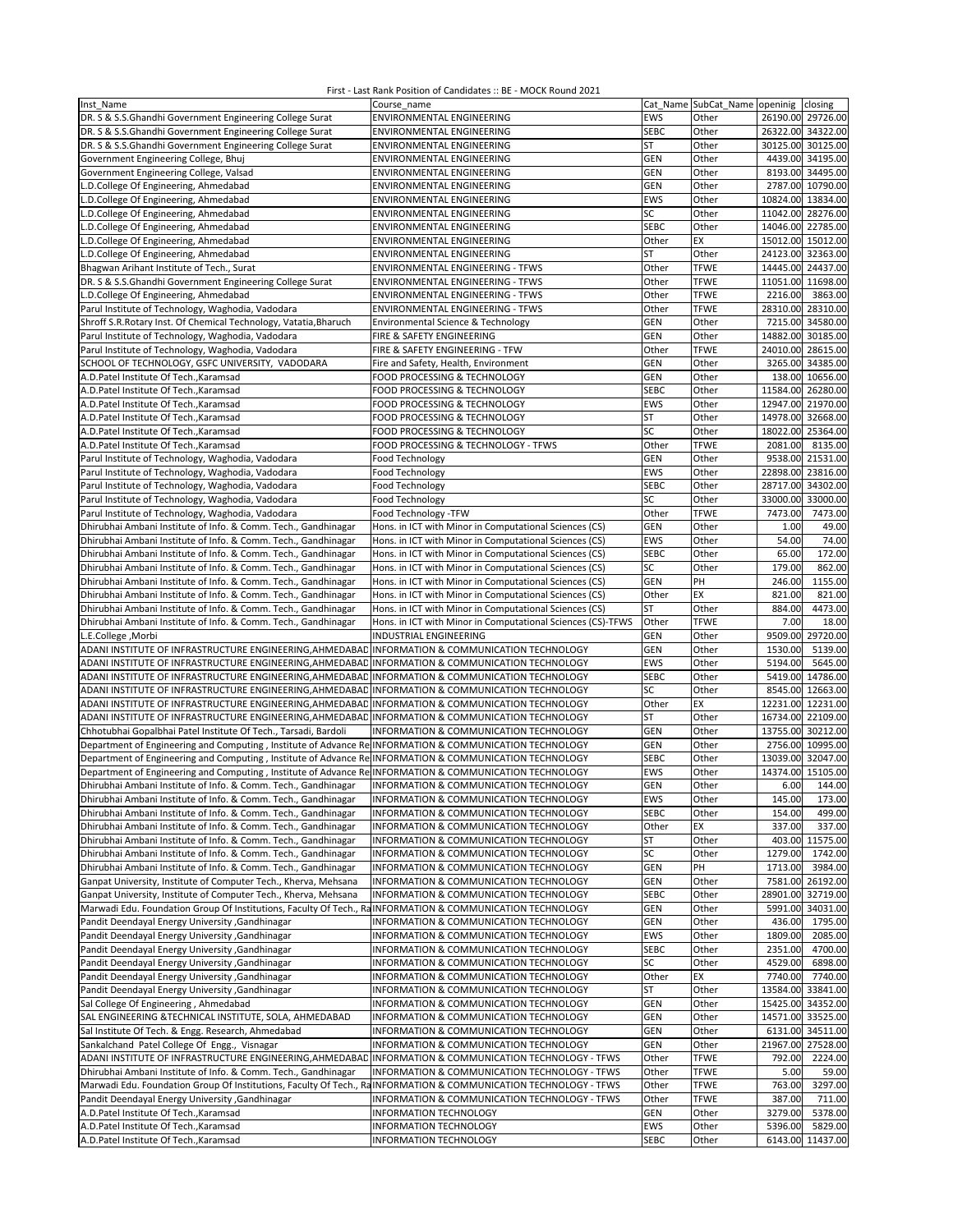| Inst Name                                                                                                                        | Course name                                             |                   | Cat_Name SubCat_Name openinig closing |                     |                     |
|----------------------------------------------------------------------------------------------------------------------------------|---------------------------------------------------------|-------------------|---------------------------------------|---------------------|---------------------|
| A.D.Patel Institute Of Tech., Karamsad                                                                                           | <b>INFORMATION TECHNOLOGY</b>                           | SC                | Other                                 | 16655.00 27295.00   |                     |
| ADITYA SILVER OAK INSTITUTE OF TECHNOLOGY (WITHIN LIMITS OF INFORMATION TECHNOLOGY                                               |                                                         | <b>GEN</b>        | Other                                 |                     | 3774.00 27083.00    |
| ADITYA SILVER OAK INSTITUTE OF TECHNOLOGY (WITHIN LIMITS OF INFORMATION TECHNOLOGY                                               |                                                         | <b>EWS</b>        | Other                                 | 27284.00 33399.00   |                     |
| ADITYA SILVER OAK INSTITUTE OF TECHNOLOGY (WITHIN LIMITS OF INFORMATION TECHNOLOGY                                               |                                                         | SC                | Other                                 | 28408.00            | 30326.00            |
| ADITYA SILVER OAK INSTITUTE OF TECHNOLOGY (WITHIN LIMITS OF INFORMATION TECHNOLOGY                                               |                                                         | <b>SEBC</b>       | Other                                 | 29164.00            | 34544.00            |
| Ahmedabad Institute Of Tech, Ahmedabad                                                                                           | INFORMATION TECHNOLOGY                                  | <b>GEN</b>        | Other                                 | 3502.00             | 8390.00             |
| Ahmedabad Institute Of Tech, Ahmedabad                                                                                           | INFORMATION TECHNOLOGY                                  | EWS               | Other                                 | 8654.00             | 9819.00             |
| Ahmedabad Institute Of Tech, Ahmedabad                                                                                           | INFORMATION TECHNOLOGY                                  | Other             | EX                                    | 9757.00             | 9757.00             |
| Ahmedabad Institute Of Tech, Ahmedabad                                                                                           | INFORMATION TECHNOLOGY                                  | <b>SEBC</b>       | Other                                 | 11742.00 19496.00   |                     |
| Ahmedabad Institute Of Tech, Ahmedabad                                                                                           | INFORMATION TECHNOLOGY                                  | SC                | Other                                 | 13587.00 24520.00   |                     |
|                                                                                                                                  |                                                         | <b>ST</b>         |                                       | 32098.00            |                     |
| Ahmedabad Institute Of Tech, Ahmedabad                                                                                           | INFORMATION TECHNOLOGY                                  |                   | Other                                 |                     | 32846.00            |
| Alpha College Of Engg. & Tech., Khatraj, Kalol                                                                                   | INFORMATION TECHNOLOGY                                  | GEN               | Other                                 | 13841.00 34515.00   |                     |
| APOLLO INSTITUTE OF ENGINEERING & TECHNOLOGY AHMEDABAD INFORMATION TECHNOLOGY                                                    |                                                         | <b>GEN</b>        | Other                                 |                     | 6123.00 28521.00    |
| APOLLO INSTITUTE OF ENGINEERING & TECHNOLOGY AHMEDABAD INFORMATION TECHNOLOGY                                                    |                                                         | EWS               | Other                                 | 30230.00 34131.00   |                     |
| APOLLO INSTITUTE OF ENGINEERING & TECHNOLOGY AHMEDABAD INFORMATION TECHNOLOGY                                                    |                                                         | <b>SEBC</b>       | Other                                 | 30516.00 33873.00   |                     |
| APOLLO INSTITUTE OF ENGINEERING & TECHNOLOGY AHMEDABAD INFORMATION TECHNOLOGY                                                    |                                                         | SC                | Other                                 | 31956.00 31986.00   |                     |
| Atmiya University, Faculty of Engineering and Technology, Rajkot                                                                 | <b>INFORMATION TECHNOLOGY</b>                           | <b>GEN</b>        | Other                                 | 7149.00             | 24688.00            |
| Atmiya University, Faculty of Engineering and Technology, Rajkot                                                                 | INFORMATION TECHNOLOGY                                  | <b>SEBC</b>       | Other                                 | 25197.00 32280.00   |                     |
| Atmiya University, Faculty of Engineering and Technology, Rajkot                                                                 | <b>INFORMATION TECHNOLOGY</b>                           | <b>EWS</b>        | Other                                 | 26292.00            | 30195.00            |
| Atmiya University, Faculty of Engineering and Technology, Rajkot                                                                 | INFORMATION TECHNOLOGY                                  | SC                | Other                                 | 29458.00 29458.00   |                     |
| B.H.Gardi College Of Engg. & Technology, Rajkot                                                                                  | <b>INFORMATION TECHNOLOGY</b>                           | <b>GEN</b>        | Other                                 | 15625.00 33683.00   |                     |
| Bhagwan Arihant Institute of Tech., Surat                                                                                        | INFORMATION TECHNOLOGY                                  | <b>GEN</b>        | Other                                 | 8714.00             | 33619.00            |
| Bhagwan Arihant Institute of Tech., Surat                                                                                        | <b>INFORMATION TECHNOLOGY</b>                           | <b>EWS</b>        | Other                                 | 34018.00 34018.00   |                     |
| Birla Vishvakarma Maha Vidhylaya(Sfi), V.V.Nagar                                                                                 | INFORMATION TECHNOLOGY                                  | <b>GEN</b>        | Other                                 | 826.00              | 1513.00             |
| Birla Vishvakarma Maha Vidhylaya(Sfi), V.V.Nagar                                                                                 | INFORMATION TECHNOLOGY                                  | EWS               | Other                                 | 1516.00             | 1540.00             |
| Birla Vishvakarma Maha Vidhylaya(Sfi), V.V.Nagar                                                                                 | INFORMATION TECHNOLOGY                                  | <b>SEBC</b>       | Other                                 | 1957.00             | 3064.00             |
| Birla Vishvakarma Maha Vidhylaya(Sfi), V.V.Nagar                                                                                 | <b>INFORMATION TECHNOLOGY</b>                           | SC                | Other                                 | 6590.00             | 7470.00             |
| Birla Vishvakarma Maha Vidhylaya(Sfi), V.V.Nagar                                                                                 | INFORMATION TECHNOLOGY                                  | <b>ST</b>         | Other                                 | 25231.00            | 29486.00            |
|                                                                                                                                  | INFORMATION TECHNOLOGY                                  | <b>GEN</b>        | Other                                 | 1678.00             | 2805.00             |
| Chandubhai S Patel Institute Of Technology, Changa                                                                               |                                                         |                   |                                       |                     |                     |
| Chandubhai S Patel Institute Of Technology, Changa                                                                               | <b>INFORMATION TECHNOLOGY</b>                           | EWS               | Other                                 | 2821.00             | 2923.00             |
| Chandubhai S Patel Institute Of Technology, Changa                                                                               | <b>INFORMATION TECHNOLOGY</b>                           | <b>SEBC</b>       | Other                                 | 2827.00             | 6000.00             |
| Chandubhai S Patel Institute Of Technology, Changa                                                                               | INFORMATION TECHNOLOGY                                  | SC                | Other                                 | 9843.00             | 14106.00            |
| Chandubhai S Patel Institute Of Technology, Changa                                                                               | INFORMATION TECHNOLOGY                                  | Other             | EX                                    | 12609.00            | 12609.00            |
| Chhotubhai Gopalbhai Patel Institute Of Tech., Tarsadi, Bardoli                                                                  | INFORMATION TECHNOLOGY                                  | <b>GEN</b>        | Other                                 | 11329.00            | 34539.00            |
| Department of Engineering and Computing, Institute of Advance Re INFORMATION TECHNOLOGY                                          |                                                         | <b>GEN</b>        | Other                                 | 4569.00             | 8709.00             |
| Department of Engineering and Computing, Institute of Advance Re INFORMATION TECHNOLOGY                                          |                                                         | <b>SEBC</b>       | Other                                 |                     | 9685.00 18058.00    |
| Department of Engineering and Computing, Institute of Advance Re INFORMATION TECHNOLOGY                                          |                                                         | <b>EWS</b>        | Other                                 | 10030.00 10030.00   |                     |
| Department of Engineering and Computing, Institute of Advance Re INFORMATION TECHNOLOGY                                          |                                                         | Other             | EX                                    | 23274.00 23274.00   |                     |
| Department of Engineering and Computing, Institute of Advance Re INFORMATION TECHNOLOGY                                          |                                                         | SC                | Other                                 | 32773.00 32773.00   |                     |
| Devang Patel Institute of Advance Technology And Research, Changa INFORMATION TECHNOLOGY                                         |                                                         | <b>GEN</b>        | Other                                 | 1634.00             | 3897.00             |
| Devang Patel Institute of Advance Technology And Research, ChangeINFORMATION TECHNOLOGY                                          |                                                         | EWS               | Other                                 | 3920.00             | 3987.00             |
| Devang Patel Institute of Advance Technology And Research, ChangeINFORMATION TECHNOLOGY                                          |                                                         | <b>SEBC</b>       | Other                                 | 6488.00             | 8918.00             |
| Devang Patel Institute of Advance Technology And Research, Change INFORMATION TECHNOLOGY                                         |                                                         | SC                | Other                                 | 19585.00            | 21388.00            |
| Dr. Jivraj Mehta Institute Of Technology, Anand                                                                                  | <b>INFORMATION TECHNOLOGY</b>                           | <b>GEN</b>        | Other                                 | 10224.00            | 24773.00            |
| Dr. Jivraj Mehta Institute Of Technology, Anand                                                                                  | <b>INFORMATION TECHNOLOGY</b>                           | <b>SEBC</b>       | Other                                 | 25986.00 34176.00   |                     |
| Dr. Jivraj Mehta Institute Of Technology, Anand                                                                                  | <b>INFORMATION TECHNOLOGY</b>                           | EWS               | Other                                 | 27672.00 30734.00   |                     |
| Dr. Jivraj Mehta Institute Of Technology, Anand                                                                                  | INFORMATION TECHNOLOGY                                  | SC                | Other                                 | 28261.00            | 28261.00            |
| Dr. Subhahsh Technical Campus, Junagadh                                                                                          | INFORMATION TECHNOLOGY                                  | <b>GEN</b>        | Other                                 |                     | 9479.00 32329.00    |
| Faculty Of Technology(Sfi), Dharmsinh Desai University, Nadiad                                                                   | INFORMATION TECHNOLOGY                                  | GEN               | Other                                 | 508.00              | 981.00              |
| Faculty Of Technology(Sfi), Dharmsinh Desai University, Nadiad                                                                   | INFORMATION TECHNOLOGY                                  | <b>EWS</b>        | Other                                 | 989.00              | 1075.00             |
|                                                                                                                                  |                                                         |                   | Other                                 |                     |                     |
| Faculty Of Technology(Sfi), Dharmsinh Desai University, Nadiad<br>Faculty Of Technology(Sfi), Dharmsinh Desai University, Nadiad | INFORMATION TECHNOLOGY                                  | <b>SFRC</b><br>SC |                                       | 1121.00             | 2163.00             |
|                                                                                                                                  | INFORMATION TECHNOLOGY<br><b>INFORMATION TECHNOLOGY</b> |                   | Other                                 | 2757.00             | 6262.00             |
| Faculty Of Technology(Sfi), Dharmsinh Desai University, Nadiad                                                                   | INFORMATION TECHNOLOGY                                  | Other             | ЕX                                    | 2965.00<br>23949.00 | 2965.00<br>34290.00 |
| Faculty Of Technology(Sfi), Dharmsinh Desai University, Nadiad                                                                   |                                                         | ST                | Other                                 | 1674.00             |                     |
| G.H.Patel College Of Engg. & Tech., V. V. Nagar                                                                                  | <b>INFORMATION TECHNOLOGY</b>                           | <b>GEN</b>        | Other                                 |                     | 2159.00             |
| G.H.Patel College Of Engg. & Tech., V.V. Nagar                                                                                   | INFORMATION TECHNOLOGY                                  | <b>EWS</b>        | Other                                 | 2205.00             | 2245.00             |
| G.H.Patel College Of Engg. & Tech., V.V. Nagar                                                                                   | INFORMATION TECHNOLOGY                                  | <b>SEBC</b>       | Other                                 | 3156.00             | 4710.00             |
| G.H.Patel College Of Engg. & Tech., V. V. Nagar                                                                                  | INFORMATION TECHNOLOGY                                  | SC                | Other                                 | 8638.00             | 9613.00             |
| G.H.Patel College Of Engg. & Tech., V.V. Nagar                                                                                   | INFORMATION TECHNOLOGY                                  | ST                | Other                                 |                     | 31424.00 31424.00   |
| Gandhinagar Institute Of Technology, Moti Bhoyan, Kalol, Gandhina, INFORMATION TECHNOLOGY                                        |                                                         | <b>GEN</b>        | Other                                 |                     | 5296.00 12157.00    |
| Gandhinagar Institute Of Technology, Moti Bhoyan, Kalol, Gandhina, INFORMATION TECHNOLOGY                                        |                                                         | <b>EWS</b>        | Other                                 | 12228.00 12737.00   |                     |
| Gandhinagar Institute Of Technology, Moti Bhoyan, Kalol, Gandhina, INFORMATION TECHNOLOGY                                        |                                                         | SEBC              | Other                                 |                     | 14201.00 24979.00   |
| Gandhinagar Institute Of Technology, Moti Bhoyan, Kalol, Gandhina, INFORMATION TECHNOLOGY                                        |                                                         | SC                | Other                                 | 17364.00 29156.00   |                     |
| Ganpat University, U.V.Patel College of Engineering, Kherva, Mehsar INFORMATION TECHNOLOGY                                       |                                                         | GEN               | Other                                 |                     | 2502.00 19411.00    |
| Ganpat University, U.V.Patel College of Engineering, Kherva, Mehsar INFORMATION TECHNOLOGY                                       |                                                         | EWS               | Other                                 |                     | 19553.00 20941.00   |
| Ganpat University, U.V.Patel College of Engineering, Kherva, Mehsar INFORMATION TECHNOLOGY                                       |                                                         | <b>SEBC</b>       | Other                                 | 20832.00 32616.00   |                     |
| Ganpat University, U.V.Patel College of Engineering, Kherva, Mehsar INFORMATION TECHNOLOGY                                       |                                                         | SC                | Other                                 |                     | 22508.00 32803.00   |
| Ganpat University, U.V.Patel College of Engineering, Kherva, Mehsar INFORMATION TECHNOLOGY                                       |                                                         | ST                | Other                                 | 32258.00 32258.00   |                     |
| Government Engineering College, Bhavnagar                                                                                        | INFORMATION TECHNOLOGY                                  | <b>GEN</b>        | Other                                 | 3565.00             | 4782.00             |
| Government Engineering College, Bhavnagar                                                                                        | INFORMATION TECHNOLOGY                                  | <b>SEBC</b>       | Other                                 | 4786.00             | 7185.00             |
| Government Engineering College, Bhavnagar                                                                                        | INFORMATION TECHNOLOGY                                  | EWS               | Other                                 | 4819.00             | 5099.00             |
| Government Engineering College, Bhavnagar                                                                                        | INFORMATION TECHNOLOGY                                  | SC                | Other                                 |                     | 6824.00 14843.00    |
| Government Engineering College, Bhavnagar                                                                                        | INFORMATION TECHNOLOGY                                  | Other             | EХ                                    |                     | 12740.00 12740.00   |
| Government Engineering College, Bhavnagar                                                                                        | INFORMATION TECHNOLOGY                                  | ST                | Other                                 |                     | 28003.00 34451.00   |
| Government Engineering College, Modasa                                                                                           | INFORMATION TECHNOLOGY                                  | GEN               | Other                                 |                     | 4393.00 10324.00    |
| Government Engineering College, Modasa                                                                                           | INFORMATION TECHNOLOGY                                  | EWS               | Other                                 |                     | 10532.00 11472.00   |
|                                                                                                                                  |                                                         |                   |                                       |                     |                     |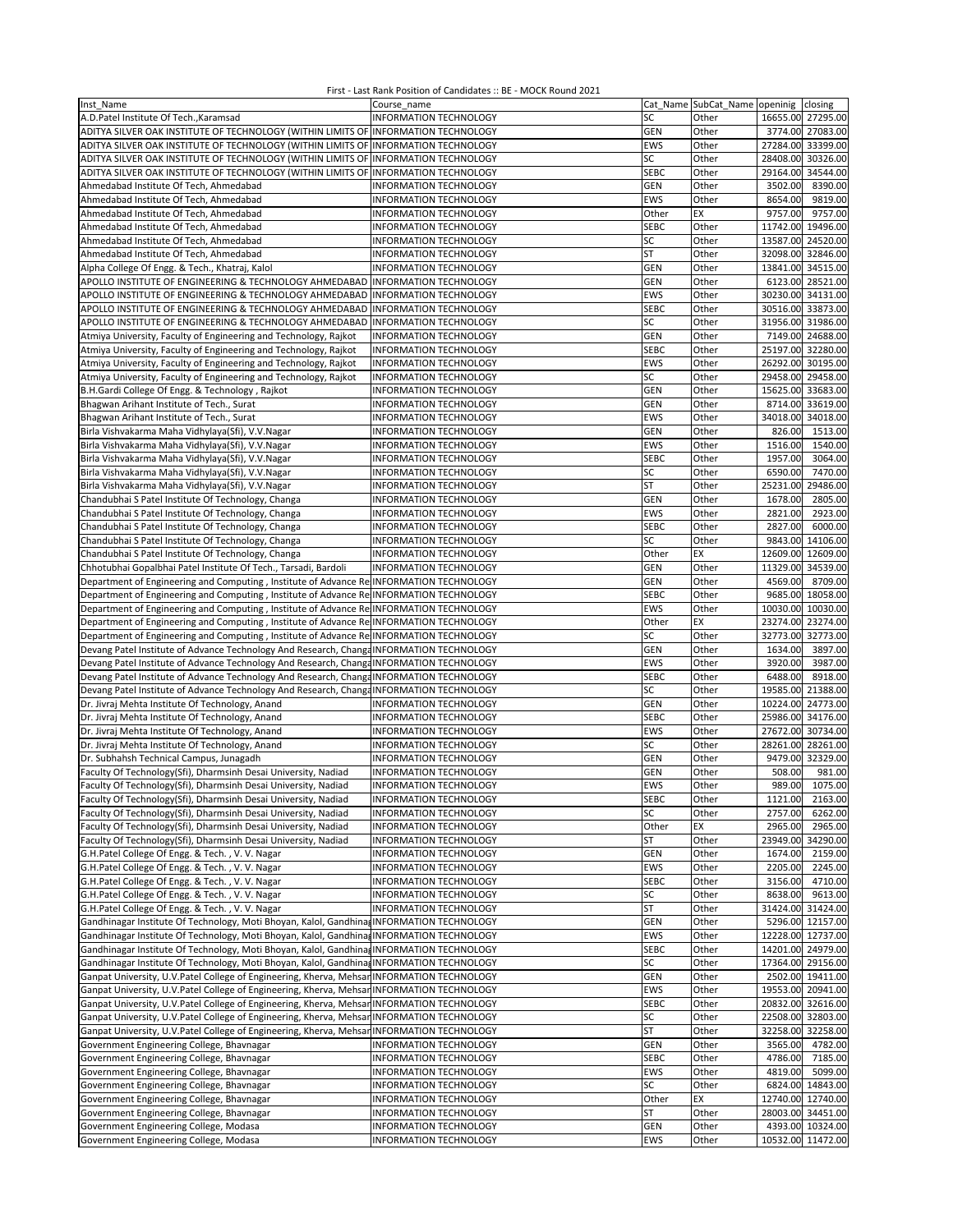| Inst Name                                                                                 | Course name                                             |             | Cat Name SubCat_Name openinig |                   | closing           |
|-------------------------------------------------------------------------------------------|---------------------------------------------------------|-------------|-------------------------------|-------------------|-------------------|
| Government Engineering College, Modasa                                                    | <b>INFORMATION TECHNOLOGY</b>                           | <b>SEBC</b> | Other                         | 10619.00 14300.00 |                   |
| Government Engineering College, Modasa                                                    | INFORMATION TECHNOLOGY                                  | SC          | Other                         | 13302.00 22195.00 |                   |
| Government Engineering College, Modasa                                                    | INFORMATION TECHNOLOGY                                  | Other       | ЕX                            | 22904.00 22904.00 |                   |
| Government Engineering College, Modasa                                                    | INFORMATION TECHNOLOGY                                  | ST          | Other                         | 24658.00 31395.00 |                   |
| Government Engineering College, Sector 28 Gandhinagar                                     | INFORMATION TECHNOLOGY                                  | <b>GEN</b>  | Other                         | 1492.00           | 2161.00           |
| Government Engineering College, Sector 28 Gandhinagar                                     | INFORMATION TECHNOLOGY                                  | EWS         | Other                         | 2207.00           | 2290.00           |
| Government Engineering College, Sector 28 Gandhinagar                                     | INFORMATION TECHNOLOGY                                  | <b>SEBC</b> | Other                         | 2596.00           | 3534.00           |
| Government Engineering College, Sector 28 Gandhinagar                                     | <b>INFORMATION TECHNOLOGY</b>                           | SC          | Other                         | 6459.00           | 8246.00           |
| Government Engineering College, Sector 28 Gandhinagar                                     | INFORMATION TECHNOLOGY                                  | Other       | EX                            | 8523.00           | 8523.00           |
|                                                                                           |                                                         | <b>ST</b>   | Other                         | 19488.00          | 28741.00          |
| Government Engineering College, Sector 28 Gandhinagar                                     | INFORMATION TECHNOLOGY<br><b>INFORMATION TECHNOLOGY</b> |             |                               | 12326.00 33945.00 |                   |
| Grow More Faculty of Engineering, Berna, Himmatnagar                                      |                                                         | GEN         | Other                         |                   |                   |
| GYANMANJARI INSTITUTE OF TECHNOLOGY Bhavnagar                                             | INFORMATION TECHNOLOGY                                  | GEN         | Other                         |                   | 7884.00 33166.00  |
| Hasmukh Goswami College Of Engg, Vahelal                                                  | <b>INFORMATION TECHNOLOGY</b>                           | GEN         | Other                         | 11212.00 32296.00 |                   |
| Indus Institute Of Tech. & Engg., Racharda, Ahmedabad                                     | INFORMATION TECHNOLOGY                                  | <b>GEN</b>  | Other                         | 4489.00           | 9925.00           |
| Indus Institute Of Tech. & Engg., Racharda, Ahmedabad                                     | <b>INFORMATION TECHNOLOGY</b>                           | EWS         | Other                         |                   | 9949.00 10086.00  |
| Indus Institute Of Tech. & Engg., Racharda, Ahmedabad                                     | INFORMATION TECHNOLOGY                                  | SC          | Other                         | 13382.00 22335.00 |                   |
| Indus Institute Of Tech. & Engg., Racharda, Ahmedabad                                     | INFORMATION TECHNOLOGY                                  | <b>SEBC</b> | Other                         | 13588.00 26279.00 |                   |
| ITM (SLS) Baroda University (Formerly Known as ITM Universe), Vad INFORMATION TECHNOLOGY  |                                                         | <b>GEN</b>  | Other                         |                   | 5151.00 16172.00  |
| ITM (SLS) Baroda University (Formerly Known as ITM Universe), VaddINFORMATION TECHNOLOGY  |                                                         | EWS         | Other                         | 16975.00 19940.00 |                   |
| ITM (SLS) Baroda University (Formerly Known as ITM Universe), Vad INFORMATION TECHNOLOGY  |                                                         | <b>SEBC</b> | Other                         | 21757.00 26803.00 |                   |
| ITM (SLS) Baroda University (Formerly Known as ITM Universe), Vad INFORMATION TECHNOLOGY  |                                                         | SC          | Other                         | 32768.00 33040.00 |                   |
| K.J. Institute Of Engg. And Tech., Savali                                                 | INFORMATION TECHNOLOGY                                  | GEN         | Other                         |                   | 7066.00 31041.00  |
| K.J. Institute Of Engg. And Tech., Savali                                                 | INFORMATION TECHNOLOGY                                  | <b>SEBC</b> | Other                         | 31326.00 32813.00 |                   |
| Kalol Institute Of Tech. & Research Center, Kalol                                         | INFORMATION TECHNOLOGY                                  | GEN         | Other                         | 11826.00 34493.00 |                   |
| Knowledge Institute of Technology and Engineering, Bakrol, Anand                          | <b>INFORMATION TECHNOLOGY</b>                           | GEN         | Other                         |                   | 5500.00 20875.00  |
| Knowledge Institute of Technology and Engineering, Bakrol, Anand                          | INFORMATION TECHNOLOGY                                  | <b>SEBC</b> | Other                         |                   | 23055.00 32422.00 |
| Knowledge Institute of Technology and Engineering, Bakrol, Anand                          | <b>INFORMATION TECHNOLOGY</b>                           | EWS         | Other                         |                   | 24470.00 25426.00 |
| Krishna School of Emerging Technology & Applied Research (Former INFORMATION TECHNOLOGY   |                                                         | <b>GEN</b>  | Other                         |                   | 7093.00 14441.00  |
| Krishna School of Emerging Technology & Applied Research (Former INFORMATION TECHNOLOGY   |                                                         | EWS         | Other                         | 14851.00 16949.00 |                   |
| Krishna School of Emerging Technology & Applied Research (Former INFORMATION TECHNOLOGY   |                                                         | <b>SEBC</b> | Other                         | 17156.00 34284.00 |                   |
| Krishna School of Emerging Technology & Applied Research (Former INFORMATION TECHNOLOGY   |                                                         | SC          | Other                         | 29510.00 29510.00 |                   |
| Krishna School of Emerging Technology & Applied Research (Former INFORMATION TECHNOLOGY   |                                                         | <b>ST</b>   | Other                         | 33239.00          | 33239.00          |
| L.D.College Of Engineering, Ahmedabad                                                     | <b>INFORMATION TECHNOLOGY</b>                           | GEN         | Other                         | 132.00            | 887.00            |
| L.D.College Of Engineering, Ahmedabad                                                     | <b>INFORMATION TECHNOLOGY</b>                           | EWS         | Other                         | 891.00            | 948.00            |
| L.D.College Of Engineering, Ahmedabad                                                     | <b>INFORMATION TECHNOLOGY</b>                           | <b>SEBC</b> | Other                         | 936.00            | 1820.00           |
| L.D.College Of Engineering, Ahmedabad                                                     | INFORMATION TECHNOLOGY                                  | Other       | EX                            | 2033.00           | 2033.00           |
| L.D.College Of Engineering, Ahmedabad                                                     | INFORMATION TECHNOLOGY                                  | SC          | Other                         | 3407.00           | 4785.00           |
| L.D.College Of Engineering, Ahmedabad                                                     | INFORMATION TECHNOLOGY                                  | ST          | Other                         |                   | 8766.00 19340.00  |
| L.D.College Of Engineering, Ahmedabad                                                     | INFORMATION TECHNOLOGY                                  | <b>GEN</b>  | PH                            |                   | 11363.00 17411.00 |
| L.D.College Of Engineering, Ahmedabad                                                     | INFORMATION TECHNOLOGY                                  | EWS         | PH                            | 28086.00 28086.00 |                   |
| L.D.R.P. Institute Of Tech. & Research., Gandhinagar                                      | INFORMATION TECHNOLOGY                                  | <b>GEN</b>  | Other                         | 2700.00           | 9173.00           |
| L.D.R.P. Institute Of Tech. & Research., Gandhinagar                                      | INFORMATION TECHNOLOGY                                  | EWS         | Other                         | 9223.00           | 9600.00           |
| L.D.R.P. Institute Of Tech. & Research., Gandhinagar                                      | INFORMATION TECHNOLOGY                                  | <b>SEBC</b> | Other                         |                   | 9699.00 22046.00  |
| L.D.R.P. Institute Of Tech. & Research., Gandhinagar                                      | INFORMATION TECHNOLOGY                                  | SC          | Other                         | 10628.00 21813.00 |                   |
| L.D.R.P. Institute Of Tech. & Research., Gandhinagar                                      | INFORMATION TECHNOLOGY                                  | Other       | EX                            | 13628.00          | 13628.00          |
| L.E.College, Morbi                                                                        | <b>INFORMATION TECHNOLOGY</b>                           | <b>GEN</b>  | Other                         | 4971.00           | 7717.00           |
| L.E.College, Morbi                                                                        | INFORMATION TECHNOLOGY                                  | <b>SEBC</b> | Other                         | 7865.00           | 9811.00           |
| L.E.College, Morbi                                                                        | INFORMATION TECHNOLOGY                                  | <b>EWS</b>  | Other                         | 8112.00           | 9137.00           |
| L.E.College, Morbi                                                                        | INFORMATION TECHNOLOGY                                  | SC          | Other                         |                   | 17460.00 17975.00 |
| L.E.College, Morbi                                                                        | <b>INFORMATION TECHNOLOGY</b>                           | Other       | EX                            | 18076.00 18076.00 |                   |
| L.E.College, Morbi                                                                        | INFORMATION TECHNOLOGY                                  | ST          | Other                         |                   | 33833.00 33833.00 |
| L.J. Institute Of Engg And Tech., Ahmedabad                                               | INFORMATION TECHNOLOGY                                  | GEN         | Other                         | 2594.00           | 5626.00           |
| L.J. Institute Of Engg And Tech., Ahmedabad                                               | <b>INFORMATION TECHNOLOGY</b>                           | EWS         | Other                         | 5641.00           | 5870.00           |
| L.J. Institute Of Engg And Tech., Ahmedabad                                               | <b>INFORMATION TECHNOLOGY</b>                           | <b>SEBC</b> | Other                         |                   | 9525.00 12722.00  |
| L.J. Institute Of Engg And Tech., Ahmedabad                                               | <b>INFORMATION TECHNOLOGY</b>                           | SC          | Other                         |                   | 9655.00 15538.00  |
| L.J. Institute Of Engg And Tech., Ahmedabad                                               | INFORMATION TECHNOLOGY                                  | Other       | EX                            |                   | 15629.00 15629.00 |
| Laxmi Institute Of Technology, Sarigam, Valsad                                            | <b>INFORMATION TECHNOLOGY</b>                           | <b>GEN</b>  | Other                         |                   | 6992.00 34542.00  |
|                                                                                           |                                                         |             |                               |                   | 6504.00 18513.00  |
| Madhuben & Bhanubhai Patel Institute of Technology, New V.V.Nag INFORMATION TECHNOLOGY    |                                                         | <b>GEN</b>  | Other                         |                   |                   |
| Madhuben & Bhanubhai Patel Institute of Technology, New V.V.Nag INFORMATION TECHNOLOGY    |                                                         | EWS         | Other                         |                   | 18917.00 21639.00 |
| Madhuben & Bhanubhai Patel Institute of Technology, New V.V.Nag INFORMATION TECHNOLOGY    |                                                         | <b>SEBC</b> | Other                         |                   | 20564.00 34121.00 |
| Madhuben & Bhanubhai Patel Institute of Technology, New V.V.Nag INFORMATION TECHNOLOGY    |                                                         | SC          | Other                         |                   | 28925.00 31594.00 |
| Marwadi Edu. Foundation Group Of Institutions, Faculty Of Engg., RaINFORMATION TECHNOLOGY |                                                         | <b>GEN</b>  | Other                         |                   | 9448.00 34081.00  |
| Marwadi Edu. Foundation Group Of Institutions, Faculty Of Tech., RaINFORMATION TECHNOLOGY |                                                         | <b>GEN</b>  | Other                         |                   | 999.00 34516.00   |
| New L. J. Institute Of Engineering And Technology, Ahmedabad                              | <b>INFORMATION TECHNOLOGY</b>                           | <b>GEN</b>  | Other                         |                   | 2718.00 7980.00   |
| New L. J. Institute Of Engineering And Technology, Ahmedabad                              | INFORMATION TECHNOLOGY                                  | <b>SEBC</b> | Other                         |                   | 8021.00 16838.00  |
| New L. J. Institute Of Engineering And Technology, Ahmedabad                              | INFORMATION TECHNOLOGY                                  | EWS         | Other                         | 8124.00           | 8445.00           |
| New L. J. Institute Of Engineering And Technology, Ahmedabad                              | INFORMATION TECHNOLOGY                                  | SC          | Other                         |                   | 9791.00 19133.00  |
| New L. J. Institute Of Engineering And Technology, Ahmedabad                              | INFORMATION TECHNOLOGY                                  | ST          | Other                         |                   | 33175.00 33175.00 |
| Noble Engineering College, Junagadh                                                       | INFORMATION TECHNOLOGY                                  | <b>GEN</b>  | Other                         |                   | 16082.00 16082.00 |
| P.P. Savani School of Engineering, P.P. Savani University, Kosamba                        | INFORMATION TECHNOLOGY                                  | GEN         | Other                         |                   | 8278.00 21887.00  |
| P.P. Savani School of Engineering, P.P. Savani University, Kosamba                        | <b>INFORMATION TECHNOLOGY</b>                           | EWS         | Other                         |                   | 22208.00 23555.00 |
| P.P. Savani School of Engineering, P.P. Savani University, Kosamba                        | INFORMATION TECHNOLOGY                                  | <b>SEBC</b> | Other                         |                   | 26378.00 27958.00 |
| Parul Institute of Engineering & Technology, Waghodia, Vadodara                           | INFORMATION TECHNOLOGY                                  | <b>GEN</b>  | Other                         |                   | 1042.00 12693.00  |
| Parul Institute of Engineering & Technology, Waghodia, Vadodara                           | INFORMATION TECHNOLOGY                                  | EWS         | Other                         |                   | 13250.00 16119.00 |
| Parul Institute of Engineering & Technology, Waghodia, Vadodara                           | INFORMATION TECHNOLOGY                                  | <b>SEBC</b> | Other                         |                   | 13256.00 26486.00 |
| Parul Institute of Engineering & Technology, Waghodia, Vadodara                           | INFORMATION TECHNOLOGY                                  | Other       | EX                            |                   | 14425.00 14425.00 |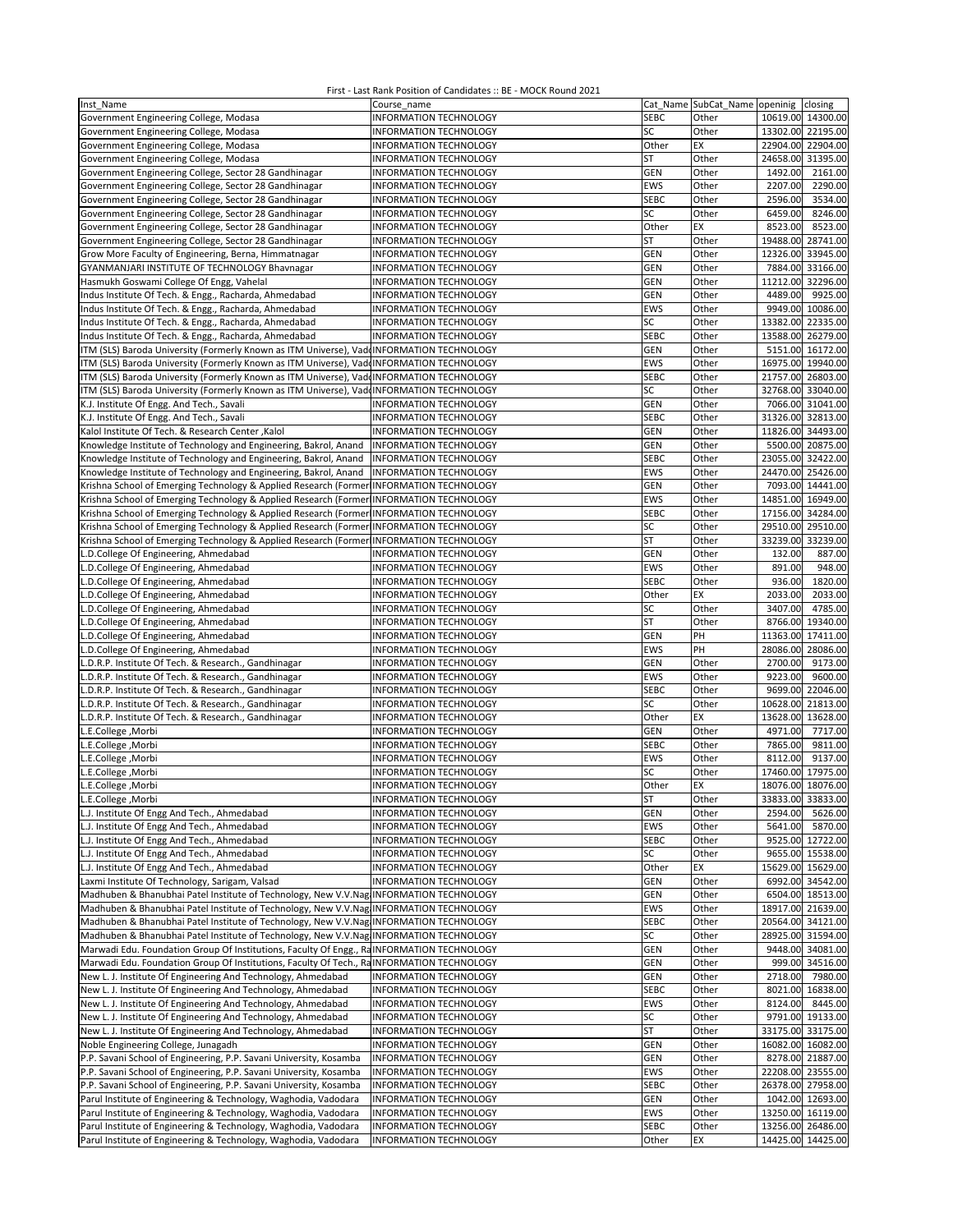| Inst Name                                                                                      | Course name                   |             | Cat_Name SubCat_Name openinig closing |                   |                   |
|------------------------------------------------------------------------------------------------|-------------------------------|-------------|---------------------------------------|-------------------|-------------------|
| Parul Institute of Engineering & Technology, Waghodia, Vadodara                                | INFORMATION TECHNOLOGY        | SC          | Other                                 | 17390.00 27613.00 |                   |
| Parul Institute of Engineering & Technology, Waghodia, Vadodara                                | INFORMATION TECHNOLOGY        | <b>ST</b>   | Other                                 | 23601.00 32692.00 |                   |
| R.K. University - School of Engineering, Rajkot                                                | INFORMATION TECHNOLOGY        | <b>GEN</b>  | Other                                 | 14253.00 31036.00 |                   |
| R.K. University - School of Engineering, Rajkot                                                | INFORMATION TECHNOLOGY        | <b>SEBC</b> | Other                                 | 31871.00 31871.00 |                   |
| R.K. University - School of Engineering, Rajkot                                                | <b>INFORMATION TECHNOLOGY</b> | <b>EWS</b>  | Other                                 | 33678.00 33678.00 |                   |
| Rai School of Engineering, Dholka, Ahmedabad                                                   | <b>INFORMATION TECHNOLOGY</b> | GEN         | Other                                 |                   | 12689.00 33916.00 |
|                                                                                                |                               |             | Other                                 |                   |                   |
| S.P.B. Patel Engg. College, (Saffrony), Linch, Mehsana                                         | INFORMATION TECHNOLOGY        | GEN         |                                       |                   | 8613.00 25575.00  |
| S.P.B. Patel Engg. College, (Saffrony), Linch, Mehsana                                         | <b>INFORMATION TECHNOLOGY</b> | EWS         | Other                                 | 26241.00          | 30679.00          |
| S.P.B. Patel Engg. College, (Saffrony), Linch, Mehsana                                         | INFORMATION TECHNOLOGY        | <b>SEBC</b> | Other                                 | 26496.00 27995.00 |                   |
| Sal College Of Engineering, Ahmedabad                                                          | INFORMATION TECHNOLOGY        | GEN         | Other                                 |                   | 5580.00 18459.00  |
| Sal College Of Engineering, Ahmedabad                                                          | <b>INFORMATION TECHNOLOGY</b> | <b>SEBC</b> | Other                                 | 18631.00 33949.00 |                   |
| Sal College Of Engineering, Ahmedabad                                                          | <b>INFORMATION TECHNOLOGY</b> | <b>EWS</b>  | Other                                 | 18762.00 21377.00 |                   |
| Sal College Of Engineering, Ahmedabad                                                          | INFORMATION TECHNOLOGY        | SC          | Other                                 | 23860.00 32686.00 |                   |
| SAL ENGINEERING &TECHNICAL INSTITUTE, SOLA, AHMEDABAD                                          | INFORMATION TECHNOLOGY        | GEN         | Other                                 |                   | 6716.00 14284.00  |
| SAL ENGINEERING & TECHNICAL INSTITUTE, SOLA, AHMEDABAD                                         | INFORMATION TECHNOLOGY        | <b>SEBC</b> | Other                                 | 15368.00 30353.00 |                   |
| SAL ENGINEERING & TECHNICAL INSTITUTE, SOLA, AHMEDABAD                                         | <b>INFORMATION TECHNOLOGY</b> | EWS         | Other                                 | 15476.00 18063.00 |                   |
| SAL ENGINEERING & TECHNICAL INSTITUTE, SOLA, AHMEDABAD                                         | INFORMATION TECHNOLOGY        | SC          | Other                                 | 22100.00 24676.00 |                   |
| SAL ENGINEERING & TECHNICAL INSTITUTE, SOLA, AHMEDABAD                                         | INFORMATION TECHNOLOGY        | GEN         | PH                                    | 29039.00          | 29039.00          |
|                                                                                                |                               |             |                                       |                   |                   |
| Sanjaybhai Rajguru College of Engg., Rajkot                                                    | <b>INFORMATION TECHNOLOGY</b> | GEN         | Other                                 | 26808.00          | 26808.00          |
| Sankalchand Patel College Of Engg., Visnagar                                                   | INFORMATION TECHNOLOGY        | GEN         | Other                                 |                   | 7486.00 34563.00  |
| SARDAR PATEL COLLEGE OF ENGINEERING, BAKROL ANAND                                              | <b>INFORMATION TECHNOLOGY</b> | GEN         | Other                                 |                   | 6142.00 18995.00  |
| SARDAR PATEL COLLEGE OF ENGINEERING, BAKROL ANAND                                              | INFORMATION TECHNOLOGY        | EWS         | Other                                 | 19294.00 21306.00 |                   |
| SARDAR PATEL COLLEGE OF ENGINEERING, BAKROL ANAND                                              | INFORMATION TECHNOLOGY        | <b>SEBC</b> | Other                                 | 19623.00 32929.00 |                   |
| SARDAR PATEL COLLEGE OF ENGINEERING, BAKROL ANAND                                              | <b>INFORMATION TECHNOLOGY</b> | SC          | Other                                 | 34203.00 34203.00 |                   |
| Sardar Vallabhbhai Patel Institute Of Tech., Vasad                                             | <b>INFORMATION TECHNOLOGY</b> | GEN         | Other                                 | 3627.00           | 6435.00           |
| Sardar Vallabhbhai Patel Institute Of Tech., Vasad                                             | INFORMATION TECHNOLOGY        | <b>EWS</b>  | Other                                 | 6480.00           | 6713.00           |
| Sardar Vallabhbhai Patel Institute Of Tech., Vasad                                             | <b>INFORMATION TECHNOLOGY</b> | SC          | Other                                 |                   | 7260.00 19889.00  |
| Sardar Vallabhbhai Patel Institute Of Tech., Vasad                                             | INFORMATION TECHNOLOGY        | <b>SEBC</b> | Other                                 |                   | 9177.00 13873.00  |
| Sardar Vallabhbhai Patel Institute Of Tech., Vasad                                             | INFORMATION TECHNOLOGY        | Other       | EX                                    | 12154.00 12154.00 |                   |
| Sardar Vallabhbhai Patel Institute Of Tech., Vasad                                             | INFORMATION TECHNOLOGY        | ST          | Other                                 |                   | 33684.00 33684.00 |
|                                                                                                | <b>INFORMATION TECHNOLOGY</b> |             |                                       |                   |                   |
| Sarvajanik College Of Engg. & Tech., Surat                                                     |                               | GEN         | Other                                 | 1853.00           | 3370.00           |
| Sarvajanik College Of Engg. & Tech., Surat                                                     | <b>INFORMATION TECHNOLOGY</b> | EWS         | Other                                 | 3428.00           | 3472.00           |
| Sarvajanik College Of Engg. & Tech., Surat                                                     | INFORMATION TECHNOLOGY        | <b>SEBC</b> | Other                                 | 4493.00           | 8179.00           |
| Sarvajanik College Of Engg. & Tech., Surat                                                     | INFORMATION TECHNOLOGY        | SC          | Other                                 | 11784.00 12572.00 |                   |
| Sarvajanik College Of Engg. & Tech., Surat                                                     | <b>INFORMATION TECHNOLOGY</b> | <b>ST</b>   | Other                                 | 29902.00          | 29902.00          |
| Shankersinh Vaghela Bapu Institute Of Tech., Unava, Gandhinagar                                | INFORMATION TECHNOLOGY        | GEN         | Other                                 | 8165.00           | 32500.00          |
| Shantilal Shah Engineering College , Bhavnagar                                                 | INFORMATION TECHNOLOGY        | GEN         | Other                                 | 4909.00           | 9646.00           |
| Shantilal Shah Engineering College, Bhavnagar                                                  | INFORMATION TECHNOLOGY        | <b>EWS</b>  | Other                                 |                   | 9661.00 10630.00  |
| Shantilal Shah Engineering College, Bhavnagar                                                  | INFORMATION TECHNOLOGY        | <b>SEBC</b> | Other                                 |                   | 9795.00 12703.00  |
| Shantilal Shah Engineering College , Bhavnagar                                                 | INFORMATION TECHNOLOGY        | SC          | Other                                 | 12620.00 22968.00 |                   |
| Shantilal Shah Engineering College , Bhavnagar                                                 | INFORMATION TECHNOLOGY        | Other       | EX                                    | 24766.00 24766.00 |                   |
| Shantilal Shah Engineering College , Bhavnagar                                                 | INFORMATION TECHNOLOGY        | ST          | Other                                 |                   | 30773.00 31554.00 |
| SHREE PANDIT NATHULALJI VYAS TECHNICAL CAMPUS, SURENDRAN INFORMATION TECHNOLOGY                |                               | <b>GEN</b>  | Other                                 | 3372.00           | 28675.00          |
|                                                                                                |                               |             |                                       |                   |                   |
| SHREE SWAMINARAYAN INSTITUTE OF TECHNOLOGY, BHAT, GANDHINFORMATION TECHNOLOGY                  |                               | GEN         | Other                                 |                   | 8347.00 28565.00  |
| SHREE SWAMINARAYAN INSTITUTE OF TECHNOLOGY, BHAT, GANDHINFORMATION TECHNOLOGY                  |                               | <b>EWS</b>  | Other                                 | 29572.00 31394.00 |                   |
| Shri Sadvidhya Mandal Institute Of Tech., Bharuch                                              | <b>INFORMATION TECHNOLOGY</b> | GEN         | Other                                 | 13090.00 34238.00 |                   |
| Sigma Institute Of Engg., Bakrol                                                               | INFORMATION TECHNOLOGY        | GEN         | Other                                 | 18069.00 34287.00 |                   |
| Silver Oak College Of Engg., & Tech. (WITHIN AMHEDABAD MUNICIP INFORMATION TECHNOLOGY          |                               | GEN         | Other                                 |                   | 6609.00 30927.00  |
| Silver Oak College Of Engg., & Tech. (WITHIN AMHEDABAD MUNICIPINFORMATION TECHNOLOGY           |                               | <b>SEBC</b> | Other                                 | 31108.00          | 34109.00          |
| Silver Oak College Of Engg., & Tech. (WITHIN AMHEDABAD MUNICIP INFORMATION TECHNOLOGY          |                               | EWS         | Other                                 | 31733.00 34260.00 |                   |
| Silver Oak College Of Engg., & Tech. (WITHIN AMHEDABAD MUNICIP INFORMATION TECHNOLOGY          |                               | SC          | Other                                 |                   | 33251.00 33251.00 |
| Swarrnim Institute of Technology                                                               | INFORMATION TECHNOLOGY        | <b>GEN</b>  | Other                                 | 15603.00 33258.00 |                   |
| Tatva Institute Of Technological Studies, Modasa                                               | INFORMATION TECHNOLOGY        | <b>GEN</b>  | Other                                 | 10624.00 34224.00 |                   |
| V.V.P. Engineering College, Rajkot                                                             | INFORMATION TECHNOLOGY        | <b>GEN</b>  | Other                                 |                   | 2200.00 7136.00   |
| V.V.P. Engineering College, Rajkot                                                             | INFORMATION TECHNOLOGY        | EWS         | Other                                 |                   | 7230.00 7638.00   |
| V.V.P. Engineering College, Rajkot                                                             | INFORMATION TECHNOLOGY        | SEBC        | Other                                 |                   | 9360.00 15876.00  |
|                                                                                                |                               |             |                                       |                   | 16142.00 31280.00 |
| V.V.P. Engineering College, Rajkot                                                             | INFORMATION TECHNOLOGY        | SC          | Other                                 |                   |                   |
| V.V.P. Engineering College, Rajkot                                                             | INFORMATION TECHNOLOGY        | <b>ST</b>   | Other                                 | 29753.00          | 29753.00          |
| Vadodara Institute of Engineering, Kotambi, Waghodiya, Vadodara                                | <b>INFORMATION TECHNOLOGY</b> | GEN         | Other                                 |                   | 7404.00 34084.00  |
| Vidush Somany Institute Of Tech. & Res., Kadi                                                  | INFORMATION TECHNOLOGY        | <b>GEN</b>  | Other                                 | 13306.00 32990.00 |                   |
| Vishwakarma Government Engineering College, Chandkheda, Gandhi INFORMATION TECHNOLOGY          |                               | <b>GEN</b>  | Other                                 | 1021.00           | 1366.00           |
| Vishwakarma Government Engineering College, Chandkheda, Gandhi INFORMATION TECHNOLOGY          |                               | EWS         | Other                                 | 1374.00           | 1436.00           |
| Vishwakarma Government Engineering College, Chandkheda, Gandh INFORMATION TECHNOLOGY           |                               | <b>SEBC</b> | Other                                 | 1846.00           | 2515.00           |
| Vishwakarma Government Engineering College, Chandkheda, Gandhi INFORMATION TECHNOLOGY          |                               | Other       | EX                                    | 2584.00           | 2584.00           |
| Vishwakarma Government Engineering College, Chandkheda, Gandhi                                 | <b>INFORMATION TECHNOLOGY</b> | SC          | Other                                 | 5381.00           | 6196.00           |
| Vishwakarma Government Engineering College, Chandkheda, Gandhi INFORMATION TECHNOLOGY          |                               | ST          | Other                                 | 20056.00 23959.00 |                   |
| Vishwakarma Government Engineering College, Chandkheda, Gandhi INFORMATION TECHNOLOGY          |                               | <b>GEN</b>  | PH                                    | 30284.00          | 30284.00          |
| A.D.Patel Institute Of Tech., Karamsad                                                         | INFORMATION TECHNOLOGY - TFWS | Other       | <b>TFWE</b>                           | 1766.00           | 2741.00           |
|                                                                                                |                               |             |                                       |                   |                   |
| ADITYA SILVER OAK INSTITUTE OF TECHNOLOGY (WITHIN LIMITS OF INFORMATION TECHNOLOGY - TFWS      |                               | Other       | <b>TFWE</b>                           | 4161.00           | 9247.00           |
| Ahmedabad Institute Of Tech, Ahmedabad                                                         | INFORMATION TECHNOLOGY - TFWS | Other       | <b>TFWE</b>                           | 1208.00           | 2809.00           |
| Atmiya University, Faculty of Engineering and Technology, Rajkot                               | INFORMATION TECHNOLOGY - TFWS | Other       | <b>TFWE</b>                           | 5109.00           | 7204.00           |
| Bhagwan Arihant Institute of Tech., Surat                                                      | INFORMATION TECHNOLOGY - TFWS | Other       | <b>TFWE</b>                           | 4816.00           | 7159.00           |
| Birla Vishvakarma Maha Vidhylaya(Sfi), V.V.Nagar                                               | INFORMATION TECHNOLOGY - TFWS | Other       | <b>TFWE</b>                           | 781.00            | 965.00            |
| Chandubhai S Patel Institute Of Technology, Changa                                             | INFORMATION TECHNOLOGY - TFWS | Other       | <b>TFWE</b>                           | 1321.00           | 1659.00           |
| Chhotubhai Gopalbhai Patel Institute Of Tech., Tarsadi, Bardoli                                | INFORMATION TECHNOLOGY - TFWS | Other       | <b>TFWE</b>                           | 3646.00           | 7614.00           |
| Devang Patel Institute of Advance Technology And Research, ChangaINFORMATION TECHNOLOGY - TFWS |                               | Other       | <b>TFWE</b>                           | 1449.00           | 2012.00           |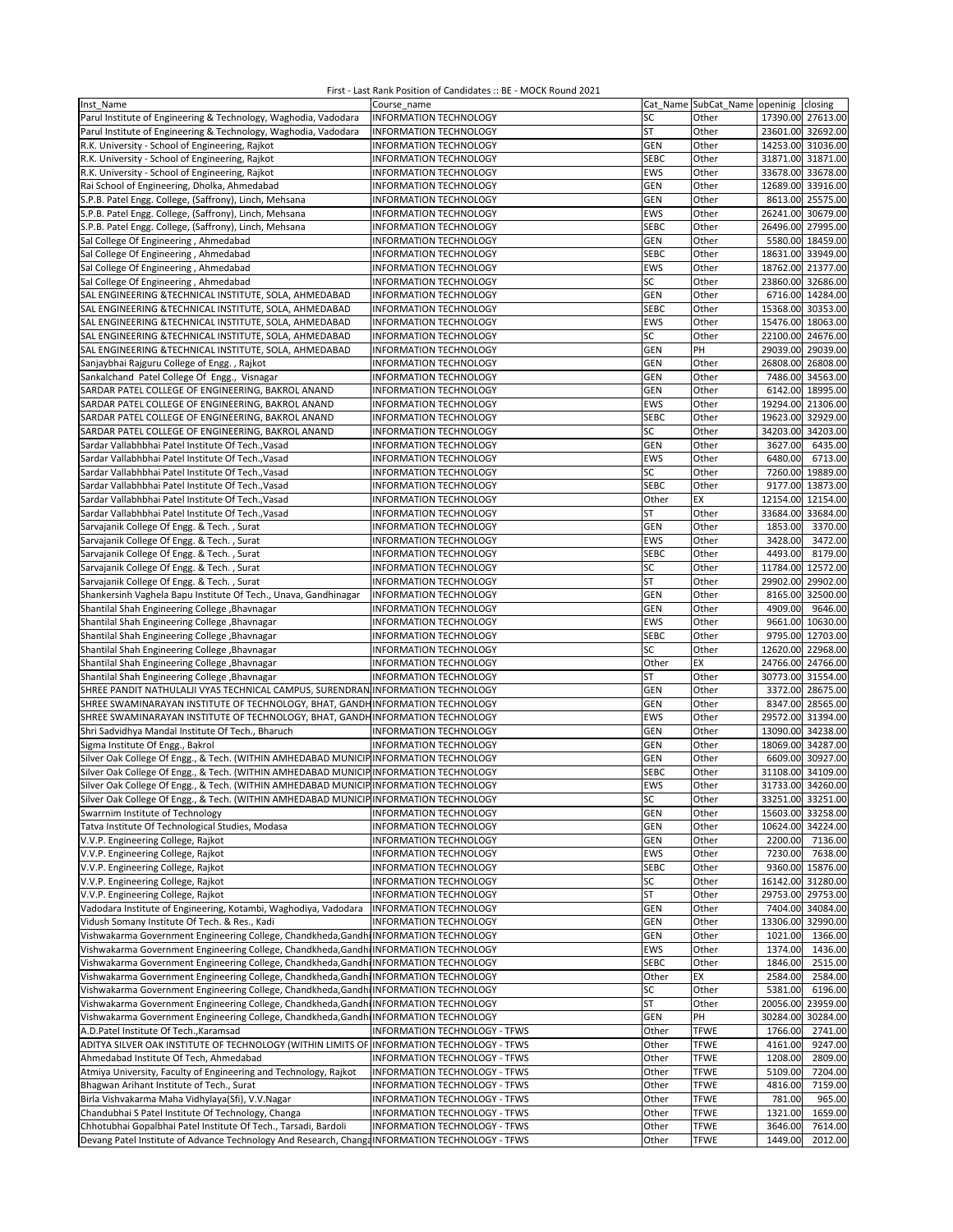| Inst Name                                                                                                | Course name                                                  |             | Cat Name SubCat Name openinig | closing              |
|----------------------------------------------------------------------------------------------------------|--------------------------------------------------------------|-------------|-------------------------------|----------------------|
|                                                                                                          |                                                              |             |                               |                      |
| Faculty Of Technology(Sfi), Dharmsinh Desai University, Nadiad                                           | INFORMATION TECHNOLOGY - TFWS                                | Other       | <b>TFWE</b>                   | 216.00<br>461.00     |
| G.H.Patel College Of Engg. & Tech., V.V. Nagar                                                           | INFORMATION TECHNOLOGY - TFWS                                | Other       | <b>TFWE</b>                   | 1204.00<br>1563.00   |
| Gandhinagar Institute Of Technology, Moti Bhoyan, Kalol, Gandhina, INFORMATION TECHNOLOGY - TFWS         |                                                              | Other       | <b>TFWE</b>                   | 3656.00<br>5252.00   |
|                                                                                                          |                                                              |             |                               |                      |
| Ganpat University, U.V.Patel College of Engineering, Kherva, Mehsar INFORMATION TECHNOLOGY - TFWS        |                                                              | Other       | <b>TFWE</b>                   | 3762.00<br>5149.00   |
| Government Engineering College, Bhavnagar                                                                | INFORMATION TECHNOLOGY - TFWS                                | Other       | <b>TFWE</b>                   | 2451.00<br>3809.00   |
| Government Engineering College, Modasa                                                                   | INFORMATION TECHNOLOGY - TFWS                                | Other       | <b>TFWE</b>                   | 2695.00<br>5671.00   |
|                                                                                                          |                                                              |             | <b>TFWE</b>                   |                      |
| Government Engineering College, Sector 28 Gandhinagar                                                    | INFORMATION TECHNOLOGY - TFWS                                | Other       |                               | 1861.00<br>1669.00   |
| GYANMANJARI INSTITUTE OF TECHNOLOGY Bhavnagar                                                            | INFORMATION TECHNOLOGY - TFWS                                | Other       | <b>TFWE</b>                   | 8267.00<br>8611.00   |
| Indus Institute Of Tech. & Engg., Racharda, Ahmedabad                                                    | INFORMATION TECHNOLOGY - TFWS                                | Other       | <b>TFWE</b>                   | 3992.00<br>4143.00   |
|                                                                                                          |                                                              |             |                               |                      |
| Krishna School of Emerging Technology & Applied Research (Former INFORMATION TECHNOLOGY - TFWS           |                                                              | Other       | <b>TFWE</b>                   | 4643.00<br>7048.00   |
| L.D.College Of Engineering, Ahmedabad                                                                    | INFORMATION TECHNOLOGY - TFWS                                | Other       | <b>TFWE</b>                   | 468.00<br>701.00     |
| L.D.R.P. Institute Of Tech. & Research., Gandhinagar                                                     | INFORMATION TECHNOLOGY - TFWS                                | Other       | <b>TFWE</b>                   | 1842.00<br>3574.00   |
|                                                                                                          |                                                              |             | <b>TFWE</b>                   | 2702.00              |
| L.E.College, Morbi                                                                                       | INFORMATION TECHNOLOGY - TFWS                                | Other       |                               | 2702.00              |
| L.J. Institute Of Engg And Tech., Ahmedabad                                                              | INFORMATION TECHNOLOGY - TFWS                                | Other       | <b>TFWE</b>                   | 2041.00<br>2600.00   |
| Madhuben & Bhanubhai Patel Institute of Technology, New V.V.Nag INFORMATION TECHNOLOGY - TFWS            |                                                              | Other       | <b>TFWE</b>                   | 4125.00<br>6508.00   |
|                                                                                                          |                                                              | Other       | <b>TFWE</b>                   | 4391.00<br>2513.00   |
| Marwadi Edu. Foundation Group Of Institutions, Faculty Of Engg., RaINFORMATION TECHNOLOGY - TFWS         |                                                              |             |                               |                      |
| Marwadi Edu. Foundation Group Of Institutions, Faculty Of Tech., RaINFORMATION TECHNOLOGY - TFWS         |                                                              | Other       | <b>TFWE</b>                   | 3121.00<br>6381.00   |
| New L. J. Institute Of Engineering And Technology, Ahmedabad                                             | <b>INFORMATION TECHNOLOGY - TFWS</b>                         | Other       | <b>TFWE</b>                   | 2213.00<br>3544.00   |
|                                                                                                          |                                                              | Other       | <b>TFWE</b>                   | 4038.00<br>4918.00   |
| P.P. Savani School of Engineering, P.P. Savani University, Kosamba                                       | INFORMATION TECHNOLOGY - TFWS                                |             |                               |                      |
| Parul Institute of Engineering & Technology, Waghodia, Vadodara                                          | INFORMATION TECHNOLOGY - TFWS                                | Other       | <b>TFWE</b>                   | 2997.00<br>4215.00   |
| S.P.B. Patel Engg. College, (Saffrony), Linch, Mehsana                                                   | INFORMATION TECHNOLOGY - TFWS                                | Other       | <b>TFWE</b>                   | 6414.00<br>7406.00   |
| SAL ENGINEERING & TECHNICAL INSTITUTE, SOLA, AHMEDABAD                                                   | INFORMATION TECHNOLOGY - TFWS                                | Other       | <b>TFWE</b>                   | 3475.00<br>3908.00   |
|                                                                                                          |                                                              |             |                               |                      |
| Sardar Vallabhbhai Patel Institute Of Tech., Vasad                                                       | INFORMATION TECHNOLOGY - TFWS                                | Other       | <b>TFWE</b>                   | 2658.00<br>3410.00   |
| Sarvajanik College Of Engg. & Tech., Surat                                                               | INFORMATION TECHNOLOGY - TFWS                                | Other       | <b>TFWE</b>                   | 906.00<br>1652.00    |
|                                                                                                          |                                                              |             | <b>TFWE</b>                   | 3459.00<br>5302.00   |
| Shantilal Shah Engineering College , Bhavnagar                                                           | INFORMATION TECHNOLOGY - TFWS                                | Other       |                               |                      |
| SHREE PANDIT NATHULALJI VYAS TECHNICAL CAMPUS, SURENDRAN INFORMATION TECHNOLOGY - TFWS                   |                                                              | Other       | <b>TFWE</b>                   | 9155.00<br>17471.00  |
| SHREE SWAMINARAYAN INSTITUTE OF TECHNOLOGY, BHAT, GANDHINFORMATION TECHNOLOGY - TFWS                     |                                                              | Other       | <b>TFWE</b>                   | 8624.00<br>10134.00  |
| Silver Oak College Of Engg., & Tech. (WITHIN AMHEDABAD MUNICIP INFORMATION TECHNOLOGY - TFWS             |                                                              | Other       | <b>TFWE</b>                   | 4885.00<br>9585.00   |
|                                                                                                          |                                                              |             |                               |                      |
| V.V.P. Engineering College, Rajkot                                                                       | INFORMATION TECHNOLOGY - TFWS                                | Other       | <b>TFWE</b>                   | 1094.00<br>1566.00   |
| Vidush Somany Institute Of Tech. & Res., Kadi                                                            | INFORMATION TECHNOLOGY - TFWS                                | Other       | <b>TFWE</b>                   | 7750.00<br>9598.00   |
| Vishwakarma Government Engineering College, Chandkheda, Gandh INFORMATION TECHNOLOGY - TFWS              |                                                              | Other       | <b>TFWE</b>                   | 466.00<br>927.00     |
|                                                                                                          |                                                              |             |                               |                      |
| P.P. Savani School of Engineering, P.P. Savani University, Kosamba                                       | INFORMATION TECHNOLOGY & ENGINEERING                         | GEN         | Other                         | 9115.00 33111.00     |
| P.P. Savani School of Engineering, P.P. Savani University, Kosamba                                       | INFORMATION TECHNOLOGY & ENGINEERING - TFW                   | Other       | <b>TFWE</b>                   | 8708.00<br>5864.00   |
| Parul Institute of Engineering & Technology, Waghodia, Vadodara                                          | INFORMATION TECHNOLOGY (ARTIFICIAL INTELLIGENCE)             | <b>GEN</b>  | Other                         | 11470.00 21516.00    |
|                                                                                                          |                                                              |             |                               |                      |
| Parul Institute of Engineering & Technology, Waghodia, Vadodara                                          | INFORMATION TECHNOLOGY (ARTIFICIAL INTELLIGENCE) - TFW Other |             | <b>TFWE</b>                   | 8154.00 12278.00     |
| Parul Institute of Engineering & Technology, Waghodia, Vadodara                                          | INFORMATION TECHNOLOGY (CYBER SECURITY)                      | <b>GEN</b>  | Other                         | 11634.00<br>32842.00 |
| Parul Institute of Engineering & Technology, Waghodia, Vadodara                                          | INFORMATION TECHNOLOGY (CYBER SECURITY) - TFW                | Other       | <b>TFWE</b>                   | 8492.00<br>9170.00   |
|                                                                                                          |                                                              |             |                               |                      |
| Faculty Of Technology And Engineering(GIA), Dharmsinh Desai Unive INSTRUMENTATION & CONTROL ENGG.        |                                                              | <b>GEN</b>  | Other                         | 2282.00<br>8564.00   |
| Faculty Of Technology And Engineering(GIA), Dharmsinh Desai Unive INSTRUMENTATION & CONTROL ENGG.        |                                                              | <b>SEBC</b> | Other                         | 9702.00 18215.00     |
| Faculty Of Technology And Engineering(GIA), Dharmsinh Desai Unive INSTRUMENTATION & CONTROL ENGG.        |                                                              | <b>EWS</b>  | Other                         | 10012.00 15174.00    |
|                                                                                                          |                                                              |             |                               |                      |
| Faculty Of Technology And Engineering(GIA), Dharmsinh Desai Unive INSTRUMENTATION & CONTROL ENGG.        |                                                              | SC          | Other                         | 15820.00 27180.00    |
| Faculty Of Technology(Sfi), Dharmsinh Desai University, Nadiad                                           | INSTRUMENTATION & CONTROL ENGG.                              | GEN         | Other                         | 2235.00<br>8573.00   |
| Faculty Of Technology(Sfi), Dharmsinh Desai University, Nadiad                                           | INSTRUMENTATION & CONTROL ENGG.                              | <b>EWS</b>  | Other                         | 13735.00 13735.00    |
|                                                                                                          |                                                              |             |                               |                      |
| Faculty Of Technology(Sfi), Dharmsinh Desai University, Nadiad                                           | INSTRUMENTATION & CONTROL ENGG.                              | <b>SEBC</b> | Other                         | 19276.00 31822.00    |
| Faculty Of Technology(Sfi), Dharmsinh Desai University, Nadiad                                           | INSTRUMENTATION & CONTROL ENGG.                              | SC          | Other                         | 19730.00 19730.00    |
| Government Engineering College, Rajkot                                                                   | INSTRUMENTATION & CONTROL ENGG.                              | GEN         | Other                         | 14647.00 33696.00    |
|                                                                                                          |                                                              |             |                               |                      |
| Government Engineering College, Sector 28 Gandhinagar                                                    | INSTRUMENTATION & CONTROL ENGG.                              | <b>GEN</b>  | Other                         | 5168.00 33397.00     |
| L.D.College Of Engineering, Ahmedabad                                                                    | INSTRUMENTATION & CONTROL ENGG.                              | GEN         | Other                         | 2681.00 10186.00     |
| L.D.College Of Engineering, Ahmedabad                                                                    | INSTRUMENTATION & CONTROL ENGG.                              | <b>EWS</b>  | Other                         | 10377.00 13668.00    |
|                                                                                                          |                                                              |             |                               |                      |
| L.D.College Of Engineering, Ahmedabad                                                                    | INSTRUMENTATION & CONTROL ENGG.                              | <b>SEBC</b> | Other                         | 10505.00 20071.00    |
| L.D.College Of Engineering, Ahmedabad                                                                    | INSTRUMENTATION & CONTROL ENGG.                              | Other       | EX                            | 13307.00 13307.00    |
| L.D.College Of Engineering, Ahmedabad                                                                    | INSTRUMENTATION & CONTROL ENGG.                              | SC          | Other                         | 19053.00 22117.00    |
| L.D.College Of Engineering, Ahmedabad                                                                    | INSTRUMENTATION & CONTROL ENGG.                              | ST          | Other                         | 20078.00 20078.00    |
|                                                                                                          |                                                              |             |                               |                      |
| Sardar Vallabhbhai Patel Institute Of Tech., Vasad                                                       | INSTRUMENTATION & CONTROL ENGG.                              | GEN         | Other                         | 18915.00 32443.00    |
| Sarvajanik College Of Engg. & Tech., Surat                                                               | INSTRUMENTATION & CONTROL ENGG.                              | <b>GEN</b>  | Other                         | 8301.00 33860.00     |
| Shantilal Shah Engineering College , Bhavnagar                                                           | INSTRUMENTATION & CONTROL ENGG.                              | GEN         | Other                         | 10852.00 33308.00    |
|                                                                                                          |                                                              |             |                               |                      |
| Vishwakarma Government Engineering College, Chandkheda, Gandhi INSTRUMENTATION & CONTROL ENGG.           |                                                              | GEN         | Other                         | 6928.00 17820.00     |
| Vishwakarma Government Engineering College, Chandkheda, Gandhi INSTRUMENTATION & CONTROL ENGG.           |                                                              | EWS         | Other                         | 19408.00 21106.00    |
| Vishwakarma Government Engineering College, Chandkheda, Gandh INSTRUMENTATION & CONTROL ENGG.            |                                                              | <b>SEBC</b> | Other                         | 21594.00 31464.00    |
|                                                                                                          |                                                              |             |                               |                      |
| Vishwakarma Government Engineering College, Chandkheda, Gandh INSTRUMENTATION & CONTROL ENGG.            |                                                              | SC          | Other                         | 26485.00 28678.00    |
| Faculty Of Technology And Engineering(GIA), Dharmsinh Desai Unive INSTRUMENTATION & CONTROL ENGG. - TFWS |                                                              | Other       | <b>TFWE</b>                   | 423.00<br>1675.00    |
| Faculty Of Technology(Sfi), Dharmsinh Desai University, Nadiad                                           | INSTRUMENTATION & CONTROL ENGG. - TFWS                       | Other       | <b>TFWE</b>                   | 998.00<br>998.00     |
|                                                                                                          |                                                              |             |                               |                      |
| L.D.College Of Engineering, Ahmedabad                                                                    | INSTRUMENTATION & CONTROL ENGG. - TFWS                       | Other       | <b>TFWE</b>                   | 5171.00<br>4305.00   |
| Sarvajanik College Of Engg. & Tech., Surat                                                               | <b>INSTRUMENTATION &amp; CONTROL ENGG. - TFWS</b>            | Other       | <b>TFWE</b>                   | 12036.00<br>15746.00 |
| Vishwakarma Government Engineering College, Chandkheda, Gandhi INSTRUMENTATION & CONTROL ENGG. - TFWS    |                                                              | Other       | <b>TFWE</b>                   | 3096.00 10684.00     |
|                                                                                                          |                                                              |             |                               |                      |
| Central Institute of Petrochemicals Engineering & Technology                                             | Manufacaturing Engineering                                   | GEN         | Other                         | 20827.00 20827.00    |
| Ganpat University, U.V.Patel College of Engineering, Kherva, Mehsar MARINE ENGINEERING                   |                                                              | GEN         | Other                         | 5477.00 33484.00     |
| Dhirubhai Ambani Institute of Info. & Comm. Tech., Gandhinagar                                           | MATHEMATICS AND COMPUTING                                    | GEN         | Other                         | 56.00<br>170.00      |
|                                                                                                          |                                                              |             |                               |                      |
| Dhirubhai Ambani Institute of Info. & Comm. Tech., Gandhinagar                                           | MATHEMATICS AND COMPUTING                                    | EWS         | Other                         | 188.00<br>190.00     |
| Dhirubhai Ambani Institute of Info. & Comm. Tech., Gandhinagar                                           | MATHEMATICS AND COMPUTING                                    | SEBC        | Other                         | 559.00<br>189.00     |
| Dhirubhai Ambani Institute of Info. & Comm. Tech., Gandhinagar                                           | MATHEMATICS AND COMPUTING                                    | SC          | Other                         | 1830.00<br>2208.00   |
|                                                                                                          |                                                              |             |                               |                      |
| Dhirubhai Ambani Institute of Info. & Comm. Tech., Gandhinagar                                           | MATHEMATICS AND COMPUTING                                    | ST          | Other                         | 4174.00 10709.00     |
| Dhirubhai Ambani Institute of Info. & Comm. Tech., Gandhinagar                                           | MATHEMATICS AND COMPUTING - TFWS                             | Other       | <b>TFWE</b>                   | 39.00<br>44.00       |
| A.D.Patel Institute Of Tech., Karamsad                                                                   | MECHANICAL ENGINEERING                                       | GEN         | Other                         | 15268.00 32557.00    |
| ADITYA SILVER OAK INSTITUTE OF TECHNOLOGY (WITHIN LIMITS OF MECHANICAL ENGINEERING                       |                                                              | GEN         |                               | 10485.00<br>29754.00 |
|                                                                                                          |                                                              |             | Other                         |                      |
| Ahmedabad Institute Of Tech, Ahmedabad                                                                   | MECHANICAL ENGINEERING                                       | GEN         | Other                         | 9503.00 33480.00     |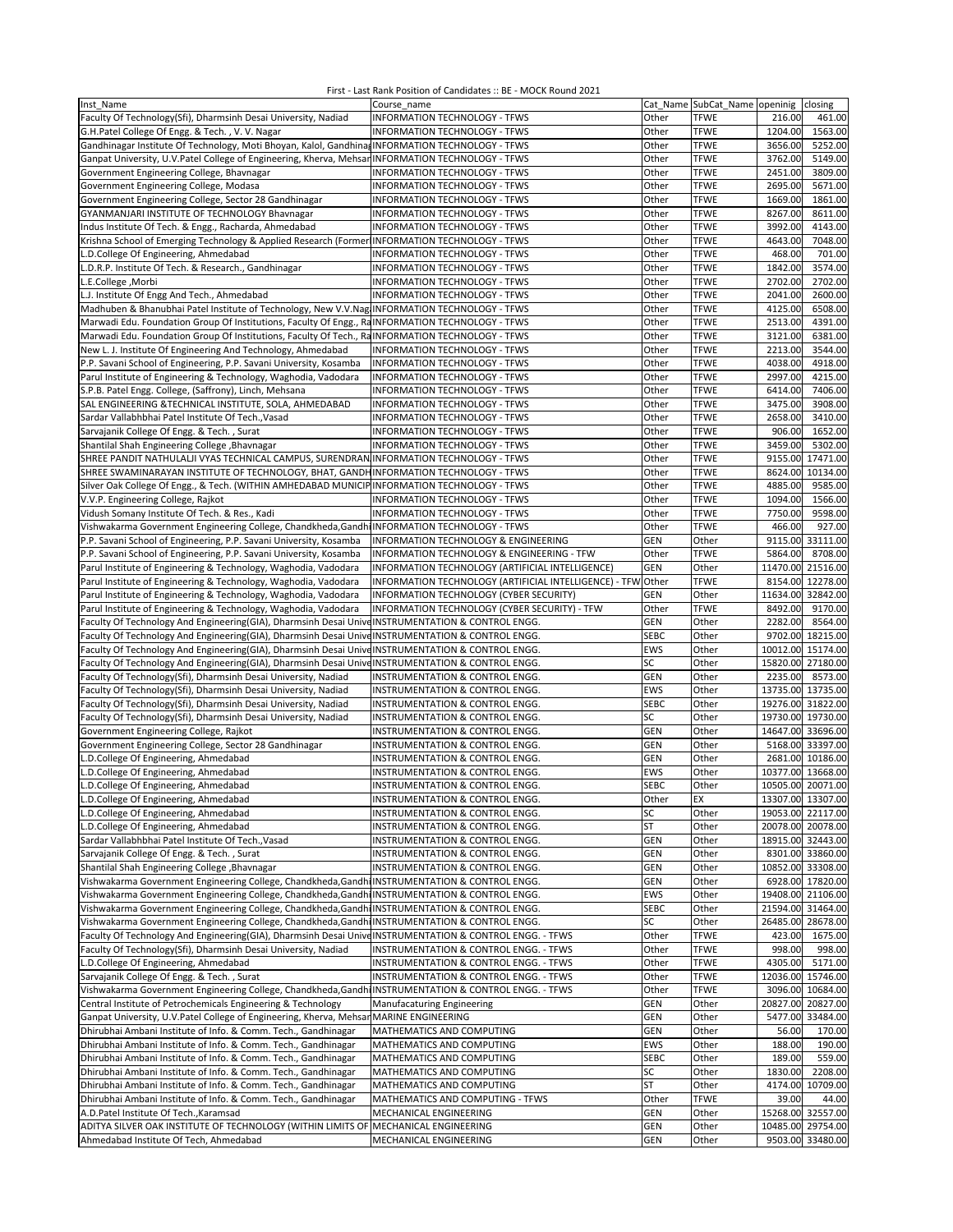| Inst Name                                                                                    | Course name            |             | Cat_Name SubCat_Name openinig closing |                   |                  |
|----------------------------------------------------------------------------------------------|------------------------|-------------|---------------------------------------|-------------------|------------------|
| Alpha College Of Engg. & Tech., Khatraj, Kalol                                               | MECHANICAL ENGINEERING | <b>GEN</b>  | Other                                 | 20438.00 31333.00 |                  |
| APOLLO INSTITUTE OF ENGINEERING & TECHNOLOGY AHMEDABAD MECHANICAL ENGINEERING                |                        | GEN         | Other                                 | 24071.00 29205.00 |                  |
| Atmiya University, Faculty of Engineering and Technology, Rajkot                             | MECHANICAL ENGINEERING | GEN         | Other                                 | 14740.00 32300.00 |                  |
| B.H.Gardi College Of Engg. & Technology, Rajkot                                              | MECHANICAL ENGINEERING | GEN         | Other                                 | 30547.00 30547.00 |                  |
| Bhagwan Mahavir College Of Engg. And Tech., Surat                                            | MECHANICAL ENGINEERING | <b>GEN</b>  | Other                                 | 9553.00 32641.00  |                  |
| Birla Vishvakarma Maha Vidhyalaya(Gia), V.V.Nagar                                            | MECHANICAL ENGINEERING | <b>GEN</b>  | Other                                 | 3327.00           | 6703.00          |
| Birla Vishvakarma Maha Vidhyalaya(Gia), V.V.Nagar                                            | MECHANICAL ENGINEERING | EWS         | Other                                 | 7026.00           | 8505.00          |
| Birla Vishvakarma Maha Vidhyalaya(Gia), V.V.Nagar                                            | MECHANICAL ENGINEERING | <b>SEBC</b> | Other                                 | 7403.00           | 12512.00         |
| Birla Vishvakarma Maha Vidhyalaya(Gia), V.V.Nagar                                            | MECHANICAL ENGINEERING | SC          | Other                                 | 13877.00 18621.00 |                  |
| Birla Vishvakarma Maha Vidhyalaya(Gia), V.V.Nagar                                            | MECHANICAL ENGINEERING | Other       | EX                                    | 19699.00          | 19699.00         |
| Birla Vishvakarma Maha Vidhyalaya(Gia), V.V.Nagar                                            | MECHANICAL ENGINEERING | ST          | Other                                 | 21084.00 34319.00 |                  |
| Birla Vishvakarma Maha Vidhylaya(Sfi), V.V.Nagar                                             | MECHANICAL ENGINEERING | GEN         | Other                                 | 6443.00           | 9914.00          |
| Birla Vishvakarma Maha Vidhylaya(Sfi), V.V.Nagar                                             | MECHANICAL ENGINEERING | EWS         | Other                                 | 10435.00 10911.00 |                  |
| Birla Vishvakarma Maha Vidhylaya(Sfi), V.V.Nagar                                             | MECHANICAL ENGINEERING | <b>SEBC</b> | Other                                 | 13163.00 18641.00 |                  |
| Birla Vishvakarma Maha Vidhylaya(Sfi), V.V.Nagar                                             | MECHANICAL ENGINEERING | SC          | Other                                 | 21066.00 24106.00 |                  |
| C. K. Pithawala College Of Engg. & Tech., Surat                                              | MECHANICAL ENGINEERING | GEN         | Other                                 | 9680.00 34283.00  |                  |
| Chandubhai S Patel Institute Of Technology, Changa                                           | MECHANICAL ENGINEERING | GEN         | Other                                 | 7085.00 33751.00  |                  |
| Chhotubhai Gopalbhai Patel Institute Of Tech., Tarsadi, Bardoli                              | MECHANICAL ENGINEERING | <b>GEN</b>  | Other                                 | 27023.00 29780.00 |                  |
| D. A. Degree Engineering and Technology, Mahemdabad, Kheda                                   | MECHANICAL ENGINEERING | <b>GEN</b>  | Other                                 | 22776.00 32573.00 |                  |
| Darshan Institute Of Engg. & Tech., Rajkot-Morbi Highway, Hadala                             | MECHANICAL ENGINEERING | GEN         | Other                                 | 17504.00 32028.00 |                  |
| Department of Engineering and Computing, Institute of Advance Re MECHANICAL ENGINEERING      |                        | GEN         | Other                                 | 13055.00          | 28908.00         |
| Dr. Jivraj Mehta Institute Of Technology, Anand                                              | MECHANICAL ENGINEERING | GEN         | Other                                 | 19017.00 34406.00 |                  |
| DR. S & S.S.Ghandhi Government Engineering College Surat                                     | MECHANICAL ENGINEERING | <b>GEN</b>  | Other                                 | 3550.00 12201.00  |                  |
| DR. S & S.S.Ghandhi Government Engineering College Surat                                     | MECHANICAL ENGINEERING | <b>ST</b>   | Other                                 | 12698.00 33803.00 |                  |
| DR. S & S.S.Ghandhi Government Engineering College Surat                                     | MECHANICAL ENGINEERING | <b>SEBC</b> | Other                                 | 12712.00 16151.00 |                  |
| DR. S & S.S.Ghandhi Government Engineering College Surat                                     | MECHANICAL ENGINEERING | EWS         | Other                                 | 12717.00 15003.00 |                  |
| DR. S & S.S.Ghandhi Government Engineering College Surat                                     | MECHANICAL ENGINEERING | SC          | Other                                 | 23520.00 30759.00 |                  |
| Engginering College, Tuwa, Godhara                                                           | MECHANICAL ENGINEERING | GEN         | Other                                 | 7170.00 28484.00  |                  |
| Faculty Of Technology & Engineering(MSU), Vadodara                                           | MECHANICAL ENGINEERING | GEN         | Other                                 | 48.00             | 3206.00          |
| Faculty Of Technology & Engineering(MSU), Vadodara                                           | MECHANICAL ENGINEERING | <b>SEBC</b> | Other                                 | 3614.00           | 6717.00          |
| Faculty Of Technology & Engineering(MSU), Vadodara                                           | MECHANICAL ENGINEERING | <b>EWS</b>  | Other                                 | 3742.00           | 5308.00          |
| Faculty Of Technology & Engineering(MSU), Vadodara                                           | MECHANICAL ENGINEERING | SC          | Other                                 | 6104.00           | 13771.00         |
| Faculty Of Technology & Engineering(MSU), Vadodara                                           | MECHANICAL ENGINEERING | <b>ST</b>   | Other                                 | 9576.00 26547.00  |                  |
| Faculty Of Technology & Engineering(MSU), Vadodara                                           | MECHANICAL ENGINEERING | Other       | EX                                    | 16498.00 16498.00 |                  |
| Faculty Of Technology(Sfi), Dharmsinh Desai University, Nadiad                               | MECHANICAL ENGINEERING | GEN         | Other                                 | 3457.00 16286.00  |                  |
| Faculty Of Technology(Sfi), Dharmsinh Desai University, Nadiad                               | MECHANICAL ENGINEERING | <b>SEBC</b> | Other                                 | 17014.00 32180.00 |                  |
| Faculty Of Technology(Sfi), Dharmsinh Desai University, Nadiad                               | MECHANICAL ENGINEERING | EWS         | Other                                 | 17477.00 22284.00 |                  |
| Faculty Of Technology(Sfi), Dharmsinh Desai University, Nadiad                               | MECHANICAL ENGINEERING | SC          | Other                                 | 23264.00 23264.00 |                  |
| Faculty Of Technology(Sfi), Dharmsinh Desai University, Nadiad                               | MECHANICAL ENGINEERING | <b>ST</b>   | Other                                 | 29636.00 29636.00 |                  |
| Faculty Of Technology(Sfi), Dharmsinh Desai University, Nadiad                               | MECHANICAL ENGINEERING | Other       | EX                                    | 31998.00 31998.00 |                  |
| G.H.Patel College Of Engg. & Tech., V.V. Nagar                                               | MECHANICAL ENGINEERING | GEN         | Other                                 | 7891.00 33955.00  |                  |
| Gandhinagar Institute Of Technology, Moti Bhoyan, Kalol, Gandhina, MECHANICAL ENGINEERING    |                        | <b>GEN</b>  | Other                                 | 18086.00 26152.00 |                  |
| Ganpat University, U.V.Patel College of Engineering, Kherva, Mehsar MECHANICAL ENGINEERING   |                        | <b>GEN</b>  | Other                                 | 19782.00 34207.00 |                  |
| GIDC Degree Engineering College, Abrama, Navsari                                             | MECHANICAL ENGINEERING | <b>GEN</b>  | Other                                 | 2182.00 34449.00  |                  |
| Government Engineering College, Bharuch                                                      | MECHANICAL ENGINEERING | GEN         | Other                                 | 5154.00 25296.00  |                  |
| Government Engineering College, Bharuch                                                      | MECHANICAL ENGINEERING | <b>SEBC</b> | Other                                 | 25484.00 33862.00 |                  |
| Government Engineering College, Bharuch                                                      | MECHANICAL ENGINEERING | EWS         | Other                                 | 26188.00          | 32385.00         |
| Government Engineering College, Bharuch                                                      | MECHANICAL ENGINEERING | SC          | Other                                 | 27081.00 29594.00 |                  |
| Government Engineering College, Bharuch                                                      | MECHANICAL ENGINEERING | <b>ST</b>   | Other                                 | 30939.00 34225.00 |                  |
| Government Engineering College, Bhavnagar                                                    | MECHANICAL ENGINEERING | GEN         | Other                                 | 5434.00 33052.00  |                  |
| Government Engineering College, Bhavnagar                                                    | MECHANICAL ENGINEERING | SEBC        | Other                                 | 33192.00 34394.00 |                  |
| Government Engineering College, Bhavnagar                                                    | MECHANICAL ENGINEERING | <b>ST</b>   | Other                                 | 33227.00 33227.00 |                  |
| Government Engineering College, Bhavnagar                                                    | MECHANICAL ENGINEERING | EWS         | Other                                 | 33674.00 34114.00 |                  |
| Government Engineering College, Bhuj                                                         | MECHANICAL ENGINEERING | GEN         | Other                                 | 7079.00 34501.00  |                  |
| Government Engineering College, Dahod                                                        | MECHANICAL ENGINEERING | <b>GEN</b>  | Other                                 | 11495.00 34583.00 |                  |
| Government Engineering College, Godhra                                                       | MECHANICAL ENGINEERING | <b>GEN</b>  | Other                                 | 10189.00 34518.00 |                  |
| Government Engineering College, Modasa                                                       | MECHANICAL ENGINEERING | GEN         | Other                                 | 9409.00 34484.00  |                  |
| Government Engineering College, Palanpur                                                     | MECHANICAL ENGINEERING | <b>GEN</b>  | Other                                 |                   | 7795.00 34497.00 |
| Government Engineering College, Patan                                                        | MECHANICAL ENGINEERING | <b>GEN</b>  | Other                                 | 10936.00 34314.00 |                  |
| Government Engineering College, Rajkot                                                       | MECHANICAL ENGINEERING | GEN         | Other                                 | 2414.00 16363.00  |                  |
| Government Engineering College, Rajkot                                                       | MECHANICAL ENGINEERING | <b>SEBC</b> | Other                                 | 16484.00 20669.00 |                  |
| Government Engineering College, Rajkot                                                       | MECHANICAL ENGINEERING | EWS         | Other                                 | 16716.00 21280.00 |                  |
| Government Engineering College, Rajkot                                                       | MECHANICAL ENGINEERING | SC          | Other                                 | 25249.00 33666.00 |                  |
| Government Engineering College, Rajkot                                                       | MECHANICAL ENGINEERING | <b>ST</b>   | Other                                 | 31106.00 31106.00 |                  |
| Government Engineering College, Valsad                                                       | MECHANICAL ENGINEERING | <b>GEN</b>  | Other                                 | 4984.00 27803.00  |                  |
| Government Engineering College, Valsad                                                       | MECHANICAL ENGINEERING | <b>SEBC</b> | Other                                 | 27815.00 32134.00 |                  |
| Government Engineering College, Valsad                                                       | MECHANICAL ENGINEERING | ST          | Other                                 | 28329.00 34463.00 |                  |
| Grow More Faculty of Engineering, Berna, Himmatnagar                                         | MECHANICAL ENGINEERING | <b>GEN</b>  | Other                                 | 34088.00 34088.00 |                  |
| Gujarat Power Engg. And Res. Inst. (Gperi) (Ppp), Mevad, Mehsana                             | MECHANICAL ENGINEERING | <b>GEN</b>  | Other                                 | 20369.00 34279.00 |                  |
| GYANMANJARI INSTITUTE OF TECHNOLOGY Bhavnagar                                                | MECHANICAL ENGINEERING | GEN         | Other                                 | 15952.00 15952.00 |                  |
| Hjd Institute Of Technical Education And Reserch, Kera                                       | MECHANICAL ENGINEERING | <b>GEN</b>  | Other                                 | 33639.00 33639.00 |                  |
| Indus Institute Of Tech. & Engg., Racharda, Ahmedabad                                        | MECHANICAL ENGINEERING | <b>GEN</b>  | Other                                 | 7139.00 31751.00  |                  |
| Institute of Infrastructure, Technology, Research and Management (II] MECHANICAL ENGINEERING |                        | <b>GEN</b>  | Other                                 |                   | 3417.00 24712.00 |
| Institute of Infrastructure, Technology, Research and Management (II] MECHANICAL ENGINEERING |                        | EWS         | Other                                 | 25126.00 28892.00 |                  |
| Institute of Infrastructure, Technology, Research and Management (II MECHANICAL ENGINEERING  |                        | <b>SEBC</b> | Other                                 | 26918.00 32941.00 |                  |
| Institute of Infrastructure, Technology, Research and Management (II MECHANICAL ENGINEERING  |                        | SC          | Other                                 | 29507.00 29507.00 |                  |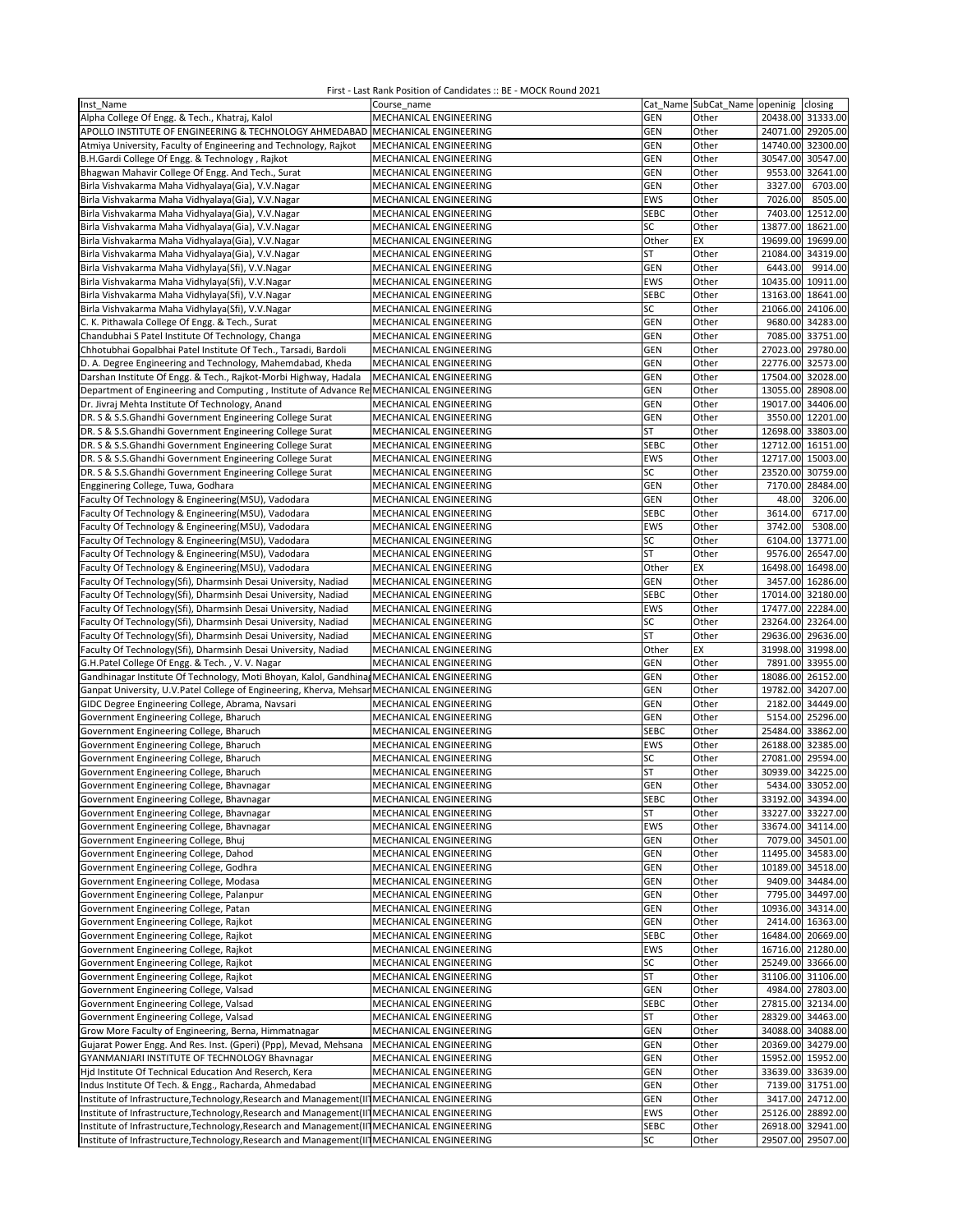| Inst Name                                                                                    | Course name                                      |             | Cat_Name SubCat_Name openinig closing |                   |                  |
|----------------------------------------------------------------------------------------------|--------------------------------------------------|-------------|---------------------------------------|-------------------|------------------|
| Institute Of Technology, Nirma University Of Science & Technology, IMECHANICAL ENGINEERING   |                                                  | <b>GEN</b>  | Other                                 | 301.00            | 2850.00          |
| Institute Of Technology, Nirma University Of Science & Technology, IMECHANICAL ENGINEERING   |                                                  | <b>EWS</b>  | Other                                 | 2912.00           | 5078.00          |
| Institute Of Technology, Nirma University Of Science & Technology, MECHANICAL ENGINEERING    |                                                  | <b>SEBC</b> | Other                                 | 3624.00 10738.00  |                  |
| Institute Of Technology, Nirma University Of Science & Technology, IMECHANICAL ENGINEERING   |                                                  | SC          | Other                                 | 4063.00 13649.00  |                  |
| Institute Of Technology, Nirma University Of Science & Technology, IMECHANICAL ENGINEERING   |                                                  | Other       | EX                                    | 7237.00           | 7237.00          |
| Institute Of Technology, Nirma University Of Science & Technology,                           | MECHANICAL ENGINEERING                           | <b>ST</b>   | Other                                 | 23468.00          | 34308.00         |
| Ipcowala Institute Of Engineering And Technology Dharmaj                                     | MECHANICAL ENGINEERING                           | GEN         | Other                                 | 19833.00 24310.00 |                  |
| ITM (SLS) Baroda University (Formerly Known as ITM Universe), Vadd MECHANICAL ENGINEERING    |                                                  | GEN         | Other                                 | 14977.00          | 18932.00         |
| K.J. Institute Of Engg. And Tech., Savali                                                    | MECHANICAL ENGINEERING                           | GEN         | Other                                 | 27827.00 27827.00 |                  |
| Knowledge Institute of Technology and Engineering, Bakrol, Anand                             | MECHANICAL ENGINEERING                           | <b>GEN</b>  | Other                                 | 32234.00          | 32234.00         |
| Krishna School of Emerging Technology & Applied Research (Former                             |                                                  | GEN         | Other                                 | 16391.00 33435.00 |                  |
|                                                                                              | MECHANICAL ENGINEERING<br>MECHANICAL ENGINEERING |             |                                       |                   |                  |
| L.D.College Of Engineering, Ahmedabad                                                        |                                                  | GEN         | Other                                 | 185.00            | 3905.00          |
| L.D.College Of Engineering, Ahmedabad                                                        | MECHANICAL ENGINEERING                           | <b>SEBC</b> | Other                                 | 3937.00           | 9172.00          |
| L.D.College Of Engineering, Ahmedabad                                                        | MECHANICAL ENGINEERING                           | <b>EWS</b>  | Other                                 | 4017.00           | 5346.00          |
| L.D.College Of Engineering, Ahmedabad                                                        | MECHANICAL ENGINEERING                           | SC          | Other                                 | 4787.00 11863.00  |                  |
| L.D.College Of Engineering, Ahmedabad                                                        | MECHANICAL ENGINEERING                           | <b>ST</b>   | Other                                 | 6827.00 21101.00  |                  |
| L.D.College Of Engineering, Ahmedabad                                                        | MECHANICAL ENGINEERING                           | Other       | EX                                    | 7799.00           | 7799.00          |
| L.D.College Of Engineering, Ahmedabad                                                        | MECHANICAL ENGINEERING                           | GEN         | PH                                    | 31335.00          | 31335.00         |
| L.D.R.P. Institute Of Tech. & Research., Gandhinagar                                         | MECHANICAL ENGINEERING                           | GEN         | Other                                 | 9303.00           | 34503.00         |
| L.E.College, Morbi                                                                           | MECHANICAL ENGINEERING                           | GEN         | Other                                 | 6624.00 34572.00  |                  |
| L.J. Institute Of Engg And Tech., Ahmedabad                                                  | MECHANICAL ENGINEERING                           | GEN         | Other                                 | 9379.00 30342.00  |                  |
| L.J. Institute Of Engg And Tech., Ahmedabad                                                  | MECHANICAL ENGINEERING                           | <b>SEBC</b> | Other                                 | 31140.00 32875.00 |                  |
| L.J. Institute Of Engg And Tech., Ahmedabad                                                  | MECHANICAL ENGINEERING                           | <b>EWS</b>  | Other                                 | 34473.00 34473.00 |                  |
| Laxmi Institute Of Technology, Sarigam, Valsad                                               | MECHANICAL ENGINEERING                           | GEN         | Other                                 | 20568.00 34585.00 |                  |
| Mahatma Gandhi Inst.Of Technical Edu. And Research Center, Navasi MECHANICAL ENGINEERING     |                                                  | GEN         | Other                                 | 27155.00 28416.00 |                  |
| Marwadi Edu. Foundation Group Of Institutions, Faculty Of Engg., RaMECHANICAL ENGINEERING    |                                                  | GEN         | Other                                 | 10329.00 27193.00 |                  |
| Marwadi Edu. Foundation Group Of Institutions, Faculty Of Tech., RaMECHANICAL ENGINEERING    |                                                  | GEN         | Other                                 | 12706.00 31804.00 |                  |
| Neotech Institute of Technology, Virod, Vadodara                                             | MECHANICAL ENGINEERING                           | GEN         | Other                                 | 34162.00 34162.00 |                  |
| Noble Engineering College, Junagadh                                                          | MECHANICAL ENGINEERING                           | <b>GEN</b>  | Other                                 | 20818.00 20818.00 |                  |
| Pacific School Of Engineering, Surat                                                         | MECHANICAL ENGINEERING                           | <b>GEN</b>  | Other                                 | 32085.00 33348.00 |                  |
| Pandit Deendayal Energy University , Gandhinagar                                             | MECHANICAL ENGINEERING                           | GEN         | Other                                 | 2949.00           | 8327.00          |
| Pandit Deendayal Energy University , Gandhinagar                                             | MECHANICAL ENGINEERING                           | EWS         | Other                                 | 9267.00 14914.00  |                  |
| Pandit Deendayal Energy University , Gandhinagar                                             | MECHANICAL ENGINEERING                           | <b>SEBC</b> | Other                                 | 14482.00 33441.00 |                  |
| Pandit Deendayal Energy University , Gandhinagar                                             | MECHANICAL ENGINEERING                           | Other       | EX                                    | 15643.00 15643.00 |                  |
| Pandit Deendayal Energy University , Gandhinagar                                             | MECHANICAL ENGINEERING                           | SC          | Other                                 | 16230.00 27357.00 |                  |
| Parul Institute of Engineering & Technology, Waghodia, Vadodara                              | MECHANICAL ENGINEERING                           | GEN         | Other                                 | 14108.00 33970.00 |                  |
|                                                                                              |                                                  | GEN         | Other                                 | 11382.00 31899.00 |                  |
| R.K. University - School of Engineering, Rajkot                                              | MECHANICAL ENGINEERING                           |             |                                       |                   |                  |
| R.N.G. Patel Institute of Technology-RNGPIT (FETR), Bardoli                                  | MECHANICAL ENGINEERING                           | GEN         | Other                                 | 9233.00 34521.00  |                  |
| S.P.B. Patel Engg. College, (Saffrony), Linch, Mehsana                                       | MECHANICAL ENGINEERING                           | GEN         | Other                                 | 23587.00 34577.00 |                  |
| S.S.AGRAWAL INSTITUTE OF ENGINEERING & TECHNOLOGY NAVSAR MECHANICAL ENGINEERING              |                                                  | <b>GEN</b>  | Other                                 | 24087.00 34481.00 |                  |
| Sal College Of Engineering, Ahmedabad                                                        | MECHANICAL ENGINEERING                           | GEN         | Other                                 | 17710.00 32311.00 |                  |
| Sal Institute Of Tech. & Engg. Research, Ahmedabad                                           | MECHANICAL ENGINEERING                           | GEN         | Other                                 | 15078.00 31798.00 |                  |
| Sankalchand Patel College Of Engg., Visnagar                                                 | MECHANICAL ENGINEERING                           | GEN         | Other                                 | 21172.00 21172.00 |                  |
| SARDAR PATEL COLLEGE OF ENGINEERING, BAKROL ANAND                                            | MECHANICAL ENGINEERING                           | GEN         | Other                                 | 19555.00 27126.00 |                  |
| Sardar Vallabhbhai Patel Institute Of Tech., Vasad                                           | MECHANICAL ENGINEERING                           | GEN         | Other                                 | 9029.00 33550.00  |                  |
| Sarvajanik College Of Engg. & Tech., Surat                                                   | MECHANICAL ENGINEERING                           | GEN         | Other                                 | 5876.00 33903.00  |                  |
| School of Engineering and Applied Science, Ahmedabad University, AMECHANICAL ENGINEERING     |                                                  | GEN         | Other                                 | 4681.00 11859.00  |                  |
| School of Engineering and Applied Science, Ahmedabad University, AMECHANICAL ENGINEERING     |                                                  | <b>EWS</b>  | Other                                 | 12653.00 16685.00 |                  |
| School of Engineering and Applied Science, Ahmedabad University, AMECHANICAL ENGINEERING     |                                                  | <b>SEBC</b> | Other                                 | 21874.00          | 30553.00         |
| School of Engineering, Indrashil University, Kadi                                            | MECHANICAL ENGINEERING                           | <b>GEN</b>  | Other                                 | 21635.00 30675.00 |                  |
| SCHOOL OF SCIENCE & ENGINEERING., Navrachana University, Vado MECHANICAL ENGINEERING         |                                                  | GEN         | Other                                 | 27825.00 30817.00 |                  |
| SCHOOL OF TECHNOLOGY, GSFC UNIVERSITY, VADODARA                                              | MECHANICAL ENGINEERING                           | <b>GEN</b>  | Other                                 | 12181.00 33202.00 |                  |
| Shantilal Shah Engineering College , Bhavnagar                                               | MECHANICAL ENGINEERING                           | <b>GEN</b>  | Other                                 | 13193.00 34256.00 |                  |
| SHREE SWAMINARAYAN INSTITUTE OF TECHNOLOGY, BHAT, GANDH MECHANICAL ENGINEERING               |                                                  | <b>GEN</b>  | Other                                 | 14452.00 34373.00 |                  |
| Shri Labhubhai Trivedi Institute Of Engineering And Technology, Rajk MECHANICAL ENGINEERING  |                                                  | <b>GEN</b>  | Other                                 | 18512.00 32326.00 |                  |
| Shri Sadvidhya Mandal Institute Of Tech., Bharuch                                            | MECHANICAL ENGINEERING                           | <b>GEN</b>  | Other                                 | 23059.00 23059.00 |                  |
| Shri Sitaram N Patel Inst. Of Tech. & Res. (Vidhyabharti Trust), Umra MECHANICAL ENGINEERING |                                                  | GEN         | Other                                 | 13639.00 34571.00 |                  |
| Shri Swami Atmanand Saraswati Institute Of Tech., Surat                                      | MECHANICAL ENGINEERING                           | GEN         | Other                                 | 14524.00 32226.00 |                  |
| Shroff S.R.Rotary Inst. Of Chemical Technology, Vatatia, Bharuch                             | MECHANICAL ENGINEERING                           | <b>GEN</b>  | Other                                 | 24872.00 29795.00 |                  |
| Sigma Institute Of Engg., Bakrol                                                             | MECHANICAL ENGINEERING                           | <b>GEN</b>  | Other                                 | 30662.00 30662.00 |                  |
| Silver Oak College Of Engg., & Tech. (WITHIN AMHEDABAD MUNICIP MECHANICAL ENGINEERING        |                                                  | <b>GEN</b>  | Other                                 | 13600.00 33875.00 |                  |
| Smt. S.R. Patel Engg. College, Dabhi, Unjha                                                  | MECHANICAL ENGINEERING                           | GEN         | Other                                 | 13519.00 30114.00 |                  |
| SMT. SHANTABEN HARIBHAI GAJERA ENGINEERING COLLEGE Amrel MECHANICAL ENGINEERING              |                                                  | <b>GEN</b>  | Other                                 | 32404.00 32404.00 |                  |
| Tatva Institute Of Technological Studies, Modasa                                             | MECHANICAL ENGINEERING                           | GEN         | Other                                 | 33749.00 33749.00 |                  |
| V.V.P. Engineering College, Rajkot                                                           | MECHANICAL ENGINEERING                           | <b>GEN</b>  | Other                                 | 8068.00 30054.00  |                  |
| Vidhyadeep Institute of Engineering & Technology, Anita(Kim), Sura MECHANICAL ENGINEERING    |                                                  | <b>GEN</b>  | Other                                 | 33029.00 33029.00 |                  |
| Vidush Somany Institute Of Tech. & Res., Kadi                                                | MECHANICAL ENGINEERING                           | <b>GEN</b>  | Other                                 | 16795.00 16795.00 |                  |
| Vishwakarma Government Engineering College, Chandkheda, Gandhi MECHANICAL ENGINEERING        |                                                  | <b>GEN</b>  | Other                                 | 872.00            | 6903.00          |
| Vishwakarma Government Engineering College, Chandkheda, Gandhi MECHANICAL ENGINEERING        |                                                  | EWS         | Other                                 | 7043.00           | 8514.00          |
| Vishwakarma Government Engineering College, Chandkheda, Gandhi MECHANICAL ENGINEERING        |                                                  | <b>SEBC</b> | Other                                 |                   | 9452.00 13429.00 |
| Vishwakarma Government Engineering College, Chandkheda, Gandhi MECHANICAL ENGINEERING        |                                                  | SC          | Other                                 | 15123.00 22600.00 |                  |
| Vishwakarma Government Engineering College, Chandkheda, Gandhi MECHANICAL ENGINEERING        |                                                  | Other       | EX                                    | 16621.00 16621.00 |                  |
| Vishwakarma Government Engineering College, Chandkheda, Gandhi MECHANICAL ENGINEERING        |                                                  | ST          | Other                                 | 24666.00 32750.00 |                  |
|                                                                                              |                                                  |             |                                       |                   |                  |
| Birla Vishvakarma Maha Vidhyalaya(Gia), V.V.Nagar                                            | MECHANICAL ENGINEERING - TFWS                    | Other       | <b>TFWE</b>                           | 1731.00           | 3820.00          |
| Birla Vishvakarma Maha Vidhylaya(Sfi), V.V.Nagar                                             | MECHANICAL ENGINEERING - TFWS                    | Other       | <b>TFWE</b>                           | 4223.00           | 5720.00          |
| DR. S & S.S.Ghandhi Government Engineering College Surat                                     | MECHANICAL ENGINEERING - TFWS                    | Other       | <b>TFWE</b>                           | 4147.00           | 6440.00          |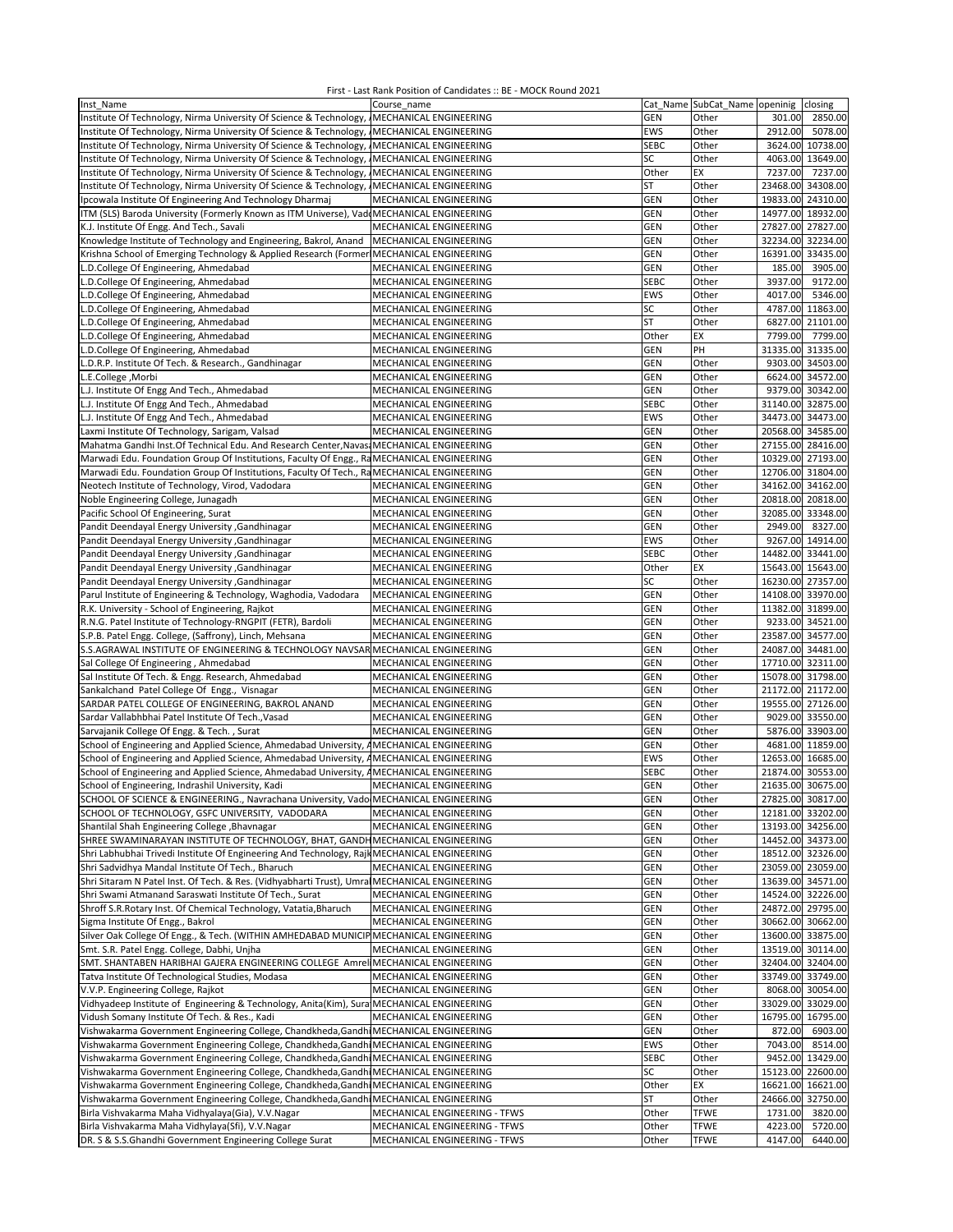| Inst Name                                                                                           | Course name                                                   |             | Cat Name SubCat Name openinig |                   | closing           |
|-----------------------------------------------------------------------------------------------------|---------------------------------------------------------------|-------------|-------------------------------|-------------------|-------------------|
| Faculty Of Technology & Engineering(MSU), Vadodara                                                  | MECHANICAL ENGINEERING - TFWS                                 | Other       | <b>TFWE</b>                   | 413.00            | 1565.00           |
|                                                                                                     |                                                               |             |                               |                   |                   |
| Faculty Of Technology(Sfi), Dharmsinh Desai University, Nadiad                                      | MECHANICAL ENGINEERING - TFWS                                 | Other       | <b>TFWE</b>                   | 503.00            | 5220.00           |
| Government Engineering College, Bharuch                                                             | MECHANICAL ENGINEERING - TFWS                                 | Other       | <b>TFWE</b>                   |                   | 10080.00 14560.00 |
| Government Engineering College, Bhavnagar                                                           | MECHANICAL ENGINEERING - TFWS                                 | Other       | <b>TFWE</b>                   |                   | 9905.00 13773.00  |
| Government Engineering College, Rajkot                                                              | MECHANICAL ENGINEERING - TFWS                                 | Other       | <b>TFWE</b>                   |                   | 6872.00 10350.00  |
| Government Engineering College, Valsad                                                              | MECHANICAL ENGINEERING - TFWS                                 | Other       | <b>TFWE</b>                   |                   | 2633.00 14217.00  |
| Institute of Infrastructure, Technology, Research and Management (II] MECHANICAL ENGINEERING - TFWS |                                                               | Other       | <b>TFWE</b>                   | 2202.00           | 6245.00           |
|                                                                                                     |                                                               |             |                               |                   |                   |
| Institute Of Technology, Nirma University Of Science & Technology,                                  | MECHANICAL ENGINEERING - TFWS                                 | Other       | <b>TFWE</b>                   | 243.00            | 789.50            |
| L.D.College Of Engineering, Ahmedabad                                                               | MECHANICAL ENGINEERING - TFWS                                 | Other       | <b>TFWE</b>                   | 1036.00           | 2471.00           |
| L.D.R.P. Institute Of Tech. & Research., Gandhinagar                                                | MECHANICAL ENGINEERING - TFWS                                 | Other       | <b>TFWE</b>                   | 7381.00           | 9970.00           |
| L.E.College, Morbi                                                                                  | MECHANICAL ENGINEERING - TFWS                                 | Other       | <b>TFWE</b>                   | 10710.00          | 13508.00          |
| Marwadi Edu. Foundation Group Of Institutions, Faculty Of Engg., RaMECHANICAL ENGINEERING - TFWS    |                                                               | Other       | <b>TFWE</b>                   |                   |                   |
|                                                                                                     |                                                               |             |                               | 12935.00 15305.00 |                   |
| Pandit Deendayal Energy University , Gandhinagar                                                    | MECHANICAL ENGINEERING - TFWS                                 | Other       | <b>TFWE</b>                   | 1432.00           | 2708.00           |
| Parul Institute of Engineering & Technology, Waghodia, Vadodara                                     | MECHANICAL ENGINEERING - TFWS                                 | Other       | <b>TFWE</b>                   | 11919.00 15760.00 |                   |
| Sardar Vallabhbhai Patel Institute Of Tech., Vasad                                                  | MECHANICAL ENGINEERING - TFWS                                 | Other       | <b>TFWE</b>                   |                   | 5318.00 11201.00  |
| Sarvajanik College Of Engg. & Tech., Surat                                                          | MECHANICAL ENGINEERING - TFWS                                 | Other       | <b>TFWE</b>                   | 1311.00           | 4827.00           |
|                                                                                                     |                                                               |             |                               |                   |                   |
| School of Engineering and Applied Science, Ahmedabad University, AMECHANICAL ENGINEERING - TFWS     |                                                               | Other       | <b>TFWE</b>                   |                   | 9028.00 11100.00  |
| SHREE PANDIT NATHULALJI VYAS TECHNICAL CAMPUS, SURENDRAN MECHANICAL ENGINEERING - TFWS              |                                                               | Other       | <b>TFWE</b>                   | 30292.00 30292.00 |                   |
| V.V.P. Engineering College, Rajkot                                                                  | MECHANICAL ENGINEERING - TFWS                                 | Other       | <b>TFWE</b>                   |                   | 2574.00 10663.00  |
| Vishwakarma Government Engineering College, Chandkheda, Gandhi MECHANICAL ENGINEERING - TFWS        |                                                               | Other       | <b>TFWE</b>                   | 3062.00           | 5622.00           |
| ITM Vocational University, Waghodia, Dist: Vadodara                                                 | Mechanical Engineering (Computer Aided Design & Advanced CGEN |             | Other                         |                   | 23951.00 23951.00 |
|                                                                                                     |                                                               |             |                               |                   |                   |
| Chhotubhai Gopalbhai Patel Institute Of Tech., Tarsadi, Bardoli                                     | <b>MECHATRONICS</b>                                           | GEN         | Other                         |                   | 7013.00 18876.00  |
| G.H.Patel College Of Engg. & Tech., V. V. Nagar                                                     | <b>MECHATRONICS</b>                                           | GEN         | Other                         |                   | 5321.00 33643.00  |
| Ganpat University, U.V.Patel College of Engineering, Kherva, Mehsan MECHATRONICS                    |                                                               | GEN         | Other                         | 21567.00 31180.00 |                   |
| ITM (SLS) Baroda University (Formerly Known as ITM Universe), VaddMECHATRONICS                      |                                                               | GEN         | Other                         | 20222.00 33778.00 |                   |
| Parul Institute of Technology, Waghodia, Vadodara                                                   | <b>MECHATRONICS</b>                                           | GEN         | Other                         |                   | 4807.00 25599.00  |
|                                                                                                     |                                                               |             |                               |                   |                   |
| Sal College Of Engineering, Ahmedabad                                                               | <b>MECHATRONICS</b>                                           | GEN         | Other                         | 10967.00 33246.00 |                   |
| G.H.Patel College Of Engg. & Tech., V.V. Nagar                                                      | <b>MECHATRONICS - TFWS</b>                                    | Other       | <b>TFWE</b>                   |                   | 1202.00 10231.00  |
| Faculty Of Technology & Engineering(MSU), Vadodara                                                  | METALLURGICAL AND MATERIALS ENGINEERING                       | <b>GEN</b>  | Other                         |                   | 6632.00 15096.00  |
| Faculty Of Technology & Engineering(MSU), Vadodara                                                  | METALLURGICAL AND MATERIALS ENGINEERING                       | EWS         | Other                         | 15148.00 20426.00 |                   |
|                                                                                                     |                                                               | <b>SEBC</b> |                               |                   |                   |
| Faculty Of Technology & Engineering(MSU), Vadodara                                                  | METALLURGICAL AND MATERIALS ENGINEERING                       |             | Other                         | 15493.00 29289.00 |                   |
| Faculty Of Technology & Engineering(MSU), Vadodara                                                  | METALLURGICAL AND MATERIALS ENGINEERING                       | SC          | Other                         | 19271.00 29802.00 |                   |
| Faculty Of Technology & Engineering(MSU), Vadodara                                                  | METALLURGICAL AND MATERIALS ENGINEERING - TFWS                | Other       | <b>TFWE</b>                   | 3139.00           | 9668.00           |
| Government Engineering College, Sector 28 Gandhinagar                                               | METALLURGY                                                    | <b>GEN</b>  | Other                         |                   | 10520.00 34534.00 |
| Government Engineering College, Bhuj                                                                | MINING ENGINEERING                                            | GEN         | Other                         | 18114.00 33863.00 |                   |
|                                                                                                     |                                                               | GEN         |                               | 10388.00 32938.00 |                   |
| Government Engineering College, Palanpur                                                            | MINING ENGINEERING                                            |             | Other                         |                   |                   |
| Parul Institute of Technology, Waghodia, Vadodara                                                   | MINING ENGINEERING - TFWS                                     | Other       | <b>TFWE</b>                   | 34127.00 34127.00 |                   |
| Swarrnim Institute of Technology                                                                    | MOBILE APPLICATION & CLOUD TECHOLOGY                          | <b>GEN</b>  | Other                         | 13454.00 24275.00 |                   |
| Bhagwan Arihant Institute of Tech., Surat                                                           | Nano Technology                                               | GEN         | Other                         |                   | 5371.00 33951.00  |
| Ganpat University, U.V.Patel College of Engineering, Kherva, Mehsan Petrochemical Engg.             |                                                               | GEN         | Other                         | 11155.00 32132.00 |                   |
| Pandit Deendayal Energy University , Gandhinagar                                                    |                                                               | GEN         | Other                         |                   | 1570.00 11055.00  |
|                                                                                                     | Petrochemical Engg.                                           |             |                               |                   |                   |
| Pandit Deendayal Energy University , Gandhinagar                                                    | Petrochemical Engg.                                           | <b>EWS</b>  | Other                         | 11372.00 12816.00 |                   |
| Pandit Deendayal Energy University , Gandhinagar                                                    | Petrochemical Engg.                                           | SC          | Other                         | 11397.00 12956.00 |                   |
| Pandit Deendayal Energy University , Gandhinagar                                                    | Petrochemical Engg.                                           | <b>SEBC</b> | Other                         | 15091.00 28289.00 |                   |
| Pandit Deendayal Energy University , Gandhinagar                                                    | Petrochemical Engg.                                           | ST          | Other                         |                   | 33057.00 33057.00 |
| Pandit Deendayal Energy University , Gandhinagar                                                    |                                                               | Other       | <b>TFWE</b>                   | 1884.00           | 2578.00           |
|                                                                                                     | Petrochemical Engg.-TFWS                                      |             |                               |                   |                   |
| Pandit Deendayal Energy University , Gandhinagar                                                    | PETROLEUM ENGINEERING                                         | <b>GEN</b>  | Other                         | 617.00            | 8592.00           |
| Pandit Deendayal Energy University , Gandhinagar                                                    | PETROLEUM ENGINEERING                                         | <b>SEBC</b> | Other                         |                   | 8929.00 22775.00  |
| Pandit Deendayal Energy University , Gandhinagar                                                    | PETROLEUM ENGINEERING                                         | EWS         | Other                         |                   | 9095.00 12124.00  |
| Pandit Deendayal Energy University , Gandhinagar                                                    | PETROLEUM ENGINEERING                                         | SC          | Other                         |                   | 9381.00 18914.00  |
| Pandit Deendayal Energy University , Gandhinagar                                                    | PETROLEUM ENGINEERING                                         | Other       | EX                            |                   | 16178.00 16178.00 |
|                                                                                                     |                                                               |             |                               |                   |                   |
| Pandit Deendayal Energy University , Gandhinagar                                                    | PETROLEUM ENGINEERING                                         | <b>ST</b>   | Other                         |                   | 27835.00 28010.00 |
| Parul Institute of Technology, Waghodia, Vadodara                                                   | PETROLEUM ENGINEERING                                         | <b>GEN</b>  | Other                         |                   | 12039.00 26980.00 |
| Pandit Deendayal Energy University , Gandhinagar                                                    | PETROLEUM ENGINEERING - TFWS                                  | Other       | <b>TFWE</b>                   |                   | 63.00 2789.00     |
| Bhagwan Arihant Institute of Tech., Surat                                                           | PHARMACEUTICAL ENGINEERING - TFW                              | Other       | <b>TFWE</b>                   |                   | 23964.00 23964.00 |
| P.P. Savani School of Engineering, P.P. Savani University, Kosamba                                  | PHARMACEUTICAL ENGINEERING - TFW                              | Other       | <b>TFWE</b>                   |                   | 21445.00 21445.00 |
| Central Institute of Petrochemicals Engineering & Technology                                        | PLASTIC ENGINEERING                                           | GEN         | Other                         | 17284.00 34306.00 |                   |
|                                                                                                     |                                                               |             |                               |                   |                   |
| Central Institute of Petrochemicals Engineering & Technology                                        | PLASTIC ENGINEERING - TFWS                                    | Other       | <b>TFWE</b>                   |                   | 32355.00 32355.00 |
| L.D.College Of Engineering, Ahmedabad                                                               | Plastic Technology                                            | <b>GEN</b>  | Other                         |                   | 11062.00 24822.00 |
| L.D.College Of Engineering, Ahmedabad                                                               | Plastic Technology                                            | <b>EWS</b>  | Other                         |                   | 25157.00 28869.00 |
| L.D.College Of Engineering, Ahmedabad                                                               | Plastic Technology                                            | <b>SEBC</b> | Other                         |                   | 25973.00 31452.00 |
| L.D.College Of Engineering, Ahmedabad                                                               |                                                               |             |                               |                   | 6033.00 16836.00  |
|                                                                                                     | Plastic Technology-TFWS                                       | Other       | <b>TFWE</b>                   |                   |                   |
| L.E.College, Morbi                                                                                  | POWER ELECTRONICS                                             | <b>GEN</b>  | Other                         |                   | 25108.00 25108.00 |
| Vishwakarma Government Engineering College, Chandkheda, Gandhi POWER ELECTRONICS                    |                                                               | <b>GEN</b>  | Other                         |                   | 6226.00 34198.00  |
| Vishwakarma Government Engineering College, Chandkheda, Gandhi POWER ELECTRONICS - TFWS             |                                                               | Other       | <b>TFWE</b>                   |                   | 4730.00 14408.00  |
| Birla Vishvakarma Maha Vidhyalaya(Gia), V.V.Nagar                                                   | PRODUCTION ENGINEERING                                        | <b>GEN</b>  | Other                         |                   | 4252.00 27021.00  |
| Birla Vishvakarma Maha Vidhyalaya(Gia), V.V.Nagar                                                   | PRODUCTION ENGINEERING                                        | EWS         | Other                         |                   | 28871.00 29546.00 |
|                                                                                                     |                                                               |             |                               |                   |                   |
| Birla Vishvakarma Maha Vidhyalaya(Gia), V.V.Nagar                                                   | PRODUCTION ENGINEERING                                        | <b>SEBC</b> | Other                         |                   | 29359.00 34257.00 |
| Birla Vishvakarma Maha Vidhyalaya(Gia), V.V.Nagar                                                   | PRODUCTION ENGINEERING                                        | <b>ST</b>   | Other                         |                   | 29587.00 29587.00 |
| L.E.College, Morbi                                                                                  | PRODUCTION ENGINEERING                                        | GEN         | Other                         |                   | 31146.00 32457.00 |
| Birla Vishvakarma Maha Vidhyalaya(Gia), V.V.Nagar                                                   | PRODUCTION ENGINEERING - TFWS                                 | Other       | <b>TFWE</b>                   |                   | 11793.00 17215.00 |
|                                                                                                     |                                                               | <b>GEN</b>  |                               |                   |                   |
| L.J. Institute Of Engg And Tech., Ahmedabad                                                         | ROBOTICS & ARTIFICIAL INTELLIGENCE                            |             | Other                         |                   | 3971.00 14698.00  |
| L.J. Institute Of Engg And Tech., Ahmedabad                                                         | ROBOTICS & ARTIFICIAL INTELLIGENCE                            | EWS         | Other                         |                   | 16683.00 17796.00 |
| L.J. Institute Of Engg And Tech., Ahmedabad                                                         | ROBOTICS & ARTIFICIAL INTELLIGENCE                            | <b>SEBC</b> | Other                         |                   | 25175.00 31250.00 |
| L.J. Institute Of Engg And Tech., Ahmedabad                                                         | ROBOTICS & ARTIFICIAL INTELLIGENCE                            | SC          | Other                         |                   | 27877.00 32647.00 |
| L.J. Institute Of Engg And Tech., Ahmedabad                                                         | ROBOTICS & ARTIFICIAL INTELLIGENCE - TFW                      | Other       | <b>TFWE</b>                   |                   | 7151.00 8352.00   |